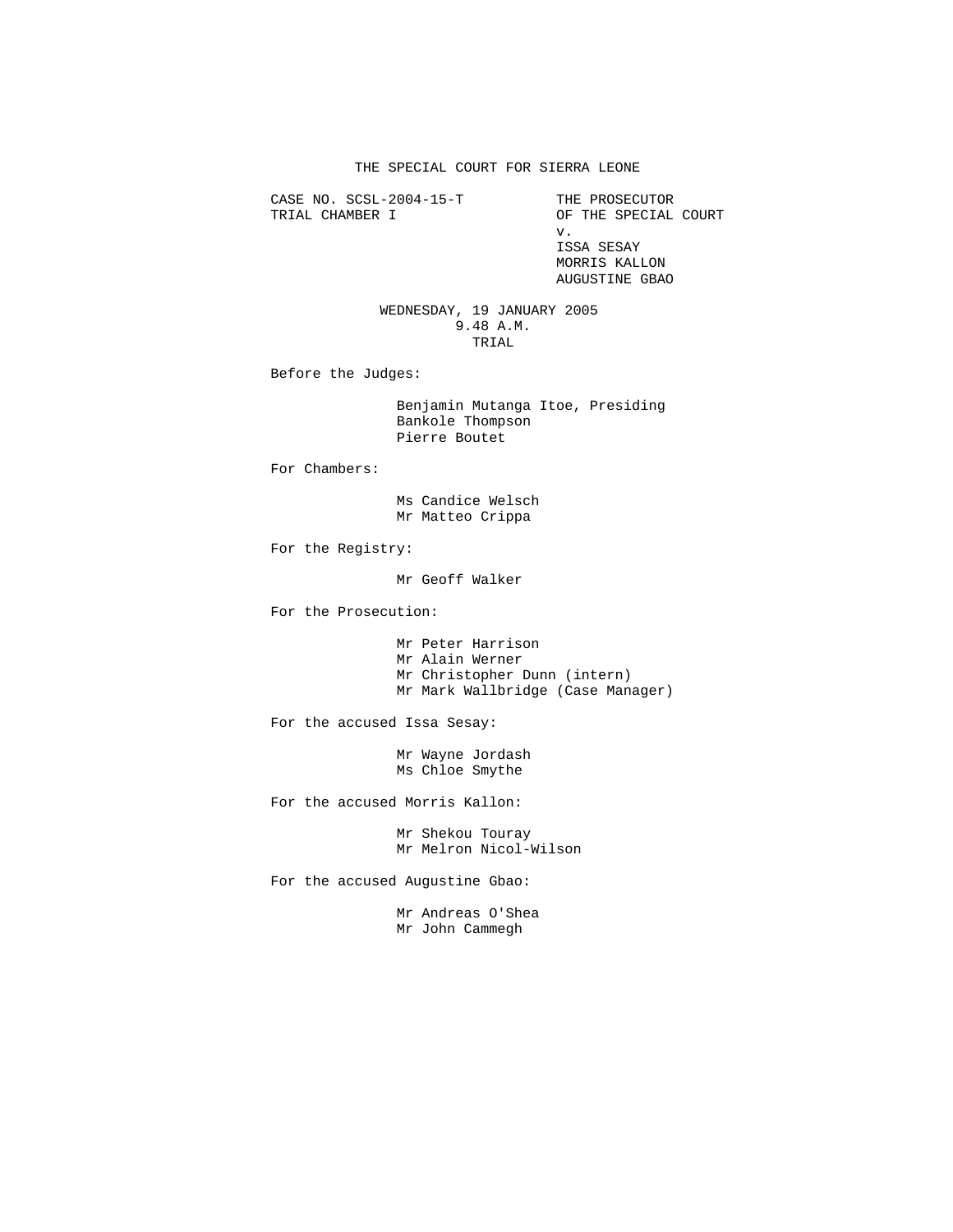1 Wednesday 19th January 2005 2 [Open session] 3 [No accused present] 4 [Upon commencing at 9.48 a.m.] 5 PRESIDING JUDGE: Good morning learned counsel. Good morning 6 witness. How are you? You slept well? 7 THE WITNESS: Yes, sir. 8 PRESIDING JUDGE: Good. Mr Harrison, yesterday the witness 9 arrived Freetown with one Major Rocky and that is where 10 we will start. May we proceed, please? 11 MR HARRISON: I have been informed by the audio visual people 12 that the radio broadcast that was attempted to be played 13 yesterday can be played this morning. And my suggestion 14 would be that, if it is of the Court's view to hear it, 15 that this might be the best time, then we could continue 16 on with the remainder of the evidence. 17 PRESIDING JUDGE: That's all right, I see no objection to 18 that. I don't imagine there is any objection. 19 MR HARRISON: My suggestion then would be if the audio visual 20 people could provide us with the audio of that broadcast, 21 and I believe everyone does have a copy of the transcript 22 that was prepared. Ultimately, the Prosecution's 23 suggestion would be that if we are playing the tape it 24 should become an exhibit, and the transcript could also 25 become an exhibit if that assists with the court -- 26 PRESIDING JUDGE: It would not be the Prosecutor's suggestion, 27 it be the Prosecutor's application that it becomes an 28 exhibit. Yes. Yes, let's listen to the broadcast. 29 MR HARRISON: If I can just indicate, it is roughly 15 minutes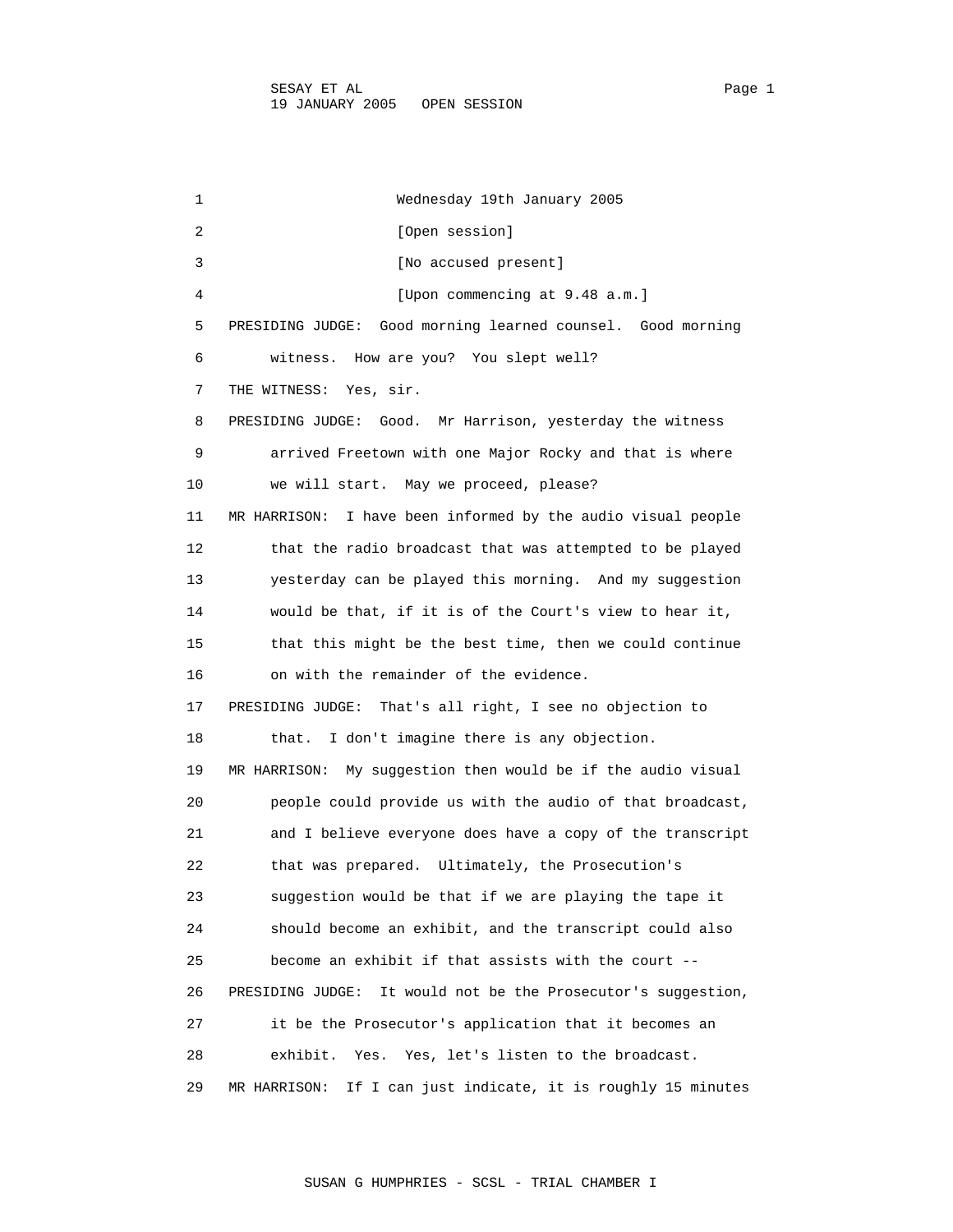1 in length. 2 PRESIDING JUDGE: 15? 3 MR HARRISON: Approximately. 4 PRESIDING JUDGE: Well, that is all right. Are you hearing it 5 already. 6 MR HARRISON: I am hearing nothing. 7 PRESIDING JUDGE: Pardon. 8 MR HARRISON: I am hearing nothing. 9 PRESIDING JUDGE: You are on what channel? Is it English? 10 11 SLBS Radio, 28 May 1997 10.00 GMT 12 "To all RUF combatants, a message to all RUF 13 combatants, People's War Council, the High Command and 14 all combatants of the RUF through the gallant field 15 commanders of the RUF, your leader, Corporal Foday Sankoh 16 of the RUF, I am now instructing you to disregard all 17 previous instructions and orders, and stop all attacks 18 and keep defensive. Do not go on the defensive 19 [indecipherable]. Do not go on the offensive, I repeat. 20 Do not go on the offensive, but be on the defensive. All 21 instructions - former instructions - or operations should 22 be cancelled. All commanders should be on the defensive. 23 "At this moment, you have to work with the brothers 24 in Freetown, in the provinces. The entire Army of the 25 Sierra Leone military forces will allow working together 26 to bring peace in Sierra Leone. They ask me to work with 27 them so that peace will prevail in our beloved 28 motherland. So I will like you all to work with them as 29 brothers; we are no more enemies. The enemies are the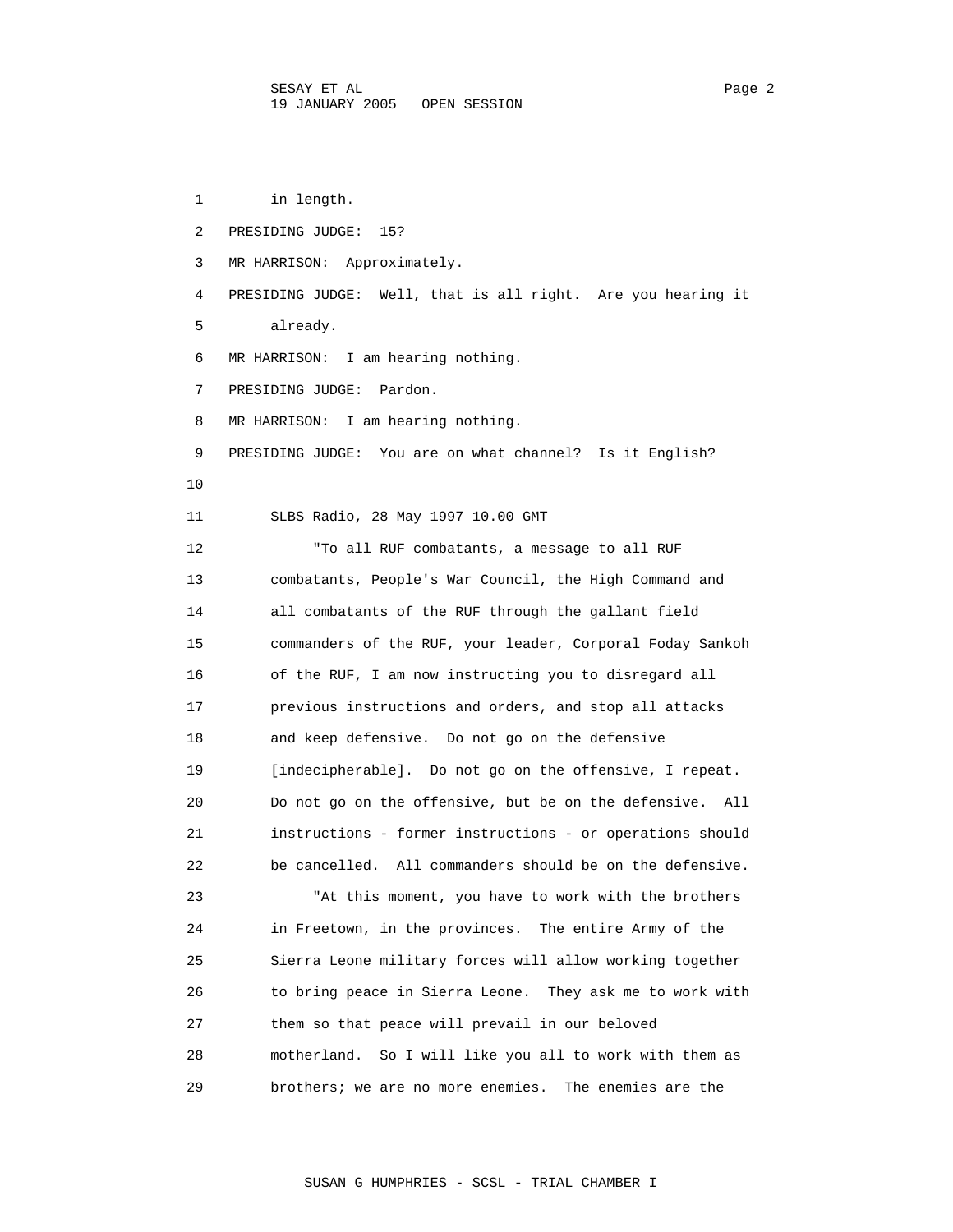1 politicians, not the soldiers, presently. 2 "The field commanders and all commanders, you will 3 always get instructions from me through Major Koromah. 4 They are our brothers. Let no one fool you. You have to 5 work with them to put the situation under control, 6 especially in the western area. Umm, you the field 7 commanders instruct your brother Commander Bingo to 8 stand-by for any reinforcement needed by Major Koromah 9 for any eventualities. We have to defend our 10 sovereignty. You are to act on these orders immediately. 11 Do not delay and you will hear me over the media - BBC 12 and VOA - in support to the present operation in 13 Freetown. 14 "Thank you all. My absence in Sierra Leone is the 15 presence of God, RUF, and to the people. Power to the 16 people, and the wealth of our people should be in the 17 hands of the people. RUF be strong, intelligent. Bai 18 Bureh, [indecipherable] Kailondo. You are the children, 19 great, great grandchildren. Let's make a revolution with 20 ur brothers. Peace be with you. I will join you very 21 soon. I say again: This is your leader and Commander in 22 Chief of the RUF, Corporal Foday Sankoh. Thank you all. つこ 24 "Me brother dem, na dat for tell una. Una take great 25 care; una wok wit di others dem. Ar hope say dem nor go 26 disappoint una, dem or go disappoint di other ranks wey 27 stand behind dem tiday en always stand for peace. Peace 28 can only be achieved. Thank you.

29

SUSAN G HUMPHRIES - SCSL - TRIAL CHAMBER I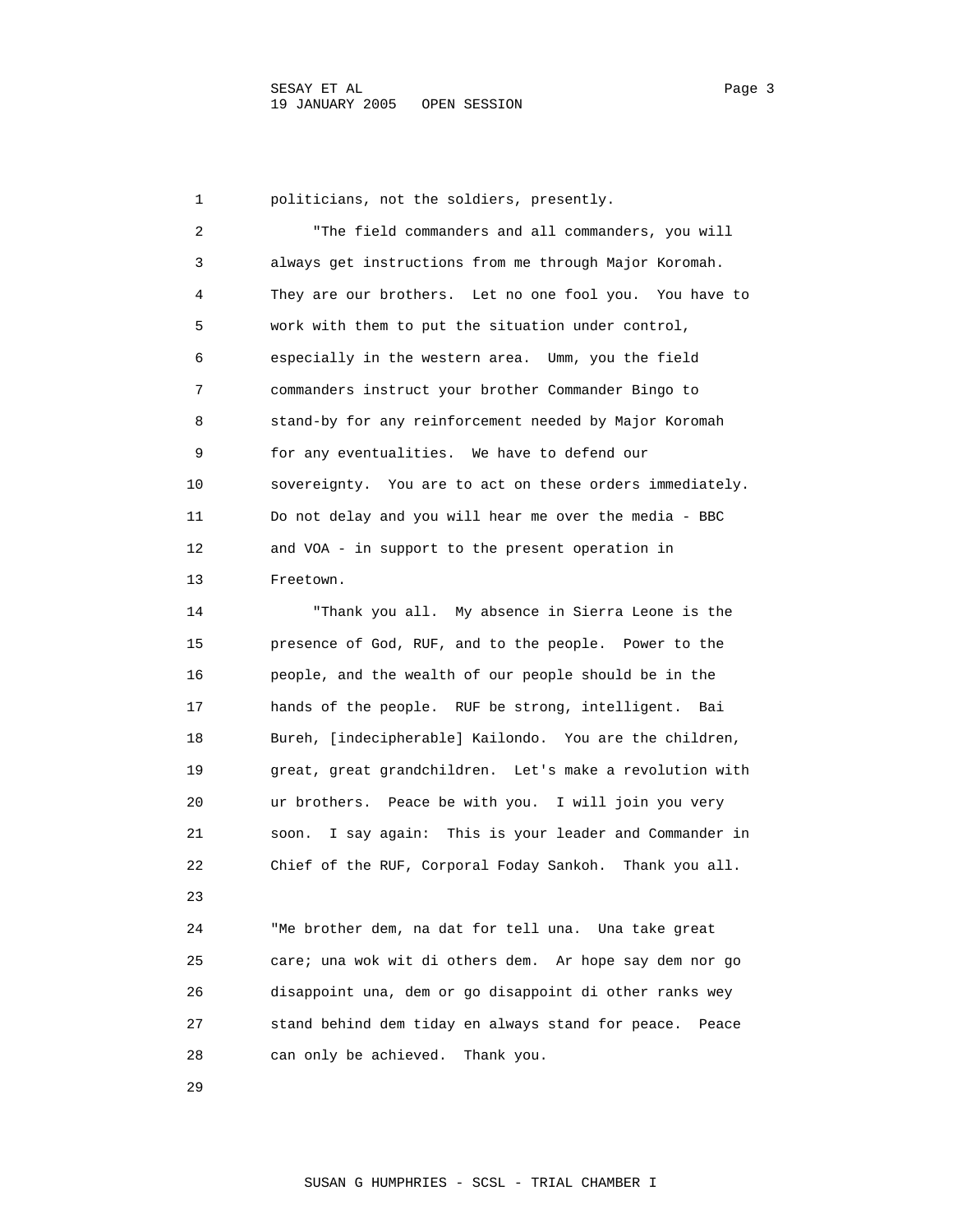1 "NEW SPEAKER: That was the RUF leader, Corporal 2 Foday Sankoh, in a speech he made this morning to his 3 fighting men." 4 WITNESS: TF1-071 [Continued] 5 EXAMINED BY MR HARRISON: [Continued] 6 MR HARRISON: 7 Q. Witness, you were you able to hear in the courtroom this 8 morning, through your headset, those words that were 9 uttered on that broadcast. 10 A. Yes, this was the media I heard when I was in ^XXXXXX, 11 Liberia. 12 Q. And as a consequence of hearing that, can you just tell 13 the Court again what you did? 14 A. After we heard this media, the entire RUF base in XXXXXXX 15 organised [inaudible] comprising myself, Major Rocky, 16 Mike Lamin, to go to Freetown -- to go to Kenema and meet 17 Sam Bockarie and other authorities [Inaudible] 18 information. They did -- I did travel to Freetown -- I 19 did travel to Kenema and with met Sam Bockarie and 20 confirm it was Corporal Sankoh that gave the instruction 21 and he gave the green light for every one of us from 22 Liberia to come over to Sierra Leone. 23 Q. The Prosecution does apply at this point to have the 24 audio cassette - it is actually a CD, I should say - 25 become an exhibit and we suggest that it would also be 26 appropriate for the transcript to be an exhibit and we so 27 apply that they both be exhibits. I wonder if the staff 28 in the audio visual room would be kind enough to bring 29 that CD into the courtroom so that it can be tendered as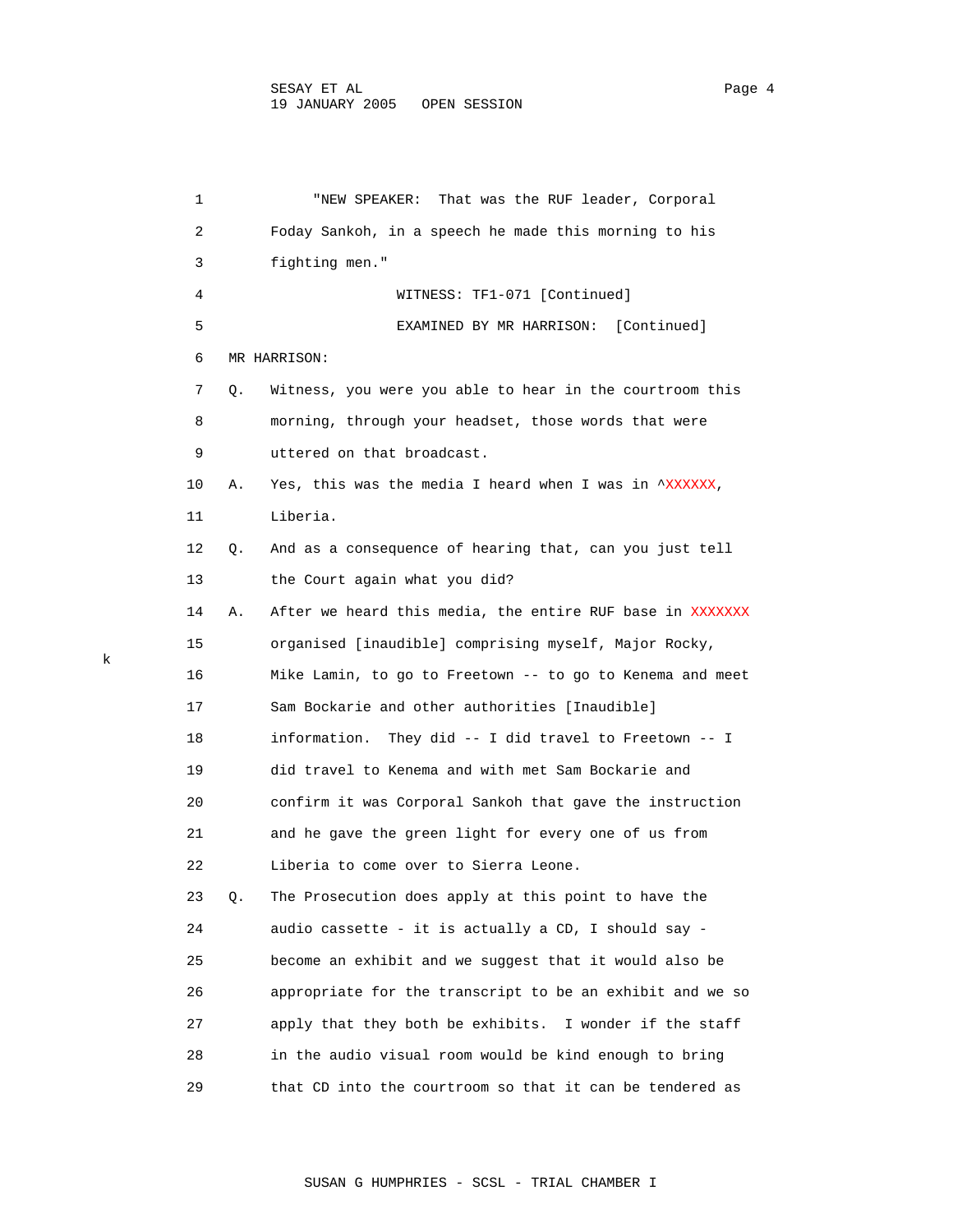1 an exhibit. 2 JUDGE THOMPSON: Mr Jordash, what is your response? Yes, 3 learned counsel for the Prosecution is applying for the 4 cassette and the transcript to be received in evidence. 5 What is your response? 6 MR JORDASH: No objections. 7 JUDGE THOMPSON: Mr Shekou Touray? 8 MR TOURAY: We are comfortable, Your Honour. No objection. 9 JUDGE THOMPSON: I just wanted that translated. And 10 Mr O'Shea, what is your position? 11 MR O'SHEA: We have no problem with these two items becoming 12 exhibits. 13 JUDGE THOMPSON: Thank you. Yes, well they will be 14 received -- one will be marked -- the cassette will be 15 marked Exhibit 16 and the transcript, Exhibit 17. 16 MR HARRISON: Can I just indicate for the record, I misspoke I 17 think when I said cassette. It is actually a CD that has 18 been recorded. 19 JUDGE THOMPSON: Right, well we will make the necessary 20 amendment. Let the amendment be reflected in the record. 21 Exhibit 16 and 17. 22 **Exhibit no. 16 and 17 was admitted**] 23 MR HARRISON: A house keeping matter was just brought to my 24 attention. It may be the case that the voice distortion 25 is not operating for this witness and I would just ask if 26 that could be confirmed. 27 PRESIDING JUDGE: The CD is Exhibit 16? 28 JUDGE THOMPSON: 16. 29 MR WALKER: It appears that the voice distortion is working I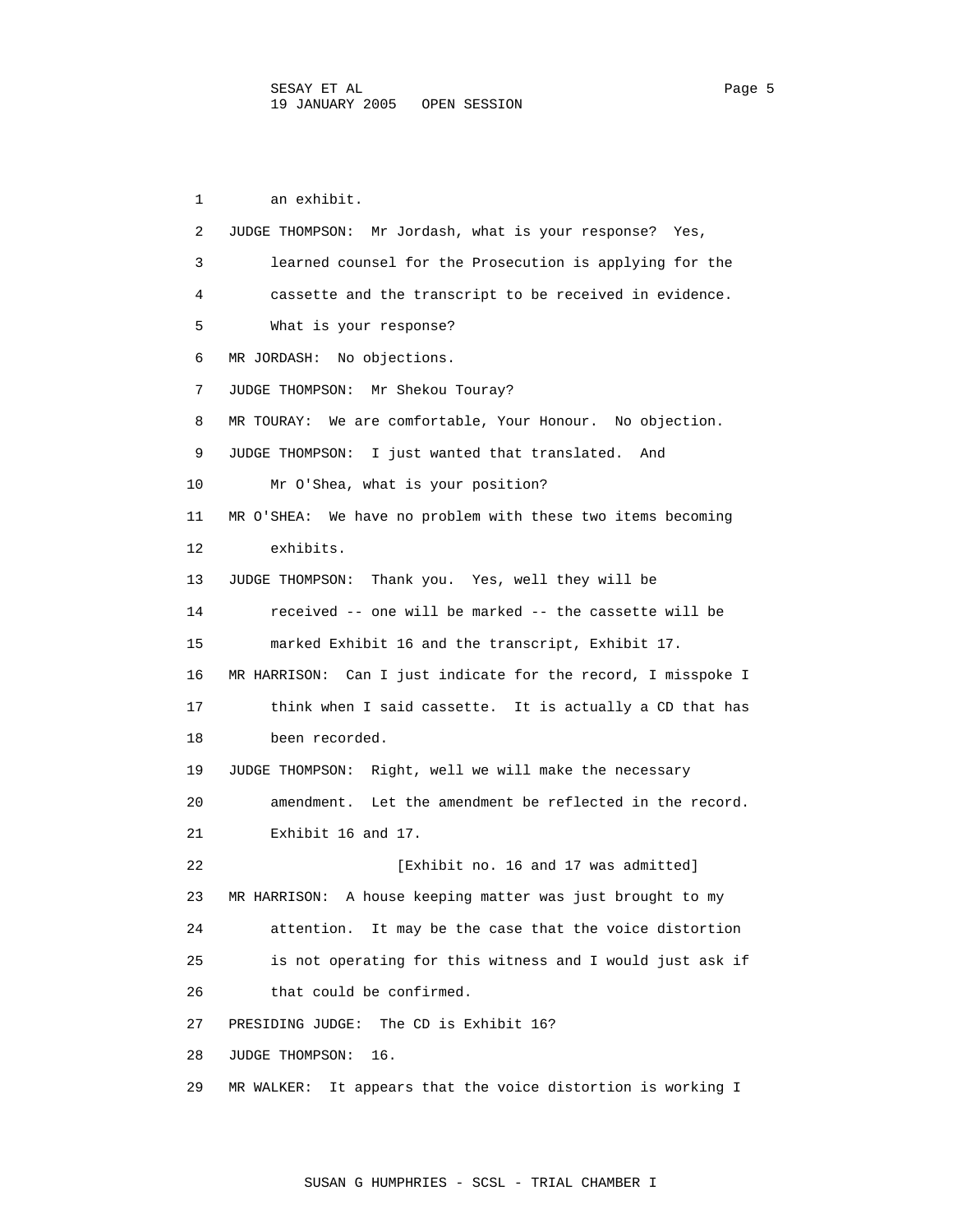| 1  |    | need to move the microphone a little bit closer to the            |
|----|----|-------------------------------------------------------------------|
| 2  |    | witness.                                                          |
| 3  |    | JUDGE THOMPSON: Yes. You confirm that it is working? With         |
| 4  |    | that confirmation, let us proceed now.                            |
| 5  |    | MR HARRISON:                                                      |
| 6  | Q. | Witness, you have indicated a trip to Kenema and later to         |
| 7  |    | Freetown. Can you first tell us if you can recall any             |
| 8  |    | incidents that took place in Kenema?                              |
| 9  | Α. | After we arrived from Liberia and got in Kenema -<br>Yes.         |
| 10 |    | and that was somewhere around October - I came across             |
| 11 |    | one --                                                            |
| 12 |    | PRESIDING JUDGE:                                                  |
| 13 | О. | Let us be clear on the record. This is during the first           |
| 14 |    | trip?                                                             |
| 15 | Α. | That was my last trip when I experienced the order issued         |
| 16 |    | in Kenema.                                                        |
| 17 | Q. | Kenema?                                                           |
| 18 | Α. | Yes.                                                              |
| 19 |    | MR HARRISON:                                                      |
| 20 | Q. | Just to clarify, witness, you have told us yesterday              |
| 21 |    | about making two trips to Kenema. Do you recall that?             |
| 22 | А. | Yes, I recall it, yes.                                            |
| 23 | Q. | This incident that seems to have come to your mind, did           |
| 24 |    | you learn of this on the first trip to Kenema or the              |
| 25 |    | second trip to Kenema.                                            |
| 26 | Α. | This occurred during the second trip to Kenema.                   |
| 27 | Q. | Please proceed.                                                   |
| 28 | Α. | As we arrived -- I arrived in Kenema together with Major          |
| 29 |    | Rocky, it was somewhere around October to November.<br><b>One</b> |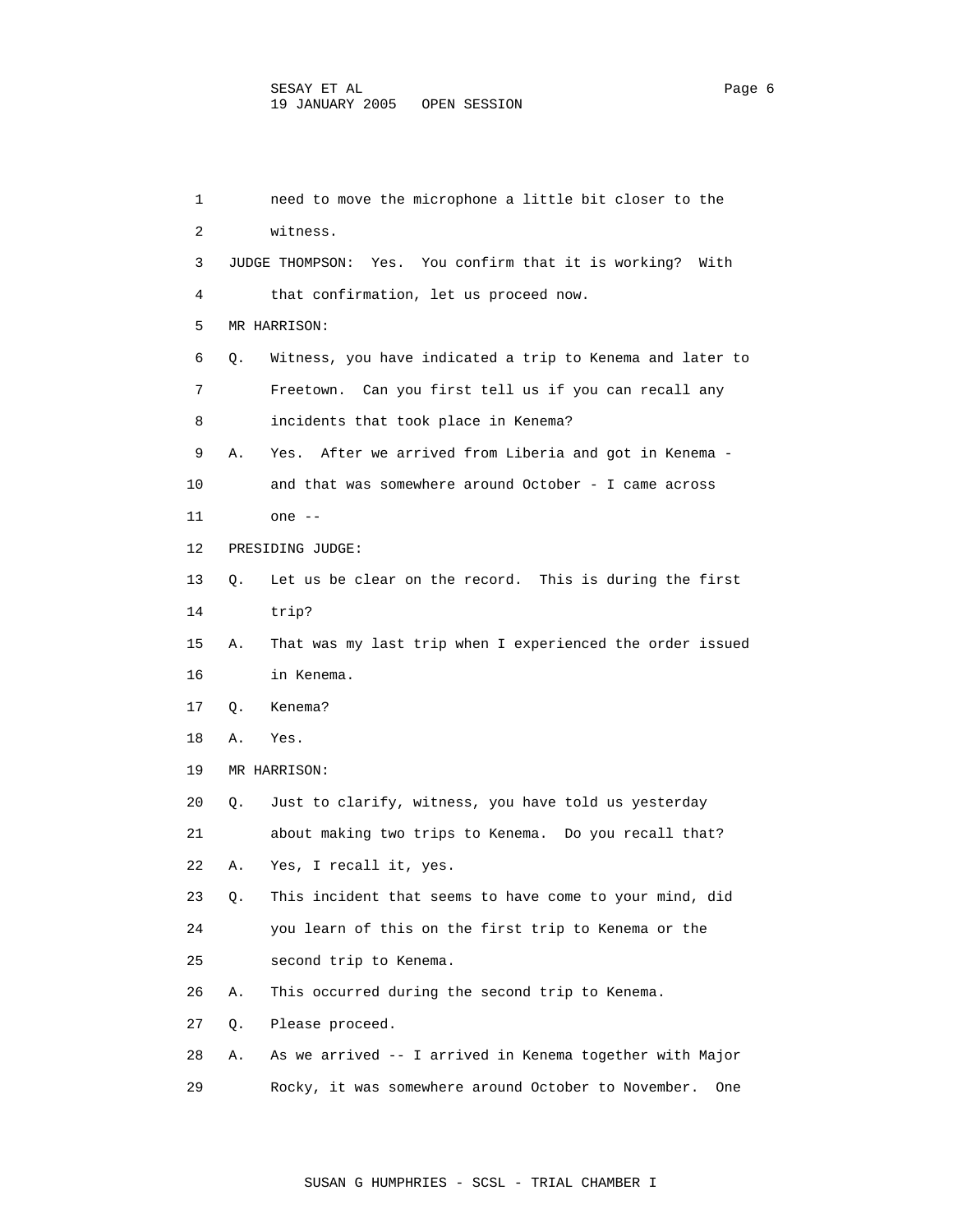| 1  |    | B S Massaquoi was alleged to have arms and ammunitions     |
|----|----|------------------------------------------------------------|
| 2  |    | and supporting the pro-Kamajors attacking the positions    |
| 3  |    | of the juntas.                                             |
| 4  | Q. | Let me just pause you there?                               |
| 5  | Α. | Okay.                                                      |
| 6  |    | JUDGE THOMPSON: What was the allegation?                   |
| 7  |    | B S Massaquoi was alleged to have arms and<br>THE WITNESS: |
| 8  |    | ammunitions and even supporting the pro-Kamajors           |
| 9  |    | attacking the positions of the juntas.                     |
| 10 |    | PRESIDING JUDGE:                                           |
| 11 | О. | Is it B S or P S Massaquoi?                                |
| 12 | Α. | B S Massaquoi.                                             |
| 13 | Q. | BS.                                                        |
| 14 | Α. | And one other doctor, Momodu Kpaka; a doctor of the        |
| 15 |    | government hospital in Kenema.                             |
| 16 | Q. | Momodu Kpaka?                                              |
| 17 | Α. | Yes.                                                       |
| 18 |    | MR HARRISON:                                               |
| 19 | Q. | The court reporter might be indebted to you if you could   |
| 20 |    | spell the name of the doctor?                              |
| 21 | Α. | Can I spell the name?                                      |
| 22 | Q. | Yes.                                                       |
| 23 | Α. | Capital M-O-M-O-D-U, K-P-A-K-A; Momodu Kpaka. He was a     |
| 24 |    | doctor at Kenema government hospital.                      |
| 25 |    | JUDGE THOMPSON:                                            |
| 26 | Q. | What about him? Was there an allegation [inaudible]?       |
| 27 | Α. | Sir?                                                       |
| 28 | Q. | Was he also alleged to have been --                        |
| 29 | Α. | Yes, he also alleged together with B S Massaquoi.          |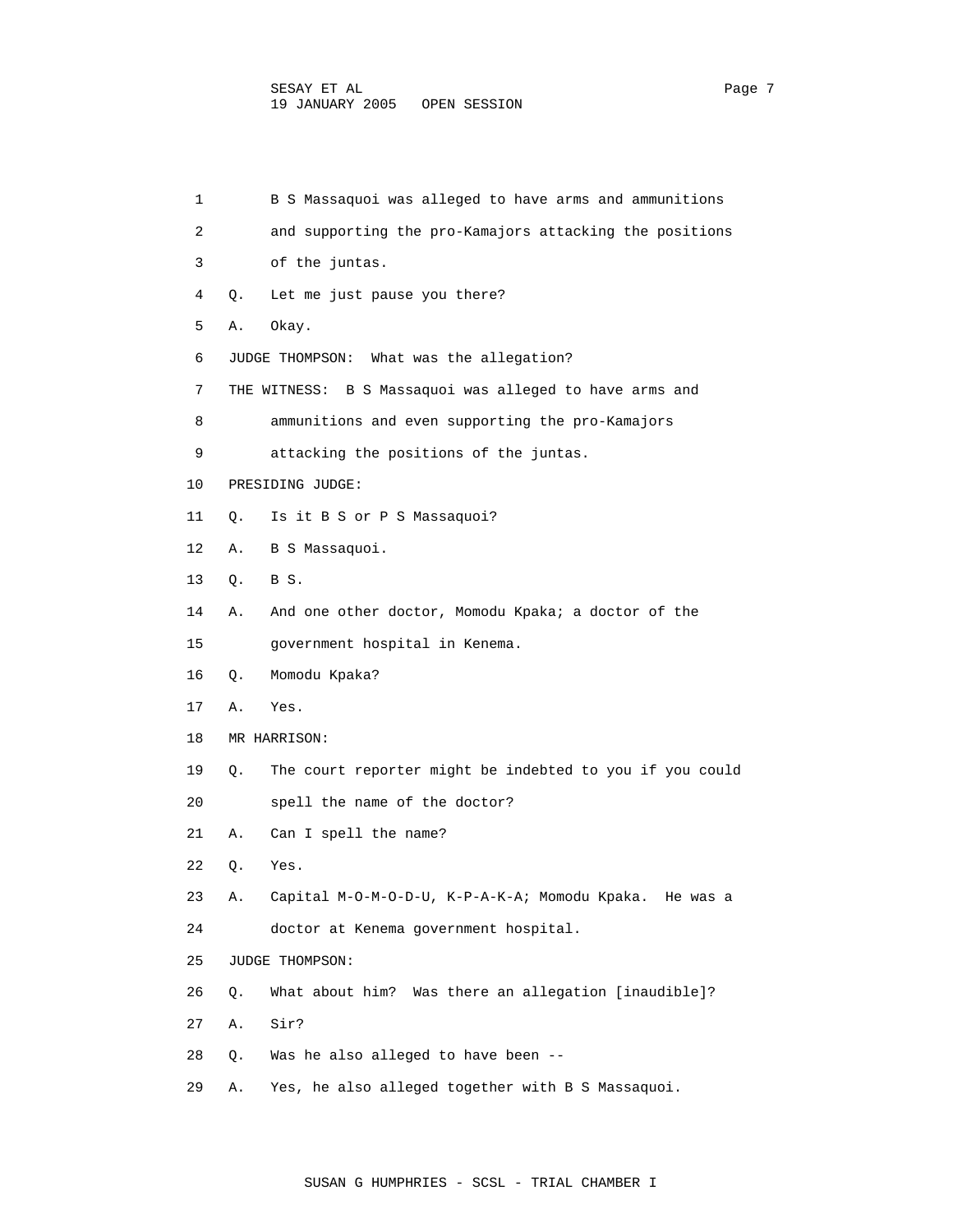1 Q. Thank you. 2 MR HARRISON: 3 Q. Who is B S Massaquoi? 4 A. I learned that B S Massaquoi was one of the elders of 5 Kenema Township and former minister, as I heard. 6 Q. What happened? 7 JUDGE THOMPSON: 8 Q. Just a minute, let's get that. We need to know who he 9 was. He was one of the elders of Kenema Township. And 10 you say a former what? 11 A. A former minister of Kenema. 12 Q. A minister of government? 13 A. Can I go further? 14 Q. Yes. 15 PRESIDING JUDGE: A former minister of government? 16 A. Yes. 17 JUDGE THOMPSON: 18 Q. If you can just pace your answers a little for us since 19 we are trying to get your evidence? 20 A. What. 21 Q. I said if you pace your answers out a little, I am trying 22 to get your evidence as accurately as we possibly can. 23 MR HARRISON: 24 Q. Please proceed. Tell the Court what happened. 25 A. So B S Massaquoi and -- 26 MR HARRISON: I apologise for interrupting the witness. I 27 have just been given another notice that there is no 28 voice distortion for people outside the courtroom or 29 almost no voice distortion. Is it simply a question of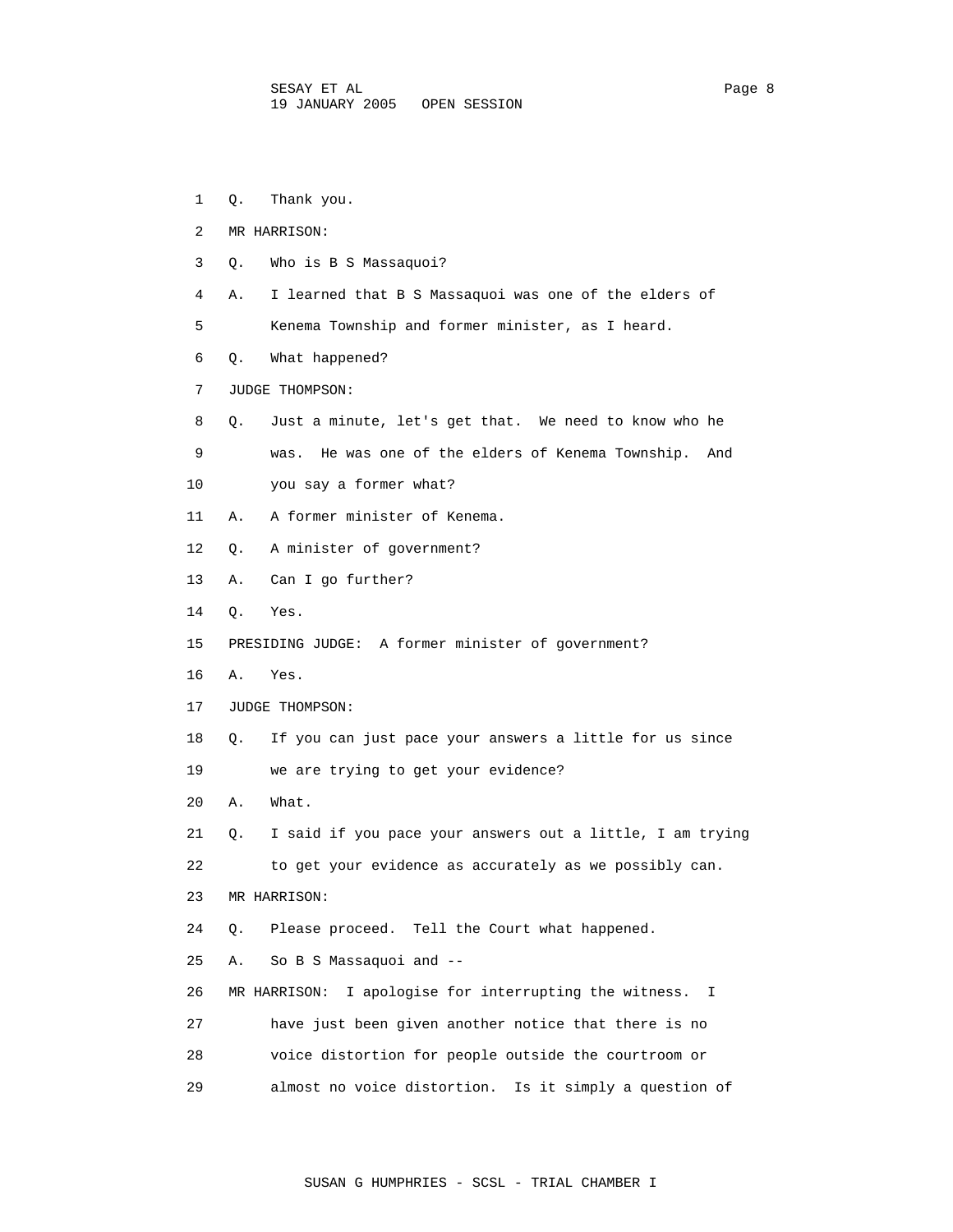1 advising the witness to be closer to the microphone or 2 further away from the microphone? 3 JUDGE THOMPSON: Well, we to need investigate, we don't know 4 why we are in this position and we should answer that. 5 MR O'SHEA: Your Honours, can I just draw the attention of the 6 Court to the fact that I attended one of the experiments 7 on this voice distortion and I remember thinking when I 8 was sitting in the public gallery that there was no voice 9 distortion at certain stages when in fact there was. So 10 may not be the case here, but I am just drawing that to 11 the attention of people so they can consider that as a 12 possibility. 13 JUDGE THOMPSON: Perhaps we should not speculate, we should 14 just let them investigate what has happened now. If the 15 observation is valid, let's just find out -- the experts 16 try and find out what the situation is for us? 17 MR WALKER: Your Honour, there appears to be a technician in 18 the public gallery now. 19 JUDGE THOMPSON: Could we summon one to -- 20 MR WALKER: Well, I think possibly we just need the witness to 21 talk through the microphone to see if there is anything. 22 JUDGE THOMPSON: Well, these are the difficulties, I was going 23 to say that we should not begin to try possibilities if 24 we are not the experts. 25 MR HARRISON: Could I just go to the microphone and speak into 26 it -- 27 JUDGE THOMPSON: Yes. 28 MR HARRISON: -- so that my voice is distorted or not? 29 JUDGE THOMPSON: Yes, perhaps that's one way of proceeding. I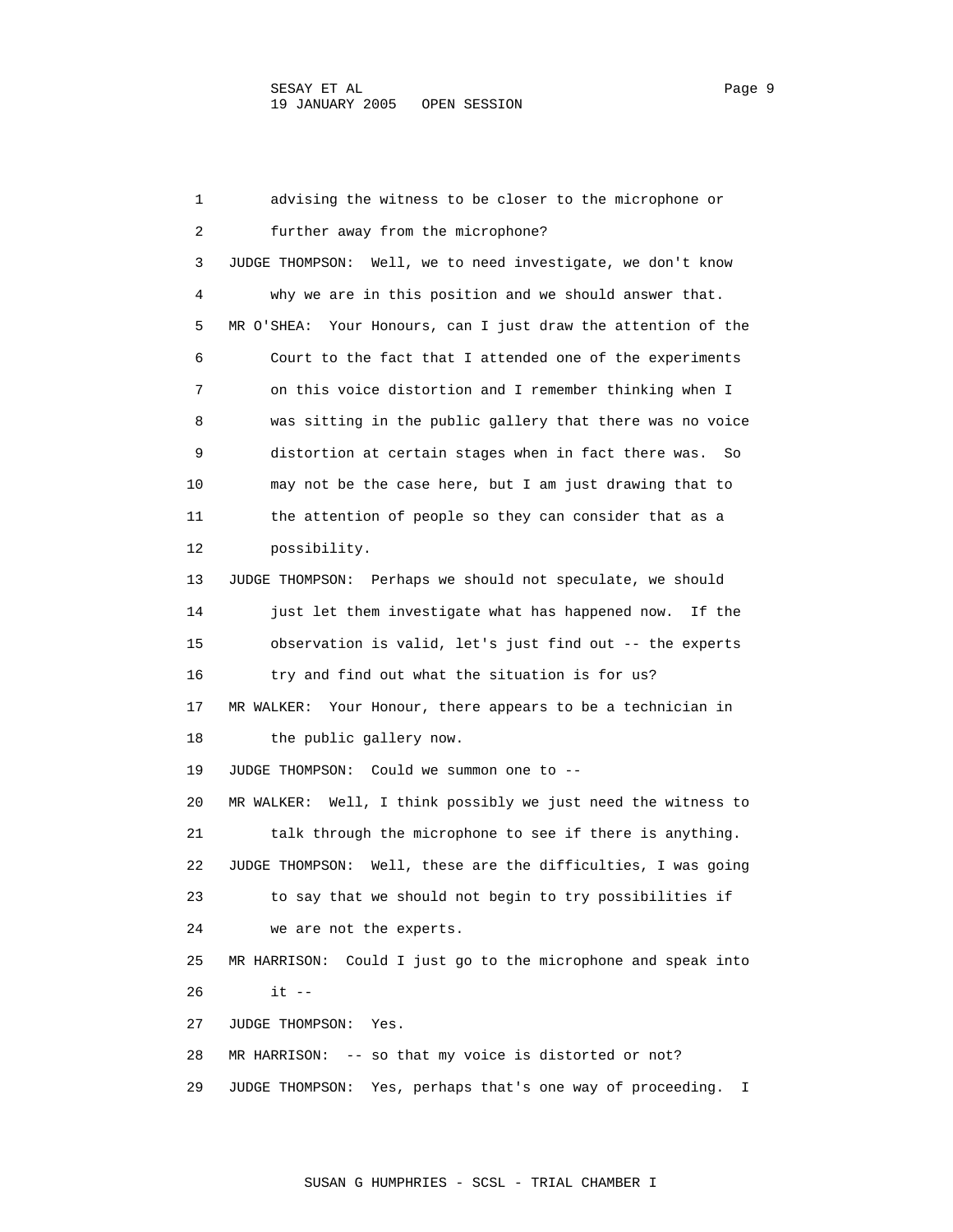1 just want to make sure that we don't go wrong. 2 JUDGE BOUTET: Don't speak too close to the mike. 3 MR HARRISON: We are wishing to determine if there is voice 4 distortion operating at this time. Is there any 5 distortion of my voice at the present time? 6 JUDGE BOUTET: Mr Harrison, to my knowledge of the system that 7 is in place, we should hear your voice distorted to the 8 same extent that we should be hearing my voice distorted. 9 At least the people in gallery should. 10 JUDGE THOMPSON: It is the gallery that hears it. 11 PRESIDING JUDGE: It is the gallery that hears the distortion. 12 JUDGE THOMPSON: We do not. That is the whole idea behind the 13 new system. 14 MR WALKER: Your Honour, if I can just say -- 15 MR HARRISON: I am asking if the audio technician can 16 determine if my voice is being distorted as I am speaking 17 presently. If it is not being distorted, if you could 18 make some sort of indication to the Court whether or not 19 the distortion is operating. 20 MR WALKER: Your Honour, if i can assist. 21 PRESIDING JUDGE: It's operating. 22 MR WALKER: It is working. 23 PRESIDING JUDGE: It is working, that's what he says. 24 JUDGE THOMPSON: Yes. 25 MR HARRISON: 26 Q. I apologise for interrupting you, witness, and I will ask 27 you again if you can continue with the information that 28 you were going to provide to the Court. 29 A. Can I continue?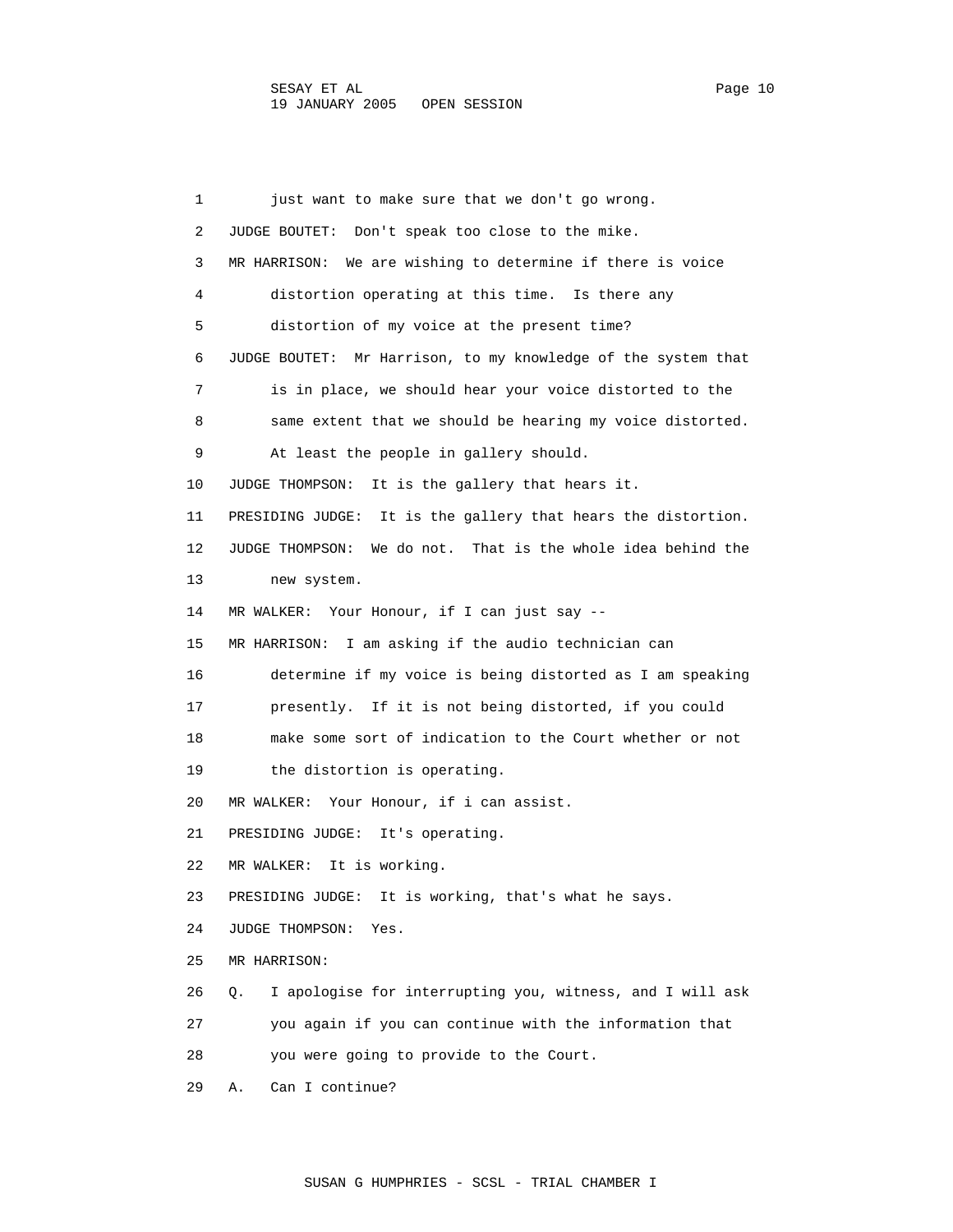| 1  |    | Mr Harrison, I am informed that to maximise the<br>JUDGE BOUTET: |
|----|----|------------------------------------------------------------------|
| 2  |    | distortion for the witness, he has got to be closer to           |
| 3  |    | the mike. In other words, he should not be -- the more           |
| 4  |    | distance he would put between himself and the mike the           |
| 5  |    | less distortion there will be in this case.                      |
| 6  |    | JUDGE THOMPSON: Yes, in his case he needs to have it closer.     |
| 7  |    | MR HARRISON:                                                     |
| 8  | Q. | Mr Witness, I wonder if you would be kind enough to              |
| 9  |    | perhaps move your chair closer to the microphone.                |
| 10 |    | Perhaps if we could try again, Mr Witness. Could you             |
| 11 |    | please indicate or provide the Court with the information        |
| 12 |    | that I believe you are about to commence with?                   |
| 13 | Α. | When Dr Momodu Kpaka and B S Massaquoi are alleged to            |
| 14 |    | have arms and ammunitions in their possessions for               |
| 15 |    | attacking the position of the juntas in Kenema, at that          |
| 16 |    | point Sam Bockarie sent his securities to have arrested          |
| 17 |    | B S Massaquoi and Dr Momodu Kpaka.                               |
| 18 | Q. | Just pause there for a moment. Please continue.                  |
| 19 | Α. | B S Massaquoi was indeed arrested and together with              |
| 20 |    | Dr Momodu Kpaka. And then during the arrest the                  |
| 21 |    | securities brought along with them one carton of single          |
| 22 |    | barrel rounds and with some other documents, which I saw         |
| 23 |    | myself in person at the secretariat headquarter in               |
| 24 |    | Kenema.                                                          |
| 25 | Q. | Again, just pause for a moment.                                  |
| 26 |    | PRESIDING JUDGE: A box of what?                                  |
| 27 | Α. | Single barrel rounds and some other documents.                   |
| 28 | Q. | And when was this?                                               |
| 29 | Α. | This was $--$                                                    |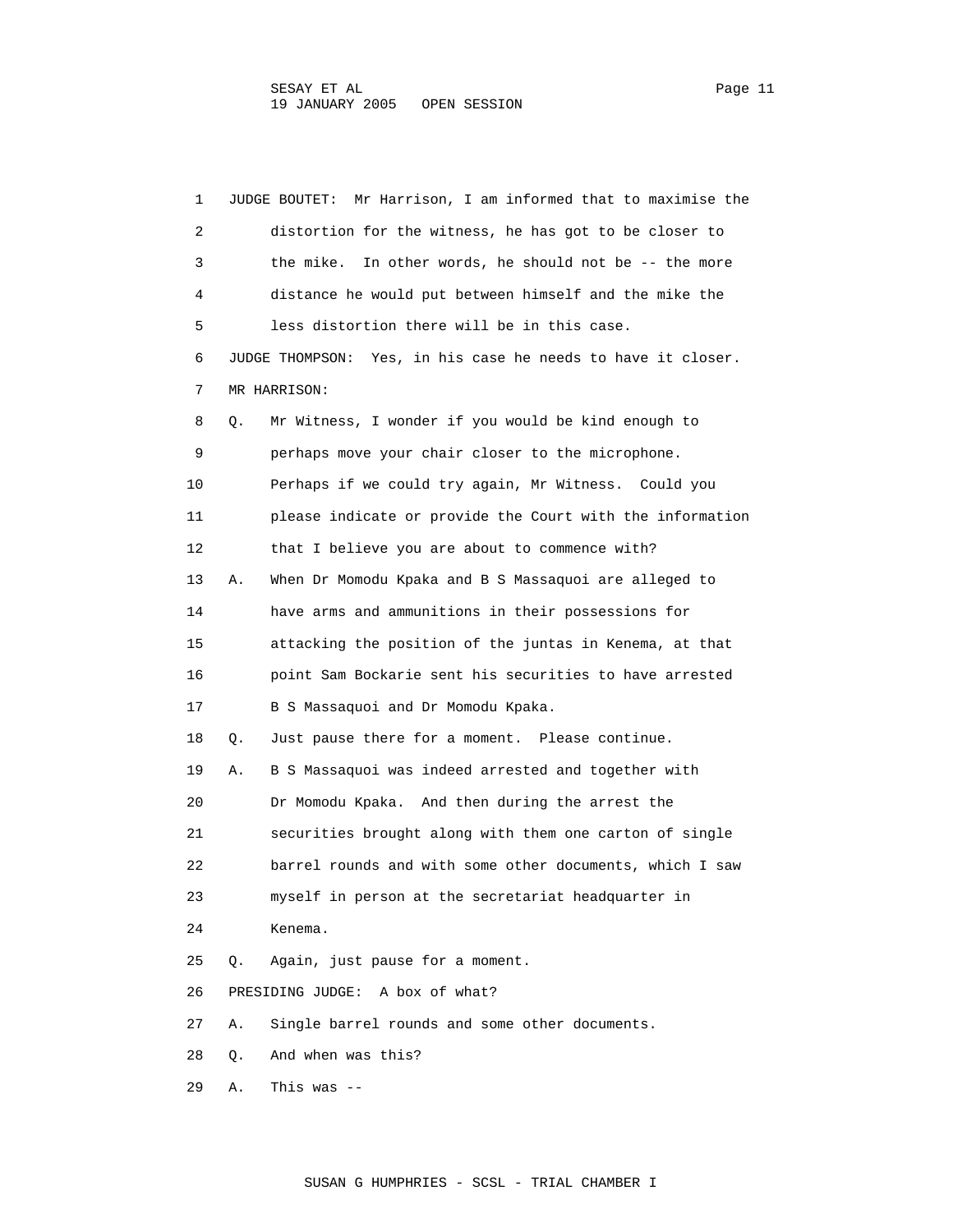| 1  | PRESIDING JUDGE:                                                |
|----|-----------------------------------------------------------------|
| 2  | And they brought them to headquarters?<br>О.                    |
| 3  | Yes, it was brought to the Kenema secretariat head<br>Α.        |
| 4  | office.                                                         |
| 5  | The head office of the RUF?<br>О.                               |
| 6  | I think it was the headquarters -- it was the secretariat<br>Α. |
| 7  | office of the junta at that time.                               |
| 8  | Of the junta?<br>Q.                                             |
| 9  | Yes, sir. These were called secretariat.<br>Α.                  |
| 10 | MR CAMMEGH: Were these items taken from that office or to       |
| 11 | that office?                                                    |
| 12 | JUDGE BOUTET: To.                                               |
| 13 | PRESIDING JUDGE:<br>To.                                         |
| 14 | THE WITNESS: To the office.                                     |
| 15 | PRESIDING JUDGE: They were taken to the office.                 |
| 16 | JUDGE BOUTET: From the doctor and Massaquoi.                    |
| 17 | PRESIDING JUDGE:                                                |
| 18 | That is where we are not clear where they were brought<br>Q.    |
| 19 | They were taken to the office, but we do not know<br>from.      |
| 20 | where they were brought from. We know that --                   |
| 21 | As I said, they were brought from their various houses<br>Α.    |
| 22 | where they were arrested and brought to the office of the       |
| 23 | secretariat.                                                    |
| 24 | But we only know of one box of single rounds?<br>Q.             |
| 25 | Yes, one box of single barrel rounds were also with them<br>Α.  |
| 26 | with the securities who went to arrest B S Massaquoi and        |
| 27 | Dr Momodu.                                                      |
| 28 | JUDGE THOMPSON:                                                 |
| 29 | You are saying they were brought from their homes?<br>Q.        |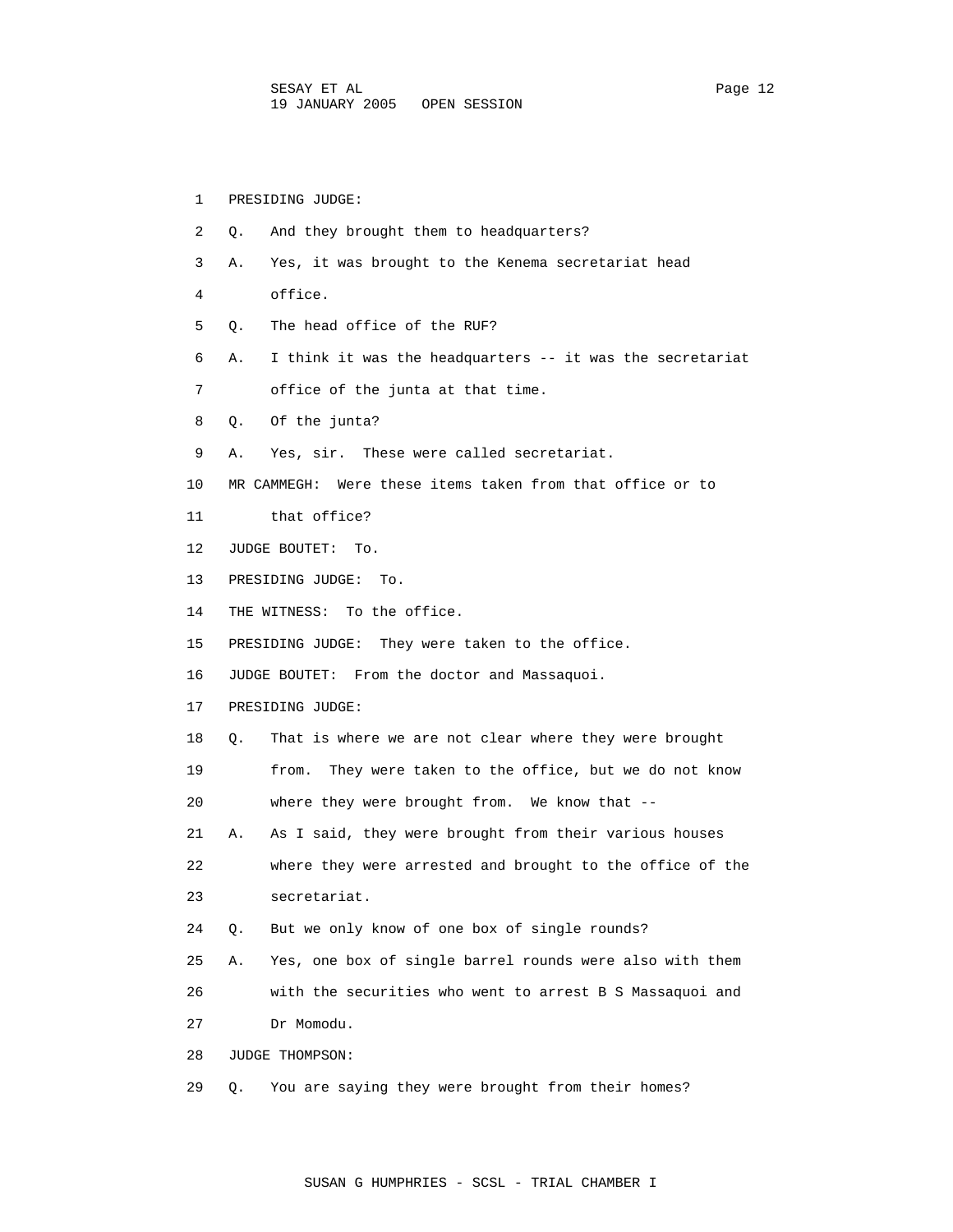- 1 A. From their various houses. 2 Q. Do you know that, because I think what you have said is 3 that security people brought along with them? 4 A. Yes. 5 Q. During -- 6 A. During the arrest. 7 Q. Yes. But you didn't say, I mean, it is only now you are 8 saying they were brought from the houses. 9 A. I said that they were ordered to go and arrest 10 B S Massaquoi and Dr Momodu Kpaka. 11 Q. Yes, we heard that. 12 A. And during the arrest they came along with one box of 13 single barrel rounds together with Dr Momodu Kpaka and 14 B S Massaquoi. 15 Q. You said that, you did not say where they got the barrels 16 from at that point in time. I mean these were security 17 personnel, you didn't say where they got the -- 18 PRESIDING JUDGE: Exactly. 19 JUDGE THOMPSON: 20 Q. -- from the house, they came along with them? 21 A. Yes, they went for the arrest, so they weren't -- they 22 did the arrest at their houses and -- 23 Q. You are saying that now. Okay? 24 A. Okay. 25 Q. The carton of single barrel rounds and documents were 26 brought from the houses of -- 27 A. B S Massaquoi's house. 28 PRESIDING JUDGE: From B S Massaquoi's house?
- 29 THE WITNESS: Yes, sir.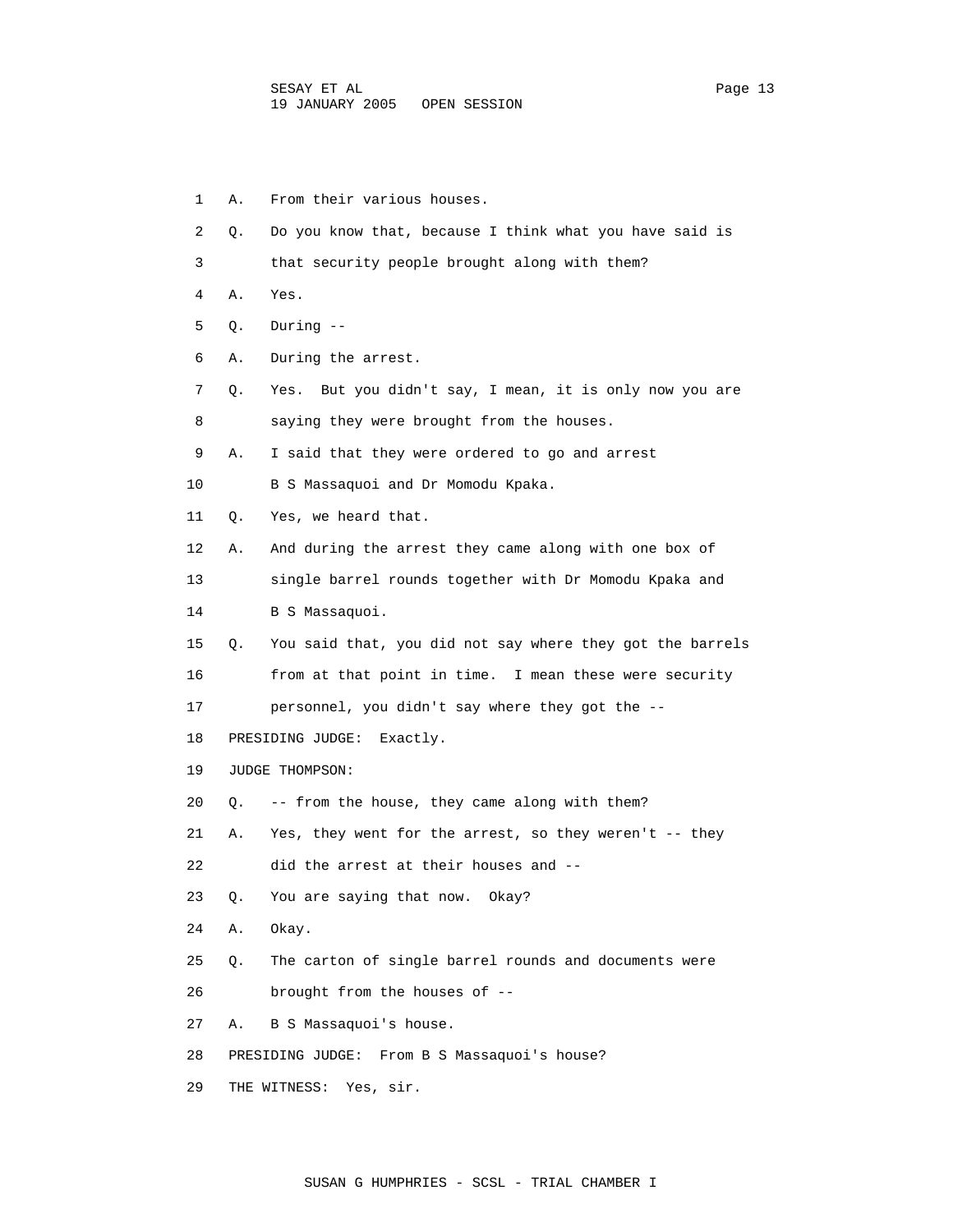- 1 JUDGE THOMPSON: B S Massaquoi's house?
- 2 THE WITNESS: Yes.
- 3 PRESIDING JUDGE:
- 4 Q. A carton?
- 5 A. The carton of single barrel rounds.
- 6 Q. And some documents.
- 7 A. And some documents.
- 8 MR HARRISON:
- 9 Q. When was this?
- 10 A. Sir?
- 11 Q. When was this?
- 12 A. Yes, this was in somewhere around in November 1997.
- 13 Q. What happened next?
- 14 A. So Sam Bockarie set up a board of investigations.
- 15 Q. Please continue?
- 16 A. To investigate B S Massaquoi and Dr Momodu Kpaka.
- 17 Q. And what happened?
- 18 A. During the investigations I saw Sam Bockarie angrily
- 19 arguing with B S Massaquoi.
- 20 Q. Please continue.
- 21 A. For B S Massaquoi to have had single barrel rounds and
- 22 supporting the pro-Kamajors to attack his positions, he
- 23 grew angry with Dr -- and we grew angry with
- 24 B S Massaquoi for that.
- 25 Q. What happened next?
- 26 A. The argument extended by B S Massaquoi saying that he has
- 27 no knowledge of the arm and ammunition issue.
- 28 Q. What happened next?
- 29 A. Both Momodu Kpaka and -- Dr Momodu Kpaka and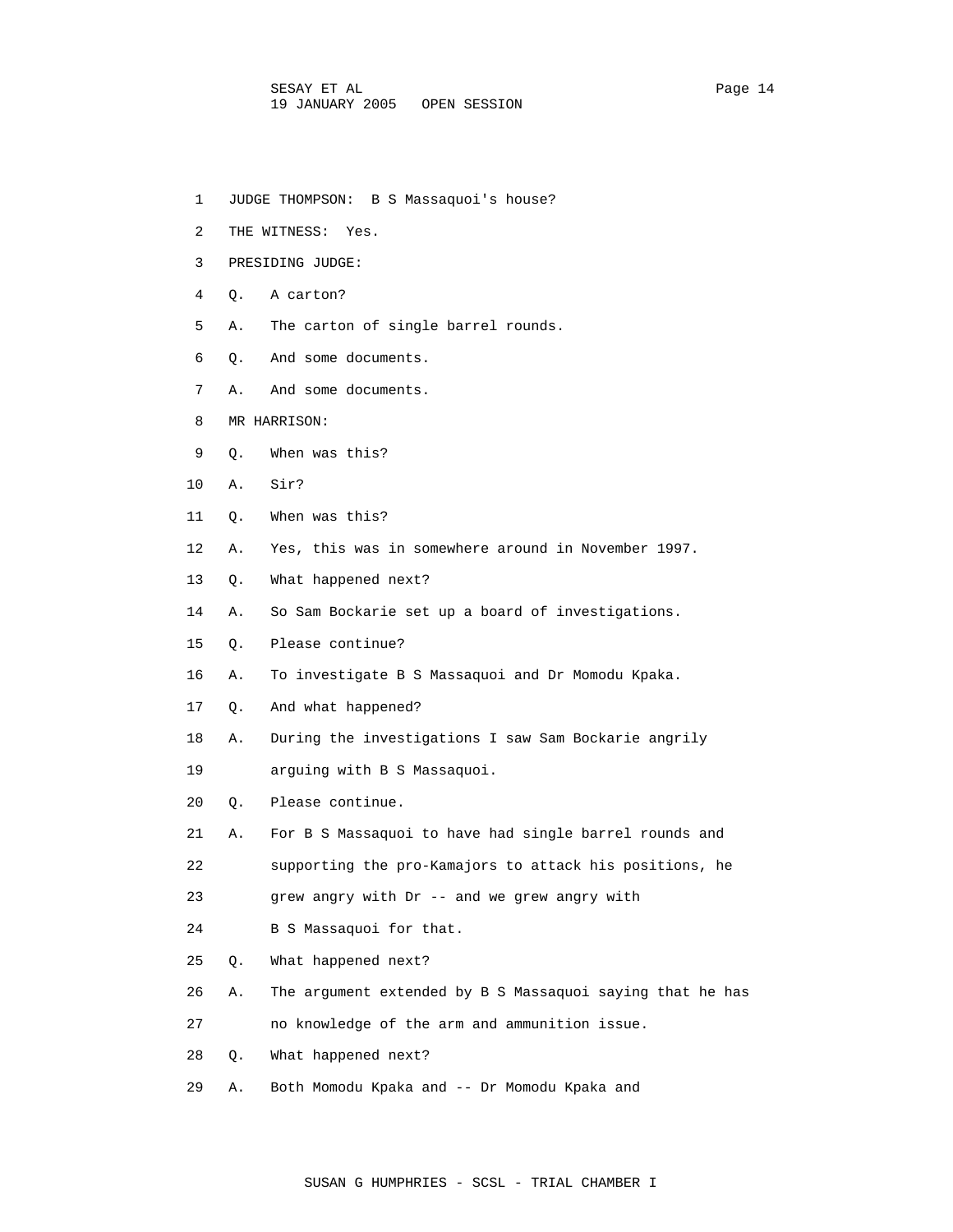1 B S Massaquoi were flogged, tortured, by the securities 2 of Sam Bockarie and Sam Bockarie himself. 3 Q. Did you see this? 4 A. I saw it myself. 5 Q. Describe, please. 6 PRESIDING JUDGE: 7 Q. Witness, can you go slowly, please? You say they were 8 tortured and flogged? 9 A. Yes, sir. 10 Q. By Sam Bockaries' securities and by Sam Bockarie himself? 11 A. Exactly, sir. 12 Q. Yes. 13 A. So B S Massaquoi's still continued to deny the 14 allegations. This grew Sam Bockarie more annoyed and he 15 intends the torturing either by taking out his pistol -- 16 MR HARRISON: 17 Q. Please continue. 18 A. -- the nozzle of the pistol was strucked by Sam Bockarie 19 on the head of B S Massaquoi several times I saw that. 20 Q. Please continue. 21 A. Still B S Massaquoi denied the allegations. 22 Q. What happened next? 23 A. So B S Massaquoi was flogged nearly over one hour or 30 24 minutes in time, and then later Sam Bockarie ordered the 25 securities to put B S Massaquoi and Dr Momodu back to 26 prison. 27 PRESIDING JUDGE: You say he was flogged for? 28 THE WITNESS: Nearly over one hour 30 minutes. 29 MR HARRISON: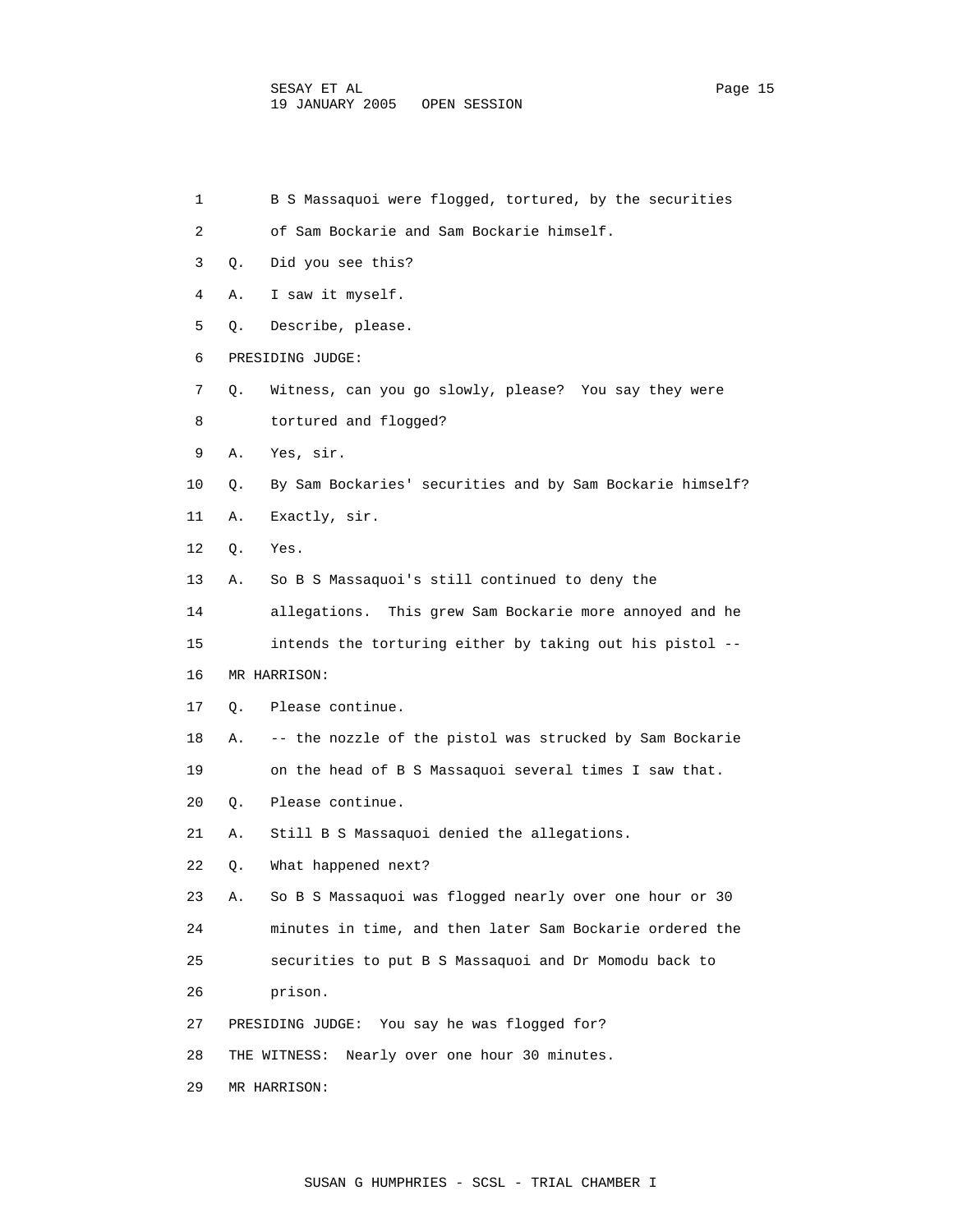1 Q. What happened next? 2 A. So that day we went home and after one or two days I 3 visited the same. 4 PRESIDING JUDGE: 5 Q. Let's get it, let's get it? 6 A. Yes, sir. 7 Q. He ordered the two to be put to prison? 8 A. Yes. Sir? 9 Q. Was it only Massaquoi or Massaquoi and Dr Momodu who were 10 [inaudible] 11 A. Both of them were sent back to prison. 12 MR HARRISON: 13 Q. What happened next? 14 A. During my second visit of the investigation, Sam Bockarie 15 asked the securities to come with Dr Momodu and 16 B S Massaquoi out for further investigations. 17 Q. Please continue. 18 A. While questioned he always replied negative to the 19 allegations. 20 JUDGE THOMPSON: Who was that? 21 THE WITNESS: Sam Bockarie questioned Mr B S Massaquoi for the 22 allegations. 23 JUDGE THOMPSON: Yes. 24 MR HARRISON: 25 Q. Please continue. 26 A. So for the second time again the more B S Massaquoi was 27 denying, the more he was still continuing to flog 28 B S Massaquoi together with the securities. 29 Q. I think you said he; who are you referring to?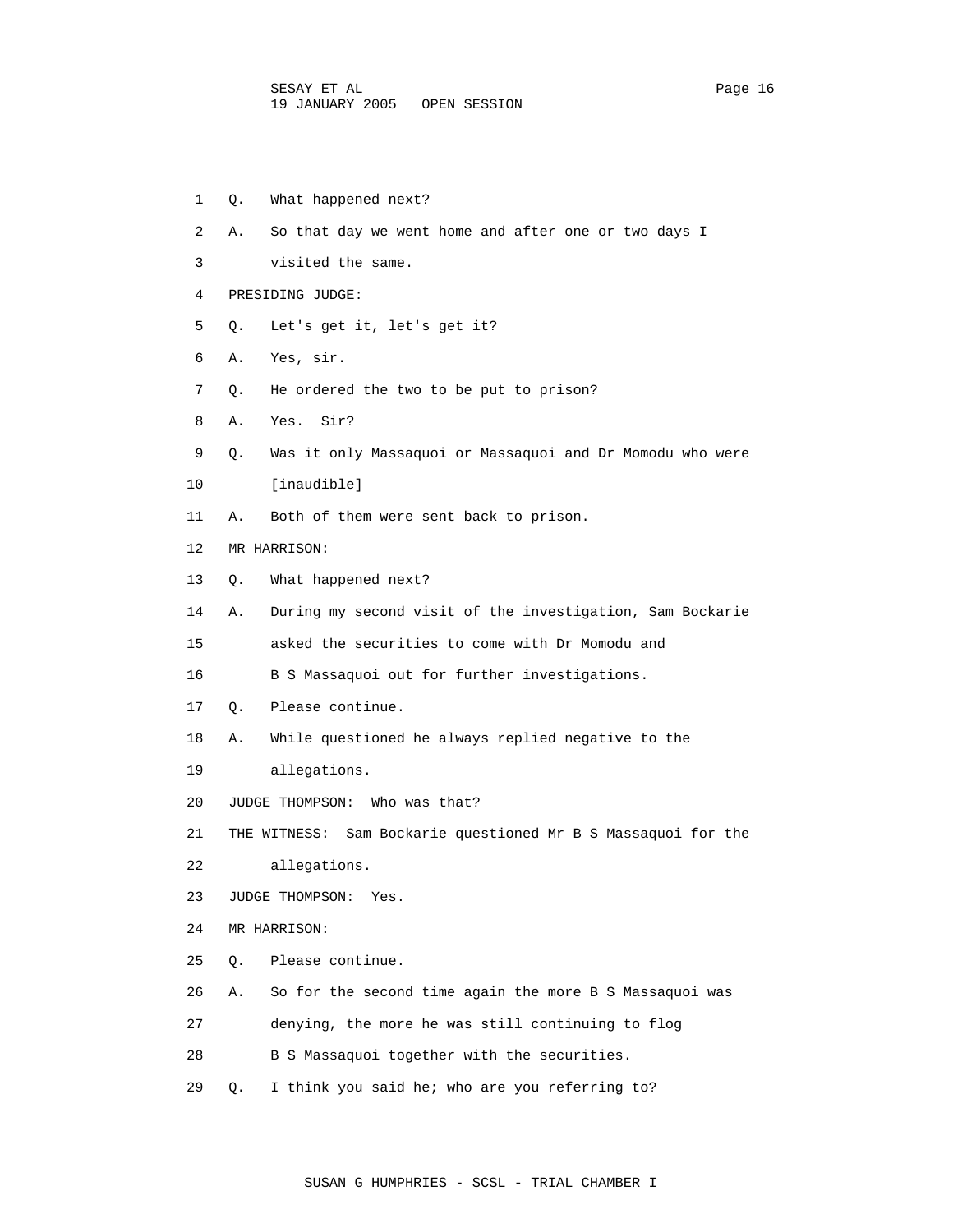1 A. I am referring to Sam Bockarie. 2 PRESIDING JUDGE: The more Massaquoi denied -- 3 THE WITNESS: Deny, the more Sam Bockarie continued to torture 4 him and flog him. 5 JUDGE BOUTET: You have said tortured him. Did he do anything 6 in addition to flogging? 7 THE WITNESS: Yeah, I saw him beating B S Massaquoi with a 8 tied rubber and a pistol struck him on his head and then 9 during that I saw blood all over his head and all over 10 his body. 11 JUDGE THOMPSON: 12 Q. This was the second time? 13 A. The second time, second time. 14 Q. [Inaudible] that you said this time -- 15 PRESIDING JUDGE: This time, yes. 16 JUDGE THOMPSON: He did what? Could you enumerate it for us 17 this time? What -- go ahead. 18 A. Bockarie continued to torture Mr B S Massaquoi. 19 Q. [Inaudible] 20 A. And then if he flog -- continued to struck him a pistol, 21 the nozzle of the pistol, on his head. Then I saw blood 22 all over his head and the body. 23 MR HARRISON: 24 Q. This second time, can you tell the Court the location 25 where this took place? 26 A. This was at the same place, at the secretariat office in 27 Kenema. 28 Q. What happened next? 29 A. B S Massaquoi was tied up and sent back to jail together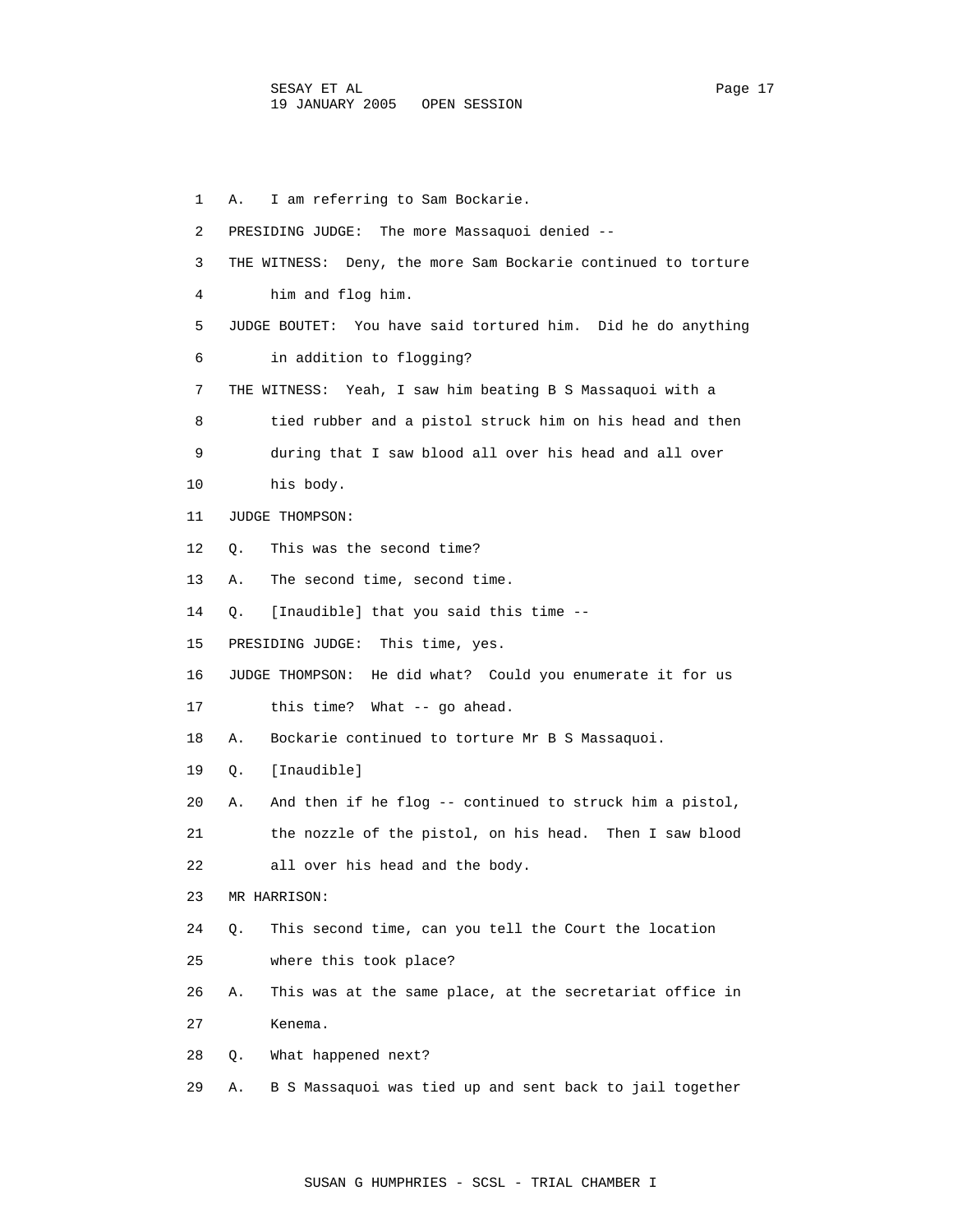1 with Dr Momodu Kpaka. 2 Q. Please continue. 3 A. For the third time I witnessed the investigations. 4 B S Massaquoi, along with Dr Momodu Kpaka, were brought 5 before the investigation board wherein I was present, one 6 Morris Massaquoi was also present. 7 PRESIDING JUDGE: That is Massaquoi and Kpaka were brought. 8 THE WITNESS: Brought back for the third time that I witnessed 9 the investigations. 10 JUDGE THOMPSON: This time you say they were brought before an 11 investigating board. 12 THE WITNESS: Yes. 13 MR HARRISON: 14 Q. What happened? 15 A. So I heard Sam Bockarie saying if B S Massaquoi didn't 16 tell him the truth, he will lay down in cold blood. 17 Q. Please continue. 18 PRESIDING JUDGE: You'll pay that in cold blood. 19 A. Yes, his cold blood. 20 MR HARRISON: 21 Q. Please continue? 22 A. So B S Massaquoi still continued to deny as he has been 23 previously doing. 24 Q. Continue. 25 A. Sam Bockarie, his securities, and more specially he, he, 26 Sam Bockarie, grew more annoyed with B S Massaquoi and he 27 was mercilessly flogged and he became unconscious. 28 B S Massaquoi became unconscious. 29 Q. You said mercilessly flogged, but can you describe what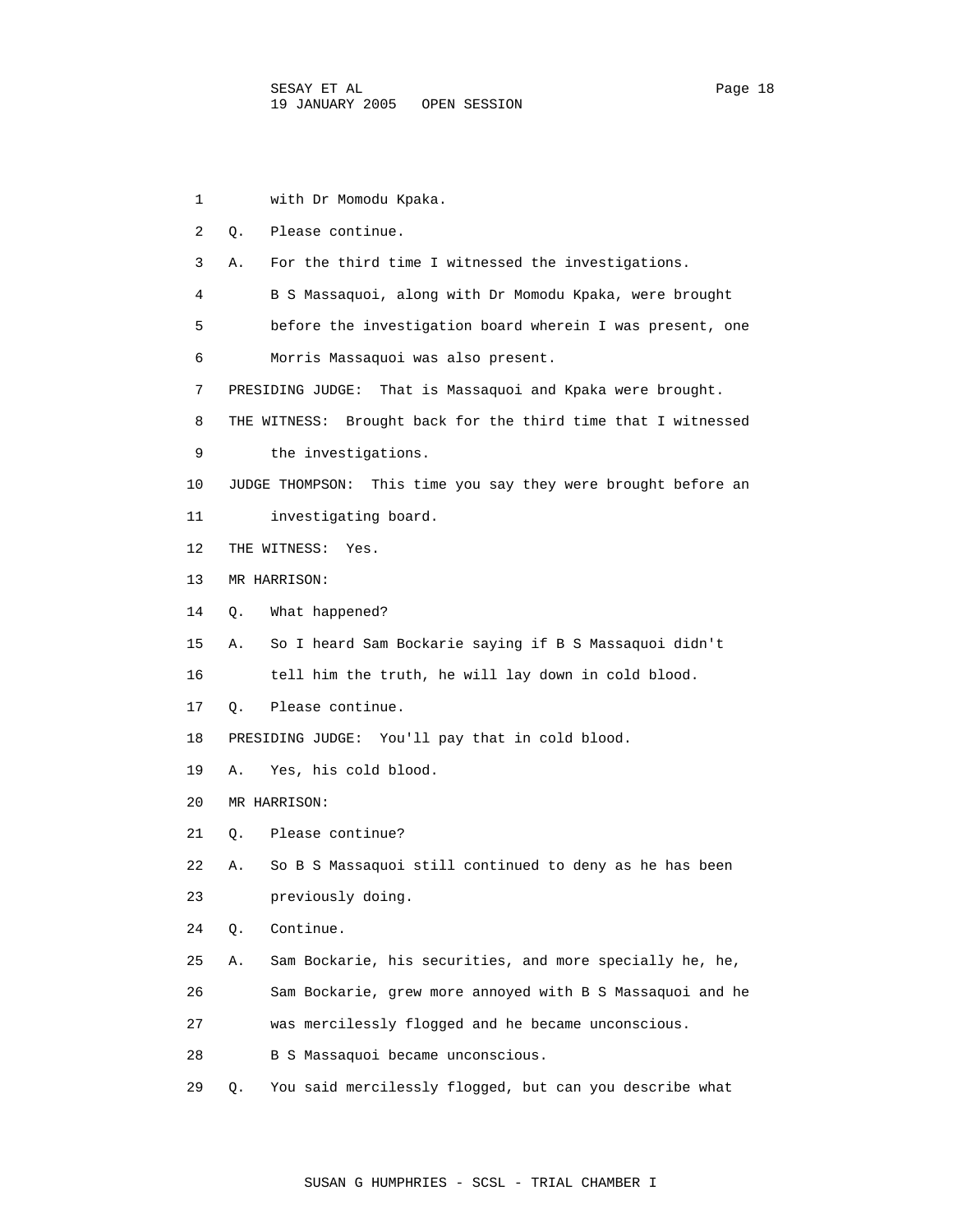1 you saw? 2 A. Yes, what I mean -- 3 PRESIDING JUDGE: Did he say mercilessly or ruthlessly? 4 THE WITNESS: Mercilessly, that is he continued flogging him 5 up to the time when B S Massaquoi can no more talk. 6 That's what I mean. 7 MR JORDASH: I don't know if it assists in expediting things, 8 but there is no challenge to what happened during this 9 incident, and I, for one, would be happy if Mr Harrison 10 were to lead on the details. 11 PRESIDING JUDGE: No, we do not want you to disrupt matters. 12 Let him continue the way he is continuing. 13 JUDGE THOMPSON: Yes. 14 PRESIDING JUDGE: Because you may get to a point where you say 15 "Oh he is..." where you object and -- 16 MR HARRISON: But, with respect, we are really concerned about 17 the efficiency of the trial and the time that is lost. I 18 welcome the -- 19 PRESIDING JUDGE: Mr Harrison, please, please, can you go on? 20 We are on the job, please. Please, just go on, you know, 21 the way we have been going on, please. 22 THE WITNESS: So B S Massaquoi remained in this tied one, they 23 call it a ^tabi and they were sent back to a prison. And 24 then after B S Massaquoi was sent to prison the 25 investigation board started his interrogating Dr B S -- 26 Dr Momodu Kpaka. 27 MR HARRISON: 28 Q. Please continue. 29 A. What I heard from -- sorry, what I heard from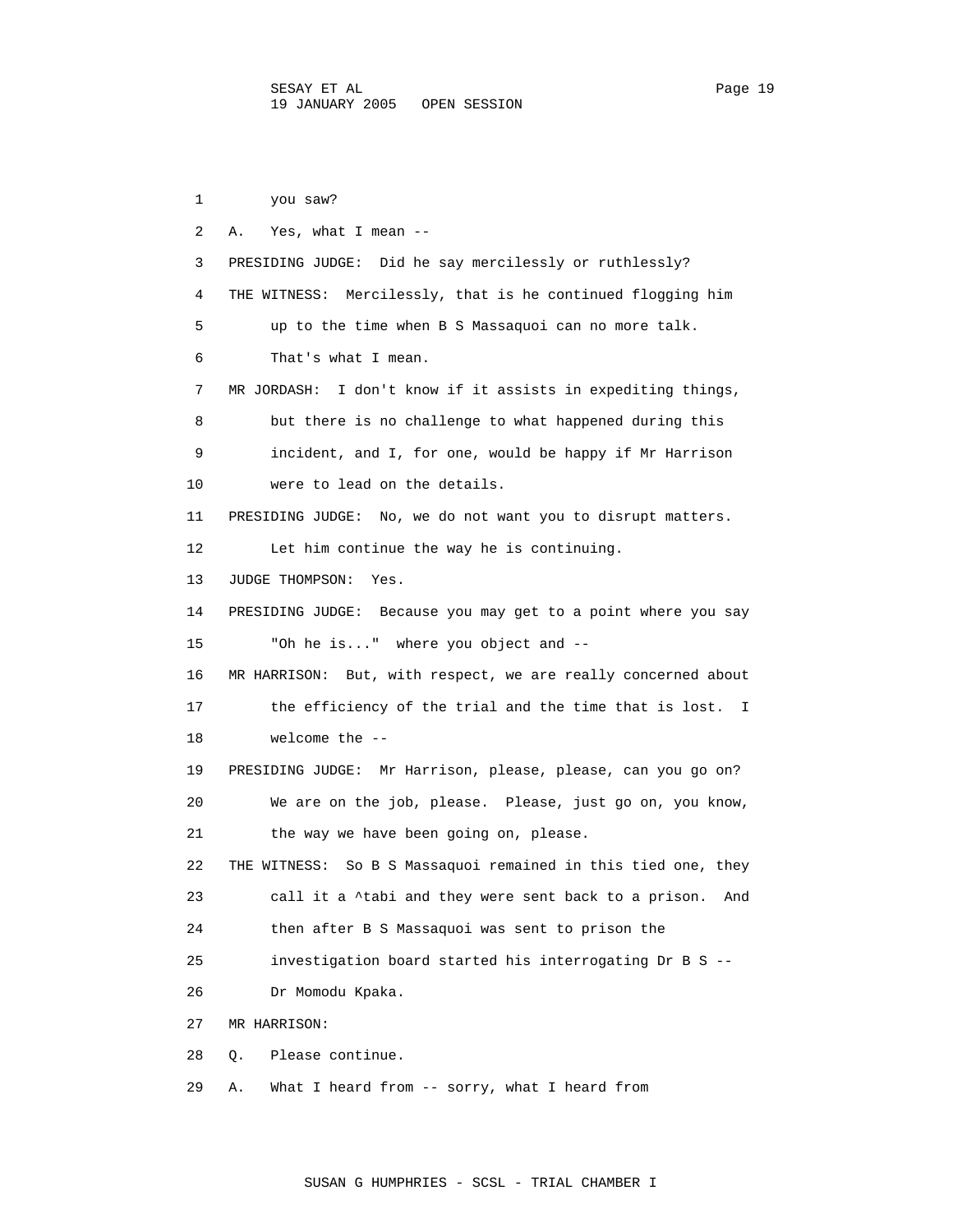| 1  | Dr Momodou Kpaka saying was that he was a poor doctor,         |
|----|----------------------------------------------------------------|
| 2  | his concern was only medical so he has no knowledge of         |
| 3  | that.                                                          |
| 4  | PRESIDING JUDGE:                                               |
| 5  | He was -- what adjective did you use?<br>Q.                    |
| 6  | Α.<br>That he was just a poor doctor, you know, a poor --      |
| 7  | A poor doctor?<br>Q.                                           |
| 8  | Yes, sir. He has no knowledge of arms and ammunition<br>А.     |
| 9  | issue.                                                         |
| 10 | MR HARRISON:                                                   |
| 11 | What happened next?<br>Q.                                      |
| 12 | Α.<br>Dr Kpaka was also sent back to prison and went home for  |
| 13 | the other time.                                                |
| 14 | What happened next?<br>Q.                                      |
| 15 | They told the investigation when I visited the<br>Α.           |
| 16 | secretariat, there I learned that --                           |
| 17 | PRESIDING JUDGE:                                               |
| 18 | We were on the third already, weren't we?<br>Q.                |
| 19 | [Inaudible].<br>Α.                                             |
| 20 | We were on the third point of the investigation already?<br>Q. |
| 21 | Α.<br>Yes.                                                     |
| 22 | The third one.<br>JUDGE THOMPSON:                              |
| 23 | That is the third day when I visited the<br>THE WITNESS:       |
| 24 | investigation headquarter.                                     |
| 25 | The third day after $--$ Okay.<br>PRESIDING JUDGE:             |
| 26 | MR HARRISON:                                                   |
| 27 | On how many days did you see B S Massaquoi at the<br>Q.        |
| 28 | secretariat?                                                   |
| 29 | Two times I saw him alive. The third one I saw him he<br>Α.    |
|    |                                                                |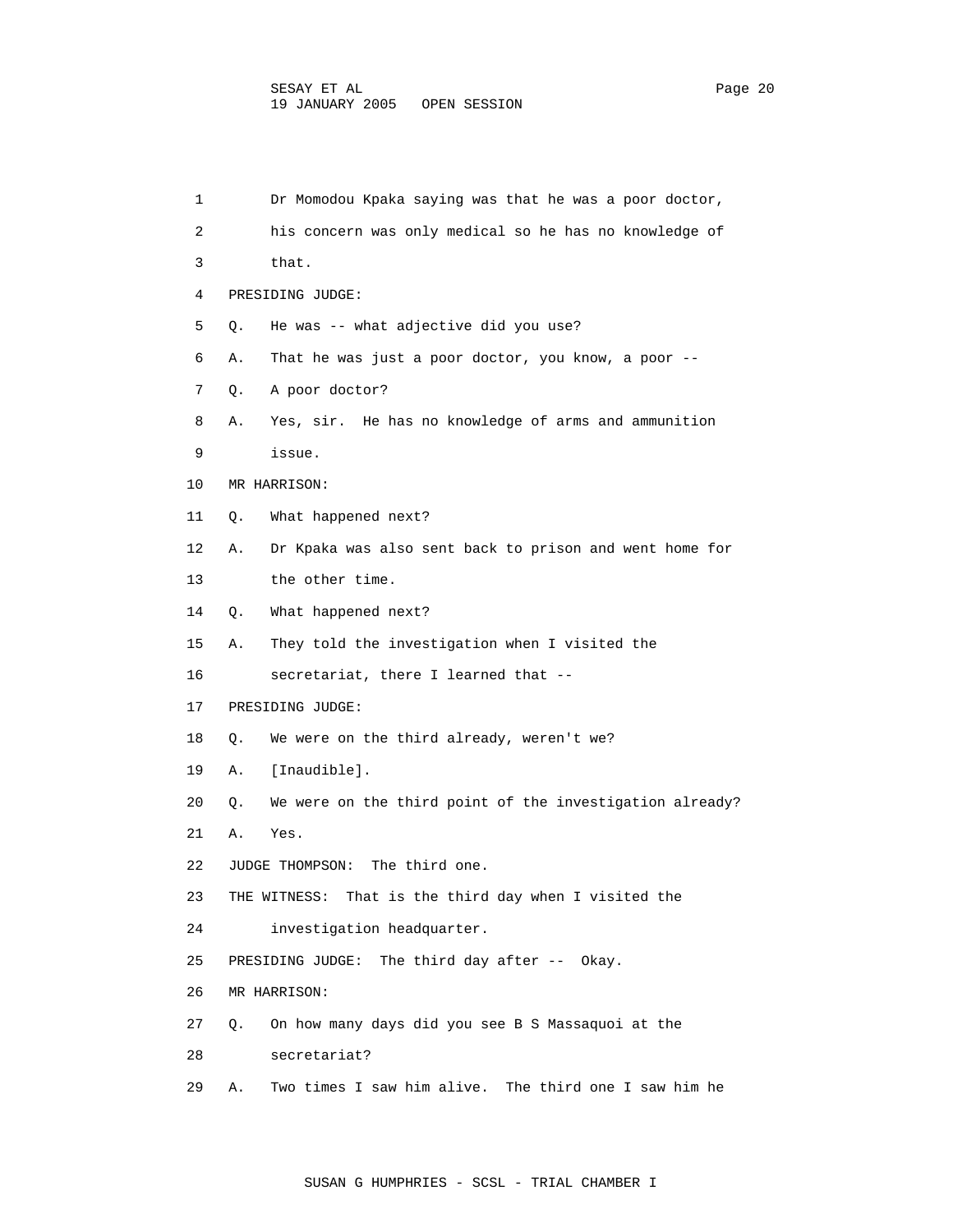| 1  |    | was already proclaimed dead. I saw him, the corpse.           |
|----|----|---------------------------------------------------------------|
| 2  |    | PRESIDING JUDGE:                                              |
| 3  | Q. | Can we start from the third day, the third day afterwards     |
| 4  |    | when you visited the investigation?                           |
| 5  | Α. | Yes.                                                          |
| 6  | Q. | Yes, what happened?                                           |
| 7  | Α. | Then the other day was a time I came to learn that            |
| 8  |    | B S Massaquoi is dead.                                        |
| 9  |    | MR HARRISON:                                                  |
| 10 | Q. | How did you learn that?                                       |
| 11 | Α. | I saw the corpse myself.                                      |
| 12 | Q. | Describe what you saw.                                        |
| 13 | Α. | I saw the corpse in a -- tied one, his hands were tied up     |
| 14 |    | at his back.                                                  |
| 15 | О. | Describe the body.                                            |
| 16 | Α. | The body the way I saw it, it was covered up with blood.      |
| 17 | Q. | What happened next?                                           |
| 18 | Α. | So later, I don't know, but Sam Bockarie may have given       |
| 19 |    | the order to the securities who buried him, but I know        |
| 20 |    | B S Massaquoi was buried. And Dr Momodu Kpaka was, to my      |
| 21 |    | understanding, later he was free.                             |
| 22 | Q. | Did you remain in Kenema?                                     |
| 23 | Α. | I spent very few times in Kenema and then later I was         |
| 24 |    | sent together with Major Rocky to Freetown by                 |
| 25 |    | Sam Bockarie.                                                 |
| 26 | Q. | Is Major Rocky known by another name?                         |
| 27 | Α. | His name is $-$                                               |
| 28 |    | PRESIDING JUDGE: Mr Harrison, can you -- Mr Harrison, please. |
| 29 |    | MR HARRISON:                                                  |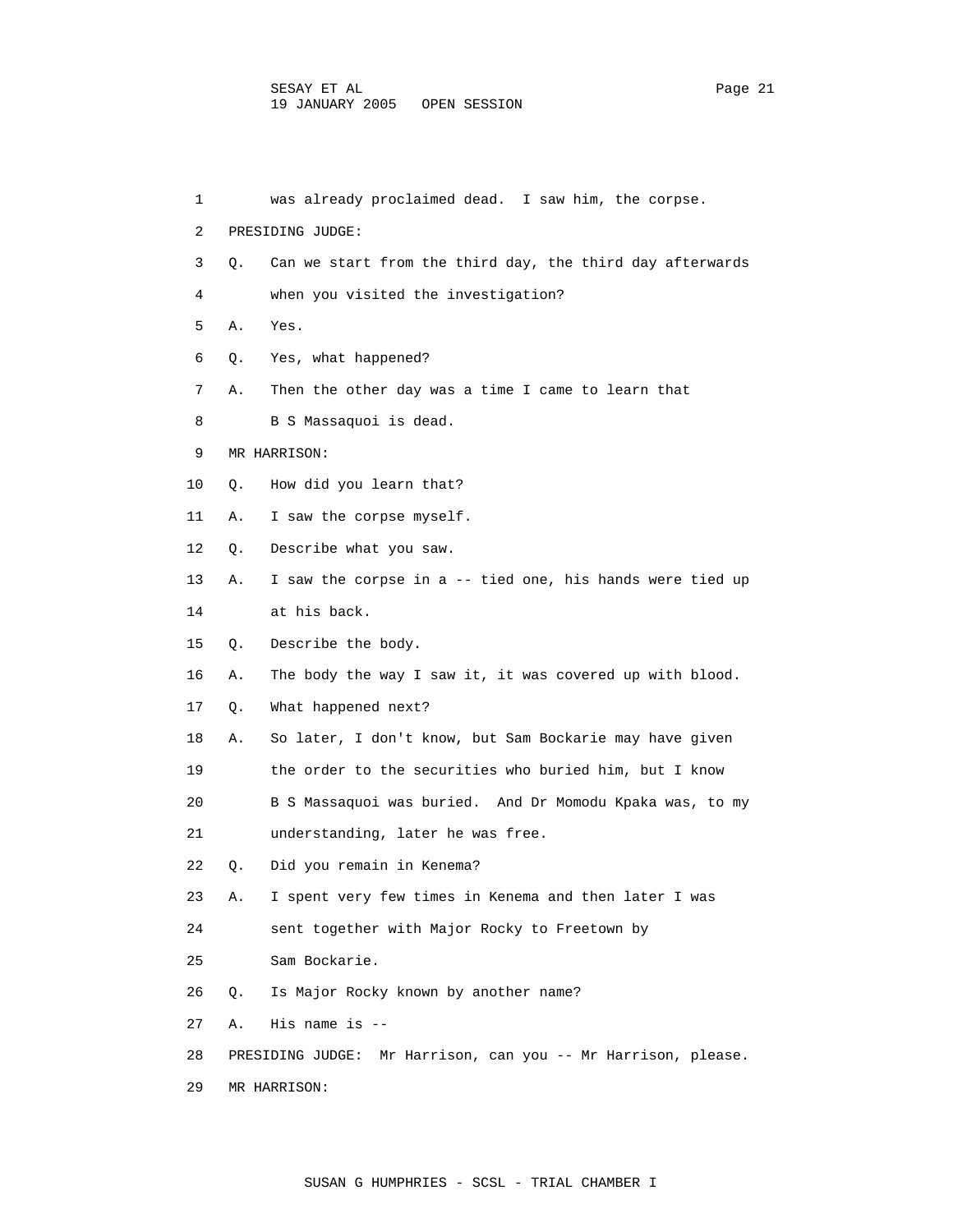| 1  | Is Major Rocky known by another name?<br>О.                     |  |
|----|-----------------------------------------------------------------|--|
| 2  | Yes, his other name was Emmanuel Johnson.<br>Α.                 |  |
| 3  | PRESIDING JUDGE: Mohammed?                                      |  |
| 4  | Emmanuel Johnson.<br>THE WITNESS:                               |  |
| 5  | MR HARRISON:                                                    |  |
| 6  | When was this?<br>Q.                                            |  |
| 7  | This was in 1997.<br>Α.                                         |  |
| 8  | Can you assist with the time of year?<br>О.                     |  |
| 9  | I think this was in November 1997.<br>Α.                        |  |
| 10 | [HS190105B 10.45 a.m.]                                          |  |
| 11 | Continue, counsel.<br>JUDGE THOMPSON:                           |  |
| 12 | MR HARRISON:                                                    |  |
| 13 | How long did you remain in Freetown?<br>О.                      |  |
| 14 | We got in Freetown, that was in November $-$ - I think<br>Α.    |  |
| 15 | roughly I can say a month and a half.                           |  |
| 16 | What did you do in Freetown?<br>Q.                              |  |
| 17 | While I was in Freetown, we are sent by Sam Bockarie to<br>Α.   |  |
| 18 | meet with Issa Sesay, Mike Lamin and other commanders.          |  |
| 19 | Why were you sent to meet them?<br>Q.                           |  |
| 20 | We are sent to meet the commanders like Issa Sesay, Mike<br>Α.  |  |
| 21 | Lamin and the others for the RUF fighters to start to           |  |
| 22 | withdraw from Freetown.                                         |  |
| 23 | Did you do that?<br>Q.                                          |  |
| 24 | The instruction and the order was sent to Issa Sesay and<br>Α.  |  |
| 25 | the other commanders, so it was their responsibilities.         |  |
| 26 | Why was the order sent to Issa Sesay and the other<br>Q.        |  |
| 27 | commanders?                                                     |  |
| 28 | The order was sent to Issa Sesay and the others according<br>Α. |  |
| 29 | to Sam Bockarie who he made us to understand that the           |  |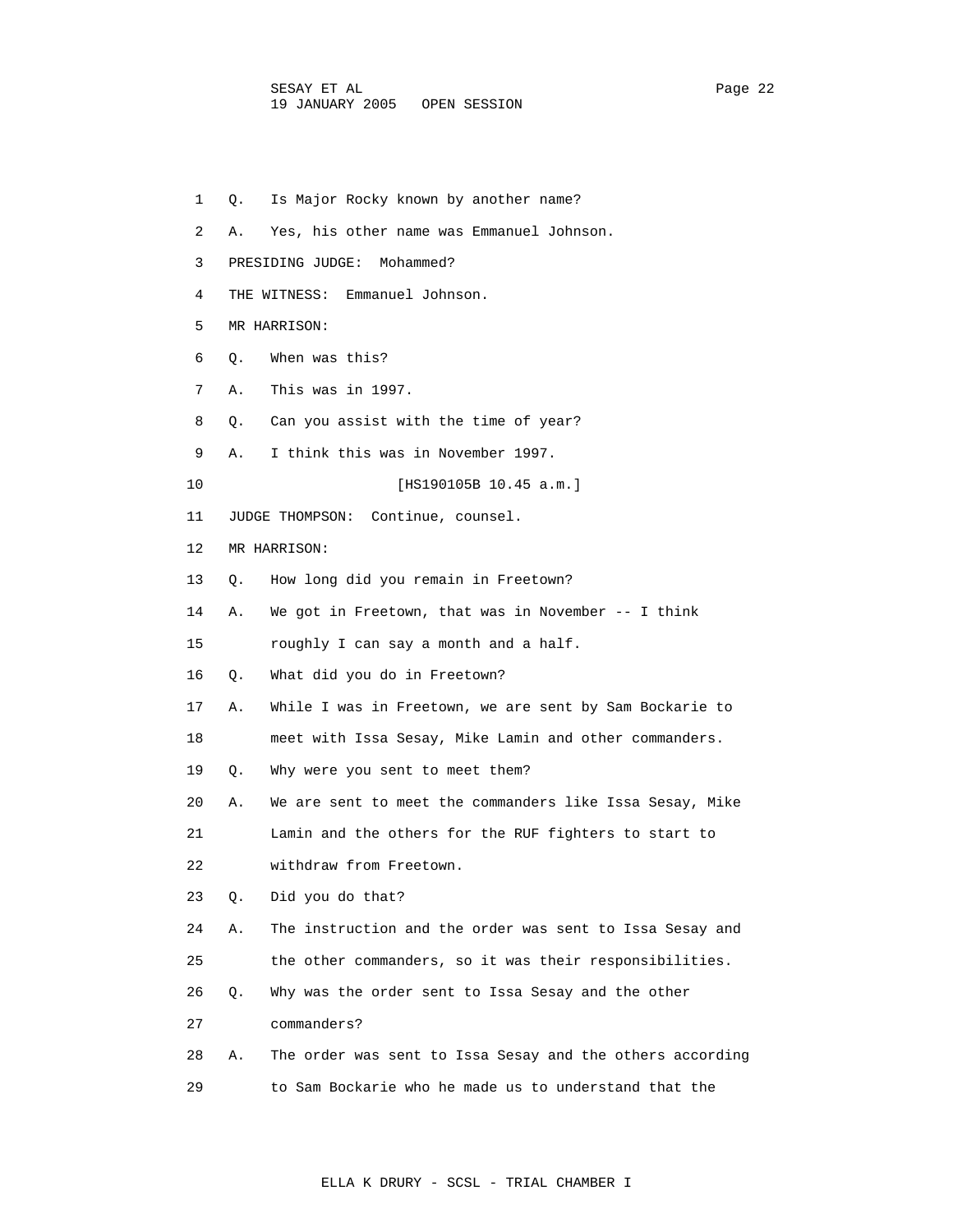1 AFRC was not the legitimate government of Sierra Leone 2 and Johnny Paul Koroma was not the President or legal 3 President of Sierra Leone, instead of the President His 4 Excellency Ahmed Tejan Kabbah was the President. So he 5 felt very necessary that the RUF should withdraw and come 6 back to their positions and so stand by in case of 7 anything like withdraw or whatever can be done. 8 PRESIDING JUDGE: Mr Harrison, may he proceed more neatly. We 9 want to get him on record very sequentially. 10 MR HARRISON: Okay. 11 Q. I'm sorry, witness, it is my fault for not interjecting 12 as I should have done. I apologise to you. Perhaps you 13 would be kind enough to repeat the answer you have given 14 but if you could pause after, perhaps, two or three 15 sentences and then resume after the pause? 16 PRESIDING JUDGE: You were trying to give the reasons why the 17 message was sent through you to Issa Sesay and other 18 commanders. What were these reasons? 19 THE WITNESS: Well, the reason number one was that according 20 to Sam Bockarie he told us that AFRC was not a legal 21 government for Sierra Leone. 22 MR HARRISON: If you could just pause there. 23 THE WITNESS: Yes. 24 MR HARRISON: 25 Q. Please continue? 26 A. So he was instructing Issa Sesay as his second in command 27 to allow the RUF fighters to tactically withdraw from 28 Freetown. 29 Q. When you use the term second in command, what do you mean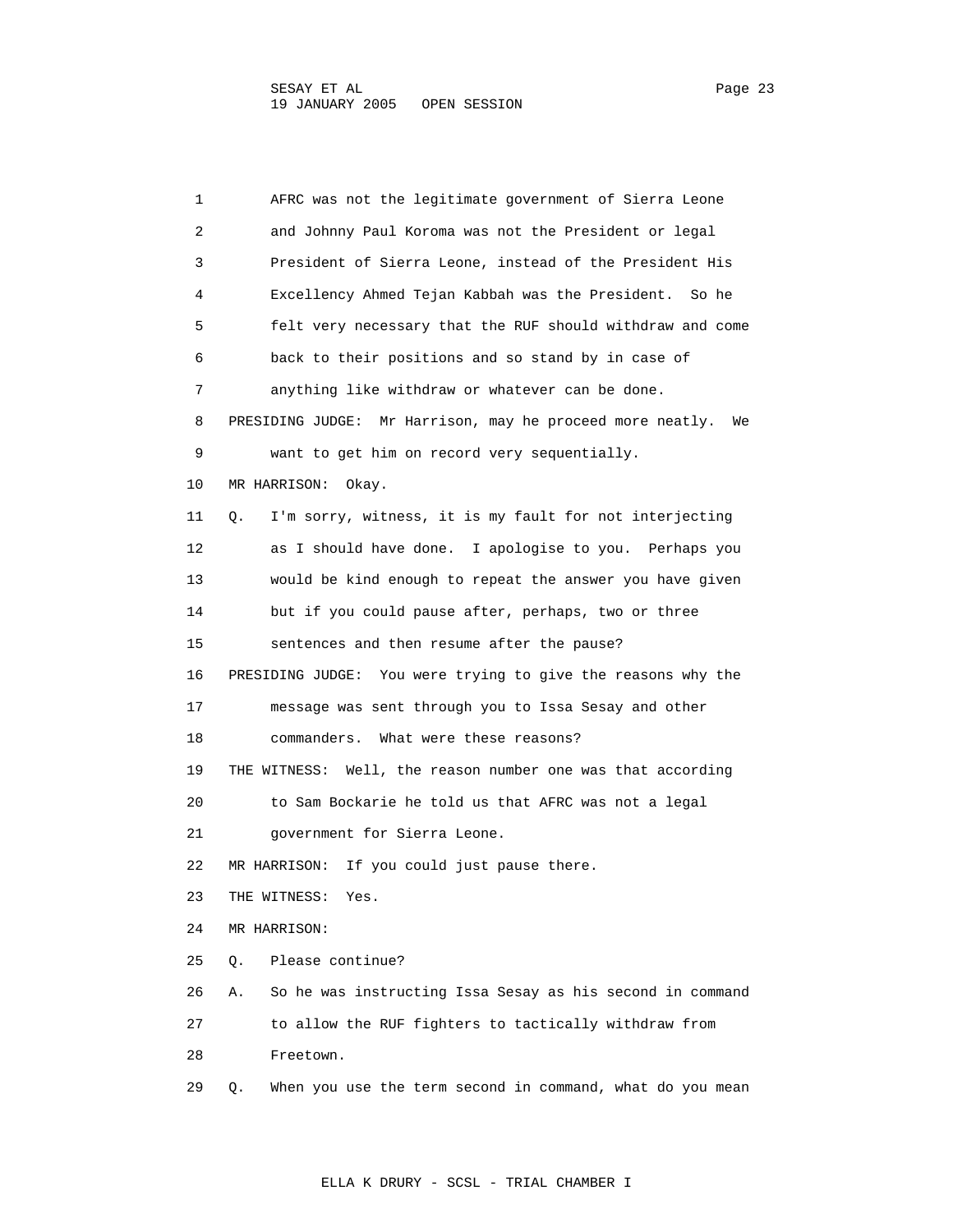1 by that? 2 A. Issa Sesay was next to Issa -- sorry, to Sam Bockarie in 3 command at that time. He was a battlefield commander. 4 Q. Commander of what? 5 A. Of the RUF. 6 PRESIDING JUDGE: And the instructions were that they should 7 tactically -- 8 THE WITNESS: Tactically withdraw from Freetown. 9 PRESIDING JUDGE: From Freetown, yes. 10 THE WITNESS: Well, as a commander, I knew he was working 11 under instructions, so I didn't check very much on him 12 for that. 13 MR HARRISON: 14 Q. What happened next? 15 A. We're in Freetown up to February. On the 12th of 16 February finally we -- the RUF, the junta and the bulk of 17 civilians fled away from Freetown. 18 PRESIDING JUDGE: February 19 -- 19 THE WITNESS: February 1998. The 12th of February. 20 PRESIDING JUDGE: The 12th of February 1998? 21 THE WITNESS: Yes, sir. 22 PRESIDING JUDGE: The bulk of RUF soldiers -- 23 THE WITNESS: Soldiers, the junta, the civilians. We all fled 24 away from Freetown. 25 PRESIDING JUDGE: Just the RUF? 26 THE WITNESS: Just the RUF. 27 PRESIDING JUDGE: [Inaudible]. 28 THE WITNESS: What I mean, the AFRC soldiers, including the 29 RUF itself, together with the civilians. So for the few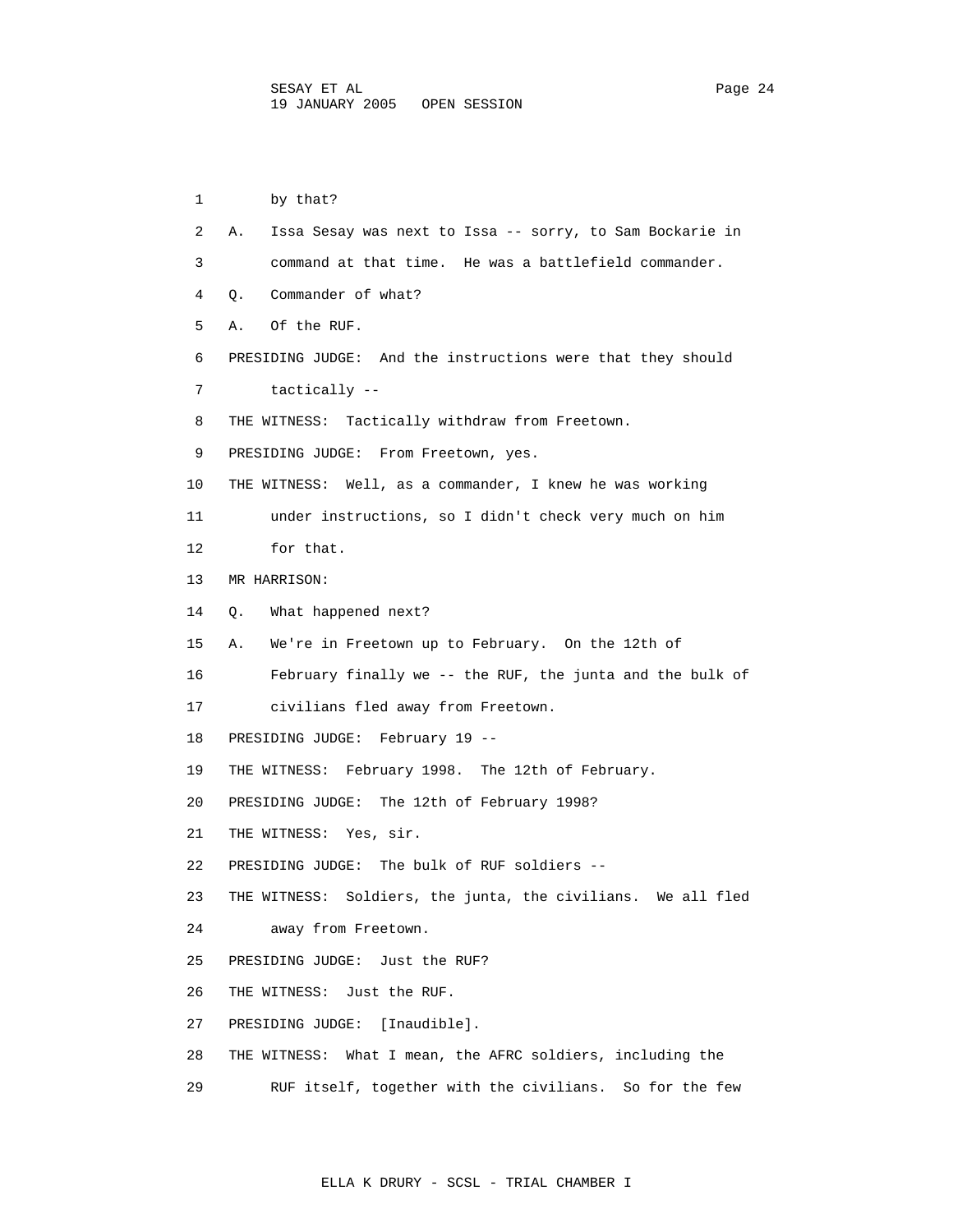| 1  |    | time we are in Freetown, pressure were mounted against     |
|----|----|------------------------------------------------------------|
| 2  |    | the juntas in Freetown up to February the 12th when        |
| 3  |    | finally we are disarrayed from Freetown.                   |
| 4  |    | MR HARRISON:                                               |
| 5  | Q. | What do you mean by the term "junta"?                      |
| 6  | Α. | What I mean, it was combined forces of the former loyal    |
| 7  |    | soldiers to Johnny Paul Koroma and the former fighters of  |
| 8  |    | the RUF loyal to Corporal Sankoh.                          |
| 9  | Q. | So we're at February of 1998. What did you, yourself, do   |
| 10 |    | in February 1998?                                          |
| 11 | Α. | In February 1998, as I have told you, everybody was        |
| 12 |    | disarrayed. I try to escape for survival and I got in      |
| 13 |    | route from -- I use the peninsula route to Tombo.          |
| 14 |    | PRESIDING JUDGE: Used the peninsula route to?              |
| 15 |    | Tombo, Tombo Village.<br>THE WITNESS:                      |
| 16 |    | MR HARRISON:                                               |
| 17 | Q. | What did you do at Tombo?                                  |
| 18 | Α. | Upon my arrival at Tombo, that was at night, I saw JPK     |
| 19 |    | Koroma, I saw Mike Lamin, I saw Denis Mingo who was        |
| 20 |    | called Superman, I saw CO Isaac. So many other             |
| 21 |    | commanders were at Tombo, even including Rambo, known as   |
| 22 |    | They use the speedboat at Tombo and cross<br>Buster Flomo. |
| 23 |    | over the river.                                            |
| 24 | Q. | What did you, yourself, do at that time?                   |
| 25 | Α. | Well, at the same time I also was still continuing my      |
| 26 |    | surviving for escaping. I continue my journey alongside    |
| 27 |    | with group of civilians with the same peninsula road       |
| 28 |    | alongside the riverbank or the peninsula and I cross over  |
| 29 |    | to Four Mile and I use the highway for Masiaka.            |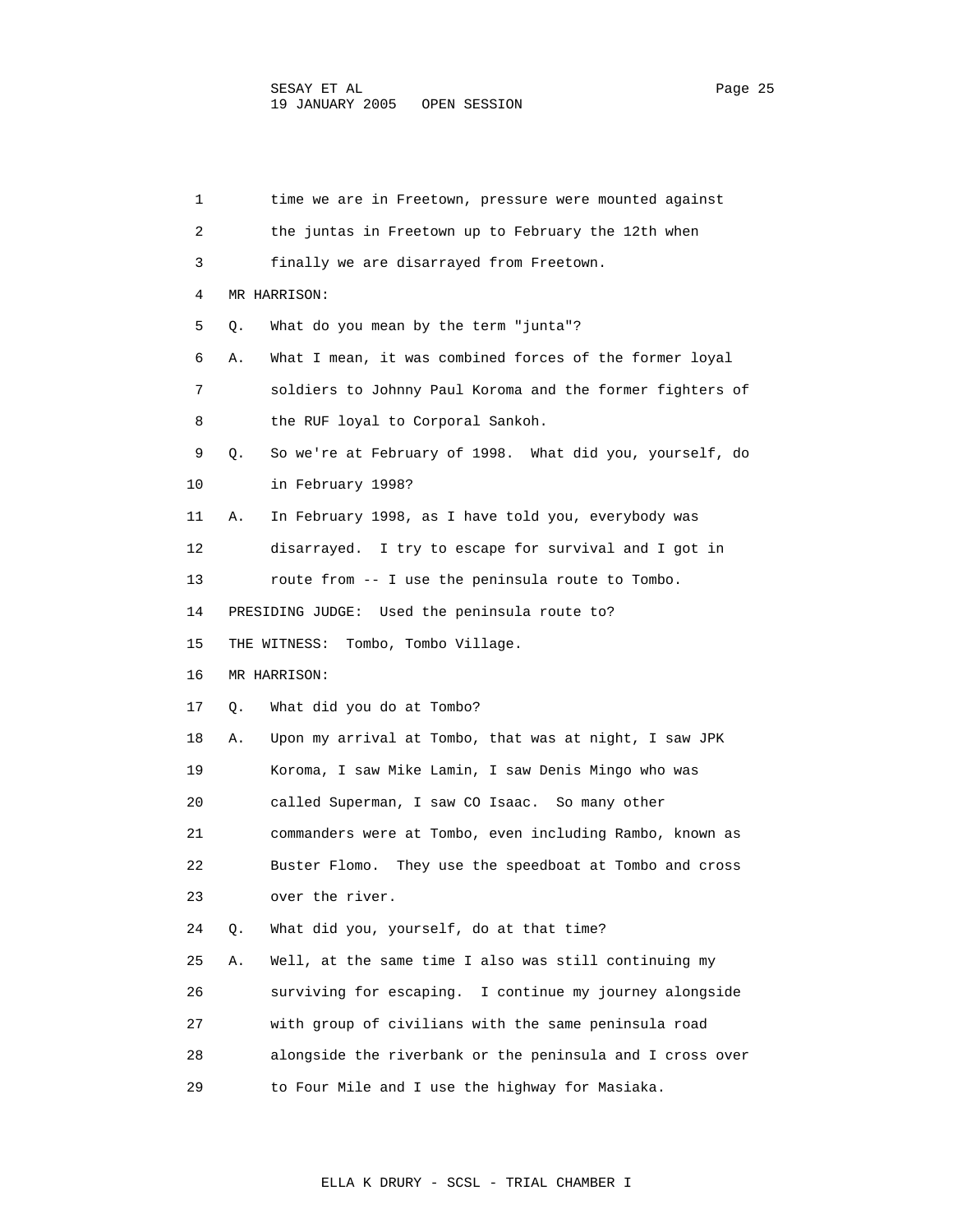| 1  | О. | Please continue?                                          |
|----|----|-----------------------------------------------------------|
| 2  | Α. | I got to Masiaka almost in the evening hours.             |
| 3  | Q. | What happened at Masiaka?                                 |
| 4  | Α. | Met with so many commanders, fighters of the juntas and,  |
| 5  |    | in fact, there I saw the ECOMOG; the Guinea ECOMOG were   |
| 6  |    | assigned at Masiaka.                                      |
| 7  | Q. | Did anything happen at Masiaka?                           |
| 8  | Α. | During the time I spent at Masiaka, the space of at least |
| 9  |    | a week, the Guinean ECOMOG never bother us. We too would  |
| 10 |    | never bother them. We are just there looking at one       |
| 11 |    | another.                                                  |
| 12 | Q. | What happened next?                                       |
| 13 | Α. | Then, during that time, one morning there was a meeting   |
| 14 |    | called by Superman. There at that time I saw Issa Sesay,  |
| 15 |    | Mike Lamin and with General Bropleh.                      |
| 16 | Q. | Where did you see this?                                   |
| 17 | Α. | I saw that at Masiaka, in the meeting.                    |
| 18 | О. | Who was General Bropleh?                                  |
| 19 | Α. | General Bropleh was the former commander of the ULIMO     |
| 20 |    | forces in Sierra Leone.                                   |
| 21 |    | PRESIDING JUDGE: Former commander of the?                 |
| 22 |    | THE WITNESS: ULIMO forces.                                |
| 23 |    | MR HARRISON:                                              |
| 24 | Q. | What happened?                                            |
| 25 | Α. | In that meeting I came to understand that some other      |
| 26 |    | junta commanders were also present whose name were like   |
| 27 |    | Five-Five, Code 8, 05, Bakar, Brigadier Mani and so many  |
| 28 |    | others, but some of these guys were not physically known  |
| 29 |    | to me in person, only their name I also hear in that      |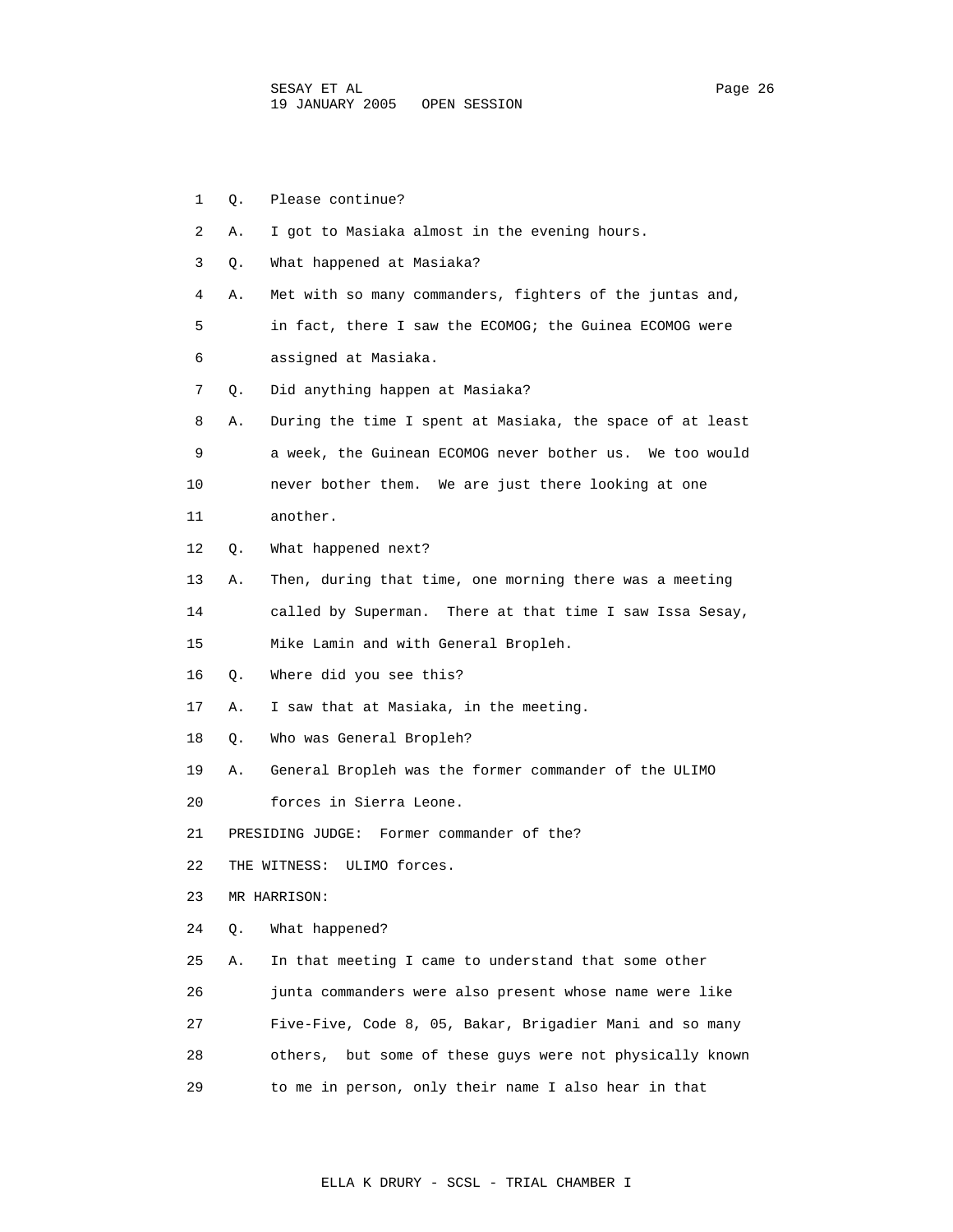| 1  |    | meeting, because the crowd was so many, you know.         |
|----|----|-----------------------------------------------------------|
| 2  | Q. | What happened next?                                       |
| 3  | Α. | Most people I recognised in the meeting -- I saw there    |
| 4  |    | was Superman who spoke to us in general saying that we    |
| 5  |    | are going to Makeni and from there he say that,           |
| 6  |    | "Gentlemen, we have no pay for you the fighters but as    |
| 7  |    | from now it is Operation Pay Yourself." I heard that      |
| 8  |    | from Superman saying that.                                |
| 9  | Q. | What did you understand that term to mean?                |
| 10 | Α. | What I understood by Operation Pay Yourself is nothing    |
| 11 |    | more or less but looting, false possession of properties. |
| 12 | Q. | What happened next?                                       |
| 13 | Α. | While we are at Masiaka one time we started experiencing  |
| 14 |    | air raiding by the Alpha Jet.                             |
| 15 | О. | Continue?                                                 |
| 16 | Α. | We are later informed by Superman that the Guinean        |
| 17 |    | contingent and the other forces of the ECOMOG have        |
| 18 |    | planned to attack us, but we are instructed to go         |
| 19 |    | straight to Makeni as our second point.                   |
| 20 | Q. | Who gave that instruction?                                |
| 21 | Α. | I heard it from Superman.                                 |
| 22 | Q. | What happened next?                                       |
| 23 | Α. | Some group of fighters start to regroup direct from       |
| 24 |    | Makeni but this was usually done at night, we usually do  |
| 25 |    | grouping at night to travel for Makeni.                   |
| 26 | Q. | Continue?                                                 |
| 27 | Α. | I personally travelled from Masiaka from that point,      |
| 28 |    | mostly at night, and I spent almost five days walking by  |
| 29 |    | foot.                                                     |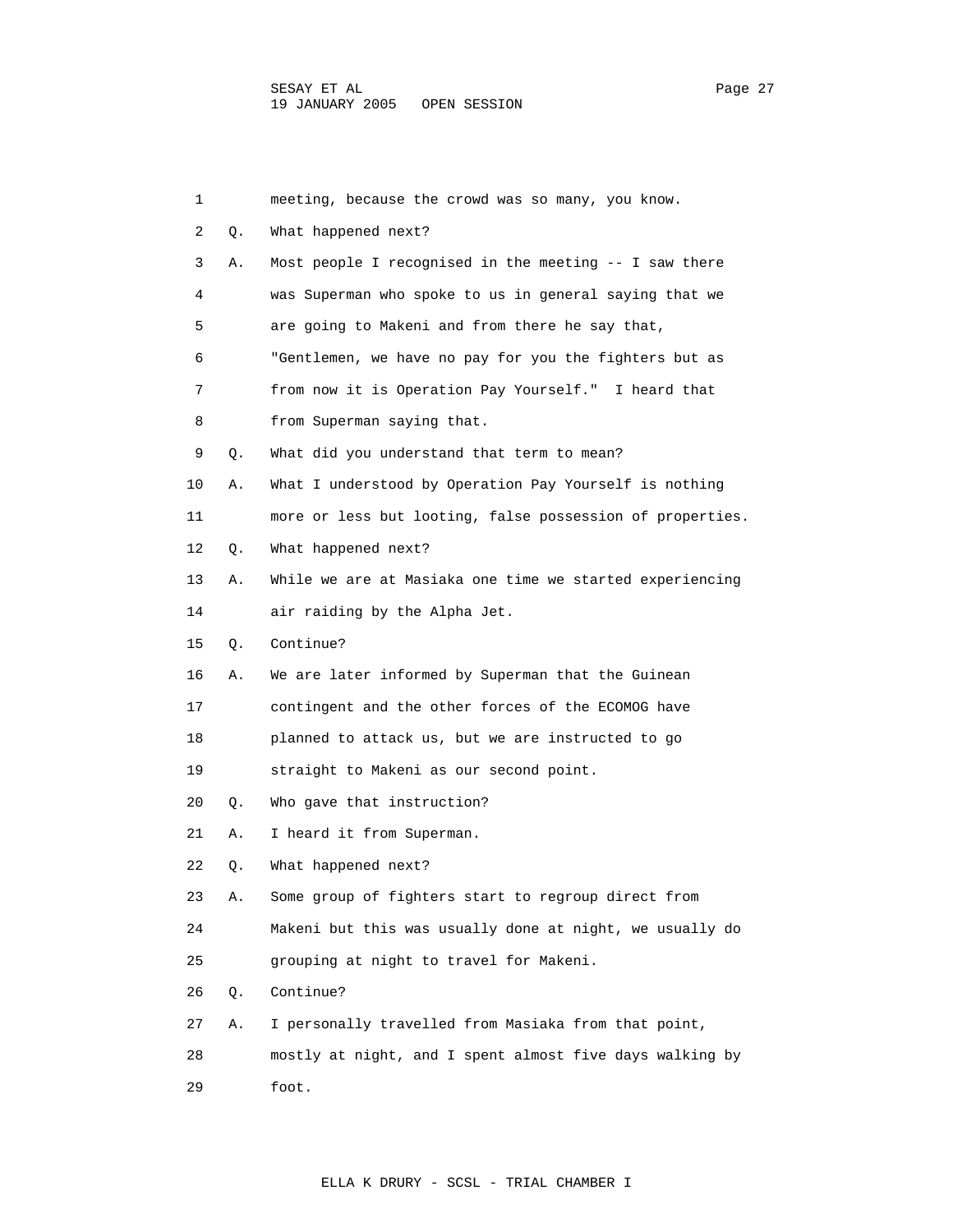1 Q. Continue? 2 A. When I arrive in Makeni, it was almost in the same 3 evening hours, I ask for Teko Barracks because there I 4 learned that most of our colleagues were deployed. 5 Q. What happened next? 6 A. When I reached Teko Barracks the next day there was 7 muster parade back again called by Superman, Issa Sesay, 8 Rambo Buster Flomo and so many other commanders even 9 including the securities of JPK and others who I have 10 been naming but I do not know them in persons. So in 11 that meeting Superman told us that we are now here in 12 Makeni, but he has received an instruction that we should 13 travel to Kailahun by Sam Bockarie's order. 14 PRESIDING JUDGE: Travel to? 15 THE WITNESS: We are to travel for Kailahun. 16 MR HARRISON: 17 Q. I may be wrong but I think I heard in that brief 18 answer "muster parade" and then "meeting". Were you 19 using those to indicate the same incident? 20 A. Yes, when I say muster parade it is a military term for a 21 meeting for soldiers. 22 Q. Did anything else take place at that meeting for 23 soldiers? 24 A. Yeah, in the meeting there we are told that we're going 25 to Kailahun but our route should be Kono. 26 Q. Why was that? 27 A. Because according to what we are seeing or what I saw, it 28 was much safer for us to travel through Kono into 29 Kailahun.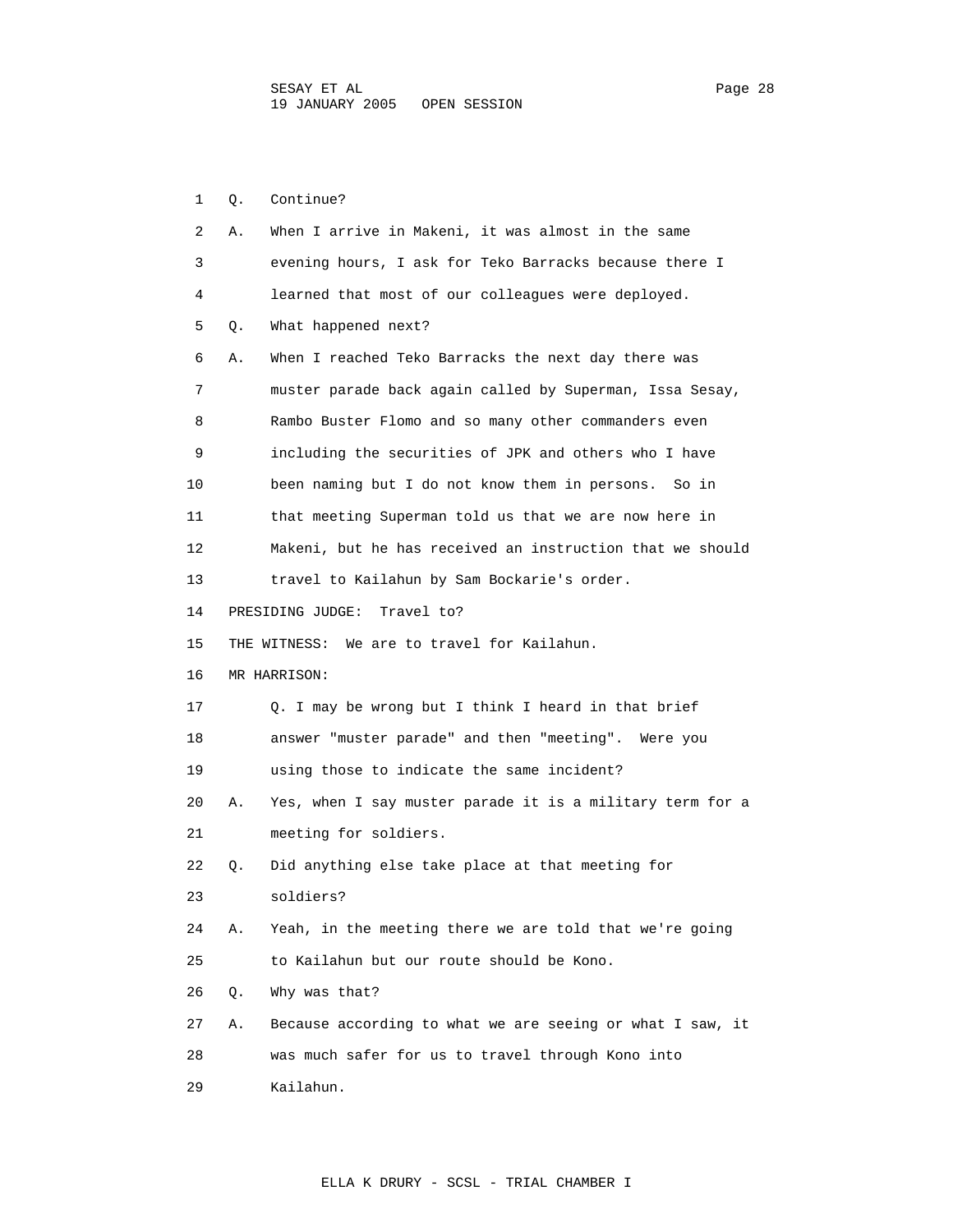| 1  | Q. | Did anyone appear to be chairing that meeting or leading   |
|----|----|------------------------------------------------------------|
| 2  |    | the meeting?                                               |
| 3  | Α. | Yes, other people were there who spoke in the meeting,     |
| 4  |    | but I recognise Superman more and I recognise Buster       |
| 5  |    | Flomo who was Rambo, the Liberian Rambo, and I recognise   |
| 6  |    | Issa Sesay.                                                |
| 7  | Q. | What happened next?                                        |
| 8  | Α. | Right after the order was read over to us, Superman        |
| 9  |    | arranged his first advance team for Kono route.            |
| 10 | Q. | Please continue.                                           |
| 11 | Α. | They went as far as Matotaka --                            |
| 12 | Q. | And then what happened?                                    |
| 13 | Α. | And Makali and in between Matotaka, Makali there was       |
| 14 |    | obstacle of ambush by the Kamajors where they fought       |
| 15 |    | almost -- I can say almost for the whole day.              |
| 16 | Q. | Please continue.                                           |
| 17 | Α. | And then when that happen Superman came back to us in      |
| 18 |    | Makeni requesting for more reinforcement soldiers.<br>They |
| 19 |    | went and they clear the distance from Matotaka, Makali or  |
| 20 |    | to Masingbi.                                               |
| 21 | Q. | What happened next?                                        |
| 22 | Α. | As they were advancing more reinforcement was following    |
| 23 |    | up, and they went and there was a bit of fight, according  |
| 24 |    | to the sources, between Masingbi and Sewafe, like towns    |
| 25 |    | like Futaneh Junction, Coal Town and other villages        |
| 26 |    | alongside of the road to Sewafe.                           |
| 27 | Q. | What did you do next?                                      |
| 28 | Α. | I was staying in Makeni while the advance team was still   |

29 leading for Koidu.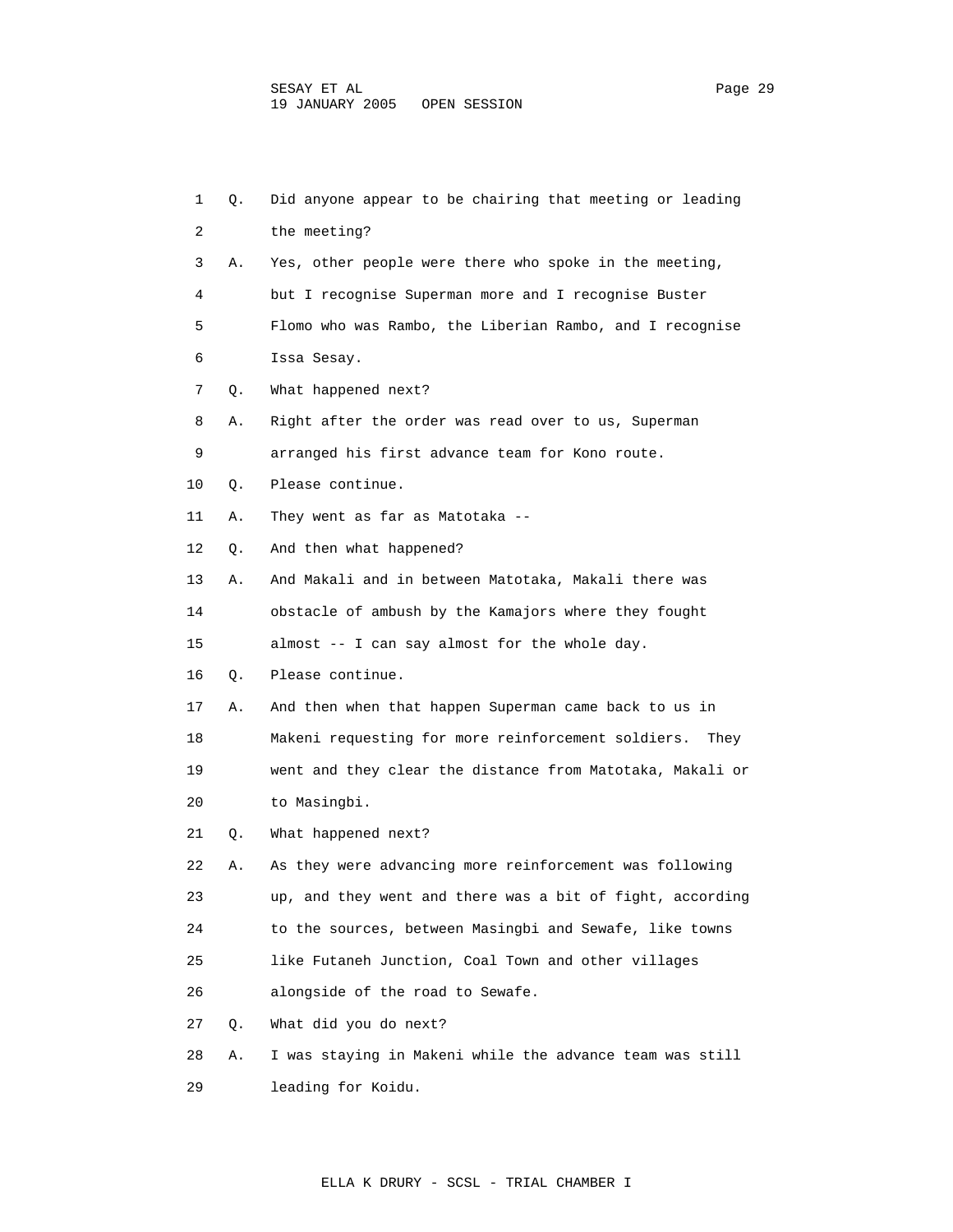1 Q. Please continue with your actions. 2 A. As the fighting was still getting tense, the troop went 3 and cleared as far as from between the towns I've just 4 named, Coal Town up to Sewafe, and between Sewafe again 5 to Koidu there was another serious battle, as we learned, 6 which was at the point between Yengema and Bumpe there 7 was a place called the Friendship Road, which is leading 8 to the airport of Yengema. As Superman later informed us 9 while we are in Makeni that they have captured one of our 10 AAs, that is an anti-aircraft weapon. 11 Q. Just for the sake of the record, did you use the term 12 Friendship Road? 13 A. Yes, I use the word Friendship Road. That is the 14 junction we call personally in Koidu Friendship Road or 15 normally that was the not the same. 16 Q. Continue with what you did next? 17 A. So I was staying in Makeni. So the team came back for 18 more reinforcement and then fought very hard and cleared 19 the area and even recaptured the weapon from the enemy 20 forces and advanced into Koidu. 21 Q. So what did you personally do then? 22 A. I've just been saying I was still in Makeni. While we 23 are still there waiting to get a response from the 24 battle -- 25 Q. Please continue. 26 A. After we heard that Koidu have fell into the hands of the 27 juntas, we arranged to travel to Koidu. 28 Q. Did you do that? 29 A. Yes, indeed, I was in the group. Almost so I can say the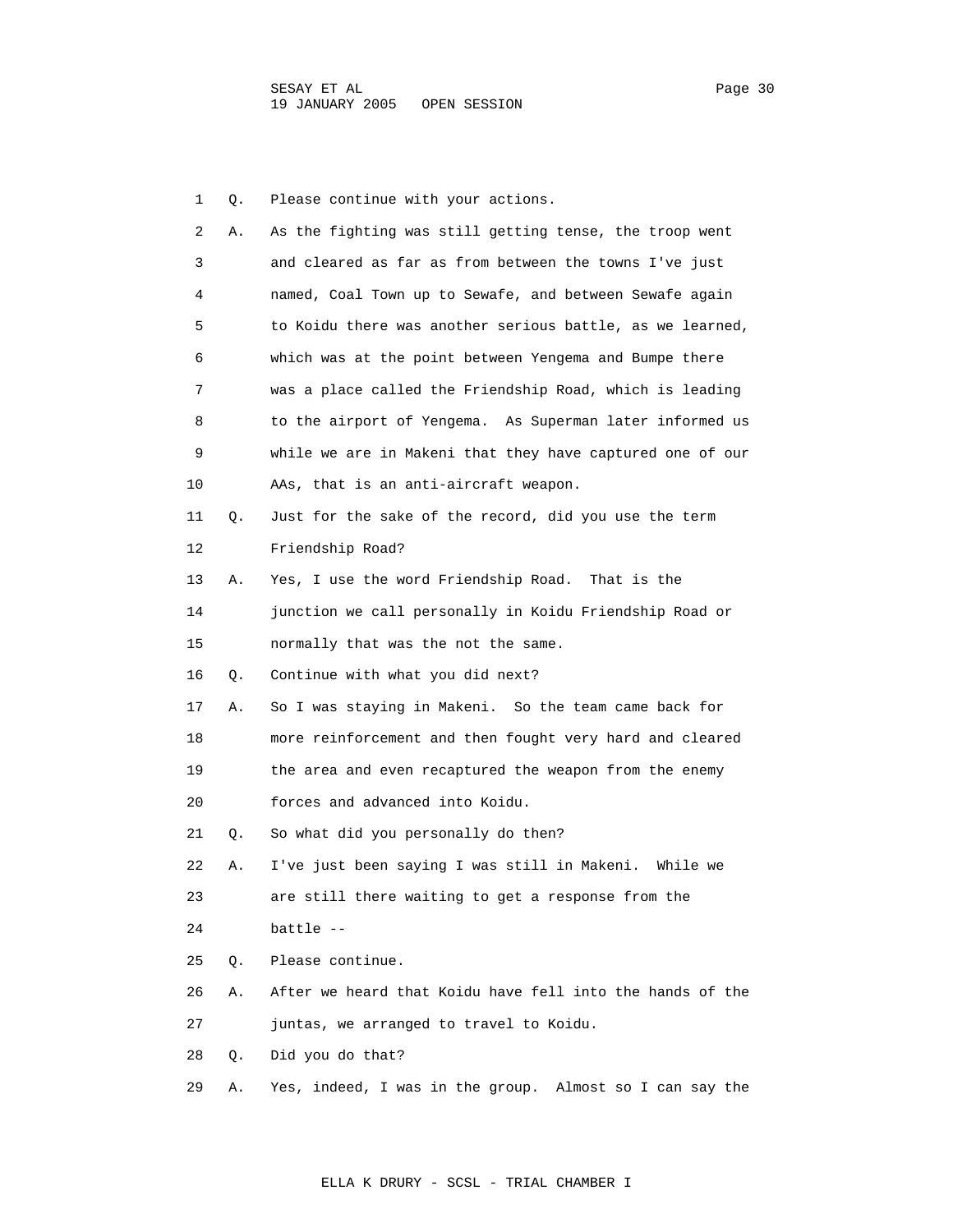| 1  |    | second to the last group, I was among the group together  |
|----|----|-----------------------------------------------------------|
| 2  |    | with civilians.                                           |
| 3  | Q. | What did you see upon leaving Makeni?                     |
| 4  | Α. | Well, upon leaving Makeni I saw JPK and his securities on |
| 5  |    | board of a vehicle, a pick-up, also heading for Kono.     |
| 6  | Q. | Perhaps I better be clear for the record, when you say    |
| 7  |    | JPK what do you mean?                                     |
| 8  | Α. | That was just the initial, Johnny Paul Koroma. That was   |
| 9  |    | a short name that we used to call him and I think         |
| 10 |    | everybody knew that.                                      |
| 11 | Q. | What happened next?                                       |
| 12 | Α. | So I told you the group were organised -- both military   |
| 13 |    | and civil were organised to travel en route for Kono and  |
| 14 |    | during the time we are travelling on the side of the road |
| 15 |    | or en route for Kono, I saw some villages burnt but which |
| 16 |    | I cannot recall their name -- the name of the villages on |
| 17 |    | the side of the road -- with even corpse, lot of corpse   |
| 18 |    | were found, were seen.                                    |
| 19 | Q. | I understood you to say that you cannot recall the names  |
| 20 |    | of the village, but are you able to say what districts    |
| 21 |    | those villages were in?                                   |
| 22 | Α. | They were both in the Tonkoli District and Kono District. |
| 23 | Q. | Can you tell the Court, even if it is approximate, when   |
| 24 |    | it was that you saw these villages that had been burned?  |
| 25 | Α. | Well, this were the time during 1998. I saw these in      |
| 26 |    | 1998, roughly, if I'm not just mistaken the month of      |
| 27 |    | March to April, something like that.                      |
| 28 | Q. | You said that you saw a lot of corpses. Can you assist    |
| 29 |    | the Court as to where you saw the corpses?                |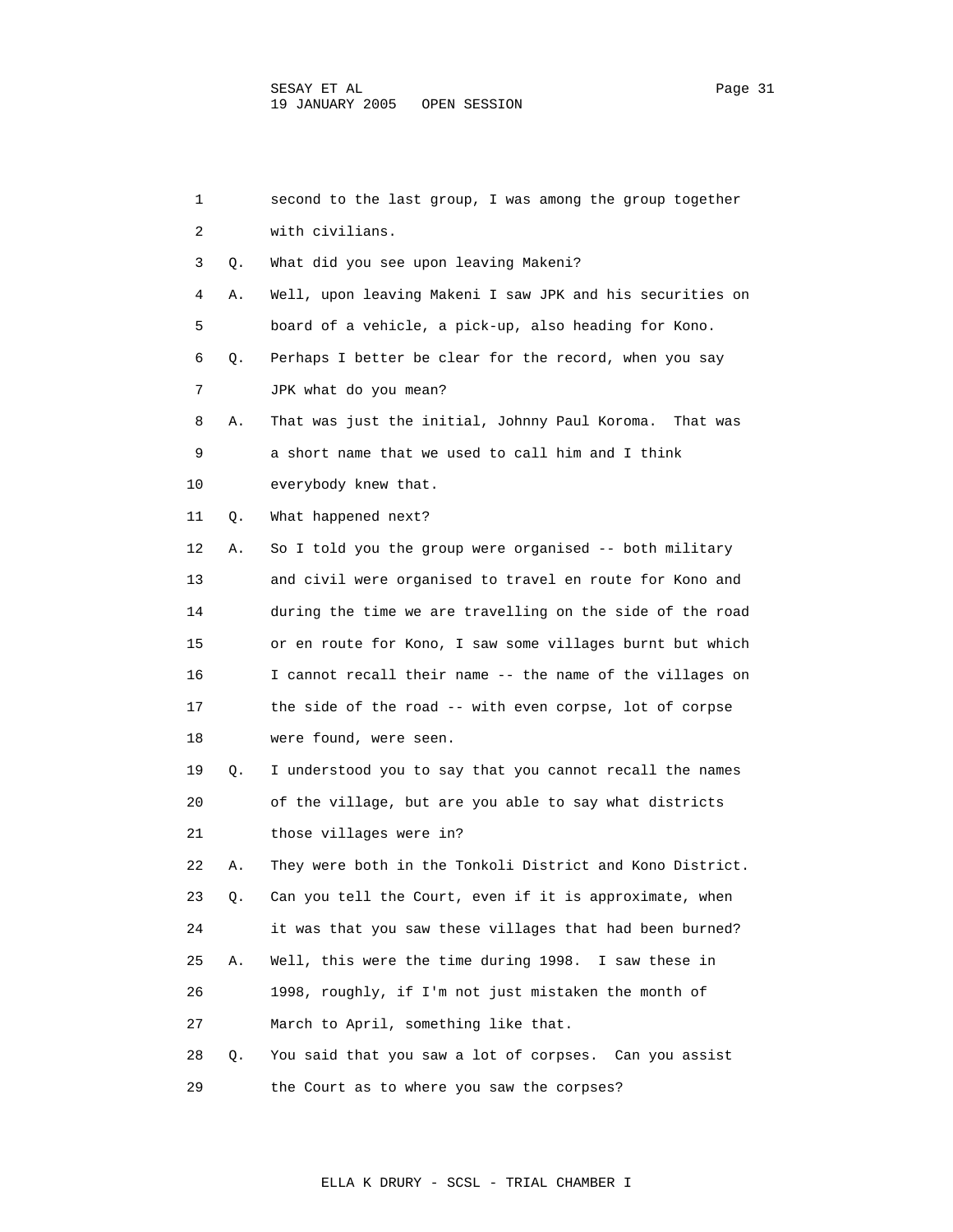| 1  | Α. | Well, most of the corpses were seen in burnt villages       |
|----|----|-------------------------------------------------------------|
| 2  |    | alongside of the road en route for Kono.                    |
| 3  | Q. | Can you say, even if it's an approximation, how many        |
| 4  |    | corpses you saw?                                            |
| 5  | Α. | Well, I cannot tell you because I don't have time at that   |
| 6  |    | time to check. I only saw corpses.                          |
| 7  | Q. | With respect to the villages, even if it is an              |
| 8  |    | approximation, can you say how many villages you saw        |
| 9  |    | burned?                                                     |
| 10 | Α. | Well, you know, it's the same. I can't say I was able to    |
| 11 |    | check the villages name. The only village that I kept in    |
| 12 |    | mind and which later I knew was like Coal Town, Sewafe.     |
| 13 |    | PRESIDING JUDGE: Counsel is asking about how many --        |
| 14 |    | approximately about how many of these villages.             |
| 15 |    | THE WITNESS:<br>The villages?                               |
| 16 |    | PRESIDING JUDGE: About how many. Not necessarily the names. |
| 17 |    | You've mentioned two names, Coal Town and Sewafe, you've    |
| 18 |    | mentioned them, but about how many?                         |
| 19 |    | THE WITNESS:<br>Sewafe. Like Sewafe, Bumpe, Ngaya, Mortema, |
| 20 |    | Simbakoro, you know.                                        |
| 21 |    | MR HARRISON:                                                |
| 22 | Q. | With respect to the corpses, I am not going to ask you      |
| 23 |    | about villages, but can you say which districts you saw     |
| 24 |    | the corpses in?                                             |
| 25 | Α. | Many corpses that I saw were in the Kono District.          |
| 26 | Q. | Did anything else happen?<br>You saw corpses.               |
| 27 | Α. | Yes, even though when the road was cleared and we were      |
| 28 |    | travelling there were some other pocket of ambushes by      |
| 29 |    | the pro-Kamajors and then there was another fight between   |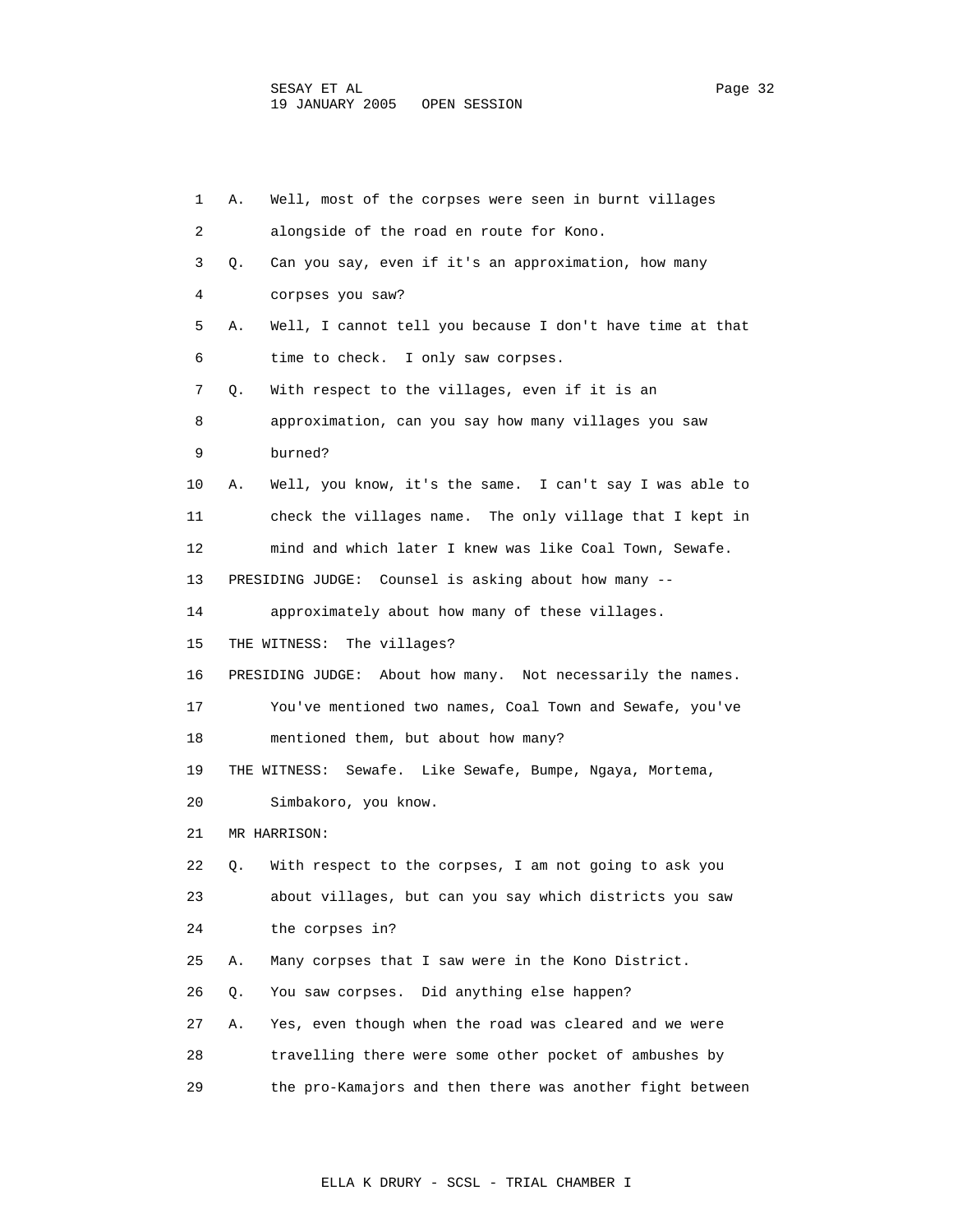1 the groups, you know, who were travelling along with them 2 for Kono. 3 Q. And what happened? 4 A. You know, during the fight the weapons I saw using were 5 -- the rocket propelled grenade launcher was used and 6 AK47. And then during the fighting you can obviously see 7 that there were casualties on both sides. This cease 8 happening on the road and we are travelling again. 9 Normally we used to travel at night because we are afraid 10 of the air raid by the Alpha Jet and each village 11 sometimes we might have a night there. You know, 12 sometimes our fighters go into nearby villages, capture 13 civilians and taking their properties, you know. 14 Children were also abducted on the way and women and they 15 also made a follow-up with us to Koidu. 16 JUDGE BOUTET: The abduction of women and children and so on, 17 you did that on your way to Kono? 18 THE WITNESS: On the way to Kono, yes. 19 JUDGE BOUTET: All the troops were moving with you, they were 20 doing at that in villages -- 21 THE WITNESS: Yes, as I've said, the troops that were 22 travelling to Kono, after the road had been cleared, even 23 though there were pockets of ambushes, you know, by the 24 pro-Kamajors -- and then each village that we might have 25 a night there, you know, there must have been attack 26 around by our fighters against the Kamajors and children, 27 women and properties were also taken and even some other 28 villages in addition were later set on fire. 29 PRESIDING JUDGE: The properties were taken by who?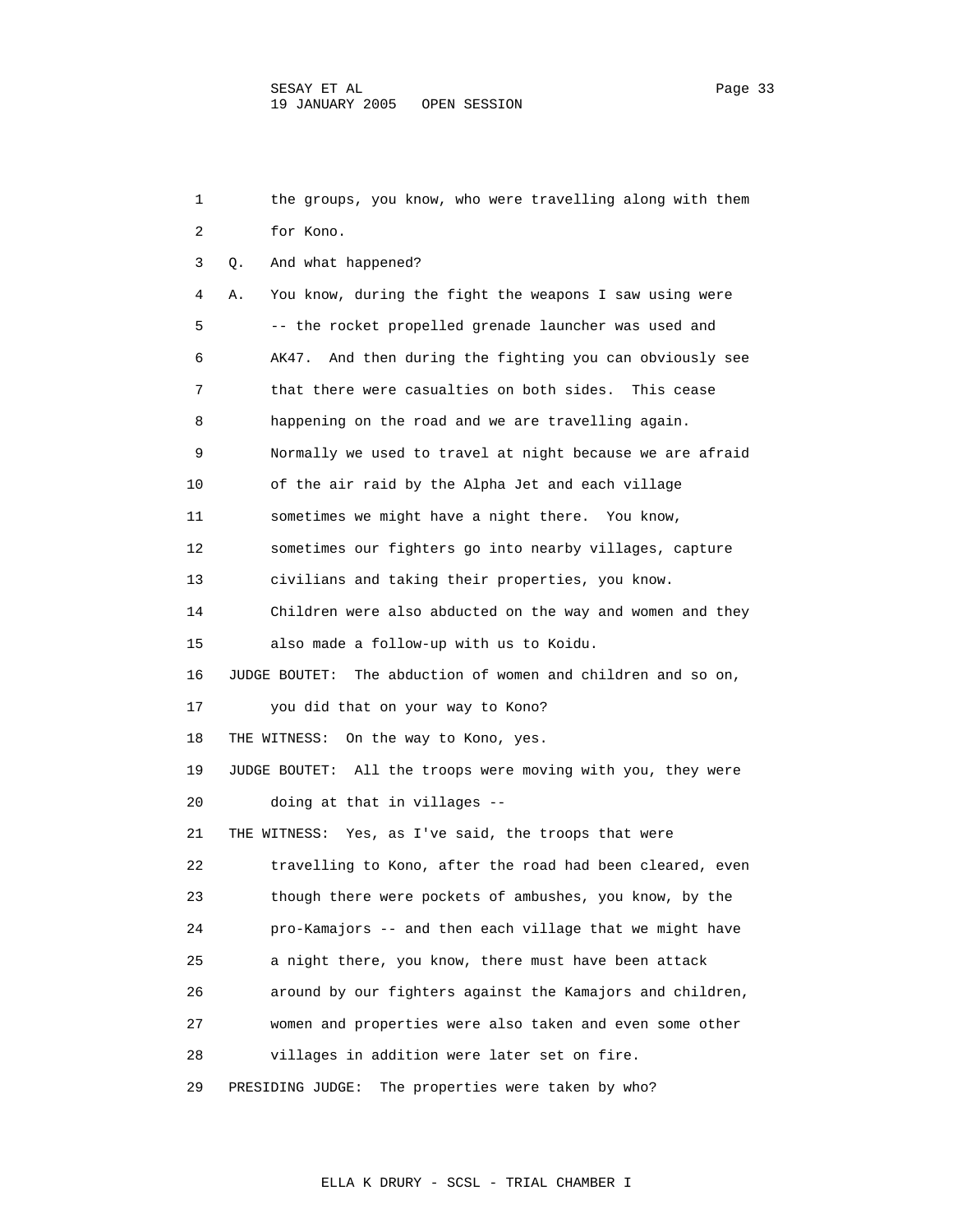1 THE WITNESS: By the fighters of the RUF juntas. 2 MR HARRISON: 3 Q. Let me just try to take you through this evidence in a 4 fairly systematic fashion if the Court will indulge me 5 for a moment. You mentioned first of all taking of 6 property. Where did that happen? 7 A. Yes. As I told you, when we approaching Kono, closer to 8 Kono from Sewafe, all the way to area, how you call it -- 9 to Bumpe, all the villages in between Bumpe out towards 10 Kono from Sewafe. 11 Q. What property did you see taken? 12 A. Things like food. I saw rice, palm oil, tape recorders. 13 Q. And you've used the word "taken". Do you mean by that 14 taken forcibly without permission? 15 A. It was not permission. Force, forced possession. 16 Q. In which districts did you see property taken? 17 A. It was in the Kono District. 18 Q. You said children were taken. Where did that happen? 19 A. Well, this used to happen in the villages wherein there 20 was a fight and wherein these soldiers used to go out for 21 food-finding. 22 Q. Who did the taking? 23 A. The fighters of the RUF and the junta. 24 Q. When did this happen? 25 A. This was '98. 1998. 26 Q. Are you able to indicate any more specific time frame? 27 A. Well, at the time -- this was only happening mostly in 28 the time of fighting. That was 1998. 29 Q. Where did this taking take place -- and if it is only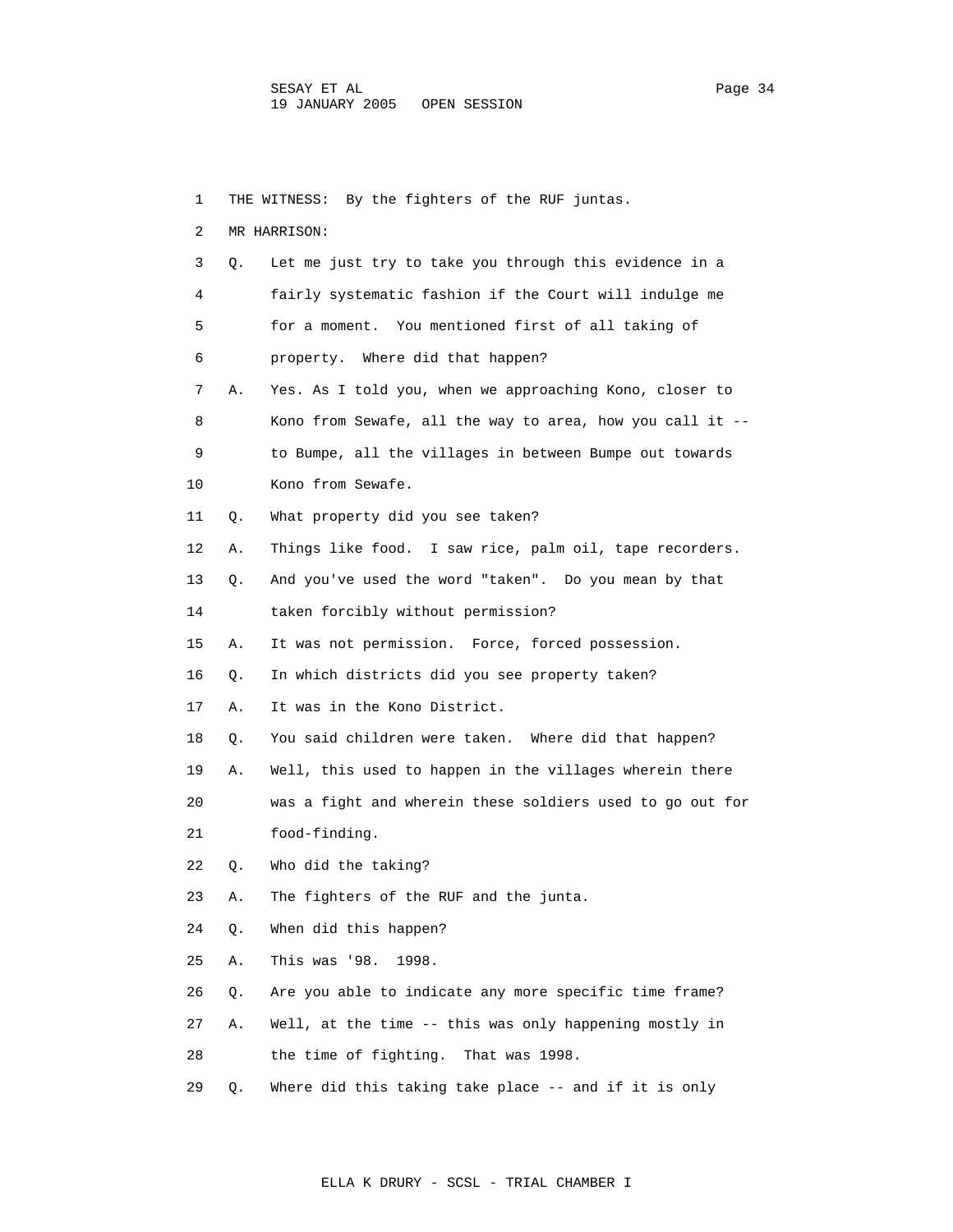| 1  |    | districts that you can refer to, that's fine?             |
|----|----|-----------------------------------------------------------|
| 2  | Α. | In the same Kono District.                                |
| 3  | Q. | How many children are you aware of being taken?           |
| 4  | Α. | I cannot give any figure, because the children were many. |
| 5  | О. | Why were children taken?                                  |
| 6  | Α. | Well, some children were taken because of some were left  |
| 7  |    | alone, they were separated children, some. And I can say  |
| 8  |    | more or less when the children were captured alongside    |
| 9  |    | with their parents they were all in the addition.         |
| 10 | Q. | What happened to those children?                          |
| 11 | Α. | Later, these children, some of them became child          |
| 12 |    | soldiers. Some of them were still as caretakers of        |
| 13 |    | commanders.                                               |
| 14 | Q. | What do you mean by the term "child soldiers"?            |
| 15 | Α. | I mean by the term "child solider" the child that is      |
| 16 |    | underage, carrying weapon for fighting is a child         |
| 17 |    | soldier.                                                  |
| 18 | Q. | How common were child soldiers?                           |
| 19 | Α. | It was very often. On any food-finding<br>How common?     |
| 20 |    | mission or any attack many of them were captured as I     |
| 21 |    | told you. Some of them were separated children from       |
| 22 |    | their parents.                                            |
| 23 | О. | How old would the child soldiers be?                      |
| 24 | Α. | I don't know their age, but they were children.           |
| 25 | Q. | Can you estimate a range?                                 |
| 26 | Α. | I told you, I cannot estimate the range,<br>The range?    |
| 27 |    | neither the age.                                          |
| 28 | Q. | That's fine. What were the child soldiers used for?       |
| 29 | Α. | I told you some of them were used for fighting, some were |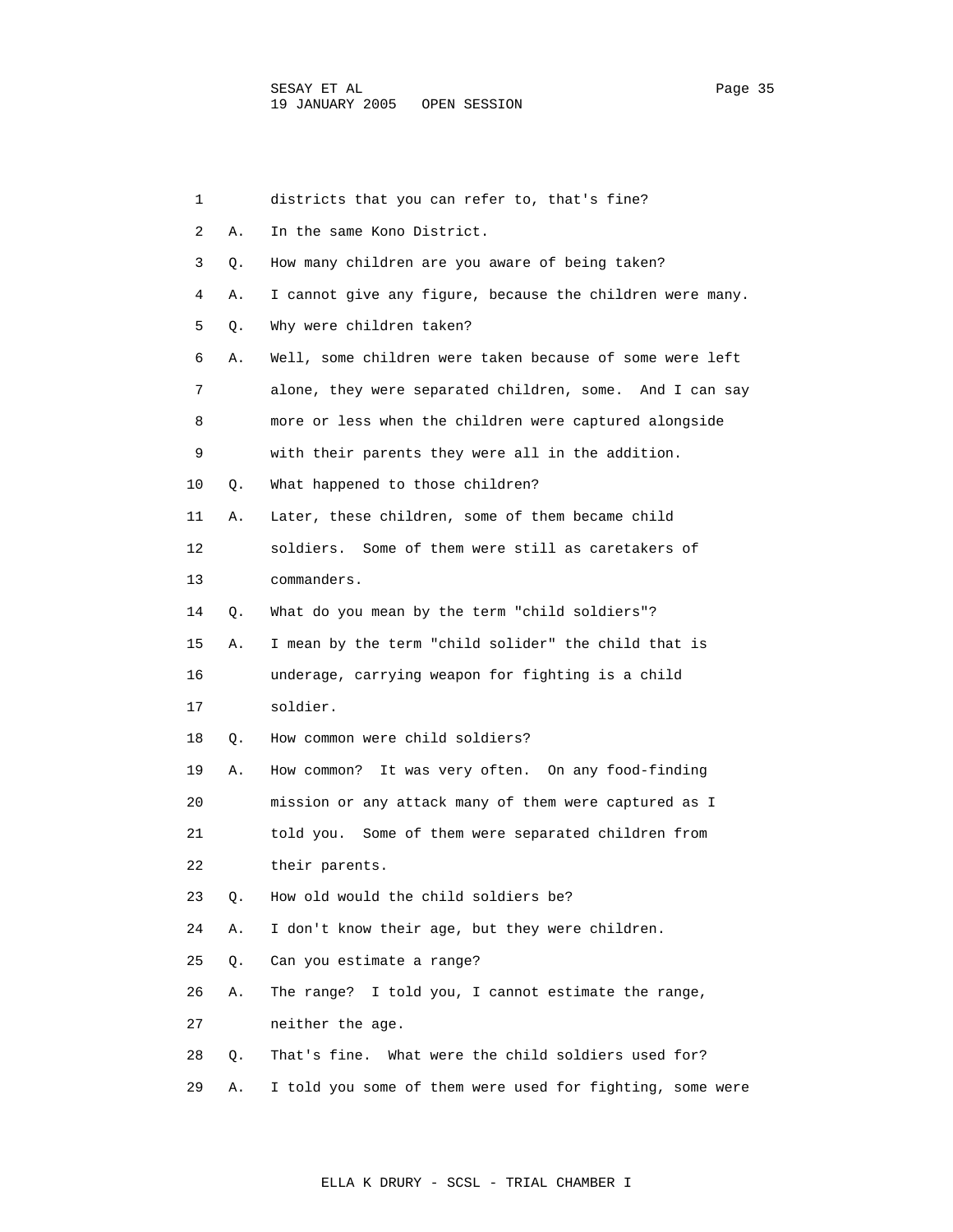1 used for home caretaking by commanders. 2 Q. You have used -- 3 PRESIDING JUDGE: Mr Harrison, just a minute. You are 4 prepared to say that children were taken, but you cannot 5 estimate their ages. How then do you -- can you help us, 6 how then do you conclude that they are children? 7 THE WITNESS: Yes, as a mature man you have to know the 8 difference between a child and a mature person. So even 9 the age I could not determine, because I have not been 10 living with these children, neither to determine their 11 age. 12 PRESIDING JUDGE: But counsel is not asking you to say the 13 exact age. 14 THE WITNESS: To be very rough in estimate exactly? 15 PRESIDING JUDGE: Yes because -- 16 THE WITNESS: Well, when we say a child, something less than 17 10, 11, 15 years. 18 MR HARRISON: 19 Q. The term "child soldiers" has been used. Were these 20 child soldiers only -- or were they of one sex? 21 A. They were not only one sex of children. They were both 22 female children and male children. 23 Q. Were they organised in any particular way? 24 A. Well, at times when the base was organised in Kono at 25 Yengema we had these children in categories named SBU, 26 that is a Small Boys Unit and then we had the female 27 children unit we called the Small Girls Unit. 28 Q. Are you able to approximate the number of people in the 29 Small Boy Unit that you just referred to?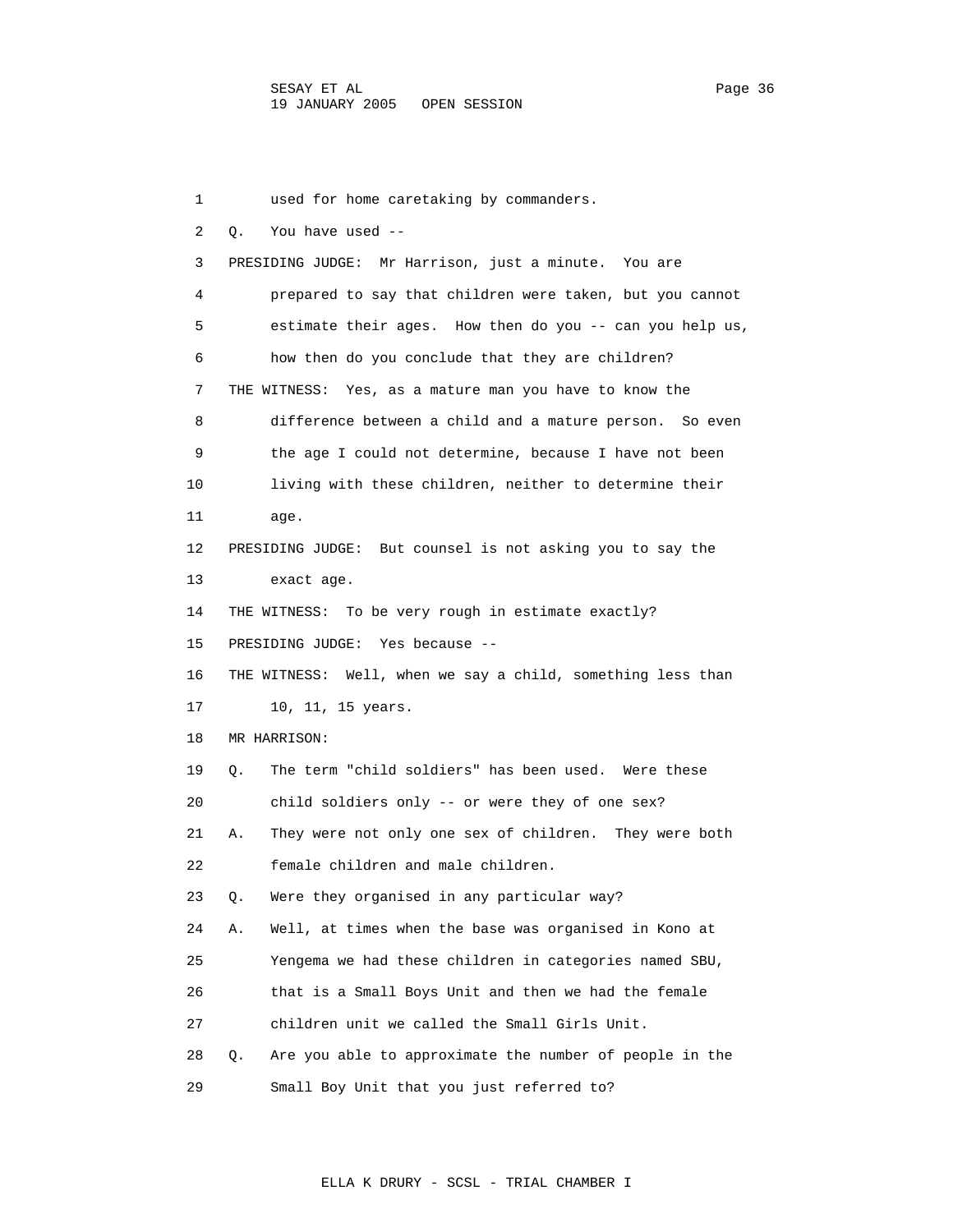1 A. No, because they were not for one direction. 2 Q. And the same question for the Small Girl Unit? 3 A. The same, no. They are not from the same direction, 4 place. 5 Q. What is the origin of the Small Boy Units and Small Girl 6 Units? 7 A. Well, what we mean the Small Girls Unit -- they were also 8 -- the unit were trained, as well as the small boys and 9 small girls, trained mostly in the fight for purpose of 10 recce. That is, they used to use them in the war for 11 spying enemy positions and as media of information. 12 Q. For how long were the Small Boys Units and Small Girls 13 Units used? 14 A. They were used almost throughout the life of the war. 15 Q. And what is the life of the war? What is the time frame? 16 A. Well, so far as I experienced, that was from '97 up to 17 the time of disarmament in 2001. 18 Q. Going back to where we started with the taking of 19 children, can you assist the Court in who was involved in 20 the taking of the children? 21 A. The fighters. Fighters were mostly involved. 22 Q. What do you mean by the term "fighters"? 23 A. The men who are carrying weapons, fighting, you know, 24 against the enemies of the Kamajors or the government 25 soldiers or even with the ECOMOG. 26 Q. Did these fighters belong to any group? 27 A. Yes, they were belonging to the RUF and the former SLA. 28 Q. The third item you gave in the list of things taken was 29 the taking of women. Can you tell the Court where that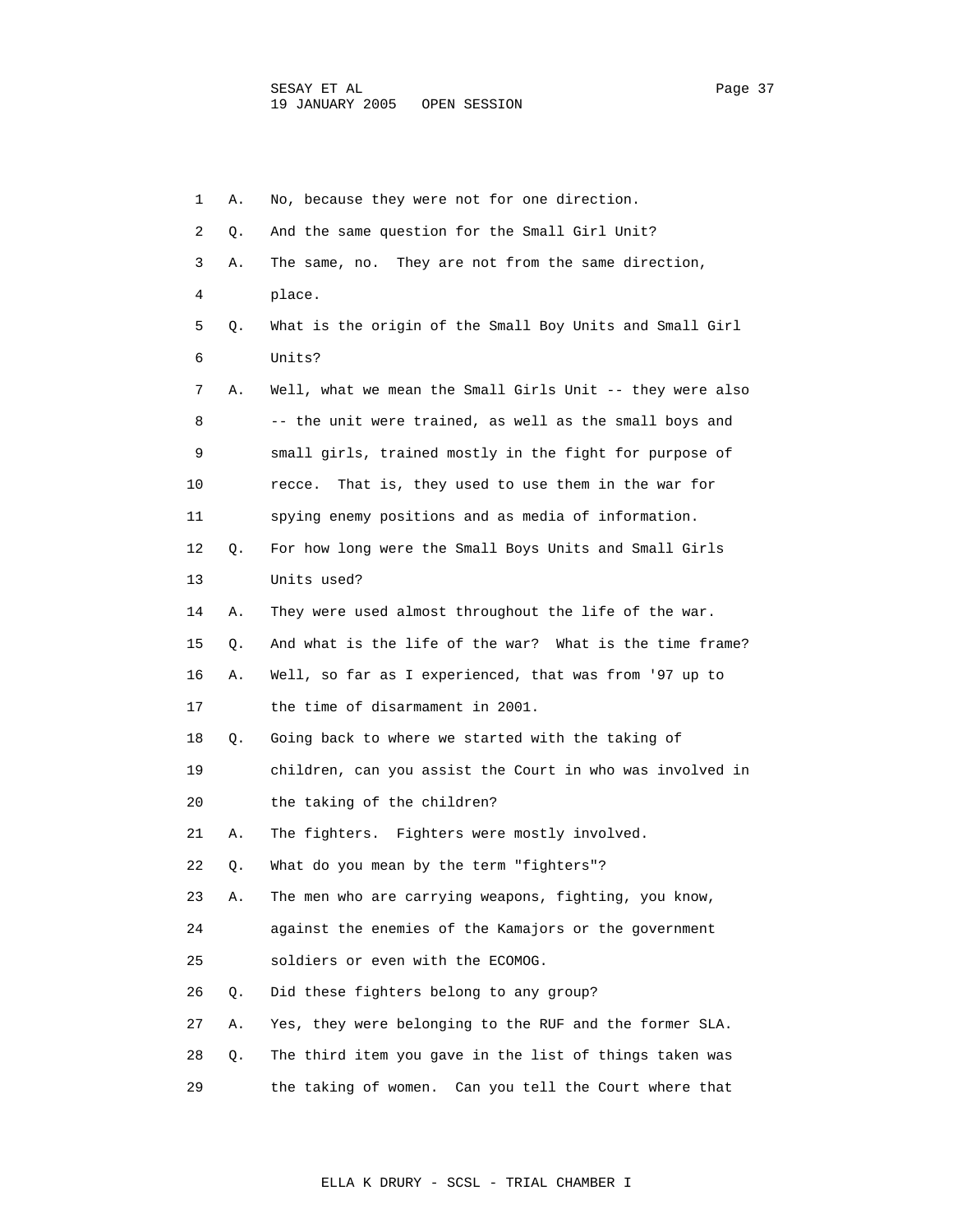1 happened? 2 A. This was most effective in the Kono District, from Sewafe 3 Town up to Koidu nearly most villages visited or for 4 food-finding -- you know anywhere you find in this war 5 you must see women. 6 Q. What do you mean by the taking of women? 7 A. They were adopted. They were taken away from their 8 husbands, from their parents, their husbands and their 9 home villages. 10 Q. What do you mean by "abducted"? 11 A. What do I mean by "adoption"? 12 Q. Abducted? 13 A. Abducted. 14 PRESIDING JUDGE: Do we need to go that far, Mr Harrison? 15 MR HARRISON: Well, I simply ask the Court for this one 16 indulgence. I think it would be much quicker if you 17 would just allow it. 18 PRESIDING JUDGE: Go ahead, Mr Harrison. 19 MR HARRISON: 20 Q. Can you just tell the Court what you mean by "abducted"? 21 A. Well, to what I know it is that taking -- it not an 22 arrangement between myself and a lady whose I'm carrying 23 -- that is commonly known as abduction, it is not 24 arrangement, it is not by force. 25 Q. I'm sorry, are you saying it is not by force? 26 A. It is force. It is force. That is forced arrangement. 27 Whether you agree or you don't agree, you have to go. 28 Q. When was it that you saw these abductions?

29 A. I told you from '97 -- sorry, '98 in Kono.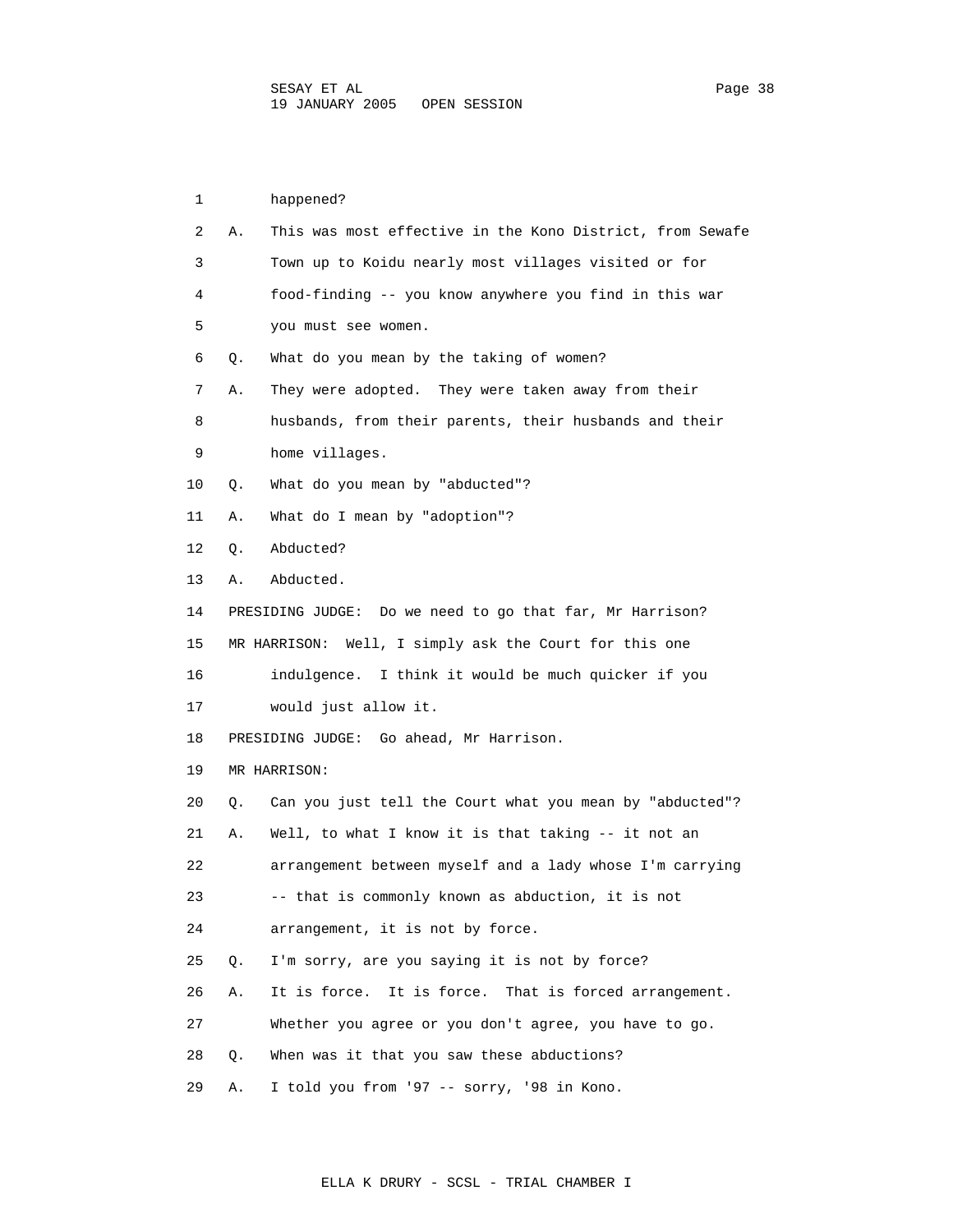| 1  | Q. | Can you estimate for the Court an approximate number of         |
|----|----|-----------------------------------------------------------------|
| 2  |    | abductions that you're aware of?                                |
| 3  | Α. | The number of times the abduction were caught?                  |
| 4  | Q. | An approximation if possible?                                   |
| 5  | Α. | Well, as I told you, every village that have been               |
| 6  |    | occupied by the fighters during the war and even for            |
| 7  |    | food-finding -- I cannot give you that much time or             |
| 8  |    | estimate for that, I don't know.                                |
| 9  | Q. | What happened to these women who were abducted?                 |
| 10 | Α. | Some of these women were used for cooking, some of them         |
| 11 |    | were used for forced marriage, some were claimed to have        |
| 12 |    | been raped.                                                     |
| 13 | Q. | If you could, could you just indicate which districts           |
| 14 |    | these abductions took place at?                                 |
| 15 | Α. | That I knew?                                                    |
| 16 | Q. | Yes.                                                            |
| 17 | Α. | I think I've been saying this over and over.                    |
| 18 |    | PRESIDING JUDGE:<br>He's said that, Mr Harrison.                |
| 19 |    | MR HARRISON:<br>He has?                                         |
| 20 |    | Kono District.<br>THE WITNESS:                                  |
| 21 |    | PRESIDING JUDGE: We would break for you to $-$ - to allow you   |
| 22 |    | time to plan the next stage, the next couple of minutes         |
| 23 |    | of your examination-in-chief.                                   |
| 24 |    | At this point can I ask the Court for some<br>MR HARRISON:      |
| 25 |    | quidance on whether the Court has any inclination to sit        |
| 26 |    | for a somewhat longer session today? The Prosecution is         |
| 27 |    | available to do so if it's the Court's wish.                    |
| 28 |    | The Court has decided that it would rise at<br>PRESIDING JUDGE: |
| 29 |    | 1.00 in respect of the tradition.                               |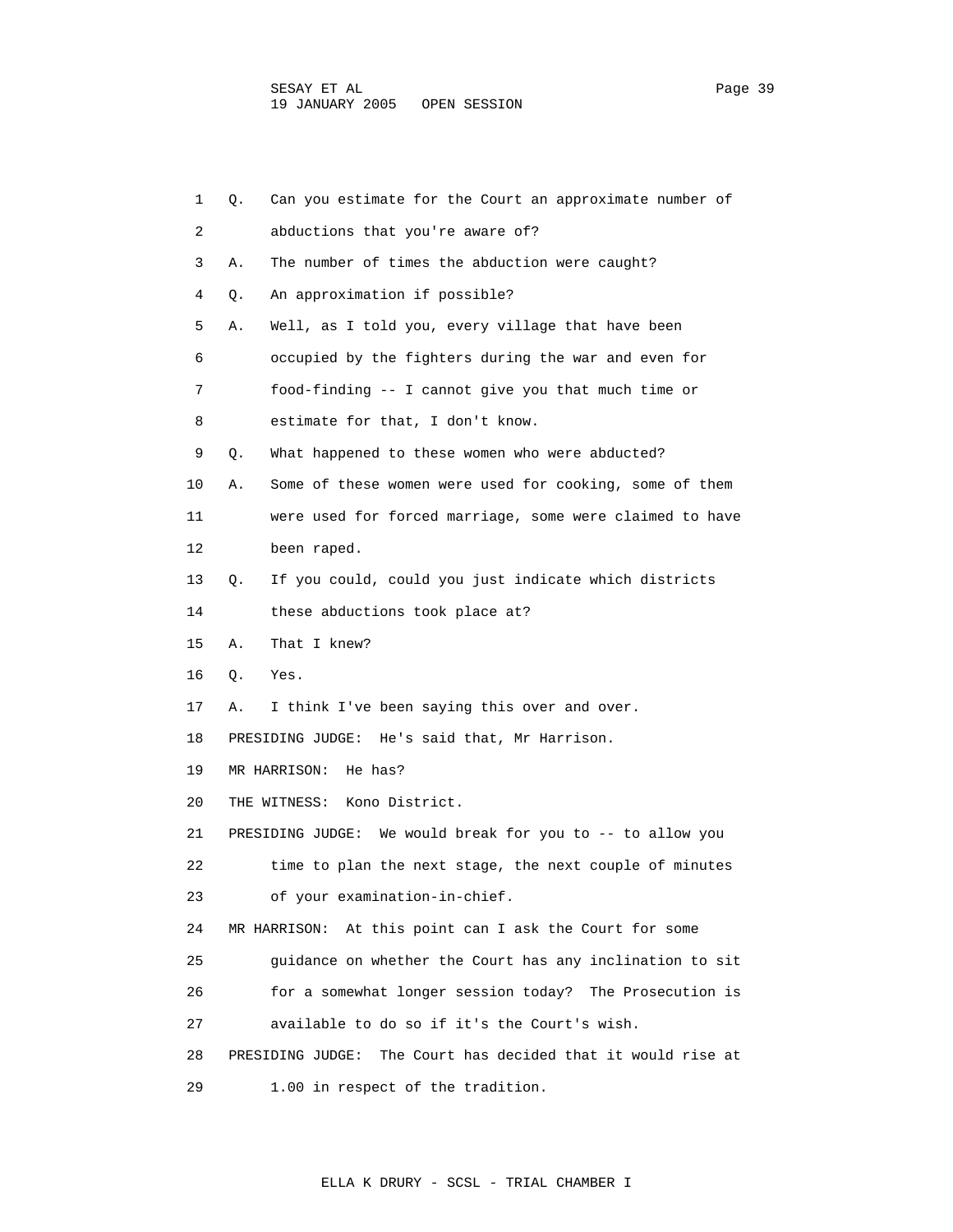1 MR HARRISON: Thank you. 2 PRESIDING JUDGE: Because we have other things on our tables 3 which we have to take care of and which concern you and 4 the Tribunal as well, concerns everybody here. So we 5 have a lot of unfinished business to wrap up. We shall 6 rise please and we shall come back in the next couple of 7 minutes. 8 [Break taken at 11.40 a.m.] 9 [HS190105C] 10 [On resuming at 11.56 a.m.] 11 PRESIDING JUDGE: We are resuming the session. 12 Mr Harrison, you may proceed, please. 13 MR HARRISON: 14 Q. Did you go to Koidu? 15 A. [Microphone not activated] 16 MR HARRISON: I may be wrong, but I do not think the 17 microphone is on. 18 THE WITNESS: Sorry, I went to Koidu. 19 Q. When did you arrive there? 20 A. I went to Koidu around March. 21 Q. For the sake of completeness, would you be kind enough to 22 refer to which year you're referring to? 23 A. That was 1998. 24 PRESIDING JUDGE: Witness, it's good to tell us always March, 25 the year. 26 THE WITNESS: Yes, March 1998. 27 PRESIDING JUDGE: For the sense of the process, please. 28 THE WITNESS: Okay. 29 MR HARRISON: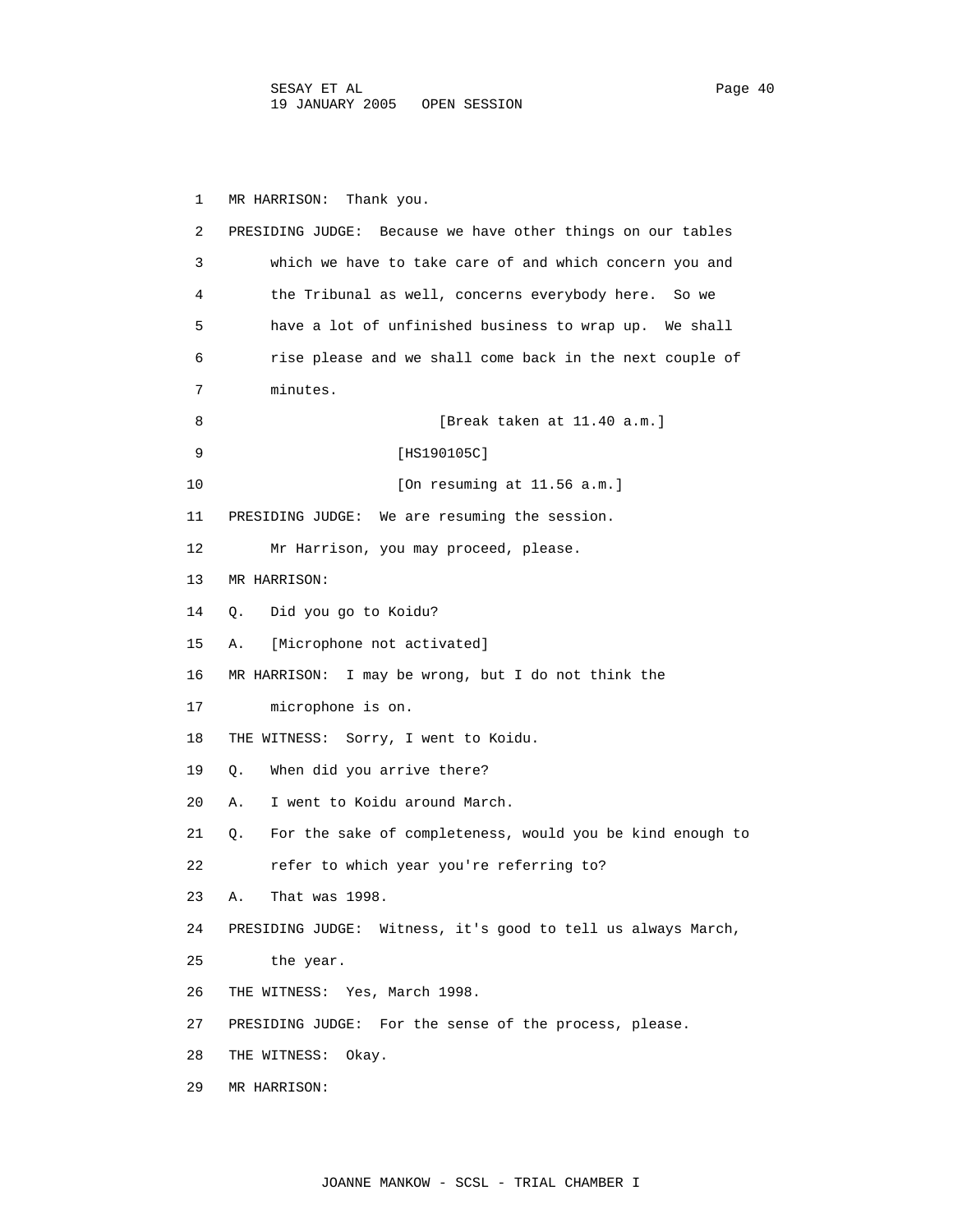- 1 Q. Who was in Koidu when you were there?
- 2 A. The juntas were in Koidu.
- 3 Q. Were any commanders there?
- 4 A. Commanders were there.
- 5 Q. Can you recall which ones?
- 6 A. Yes. Like I saw Superman, Rambo, Buster Flomo.
- 7 PRESIDING JUDGE: Buster is?
- 8 THE WITNESS: Buster is B-U-S-T-E-R.
- 9 PRESIDING JUDGE: Flomo?
- 10 THE WITNESS: Flomo. F-l-o-m-o.
- 11 MR HARRISON: I don't want to cause any confusion, when the
- 12 witness has been saying Rambo, he`s been following it
- 13 with Buster Flomo. They are one and the same. That`s a
- 14 nickname.
- 15 THE WITNESS: Yes, that was his nickname.
- 16 PRESIDING JUDGE: His AKA.
- 17 JUDGE BOUTET: Buster Flomo is the same as --
- 18 THE WITNESS: Is the same as Rambo.
- 19 MR CAMMEGH: Can I just confirm we're dealing with Liberian
- 20 Rambo.
- 21 THE WITNESS: Yes, yes. You are correct. Yes, Liberian
- 22 Rambo.
- 23 MR CAMMEGH: There are two Rambos, one was Liberina and one
- 24 was Sierra Leonean. I`m just confirming that this is the 25 Liberian RUF Rambo that we`re talking about.
- 26 THE WITNESS: Yes, that was the one. Buster Flomo, Liberian
- 27 Rambo.
- 28 MR CAMMEGH: So this is Liberian RUF Rambo.
- 29 THE WITNESS: Yes.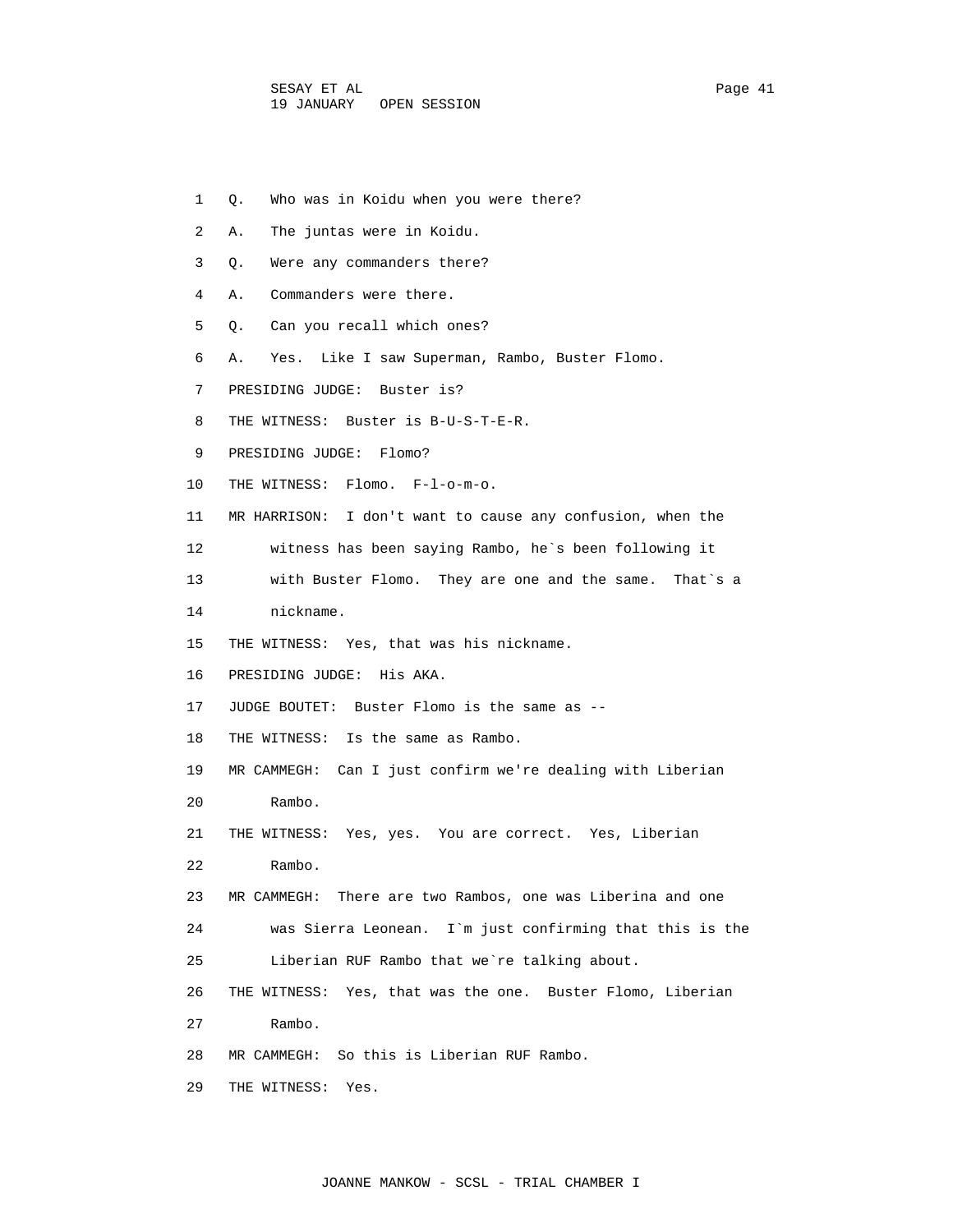1 MR HARRISON: 2 Q. Does it help anyone with spelling, or are we quite 3 content with where we are? 4 PRESIDING JUDGE: So there was Superman, Rambo, AKA Buster 5 Flomo? 6 THE WITNESS: Yes. And other commanders. I saw Issa Sesay, 7 that was now in Kono; I saw Morris Kallon. 8 PRESIDING JUDGE: No, I mean in Koidu. 9 THE WITNESS: Koidu, yes. 10 PRESIDING JUDGE: But you are now in Kono. 11 THE WITNESS: Koidu is just a town name, Koidu, but it is 12 Kono. 13 PRESIDING JUDGE: Are they -- are they the same towns? 14 THE WITNESS: Yes, that's the same township, Kono. 15 PRESIDING JUDGE: I see. 16 MR HARRISON: Maybe I can just clarify with the witness, 17 because I know what the difficulty is. 18 Q. Witness, when you use the word "Kono," are you often 19 referring to the city of Koidu? 20 A. Yes. 21 Q. You also acknowledge, though, that Kono is a district? 22 A. Yes. 23 Q. Just for the sake of us all in Court, if at all possible 24 if you mean to refer to the city of Koidu, could you 25 please make efforts to use "Koidu" and not use the word 26 "Kono." 27 A. Yes. Koidu is a city of Kono. 28 JUDGE THOMPSON: Yes, Koidu is a district. 29 THE WITNESS: The district is Kono.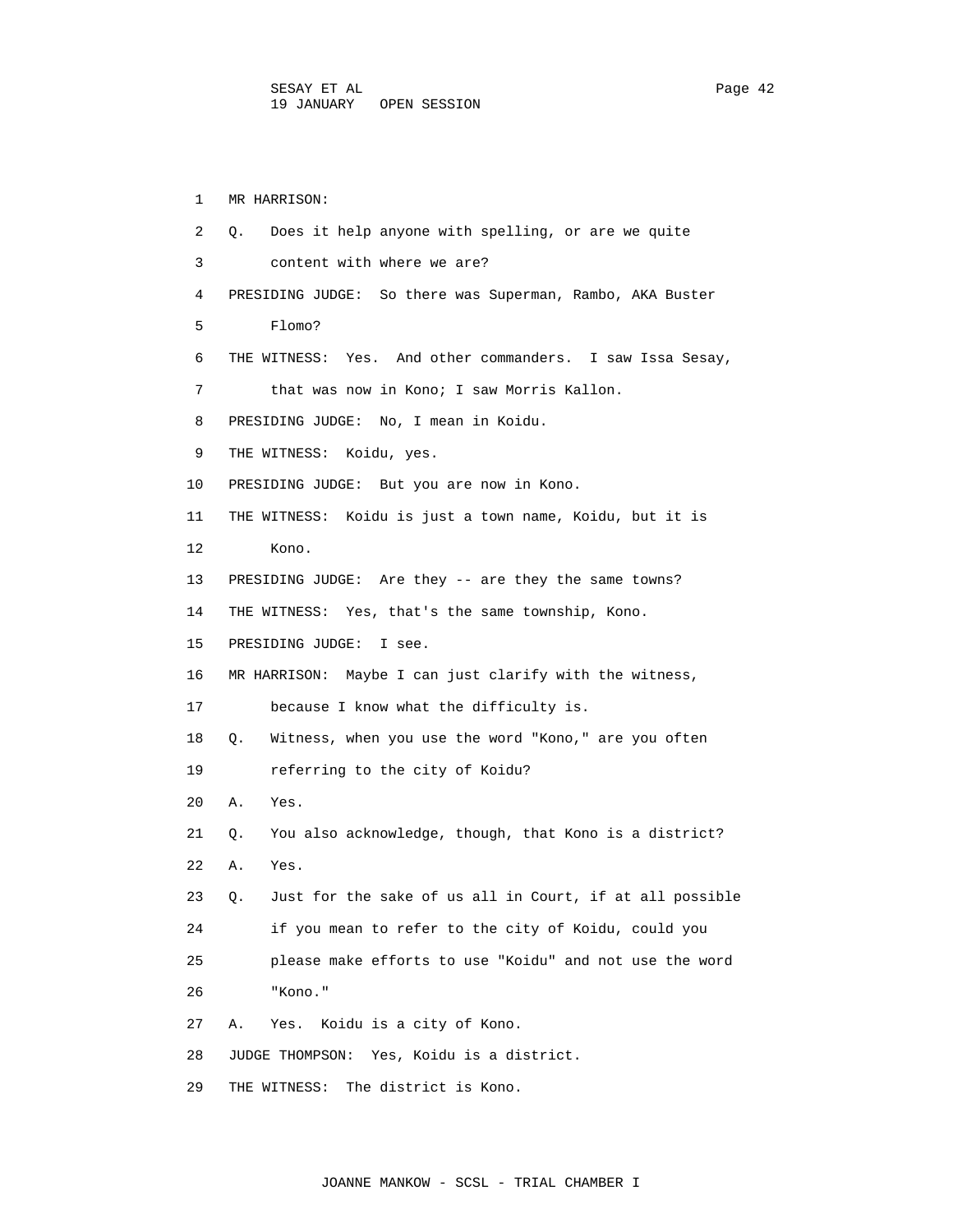|  | JUDGE THOMPSON: Koidu is not a district. |  |  |  |
|--|------------------------------------------|--|--|--|
|--|------------------------------------------|--|--|--|

- 2 PRESIDING JUDGE: It`s the district headquarter of Kono.
- 3 THE WITNESS: Where we call Koidu.
- 4 JUDGE THOMPSON: But it is a city.
- 5 THE WITNESS: Yes.
- 6 JUDGE THOMPSON: So you cannot say that --
- 7 THE WITNESS: It is a district, Kono.
- 8 JUDGE THOMPSON: Yes.
- 9 THE WITNESS: Is Koidu.
- 10 MR HARRISON: I apologise --
- 11 PRESIDING JUDGE: Up to now, I have been regarding them as two 12 separate towns. I thank you for the clarification.
- 13 JUDGE BOUTET: There is no town of Kono. There's a district,
- 14 but there's no town.
- 15 JUDGE THOMPSON: No.
- 16 MR HARRISON: I think for the sake of clarity, I'll just put
- 17 the question to the witness so he can tell you.
- 18 JUDGE THOMPSON: [Microphone not activated]
- 19 MR HARRISON:
- 20 Q. Witness, are you aware of a town named Kono, officially 21 called Kono?

 22 A. Yes, there's a district called Kono, and the township is 23 Koidu.

 24 JUDGE THOMPSON: That's it, yeah. We were taking judicial 25 notice anyway there's no Kono town in this country.

- 26 MR HARRISON: I apologise for that digression.
- 27 PRESIDING JUDGE: It was a useful digression. Very useful

28 digression.

29 JUDGE BOUTET: I have been trying to find Kono on the map, but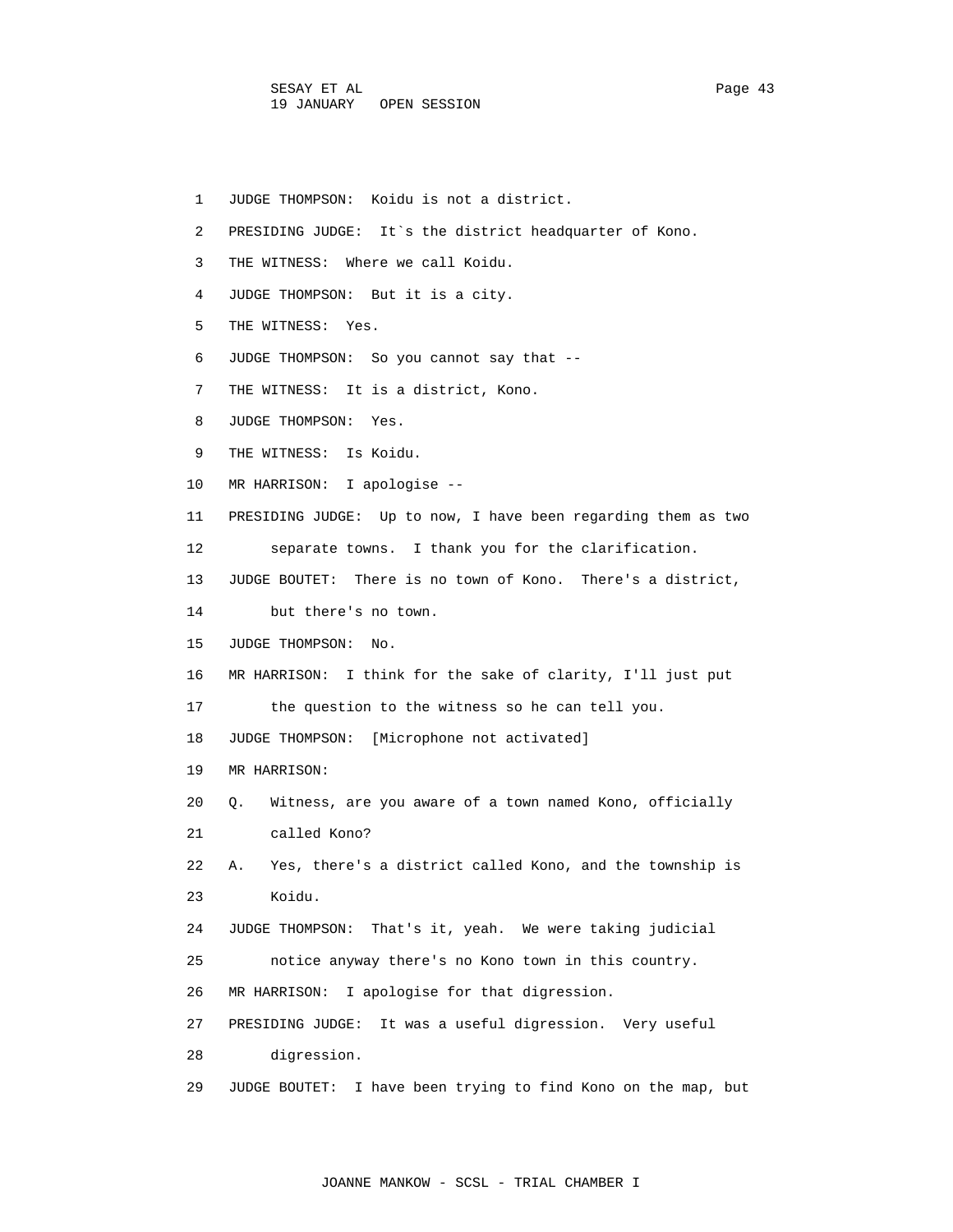1 I couldn't find it. 2 MR HARRISON: 3 Q. What we were discussing was whether other commanders were 4 in Koidu when you arrived. 5 A. Yes. 6 Q. And just let me say you indicated the names of Superman, 7 Issa Sessay, Buster Flomo, otherwise known as Liberian 8 Rambo, and Morris Kallon. I just wanted to ask you, are 9 there any other names that you were intending to include? 10 A. Yes, there are so many other commanders like Rocky CO 11 himself was now in Kono. CO Isaac was in Kono. So many 12 other commanders were also there. And on the side of the 13 SLA whom I did not see them in real persons, I just be 14 hearing their names, like 55, Gullit, 05, and the others, 15 they were all in Kono, in Koidu. 16 Q. Thank you for that correction. 17 JUDGE THOMPSON: [Microphone not activated] 18 THE WITNESS: Those were the names -- they were the names I 19 was hearing in Koidu township. 20 JUDGE THOMPSON: [Microphone not activated] 21 THE WITNESS: Yes, sir. 22 JUDGE THOMPSON: [Microphone not activated] 23 THE WITNESS: I heard it. 24 JUDGE THOMPSON: [Microphone not activated] 25 PRESIDING JUDGE: 55, Gullit and? 26 THE WITNESS: 05. 27 MR HARRISON: 28 Q. Where was JPK at this time? 29 A. At this time when I arrived in Koidu, I saw JPK in the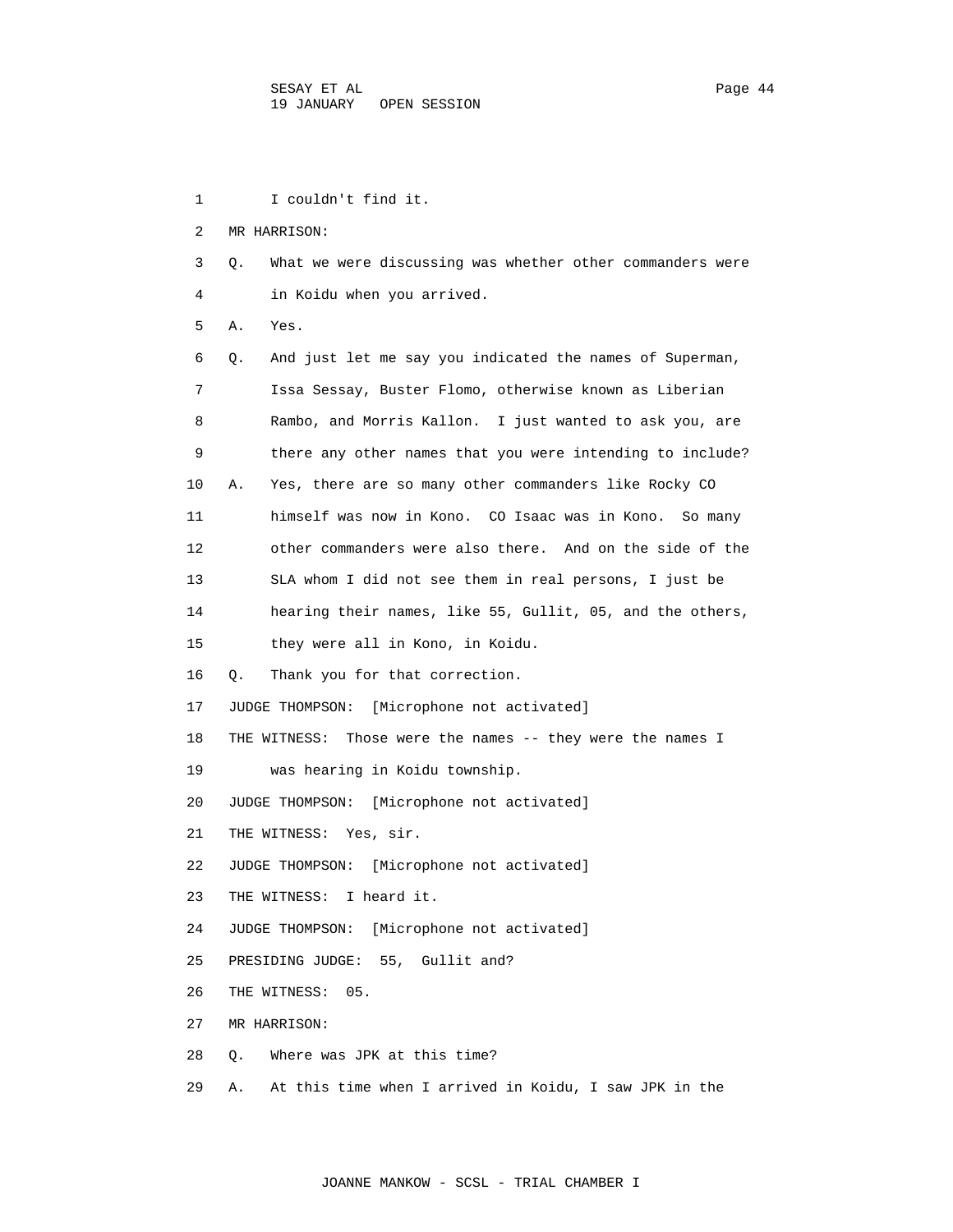| 1  |    | outcasts of Koidu in the village called Sokogbeh.<br>It's    |
|----|----|--------------------------------------------------------------|
| 2  |    | just about half kilometre from Koidu township. Sokogbeh.     |
| 3  | Q. | And could you perhaps for the benefit of the court           |
| 4  |    | reporter try to spell the name of that village.              |
| 5  | Α. | It's S-O-K-O-G-B-E-H. That was Sokogbeh in the Tankoro       |
| 6  |    | chiefdom, Kono District.                                     |
| 7  | Q. | Was anything with JPK?                                       |
| 8  | Α. | I saw him with his bodyguards, but I could not know their    |
| 9  |    | Up to now, I don't know their names.<br>names.               |
| 10 | Q. | Tell the Court what happened in Koidu.                       |
| 11 | Α. | After I arrived in Koidu, after we stayed a bit while,       |
| 12 |    | three weeks, serious reports come from all angles saying     |
| 13 |    | that people were killed, houses were burned in the           |
| 14 |    | surrounding villages. Peoples' hands were cut off and so     |
| 15 |    | on in the villages. This news was the one that was the       |
| 16 |    | news of the town at that time.                               |
| 17 | Q. | When you talk about people killed, did you see -- sorry,     |
| 18 |    | please proceed.                                              |
| 19 | Α. | I saw corpses in the town of Koidu at the time I arrived     |
| 20 |    | there.                                                       |
| 21 |    | JUDGE THOMPSON: [Microphone not activated] First of all, now |
| 22 |    | his evidence is that reports, serious reports came, so if    |
| 23 |    | we can deal with that, and then let him be more specific,    |
| 24 |    | because now we're talking about reports that he got about    |
| 25 |    | people being killed, houses being burnt too.                 |
| 26 |    | PRESIDING JUDGE:<br>And amputations as well.                 |
| 27 |    | And amputation, reports of amputations.<br>JUDGE THOMPSON:   |
| 28 |    | Let's get the reports side dealt and then you can now put    |
| 29 |    | your specific question.                                      |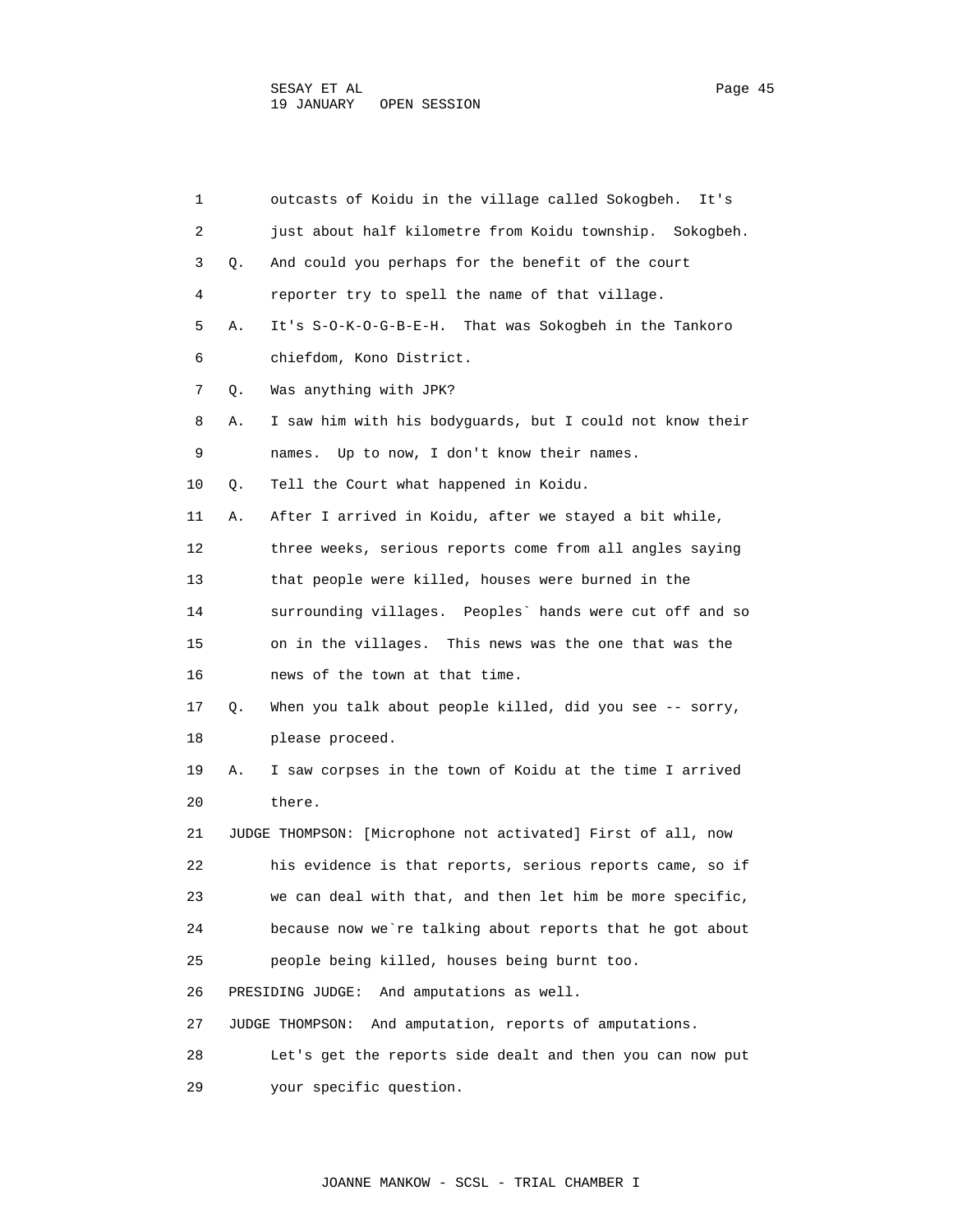1 MR HARRISON: I take your point.

| 2  |    | What else did you have reports about?<br>JUDGE THOMPSON:        |
|----|----|-----------------------------------------------------------------|
| 3  |    | When we stayed a bit while in Koidu after three<br>THE WITNESS: |
| 4  |    | weeks, then reports came from surrounding saying that           |
| 5  |    | people, houses, were burned, saying civilians were killed       |
| 6  |    | around in their hiding places. And even people's hands          |
| 7  |    | were cut off in some other surrounding villages, like in        |
| 8  |    | Tombodu.<br>That was the most intensive area of that            |
| 9  |    | hand-cutting. So that report was the most serious that          |
| 10 |    | reached to Superman and the other commanders in Koidu.          |
| 11 |    | MR HARRISON:                                                    |
| 12 | Q. | I just want you to focus on the reports for a moment.           |
| 13 |    | Was there any indication in the reports of the number of        |
| 14 |    | civilians who were killed?                                      |
| 15 | Α. | There was no specific number given, but they said people        |
| 16 |    | were just killed at random around the villages, and their       |
| 17 |    | houses burned.                                                  |
| 18 | Q. | Did the reports indicate who carried out the killings?          |
| 19 | Α. | We got that mostly in the report. We had a muster               |
| 20 |    | parade, I call it a meeting when it was held at Tankoro         |
| 21 |    | police station. That was the first time we called the           |
| 22 |    | meeting together with the former juntas and the former          |
| 23 |    | RUF, including many commanders. That was disclosed in           |
| 24 |    | the meeting that in the surrounding villages, most              |
| 25 |    | special like Tombodu, civilians have informed us that one       |
| 26 |    | Savage was there cutting people's hands off, cutting            |
| 27 |    | people's private off, you know, and even that he has            |
| 28 |    | completely burnt down Tombodu and the surrounding               |
| 29 |    | That was the main topic of the meeting at that<br>villages.     |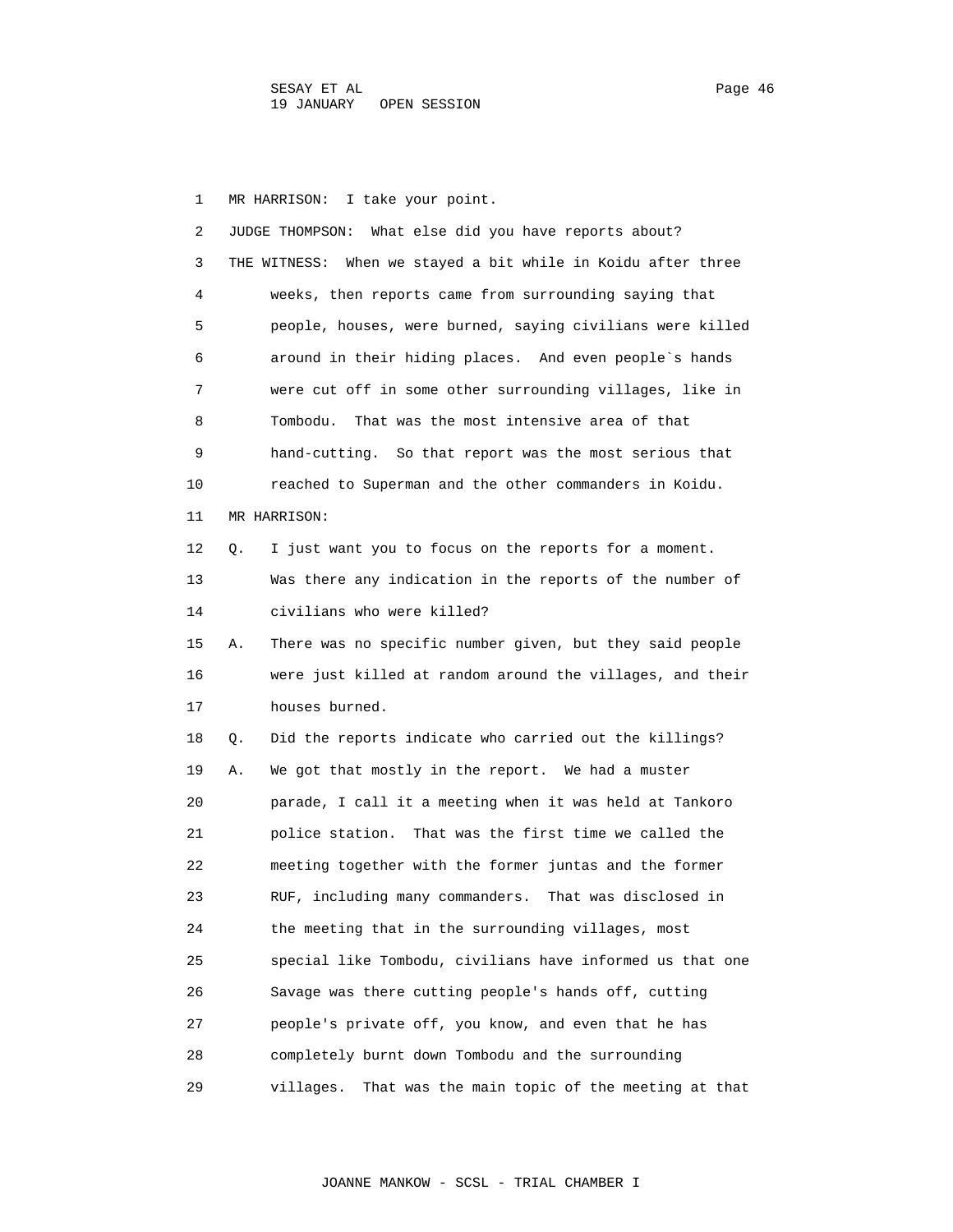| 1  | time.                                                            |
|----|------------------------------------------------------------------|
| 2  | Did the reports indicate when these killings took place<br>Q.    |
| 3  | or the burnings or the cutting of the hands?                     |
| 4  | According to what I saw and I view was during the<br>Α.<br>Yeah. |
| 5  | time we arrived in Koidu, that was around March.                 |
| 6  | And again, the year?<br>Q.                                       |
| 7  | 1998. March 1998.<br>Α.                                          |
| 8  | You've mentioned Tombodu. Did the reports indicate any<br>О.     |
| 9  | other locations?                                                 |
| 10 | Repeat your question, please.<br>Α.                              |
| 11 | You mentioned Tombodu. Did the reports mention any other<br>Q.   |
| 12 | locations?                                                       |
| 13 | Yeah. At that time, that was the only report that we<br>Α.       |
| 14 | And as I've just been saying, that was the first<br>had.         |
| 15 | meeting that we had at Tankoro police station. And               |
| 16 | there, Superman, in fact, Morris Kallon, Issa Sesay, and         |
| 17 | some other SLA commanders were also invited to the               |
| 18 | meeting. And a warning was given. And through that               |
| 19 | meeting, we know the handicappings became minimised.             |
| 20 | PRESIDING JUDGE:<br>The Tankoro police station. Where was this?  |
| 21 | In the township of Koidu, in the Tankoro<br>THE WITNESS:         |
| 22 | Chiefdom.                                                        |
| 23 | JUDGE BOUTET: So that muster parade that you attended is, has    |
| 24 | been called by?                                                  |
| 25 | Superman called it.<br>THE WITNESS:                              |
| 26 | JUDGE BOUTET: So he's in charge in Koidu at that time.           |
| 27 | He was a commander, I can say, so-called<br>THE WITNESS:         |
| 28 | commander.                                                       |
| 29 | But he was the commander in Koidu.<br>JUDGE BOUTET:              |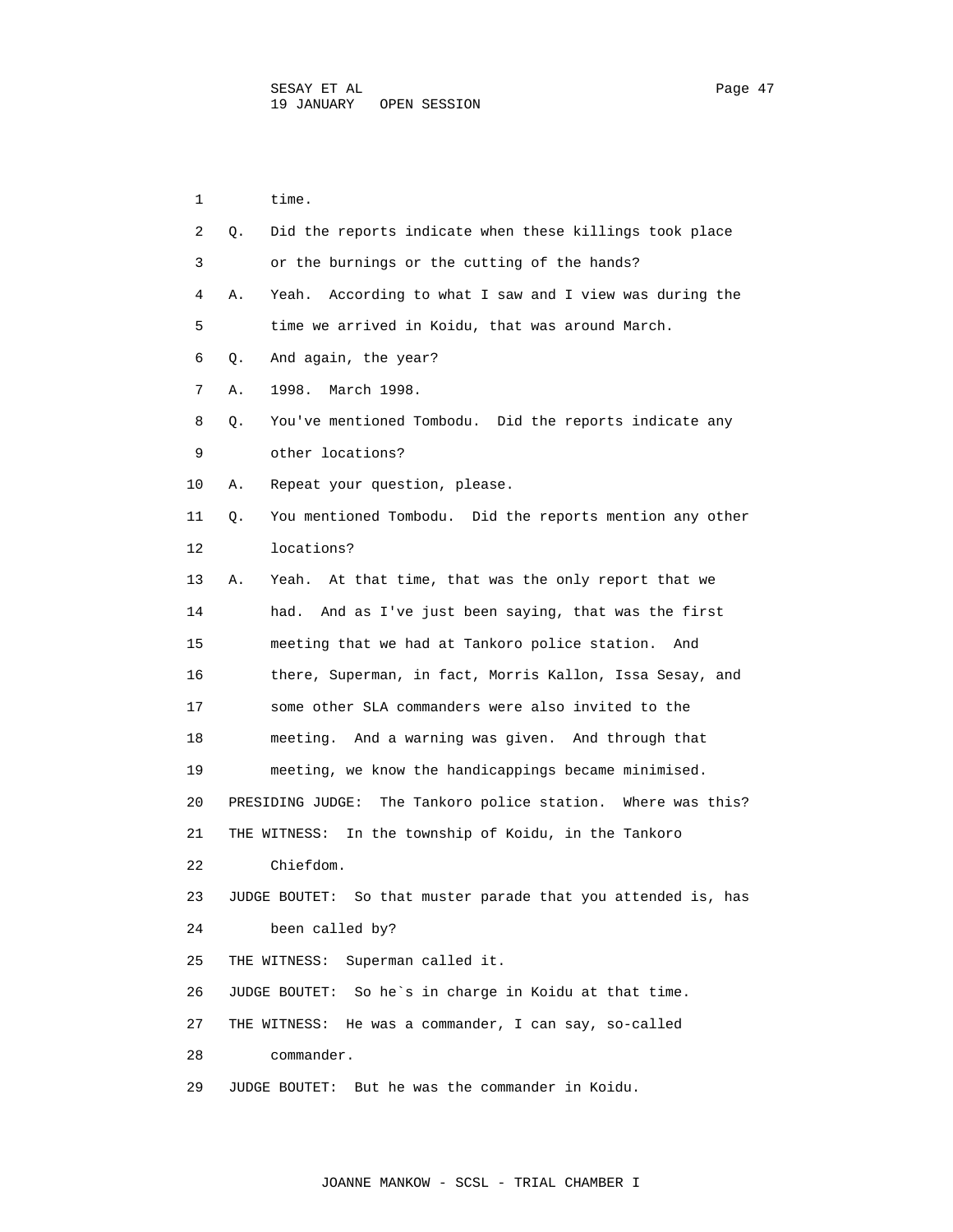1 THE WITNESS: Yes. 2 JUDGE THOMPSON: This was the parade which took place -- 3 THE WITNESS: We call it muster parade in the military 4 language. 5 JUDGE THOMPSON: At which they also met, that's what you're 6 saying? 7 THE WITNESS: Yes, sir. 8 JUDGE THOMPSON: In the case of burning of houses and killings 9 and alleged amputations, you're saying that the reports 10 indicated that one Savage was responsible for that. 11 THE WITNESS: Yes, sir. 12 JUDGE THOMPSON: [Microphone not activated]. 13 THE WITNESS: At Tombodu. That is in Kamara Chiefdom. 14 JUDGE THOMPSON: Thank you. 15 MR HARRISON: 16 Q. When you arrived at Koidu, were any instructions given? 17 A. Yes. I can say Superman was commander. But specifically 18 to that attitude, there was no more instruction given by 19 Superman because as he called a meeting, he angrily 20 addressed the meeting that on no account such attitude 21 should be taken of wherein there was not a command given, 22 because that is what he told us in the meeting. So he, 23 in fact, reinforced his order by organising a task force 24 to check out for those who are still in the habit of 25 burning of houses, going into hiding places of the 26 civilians, and burning the towns or killing all the 27 civilians. And that task force was led by Peleto, alias 28 Amara Salia.

29 PRESIDING JUDGE: Alias?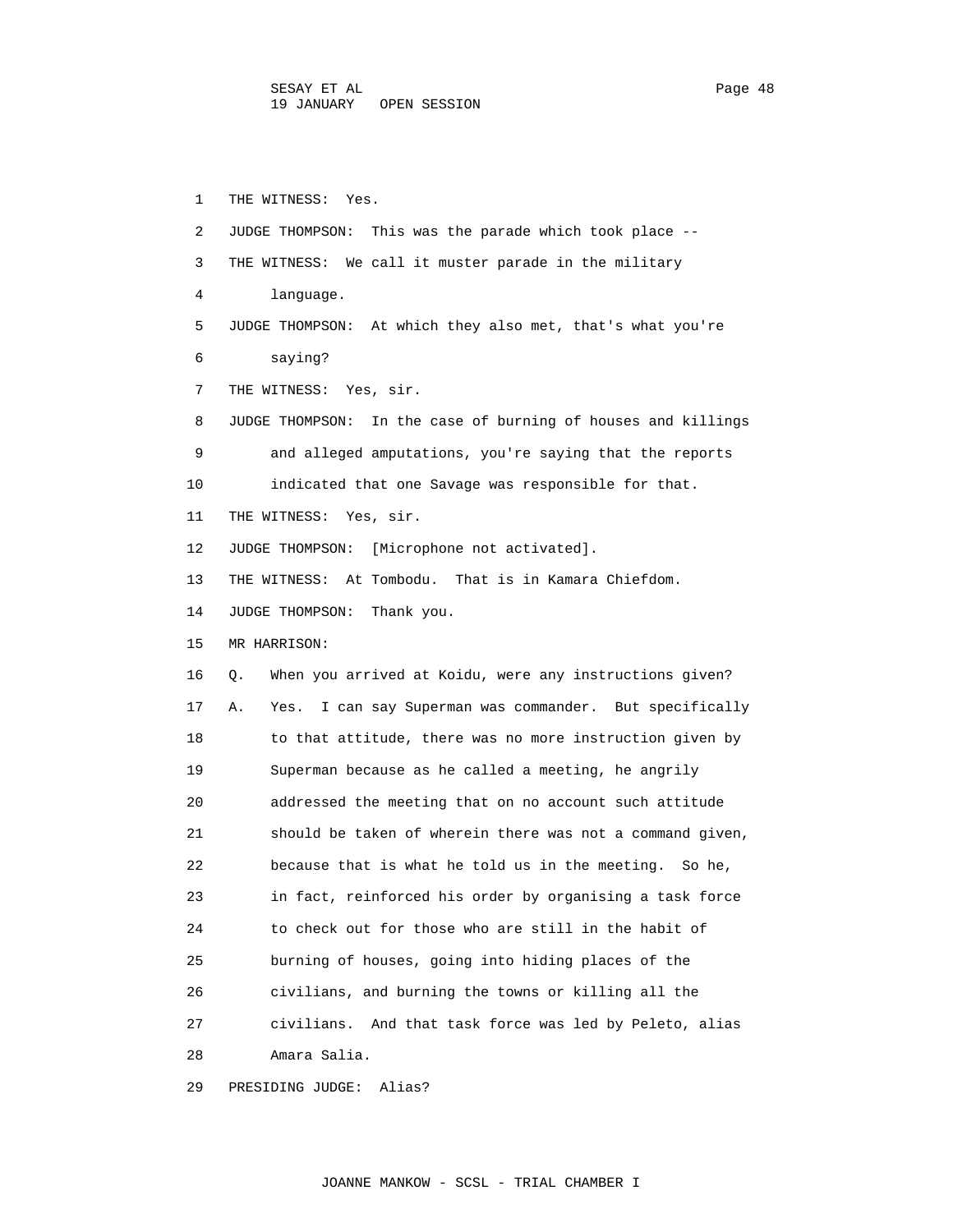1 THE WITNESS: Amara Salia, alias Peleto. 2 MR HARRISON: 3 Q. This meeting that you've referred to as taking place at 4 the Tankoro Police Station, can you assist the Court as 5 to how long you had been in Koidu before the meeting took 6 place? 7 A. Yeah, as I said, we arrived in Koidu roughly in March. 8 That was 1998. And then a couple weeks later, a week 9 -- let me just say three weeks, these reports came in 10 intensively. So that was the time the meeting was held. 11 That was the first stage of the meeting. 12 Q. When you first arrived at Koidu, though, were any 13 instructions given? 14 A. I don't think if further instructions were given. What 15 only I heard was the first day when we are called in the 16 muster parade, that was at Tankoro Police Station. That 17 was the time I saw Superman, Issa Sesay, Morris Kallon, 18 CO Isaac, Rambo, and I heard of 55, Gullit, 05, and so 19 many other commanders of the former SLA. And even 20 including the security of JPK who said they were also 21 present at that meeting. 22 Q. And you remained at Koidu? 23 A. I remained in Koidu, yes. 24 Q. Why did people remain in Koidu? 25 A. Who people? 26 Q. The people you were with. 27 A. Why we remained in Koidu? Yes, we remained in Koidu 28 because we are there as a -- as one of our route points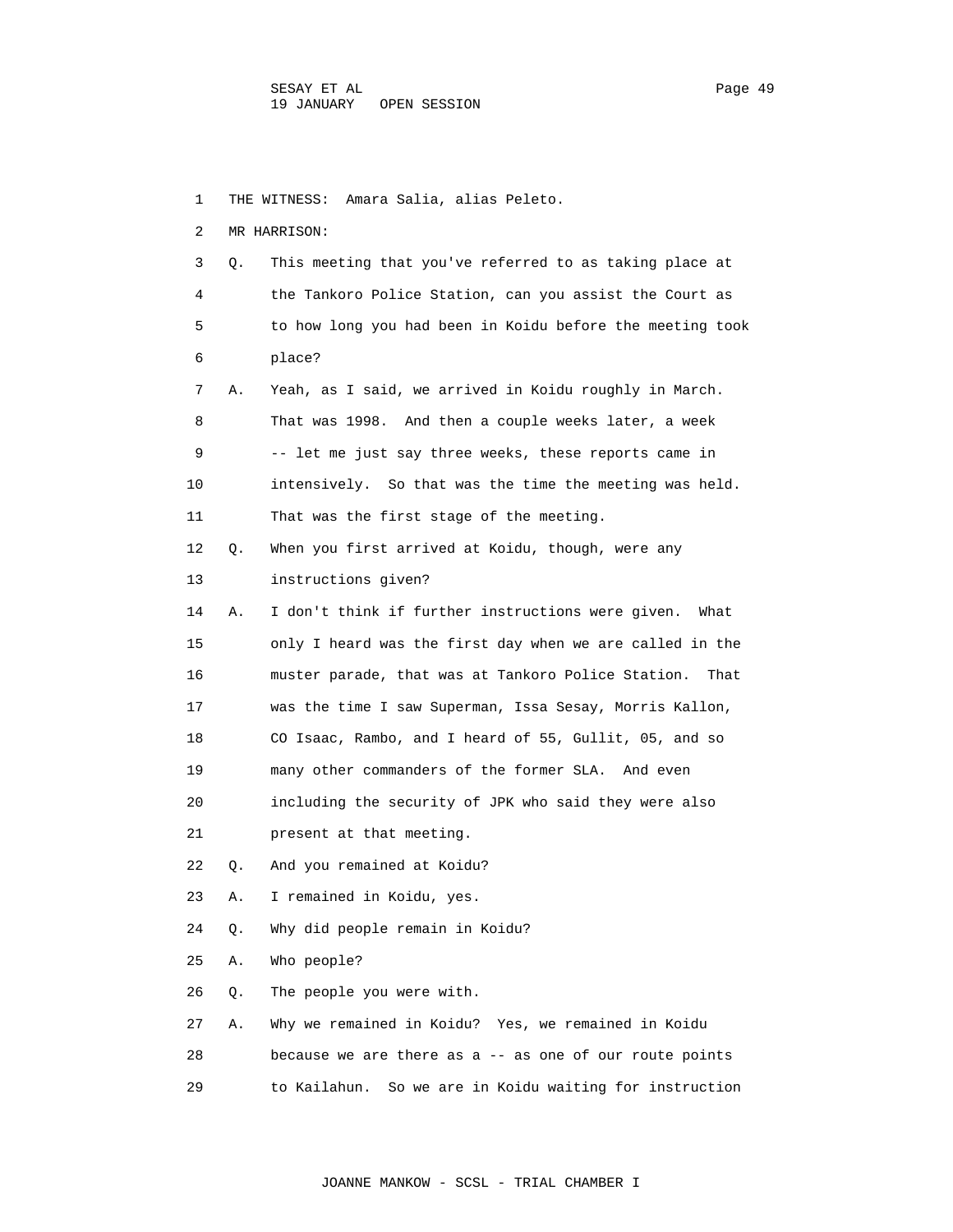1 from Sam Bockarie. 2 Q. Does the district of Kono have any significance? 3 A. Yes, yes. Kono, as you know, is very important, not only 4 during the time of war as economical focal point, even 5 know in Sierra Leone, it's a diamondiferous area, so 6 economically Kono is very important, and it was very 7 important to the RUF. 8 Q. Explain why it was important. 9 A. Yes. Later when we were in Koidu and we were asked to go 10 to Kailahun, but very unfortunately we did not make our 11 way up to Kailahun because of roadblocks of Kamajors and 12 other forces, and then later we retreated back to Kono, 13 to Koidu township, where we were again informed by 14 superman that we are not going to Kailahun any longer 15 because Sam Bockarie have given him instructions and to 16 all other commanders that Kono should be retained even as 17 far as Tongo Field as our defensive points and also for 18 reasons which they gave us was that Kono should be 19 retained for one reason, for mining, because you cannot 20 fight a war without economy. So we use Kono as another 21 point for economical resources, for mining. 22 Q. You've told us about reports, but what I'm asking you now 23 is what you saw, you personally saw, in Koidu. Tell the 24 Court what you saw in the town. 25 A. When I arrived in Koidu in March, I saw corpses. I saw 26 houses who were burnt. Nearly there was no -- very 27 little houses -- 28 JUDGE THOMPSON: Slow, slow. 29 THE WITNESS: Nearly all the houses Koidu were burnt down,

JOANNE MANKOW - SCSL - TRIAL CHAMBER I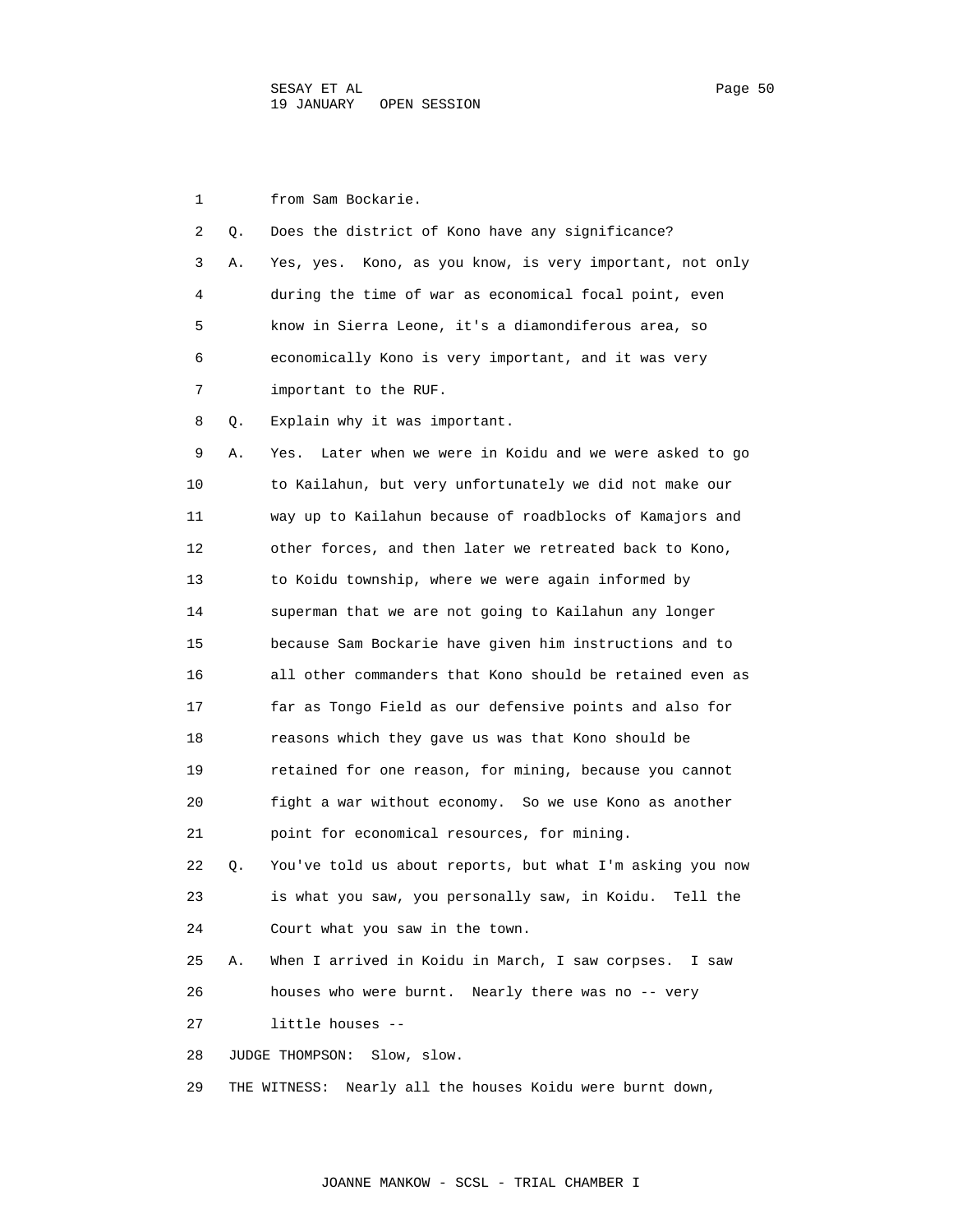1 almost left as a ghost town. 2 JUDGE THOMPSON: You said leaving Koidu as a ghost town. 3 THE WITNESS: Almost. Because very few houses were left with 4 a roof. 5 JUDGE THOMPSON: Almost as a ghost town. What else? 6 THE WITNESS: Shall I continue? 7 JUDGE THOMPSON: Yes, please. 8 THE WITNESS: I said Koidu was left almost like a ghost town, 9 and while we were there, I saw corpses around. And in 10 the streets of Koidu, at one time when they -- we have 11 retreated from Ngandor and came we came back Koidu, we 12 received a massive attack from the ECOMOG. 13 Continue? 14 JUDGE THOMPSON: Yes, please. 15 THE WITNESS: The bombing ranges of the air raiding, as well 16 as the ground forces of the ECOMOG was getting very 17 closer to in our positions at Koidu. We couldn't bear 18 the tensions, you know, so we fled into bush, into hiding 19 places around Koidu. One of the main places we later 20 assembled was a village called Meyior. That was another 21 name given to Superman's Ground. 22 MR HARRISON: 23 Q. Again, for the benefit of court reporter, are you able to 24 spell Meyior? 25 A. M-E-Y-I-O-R. That is in the Gbenseh Chiefdom, Kono 26 district. G-B-E-N-S-E-H. 27 PRESIDING JUDGE: What did you say about Superman? 28 THE WITNESS: That was -- he assembled or he resettled that 29 place and it was named Superman's Ground. That was how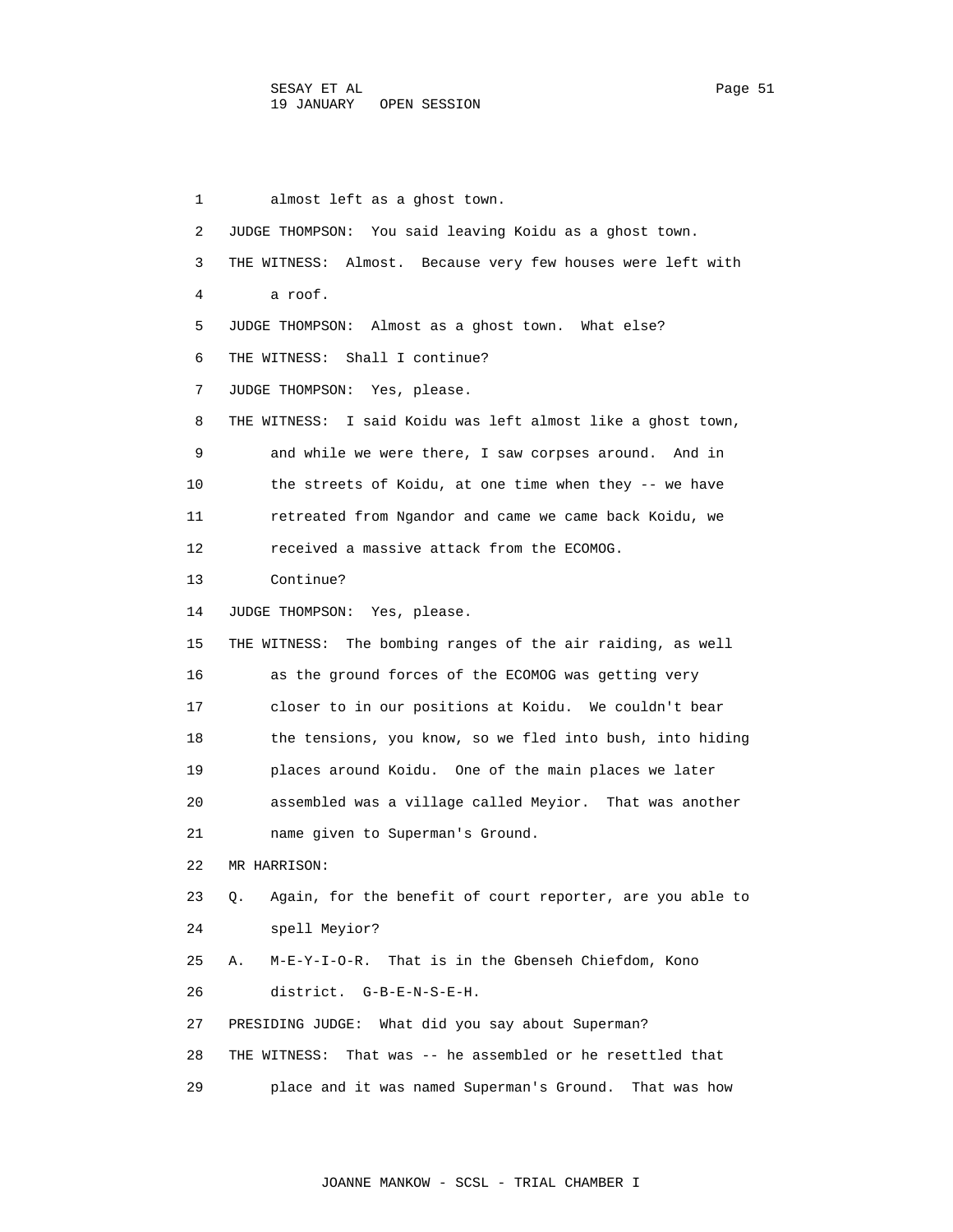1 it was organised or settled. 2 PRESIDING JUDGE: They renamed it what? Superman`s Ground? 3 THE WITNESS: Yes, sir. 4 MR HARRISON: 5 Q. Now, this meeting that you referred to at Tankoro Police 6 Station, can you explain to the Court the purpose of the 7 meeting? 8 A. Yes. We had another meeting, meetings in Tankoro Police 9 Station after we had made final retreat from Ngandor. 10 That is in the Gbaneh Chiefdom. 11 Q. Let me just stop you there. How many meetings were there 12 at this Tankoro Police Station? 13 A. We had about three meetings in Tankoro Police Station. 14 Q. Let's start with the first one. 15 A. Yes. 16 Q. What was the purpose of that first meeting? 17 A. The first meeting was that we had received complaints or 18 reports from the sources that civilians, towns, and 19 people hands were amputated around Kono District, mostly 20 like Tombodu and other areas. That was the first 21 meeting. 22 In the second meeting -- 23 Q. Let's just stop for a moment. Who organised that first 24 meeting? 25 A. Superman was the commander. 26 JUDGE THOMPSON: That the meeting which was referred to -- 27 THE WITNESS: That was the same meeting. 28 JUDGE THOMPSON: -- as the muster parade? 29 THE WITNESS: Yes, that was it.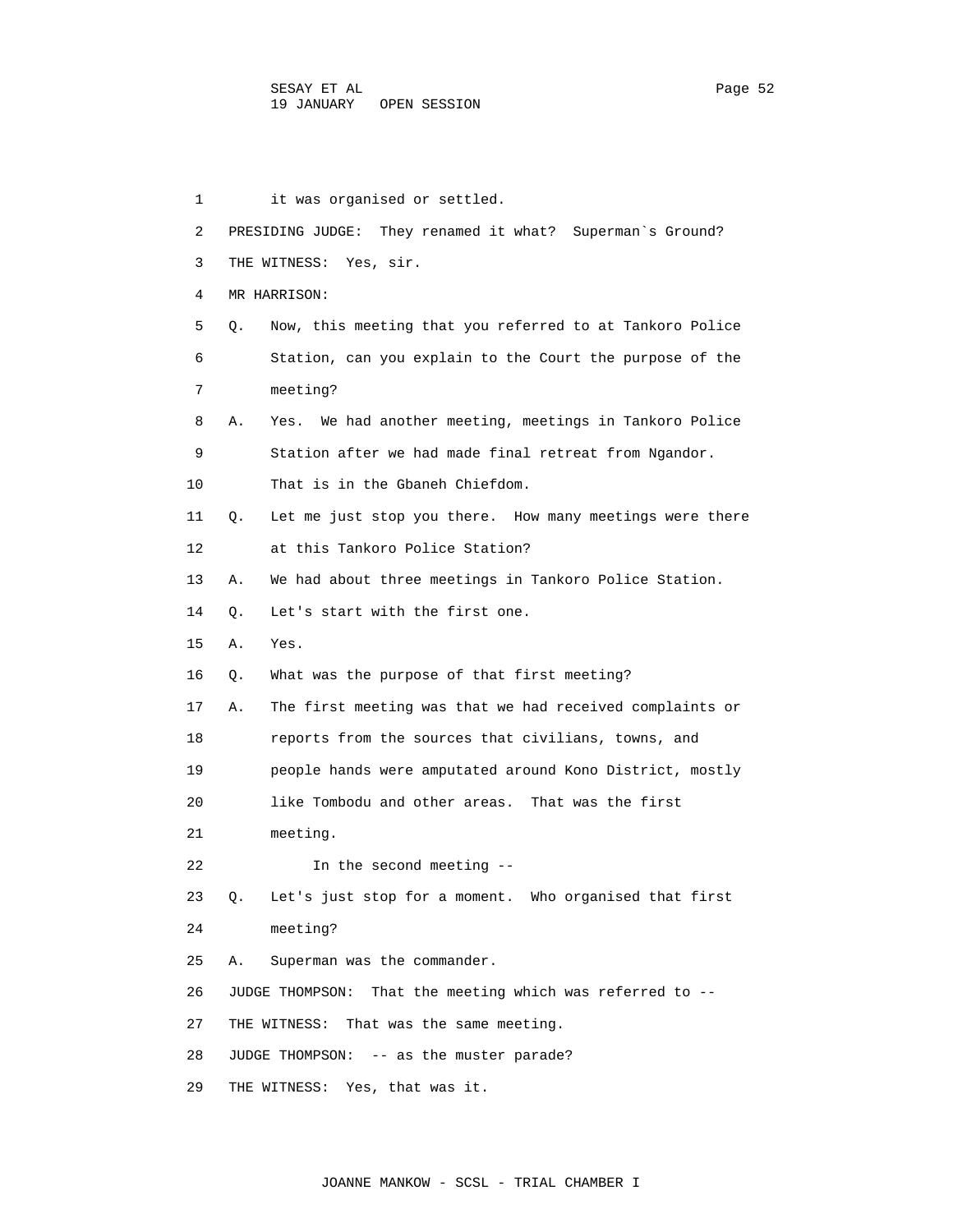1 MR HARRISON: 2 Q. And again, can you estimate when this first meeting at 3 Tankoro Police Station took place. 4 A. Yes, in the same month of -- month of April now. The 5 second meeting was held -- 6 Q. All right. Just for one second. Maybe you can just 7 indicate the year. 8 A. 1998. 9 Q. Thank you. 10 A. April. The second meeting was held at the same Tankoro 11 where it was chaired again by Superman. Morris Kallon 12 was also there. Issa Sesay was there. Isaac was there. 13 Rambo was present. And so many other SLA commanders as 14 I've previously called their names. In that meeting, 15 there we were told by Superman that he has heard of that 16 men have not taken his order, and as of now whoever don't 17 take his order should either leave Kono or go elsewhere. 18 That, he was referring to the SLAs, former SLA. 19 JUDGE THOMPSON: Who was that talking? 20 THE WITNESS: Superman. 21 MR HARRISON: 22 Q. And this second meeting, are you able to estimate how 23 much time passed between the first and the second 24 meeting? 25 A. Yes, from the first meeting, I think just about 26 two -- let me just say two weeks. And then the second 27 meeting was called again in the space. And then as I 28 continue with the statement, there was the very first

29 time when the RUF and the former SLA came into a clash.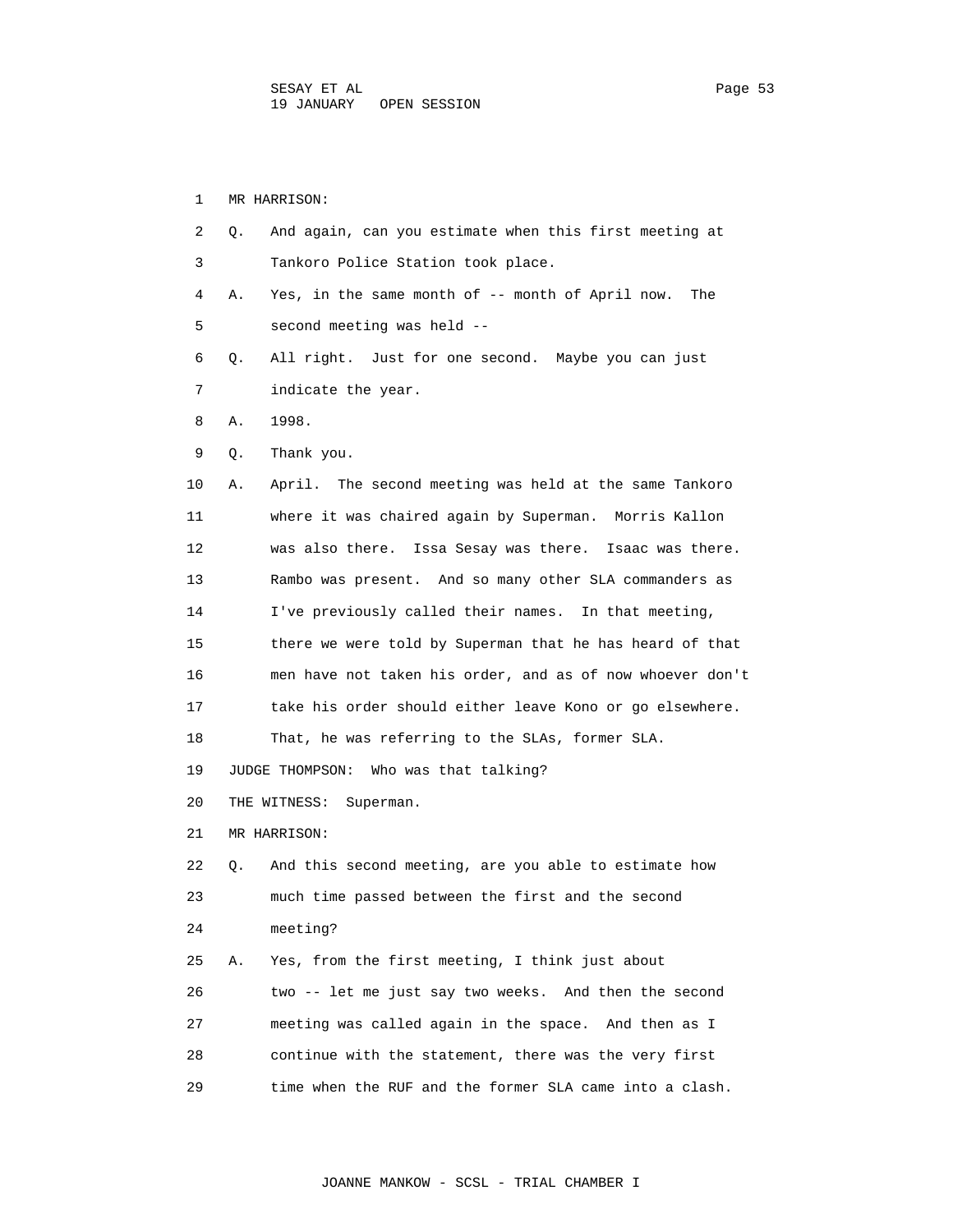| 1  |    | So some of them fled to the district of Koinaduqu, which   |
|----|----|------------------------------------------------------------|
| 2  |    | was in Kabala. And very few of them remained in the        |
| 3  |    | Koidu township with the RUF. After that, announcement      |
| 4  |    | was made by Superman.                                      |
| 5  | Q. | Now, at that point in time, was there any kind of command  |
| 6  |    | structure in place in Koidu?                               |
| 7  | Α. | Yes, I think command structure was not to one commander,   |
| 8  |    | as you say like a structure commander, to say everybody    |
| 9  |    | listen to one command. It was not like that in Koidu.      |
| 10 |    | SLAs were having their own command, which they say their   |
| 11 |    | command structure was leadership with JPK, as we say       |
| 12 |    | Johnny Paul Koroma. And then the RUF command structure     |
| 13 |    | was leadership with Corporal Sankoh represented by Sam     |
| 14 |    | Bockarie, and with commanders like Superman, Morris        |
| 15 |    | Kallon, Issa Sesay, Colonel Isaac, and so many others.     |
| 16 | Q. | At this time that we're talking about that you're in       |
| 17 |    | Koidu, where was JPK?                                      |
| 18 | Α. | At the very first time of the first meeting, JPK was       |
| 19 |    | within the axis of Sokogbeh. He was in Sokogbeh            |
| 20 |    | Township.                                                  |
| 21 | Q. | Did he remain there?                                       |
| 22 | Α. | Not at all. When we got the information that we are to     |
| 23 |    | go to Kailahun, we all went together together to Ngandor,  |
| 24 |    | and it was very difficult because of roadblocks of the     |
| 25 |    | It was not possible for us to go.<br>Kamajors.<br>And then |
| 26 |    | later, Sam Bockarie sent an immediate order that on no     |
| 27 |    | account the other troops should go to Kailahun, as he      |
| 28 |    | said, because Kailahun is already overcrowded with         |
| 29 |    | civilians and there was no food and medicines.<br>And so   |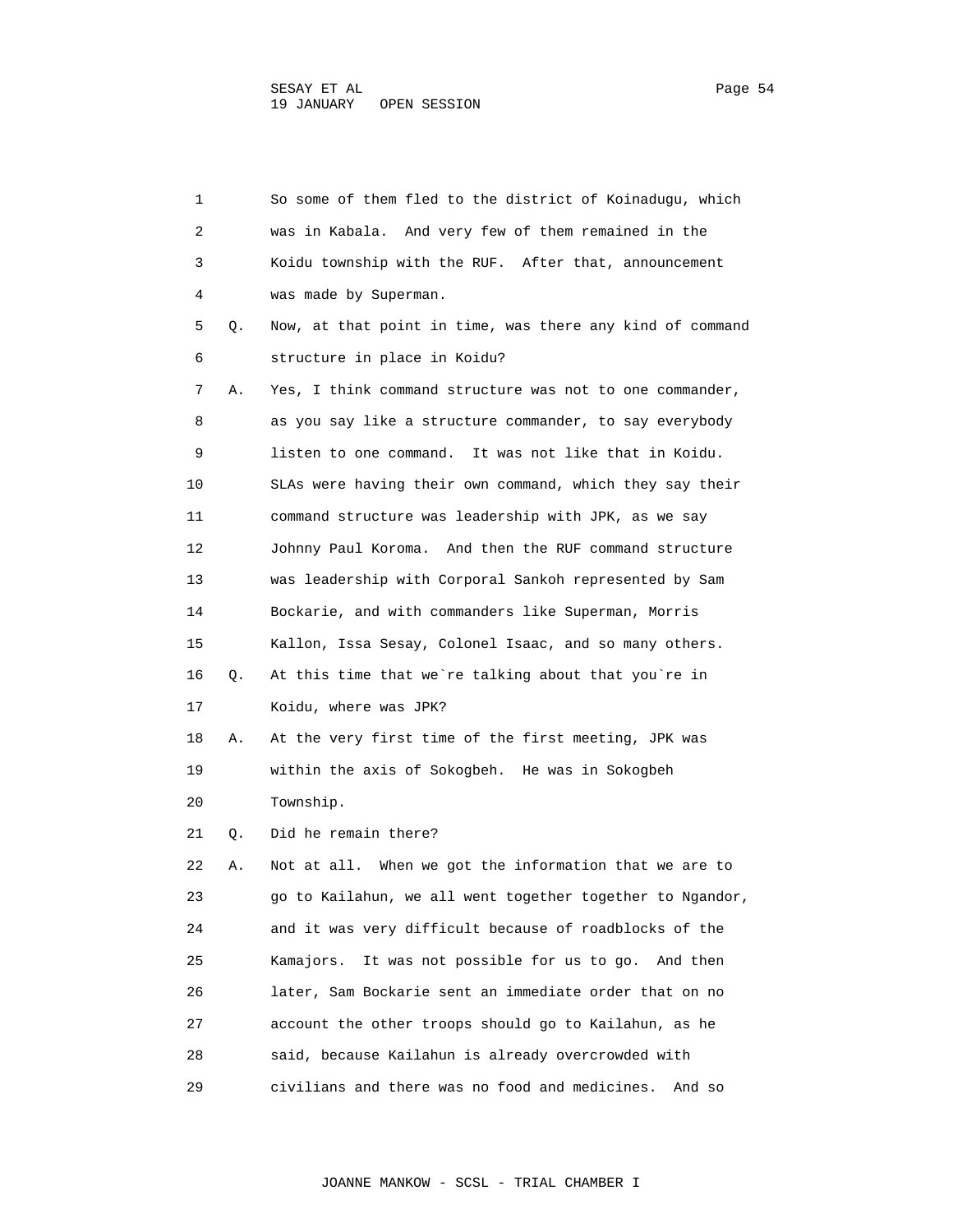| 1  |    | that Kono should be retained as our defending point, and  |
|----|----|-----------------------------------------------------------|
| 2  |    | also for our economical purposes, for mining.<br>So we    |
| 3  |    | returned to Koidu because there was no way, and again,    |
| 4  |    | the instruction came that we should no longer go to       |
| 5  |    | But anyhow, the instruction further stated<br>Kailahun.   |
| 6  |    | that JPK -- and let me just say Issa Sesay, he was the    |
| 7  |    | battlefield commander at that time, he was only           |
| 8  |    | instructed to go along with JPK to Kailahun. And beside   |
| 9  |    | that, no one else was allowed to go to Kailahun but       |
| 10 |    | everybody was to return to Koidu and retain Koidu.<br>We  |
| 11 |    | retreated to Koidu. Upon our arrival in Koidu Township,   |
| 12 |    | massive attack was launched against the junta forces by   |
| 13 |    | the ECOMOG, and it was very impossible for us to repair   |
| 14 |    | the attack and even to have gain on the ground.<br>So we  |
| 15 |    | fled into the bush, you know, hiding places. And we       |
| 16 |    | wait.                                                     |
| 17 | Q. | Let me just pause you there.                              |
| 18 | Α. | Yes.                                                      |
| 19 | Q. | For 1998, did you give information to the Office of the   |
| 20 |    | Prosecution so that a chart could be prepared?            |
| 21 | Α. | Repeat your question, please.                             |
| 22 | Q. | Did you assist the Prosecution in having a command        |
| 23 |    | structure chart prepared?                                 |
| 24 | Α. | Yes, indeed, I did that.                                  |
| 25 | Q. | Was all of the information in that chart provided by you? |
| 26 | Α. | Yes.                                                      |
| 27 | Q. | And it was recorded by members of the Office of the       |
| 28 |    | Prosecution?                                              |
| 29 | Α. | Yes.                                                      |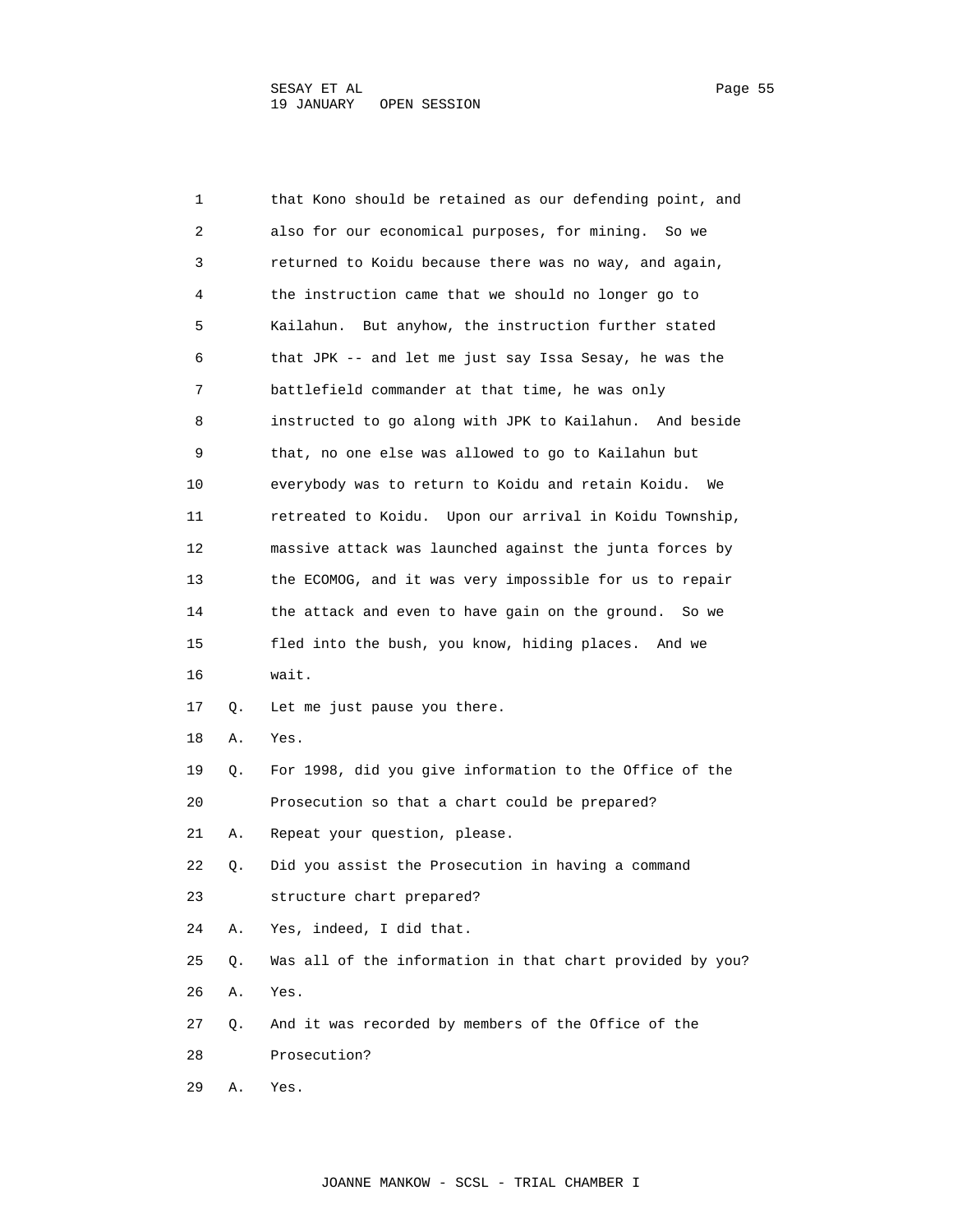- 1 Q. And it was accurately recorded?
- 2 A. Exactly so.
- 3 Q. And all of the information that is in that chart is
- 4 accurate?
- 5 A. Yes.
- 6 Q. And you have seen that chart?
- 7 A. I have seen it.
- 8 Q. I'm asking if the chart, which is "command structure
- 9 1998" could be put before the witness.
- 10 MR JORDASH: Your Honours, there is an objection.
- 11 PRESIDING JUDGE: But he has not even shown him the chart.
- 12 Has he shown him the chart?
- 13 MR JORDASH: But I object to him showing the chart.
- 14 JUDGE THOMPSON: I see, okay.
- 15 MR JORDASH: But in order to properly put my --
- 16 JUDGE THOMPSON: Just a minute. Were you about to show him
- 17 the chart?
- 18 MR HARRISON: Yes, I had asked court management to prepare and
- 19 present the chart to the witness.
- 20 JUDGE THOMPSON: I see.
- 21 MR HARRISON: I think I had actually uttered the words, and I
- 22 saw court management get up, so I'm assuming they were
- 23 acting on my request.
- 24 JUDGE THOMPSON: Continue, Mr Jordash.
- 25 MR JORDASH: In order to put my objections properly, I would 26 ask that the witness be withdrawn from the Court. I
- 27 think these objections are going to be shared by all the
- 28 Defence, and I think they could be in the region of at
- 29 least half an hour worth of argument. And during that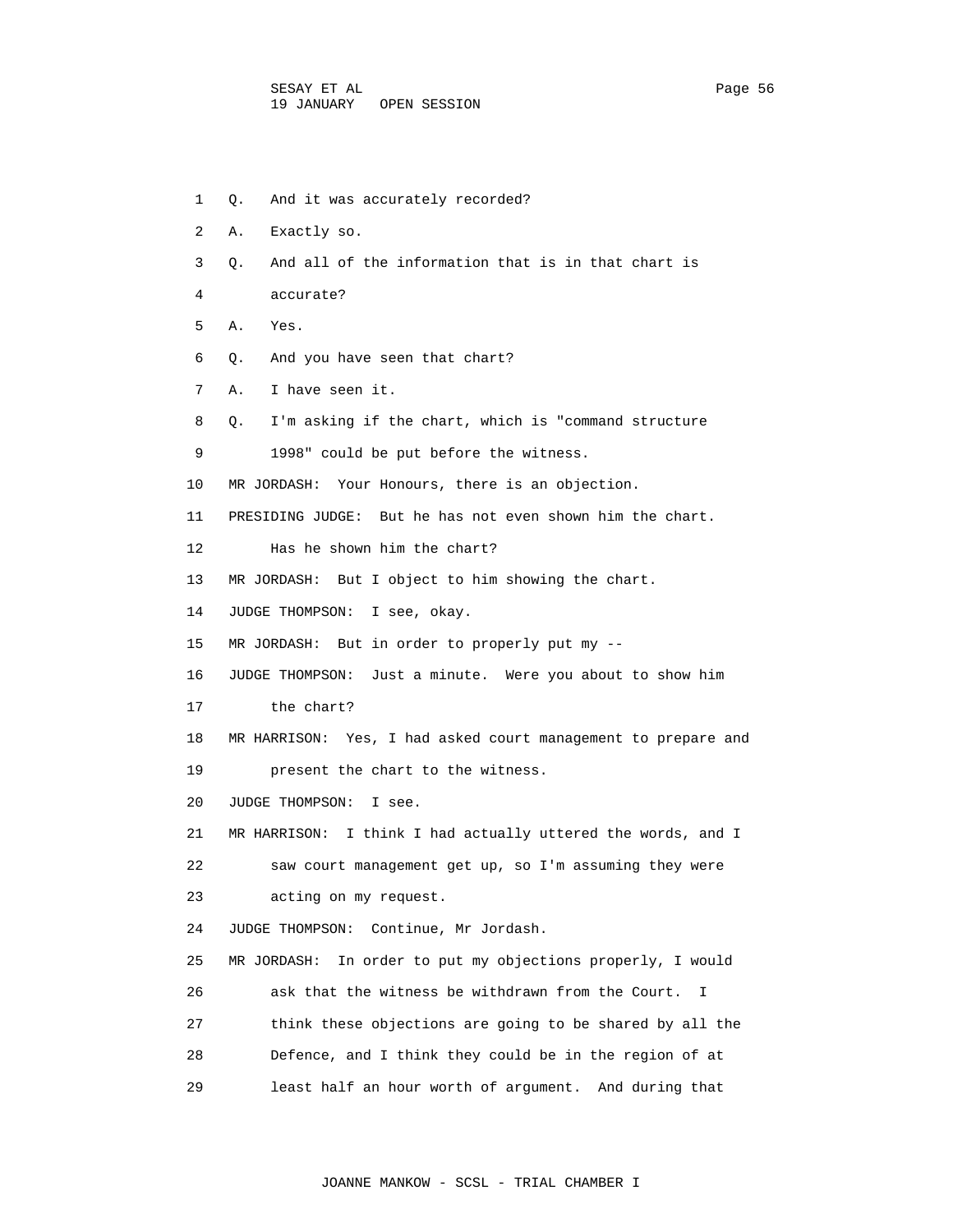1 argument, I will need to explain certain aspects of my 2 case which I would rather the witness didn't hear. 3 JUDGE THOMPSON: Yes, we do have a procedure which we now will 4 adopt in such cases. We indicated that. And unless the 5 Prosecution has any objection to the request, the Chamber 6 is minded to have the witness excused temporarily. 7 MR JORDASH: Thank you. 8 JUDGE THOMPSON: Would the court management -- 9 MR HARRISON: In view of the guidance that's been given, 10 should the witness just be excused for the rest of the 11 day? 12 PRESIDING JUDGE: Not quite. 13 JUDGE THOMPSON: But he says 30 minutes. 14 PRESIDING JUDGE: Not quite. He should stay around. The 15 witness should stay around. We never know. 16 JUDGE THOMPSON: Gentlemen, would the victims and witness unit 17 kindly escort the witness. 18 PRESIDING JUDGE: Mr Harrison, there are people to do this 19 job. Please, sit down. 20 **I** [The witness stands down] 21 JUDGE THOMPSON: Mr Jordash, we'll hear you now. 22 MR JORDASH: Thank you. The objection we have in relation to 23 this, the use of this chart, is that it isn't the best 24 evidence which this Court could receive. The best 25 evidence should come, I would respectfully submit, from 26 the witness's mouth in court. 27 JUDGE THOMPSON: Slowly, Mr Jordash. You said it is not the 28 best evidence. Yes, go ahead, what is the best evidence, 29 you say?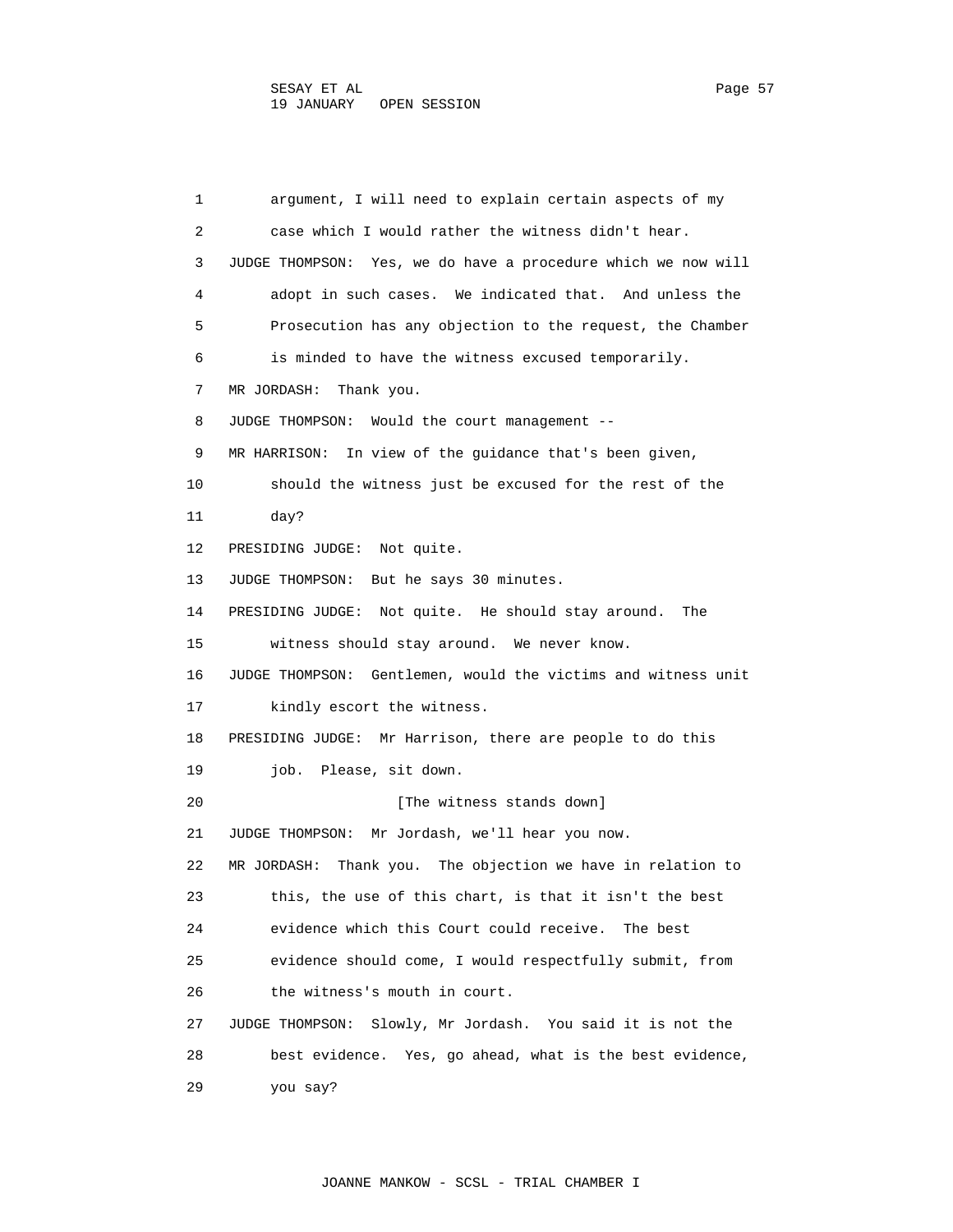| 1  | And the best evidence would be that which would<br>MR JORDASH:  |
|----|-----------------------------------------------------------------|
| 2  | come directly from the witness's mouth in court.<br>And         |
| 3  | it's not a technical rule; it's a rule which provides           |
| 4  | ample scope for a proper assessment of the veracity and         |
| 5  | reliability of the evidence. And that's my concern here.        |
| 6  | It's -- the provision of evidence --                            |
| 7  | JUDGE THOMPSON: Did you say it's not a technical rule?          |
| 8  | It's not just a technical rule, a technical rule<br>MR JORDASH: |
| 9  | which in some way has no real purpose. The purpose of it        |
| 10 | is to enable evidence to be adduced by the Prosecution          |
| 11 | which is able to be verified by cross-examination and           |
| 12 | through the court process. And my concern is that it            |
| 13 | arises through a process which doesn't lend itself to           |
| 14 | that type of independent verification.                          |
| 15 | And as part of that objection, it enables the                   |
| 16 | Prosecution to bypass the prohibition on leading                |
| 17 | questions which again, I would submit, is a prohibition         |
| 18 | which is not simply technical. It's a prohibition which         |
| 19 | is designed to allow evidence to come from the witness's        |
| 20 | mouth, which again is able to be independently verified.        |
| 21 | Or in short, if it's not led by the Prosecution but comes       |
| 22 | from the witness's mouth without prompt, it is more             |
| 23 | likely to be reliable. If it's led through a process            |
| 24 | either in court or, as I would submit in relation to            |
| 25 | these graphs is possible, it may not represent what the         |
| 26 | witness actually wants to say, but it represents the            |
| 27 | fruits of the process outside of court.                         |
| 28 | JUDGE THOMPSON:<br>So you're saying that if the particular      |
| 29 | procedure is adopted and the -- this document is admitted       |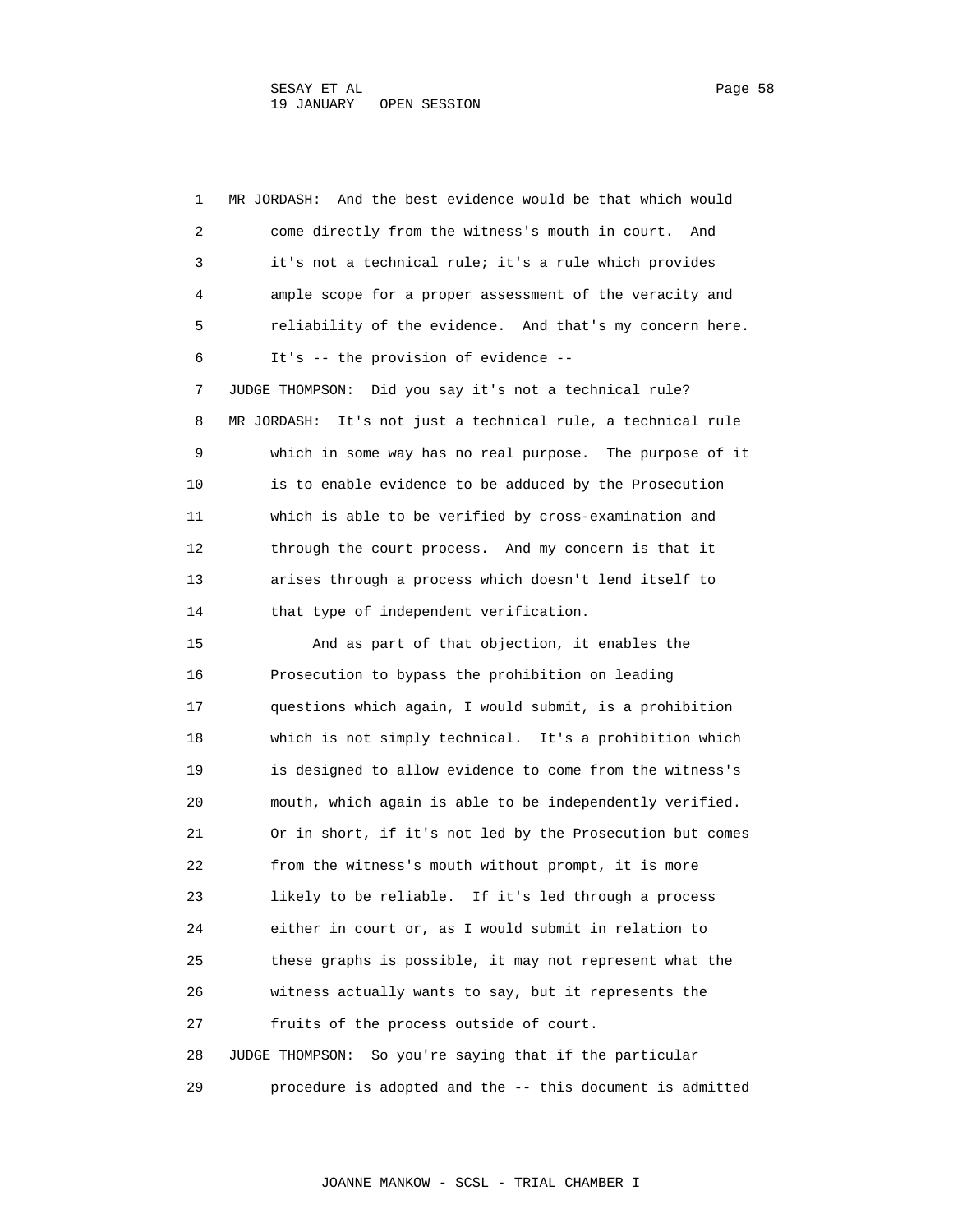1 in evidence, there is some difficulty in trying to assess 2 its reliability, not having come through the oral or viva 3 voce testimony of the witness. 4 MR JORDASH: Yes. 5 JUDGE THOMPSON: In other words, it's not -- it's an inferior 6 type of evidence in a sense that we're still -- the Court 7 is not able to access the best evidence available in the 8 circumstances. 9 MR JORDASH: Indeed. What the Prosecution may say in response 10 is, well, the witness has said it came from him, with the 11 assistance of the Prosecution, which itself opens up 12 various questions. What was the assistance given by the 13 Prosecution? What was the nature of the discussions 14 which led to the drawing of the graph? Were notes taken 15 during that -- those discussions? 16 JUDGE THOMPSON: Yes. In other words, you're saying that the 17 acknowledgment, if there is an acknowledgment, of 18 co-authorship does not itself dispose of the difficulty 19 that your objection seems to be raising. 20 MR JORDASH: Even if the witness has said, as he has said, 21 "it's my" -- 22 JUDGE THOMPSON: I had inputs into it or I am co-author. 23 MR JORDASH: My understanding is he was effectively led by the  $24$  -- 25 JUDGE THOMPSON: I think the word used was "assist," which may 26 well be problematic in terms of interpretation. But I'm 27 saying that suppose the witness, in fact, acknowledges 28 co-authorship of the document, would that still be a 29 problematic issue from your perspective -- as the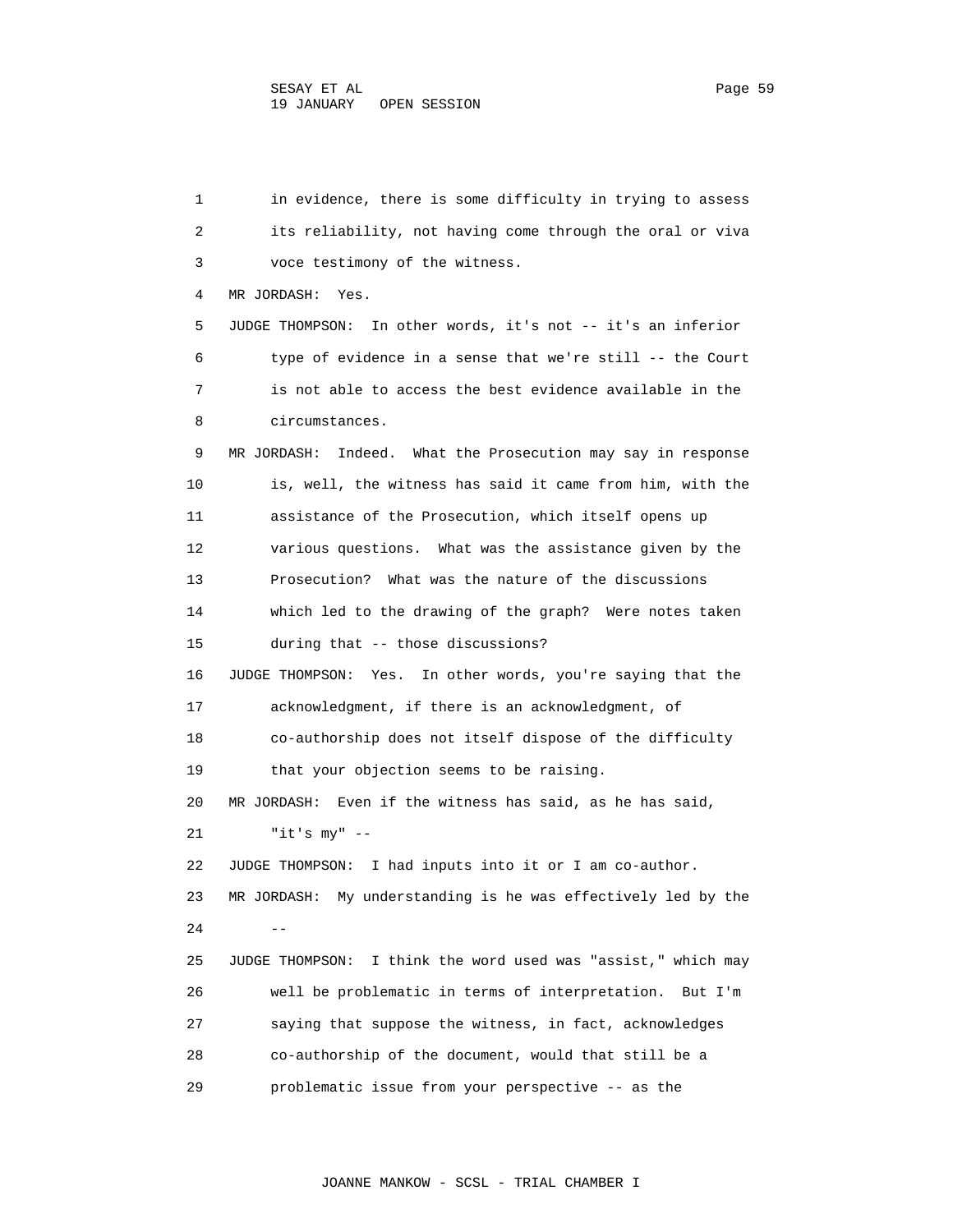1 best-evidence rule? 2 MR JORDASH: Co-authorship would be the biggest problem. 3 JUDGE THOMPSON: I'm trying to understand your argument. 4 MR JORDASH: Even if the witness said, "it is my document. I 5 was sat at the side of the Prosecution. There was 6 conversation, but it is still my document," that is a 7 process which necessarily requires some type of 8 assessment, analysis, cross-examination, in order to see 9 if -- what role the Prosecutor who was with the witness 10 played. 11 JUDGE THOMPSON: Yes. 12 MR JORDASH: Even if the witness is saying, "well, it's my 13 document," the Defence still needs to be able to test 14 that. 15 JUDGE BOUTET: Why isn't it possible in this scenario for you 16 to do that in your cross-examination at the time and 17 attack the mode of construction, to put forward exactly 18 this argument? 19 MR JORDASH: Because we would only have -- 20 PRESIDING JUDGE: You question the veracity of the facts which 21 have been adduced here. 22 JUDGE BOUTET: And you said that there's a prohibition against 23 leading questions. Is there limitation other than 24 prohibition, matters which are not disputed is perfectly 25 admissible even though it's a leading question. So it 26 goes to weight rather than to the prohibition. But I 27 take it from your argument that you are disputing some of 28 the facts contained in these charts presumably. 29 MR JORDASH: The --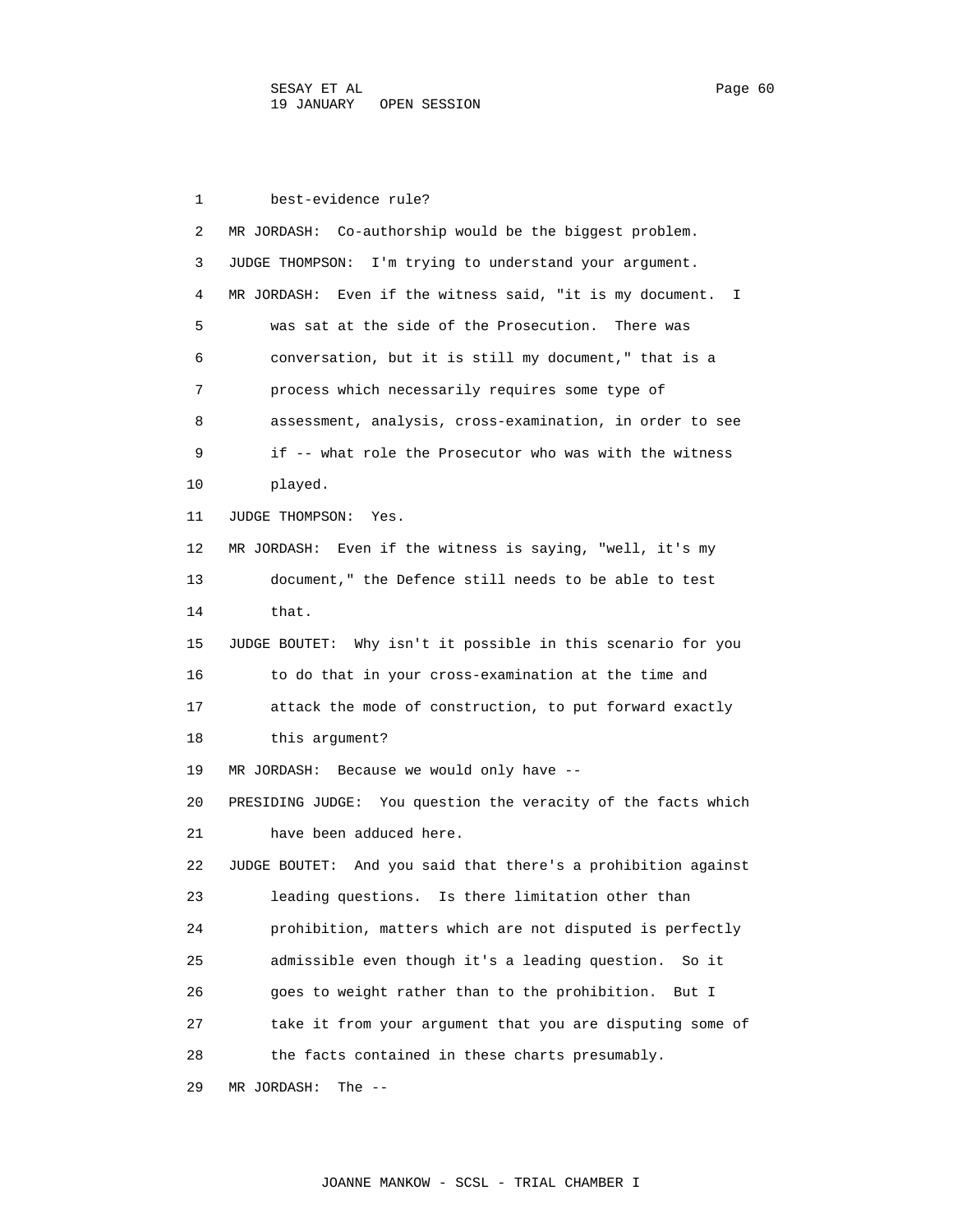1 JUDGE THOMPSON: Perhaps I was the one who caused the problem. 2 I think perhaps we should let you complete this, because 3 the first limb of your objection seems to rest on the 4 accessibility to this part of the issue of best evidence. 5 In other words, do we have the best evidence? Right, 6 that's one aspect. I take it you argue some of the 7 aspects of this. 8 MR JORDASH: Yes. 9 JUDGE THOMPSON: Perhaps I should wait. 10 MR JORDASH: Well, the -- 11 JUDGE THOMPSON: Because so far, I've got the best-evidence 12 limb or portion of your objection. I was trying to get 13 this other aspect where you talk about verification being 14 difficult. 15 MR JORDASH: The reason why it doesn't matter, I would submit, 16 whether the witness says it's his document or a 17 co-authored document is because nevertheless even if the 18 Prosecution were to call the Prosecutor who assisted or 19 was with the witness at the time he made the document, it 20 would still involve the Defence cross-examining on 21 matters which they have not been privy to. Whereas here, 22 if the witness were asked to produce the -- 23 JUDGE THOMPSON: That's why I didn't want you to go that far. 24 I want you to be a little more concise, and probably here 25 adopt a consolidated approach because, you see, if I 26 focus judicially my mind on your best-evidence rule part 27 of your objection, I'm focussing on that. And when you 28 shift ground to the second one without having completed 29 thoroughly the first one, I tend to get a little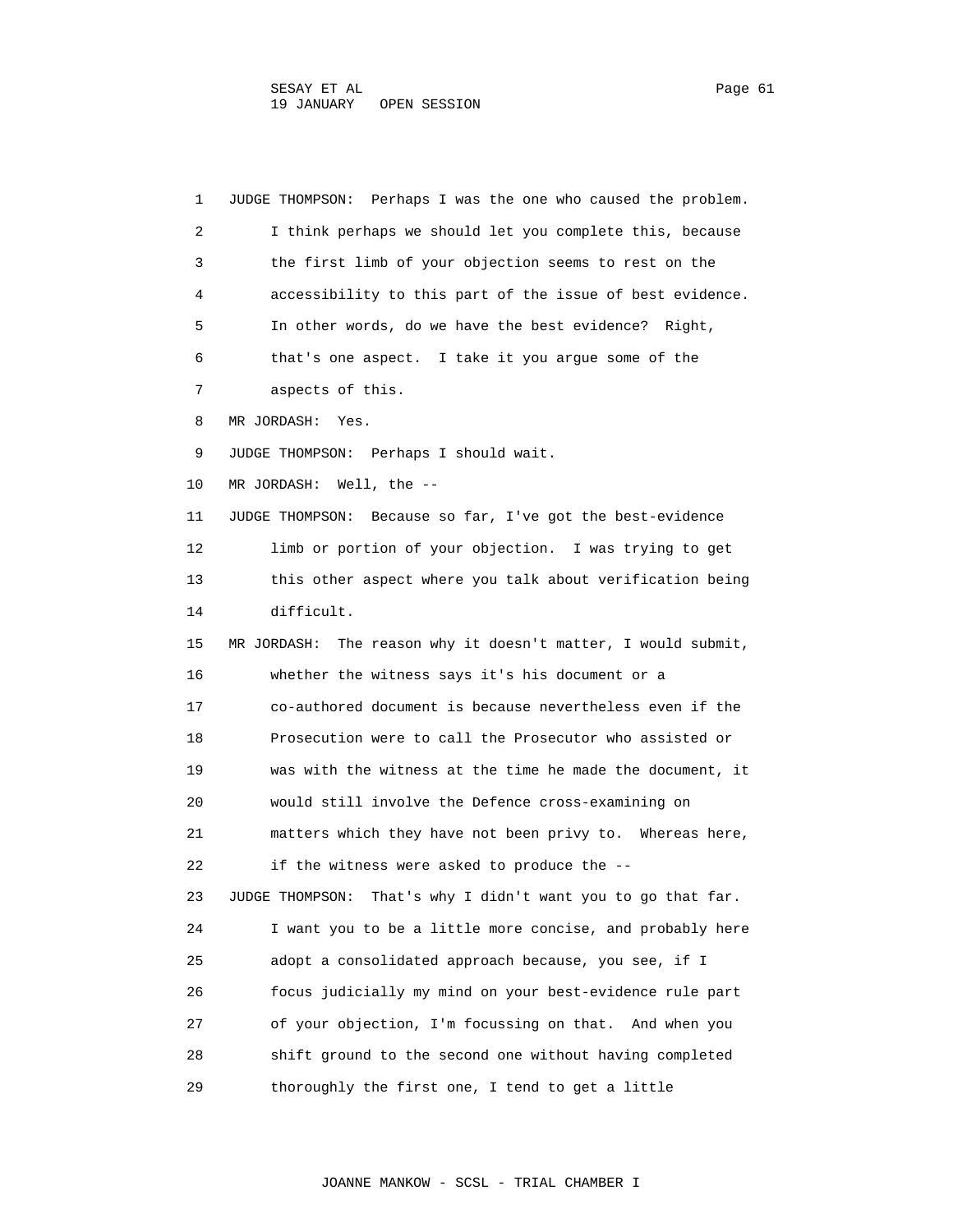1 confused. 2 So I would think that the best way we should proceed 3 now is if you have a consolidated objection in the sense 4 of different grounds for this particular objection, why 5 not articulate them singly so that we examine the merits 6 of each ground rather than saying even if so and so and 7 so. 8 MR JORDASH: The overall -- 9 JUDGE THOMPSON: I get confused when you move me away from the 10 best-evidence ground to the verification one. I thought 11 you were linking them. It would seem to me that you 12 should keep them separate. 13 MR JORDASH: The best-evidence objection is my generic 14 objection. 15 JUDGE THOMPSON: Thank you very much. And I think I'm now 16 with you. 17 MR JORDASH: And there are a number of limbs. 18 JUDGE THOMPSON: Right. 19 MR JORDASH: The first limb was that the process which gave 20 rise to the document is not a process which lends itself 21 to the best type of verification. 22 JUDGE THOMPSON: Okay. 23 MR JORDASH: A verification which this Court could be content 24 with and which would allow the Defence to explore the 25 reliability of this document. And I will come back and 26 give a very, I think, stark example of how that has 27 manifested itself in this instance. 28 JUDGE THOMPSON: Yes. 29 MR JORDASH: The second limb of that is that the Prosecution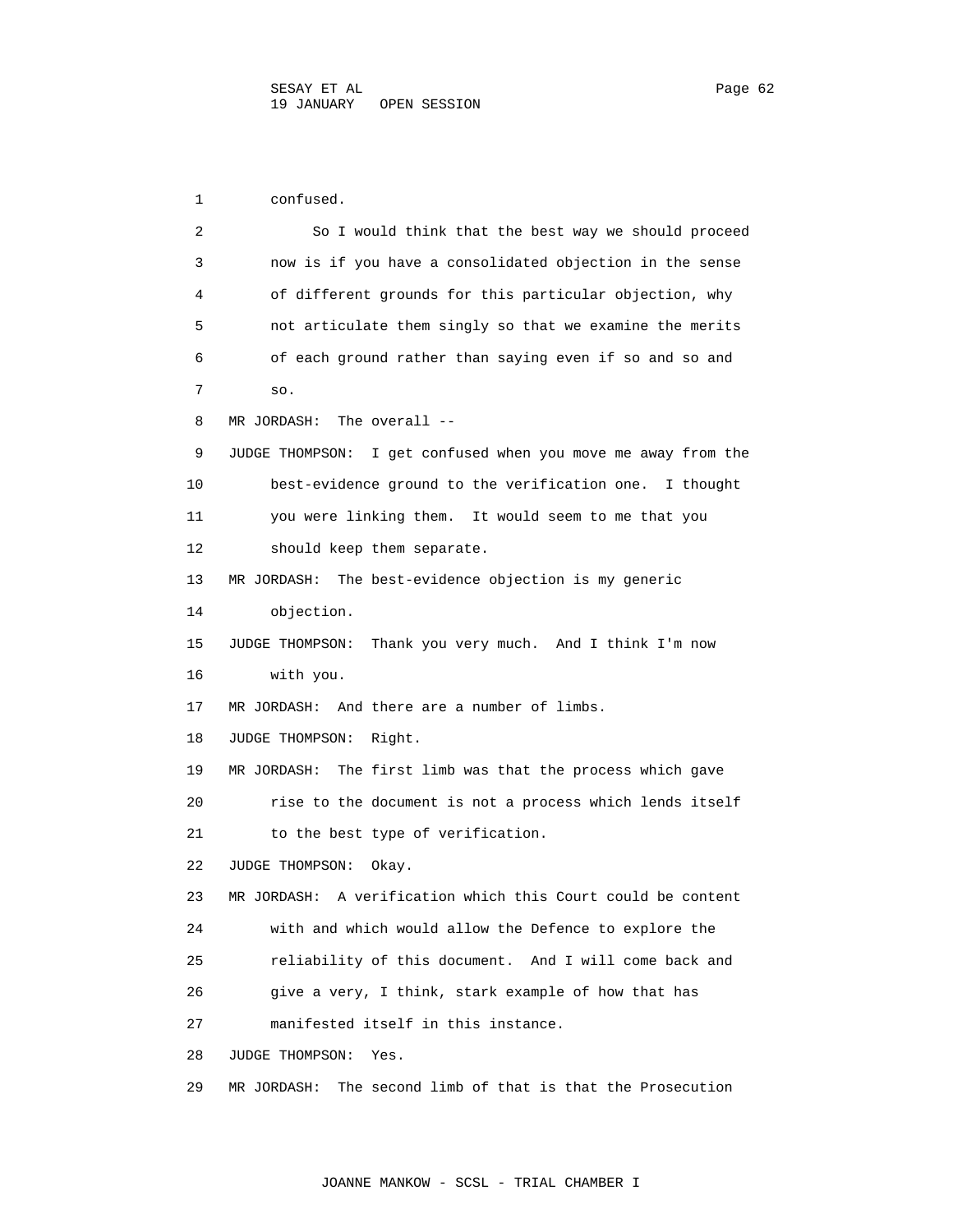1 have not proposed calling the Prosecutor who was with the 2 witness. So even if the process was considered by 3 Your Honours to be one which could be independently 4 explored by the Defence and subject to the verification 5 which I'm saying is absent, we don't have the other side 6 of the coin, if you like, the Prosecutor who was there 7 when the witness made the table. 8 And thirdly, it's about disclosure, disclosure of 9 the case to the Defence which I put under the generic 10 heading of best evidence, but it might be considered to 11 be separate. 12 JUDGE THOMPSON: Yes, quite. 13 MR JORDASH: But, the best way to summarise my objection -- 14 JUDGE THOMPSON: So there's a disclosure aspect here. 15 MR JORDASH: There is, because -- 16 JUDGE THOMPSON: Formally, what is your objection? 17 MR JORDASH: If this graph or these graphs that the 18 Prosecution wants to rely upon were simply a reflection 19 of what was said in his witness statement, I'm not sure I 20 would object because it would be just simply another way 21 of expressing what he had expressed in his witness 22 statement. 23 JUDGE THOMPSON: I take your point, but then why not formulate 24 the submission for this one, the disclosure one, so that 25 we can follow you. So what is your submission -- 26 MR JORDASH: These graphs were served last week. 27 JUDGE THOMPSON: These graphs were served last week. Yes. 28 MR JORDASH: Now, if one turns to -- just excuse me. I beg 29 your pardon.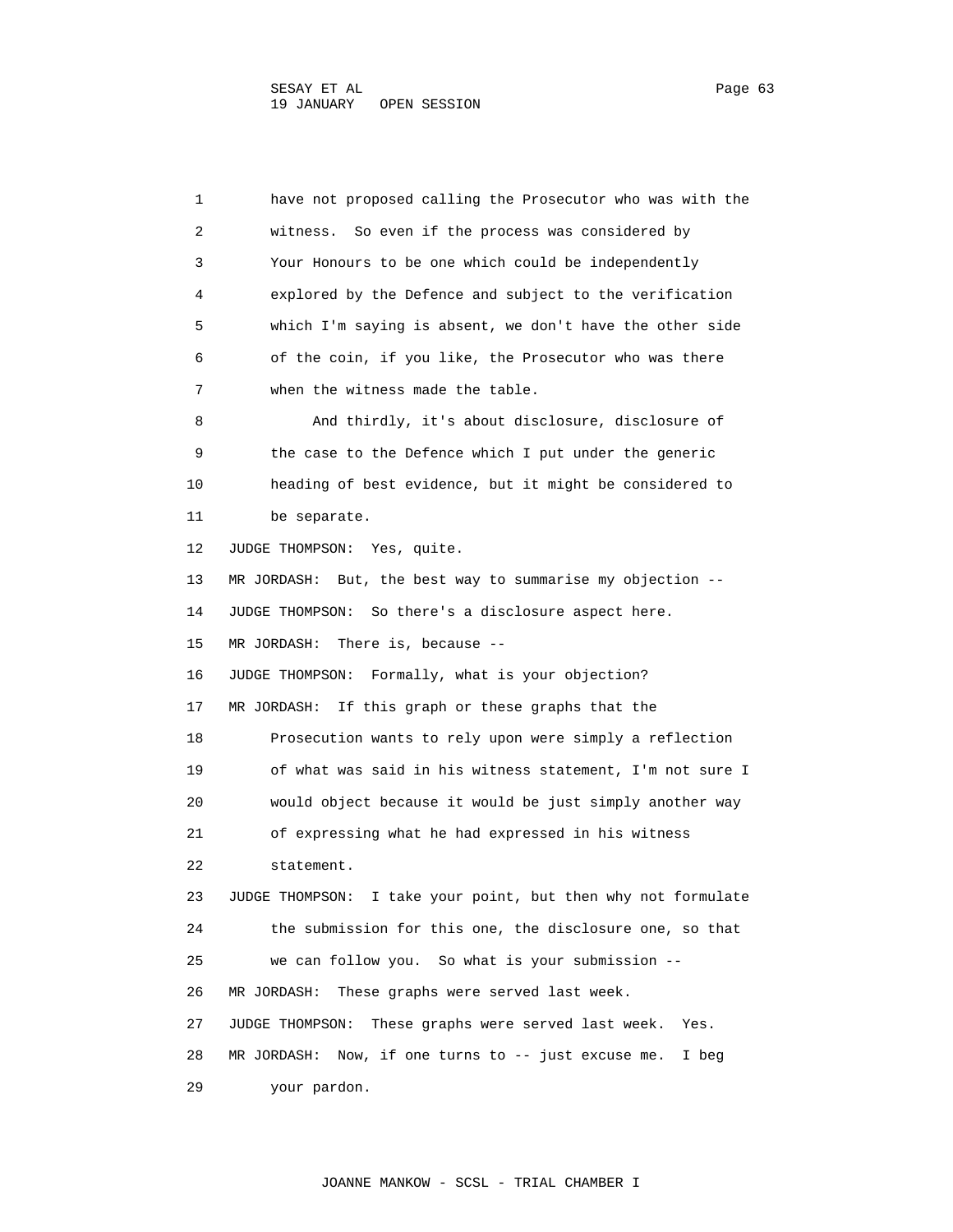| 1  | That's okay. Could we for the sake of<br>JUDGE THOMPSON:      |
|----|---------------------------------------------------------------|
| 2  | precision call them charts.                                   |
| 3  | MR JORDASH: Charts, I beg your pardon.                        |
| 4  | JUDGE THOMPSON: Rather than graphs.                           |
| 5  | MR JORDASH: For example, what the witness has just said, what |
| 6  | the witness just said about the command structure in Kono     |
| 7  | "The command structure was not a structured<br>was:           |
| 8  | command. It was not listening to one. The SLA had their       |
| 9  | own leadership. The RUF were represented by, I think,         |
| 10 | various commanders, so many commanders."                      |
| 11 | Now, that evidence should then, if you would just             |
| 12 | bear with me, be seen in the light of disclosure,             |
| 13 | firstly, on the 17th of November 2002, page 9740, where       |
| 14 | the witness is discussing --                                  |
| 15 | JUDGE THOMPSON: The date again?                               |
| 16 | MR JORDASH: The 17th of November 2002.                        |
| 17 | JUDGE THOMPSON: Yes.                                          |
| 18 | MR JORDASH: "The chain of command flowed from Mosquito to the |
| 19 | battalion commanders." That's what the witness says in        |
| 20 | this statement. So what we have a chain of command from       |
| 21 | Mosquito, Sam Bockarie, at the top flowing out towards        |
| 22 | various battalion commanders, not a hierarchical              |
| 23 | structure, as the Prosecution seek to demonstrate through     |
| 24 | these tables.                                                 |
| 25 | Could I just have the benefit of knowing what<br>MR HARRISON: |
| 26 | paragraph we're talking about on that page.                   |
| 27 | MR JORDASH:<br>Yes, the first paragraph, the last sentence.   |
| 28 | "The chain of command flowed from Mosquito to the             |
| 29 | battalion commanders." And then we have across the page       |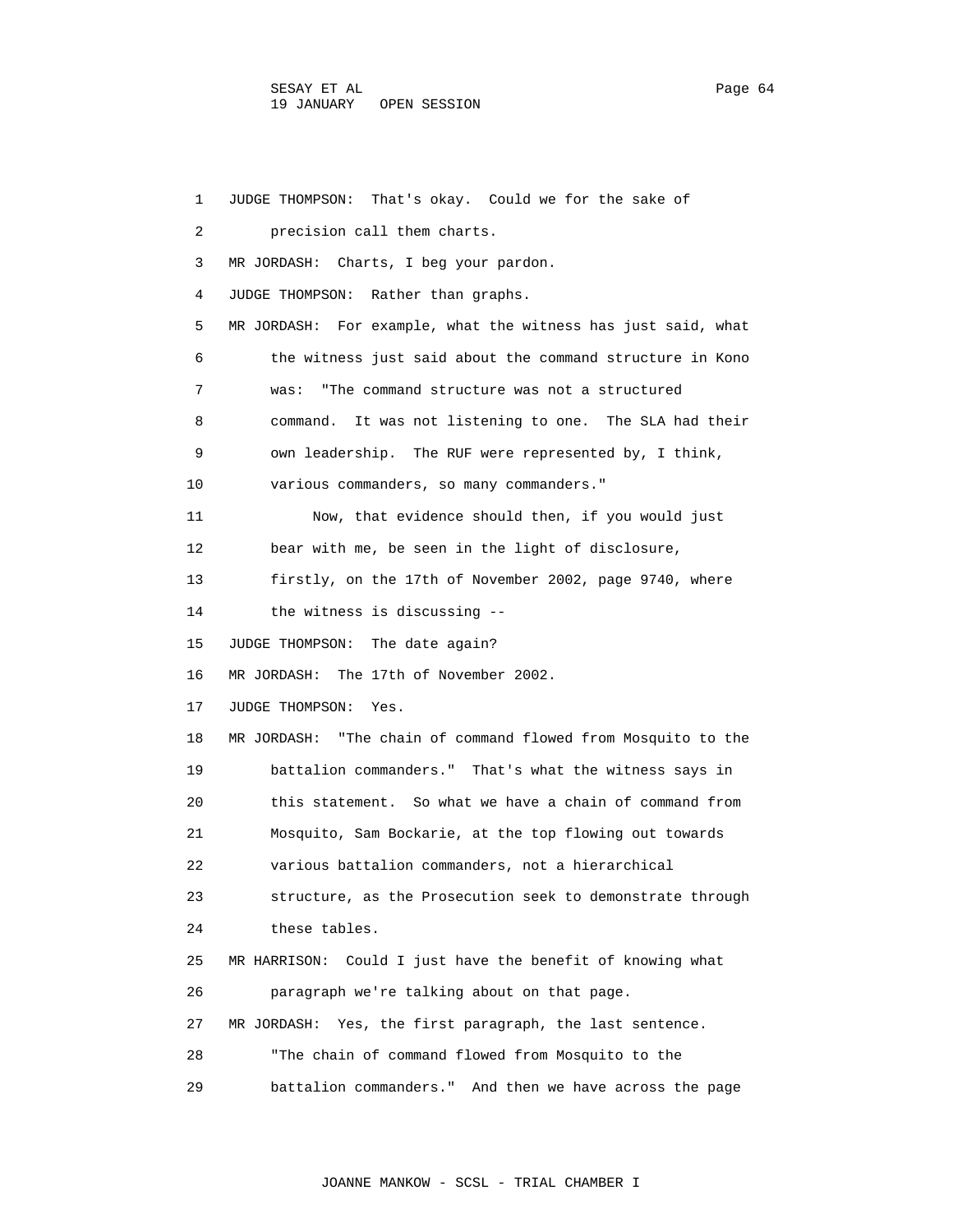1 to 9741, second paragraph, we have: "In Makeni," the 2 last sentence there, "at this meeting Superman was the 3 boss over Issa Sesay." This is the disclosure we're 4 receiving on the 12th of November 2002. 5 MR HARRISON: Is there any prospect that we've got different 6 page numbers? 7 MR JORDASH: It's 974 -- actually, there is a prospect because 8 I got these page numbers off the court management, and 9 they were different to the page numbers which I had on my 10 pages. 11 JUDGE THOMPSON: Let's stick by the Court one. 12 MR JORDASH: If it helps Mr Harrison, though, I think if he 13 looks on the bottom of the page, page, well the first 14 reference to the chain of command flowing from Mosquito 15 to the battalion commanders, the bottom of the page, page 16 3. 17 JUDGE THOMPSON: Your pages were synchronised with the Bench? 18 MR JORDASH: I think so, yes. 19 JUDGE THOMPSON: And what pages are you referring to now? 20 MR JORDASH: 9740 was the chain of command flowing from 21 Mosuito to the battalion commanders, with page 3 on the 22 bottom right-hand side of that. If we go over the page 23 to page 4 at the bottom, but 9741, which is our, I think 24 -- "at the meeting," this is second paragraph, last line, 25 "at this meeting, Superman was the boss over Issa Sesay," 26 that's the disclosure in relation to Makeni. 27 JUDGE BOUTET: That's 9741. 28 MR JORDASH: 9741, Your Honour, yes.

29 JUDGE BOUTET: What's the previous page?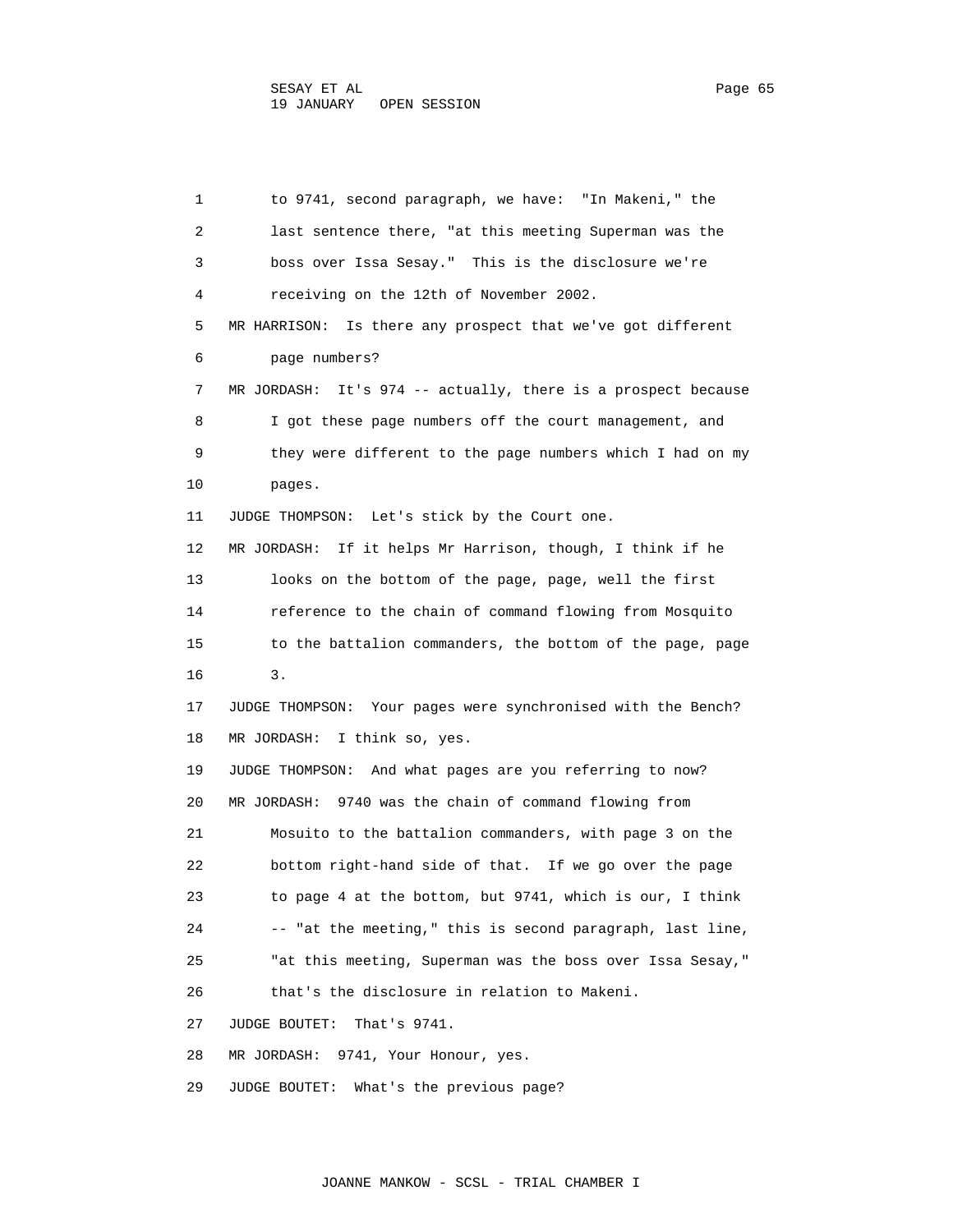1 MR JORDASH: 9740. 9740 2 JUDGE BOUTET: Which? 3 MR JORDASH: First paragraph, last sentence, "chain of command 4 flowed from Mosquito to the battalion commanders." 5 JUDGE THOMPSON: Yes. 6 MR JORDASH: Then, if we move to -- if we move to -- the 7 general thrust, I would say, of this witness's evidence 8 on page 9743 which suggests a leading and superior role 9 for Superman in relation to Mr Sesay with Superman being 10 the commander of the advance team to Kono, with Superman 11 calling -- which Your Honours would find at the -- on the 12 third paragraph of 9743. "However, when we entered Kono, 13 Superman was the only commander in the advance team." 14 Moving down the page, we have the paragraph which starts 15 off: "These matters were reported to Superman and 16 Colonel Isaac." Issa Sesay being present, but not as 17 such playing a role. And this evidence, of course, 18 should be seen in light of what this witness has just 19 said about Superman being the commander in Koidu. 20 Now, that is the thrust of his evidence in relation 21 to the command of Superman being over Mr Sesay. My 22 objection is really this, that what the Prosecution want 23 is Mr Sesay to be the commander. They want him to be 24 above everybody else, second only to Sam Bockarie.

 25 JUDGE THOMPSON: Well, I don't think -- we certainly are on 26 your third limb, which is the disclosure aspect. And 27 what I asked you to do was to formulate your submissions 28 as succinctly as you can as to enable us to see why, in 29 fact, the Prosecution should not be allowed to tender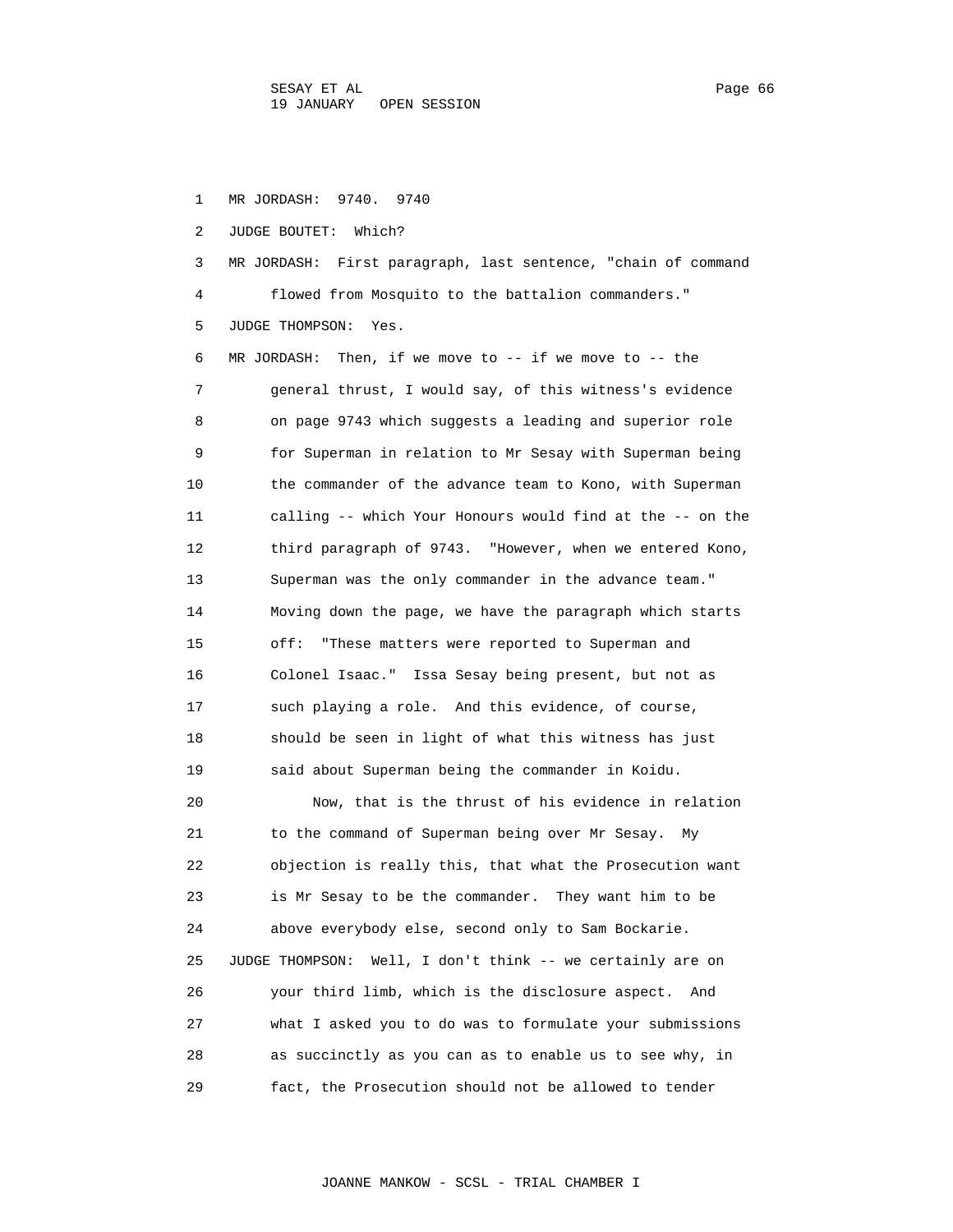1 this document because of some breach of some disclosure 2 obligation. And I'd like you to stick to that. Because 3 unless we get into a kind of entangled analysis which 4 makes us lose the essence of your submissions. 5 MR JORDASH: I can summarise it quite simply. 6 JUDGE THOMPSON: Yes, quite right, because it's so important 7 that we get it. We would like to rule as conscientiously 8 on this matter. 9 JUDGE BOUTET: I would like to observe that what you have 10 referred to in those statements as such, I haven't read 11 those statements, expect I tried to follow what you were 12 saying. But at page 9740 where you have, "the chain of 13 command flowed from mosquito to the battalion 14 commanders," we are in a totally different time frame. 15 We are in May 1997, and we are explaining at that time 16 - from what I can read, I haven't read the whole 17 statement, I`m just going with that there - it was a time 18 when the witness was in Liberia, and he was explaining 19 how things have been unfolding. So his evidence now, 20 we're talking 1998 in Kono, is presumably discussed later 21 in that statement. So I'm just referring to the 22 reference that you made. You said third paragraph on 23 page 9740, "the chain of command flowed from Mosquito to 24 the battalion commanders." But it says at the top of the 25 paragraph, "on 25 May 1997," and so on. And it explains 26 what was happening at that time. 27 So his evidence -- what you're charging now is a 28 chart that was proposed to be admitted for what was

29 happening in Koidu be and the structure in Koidu, not in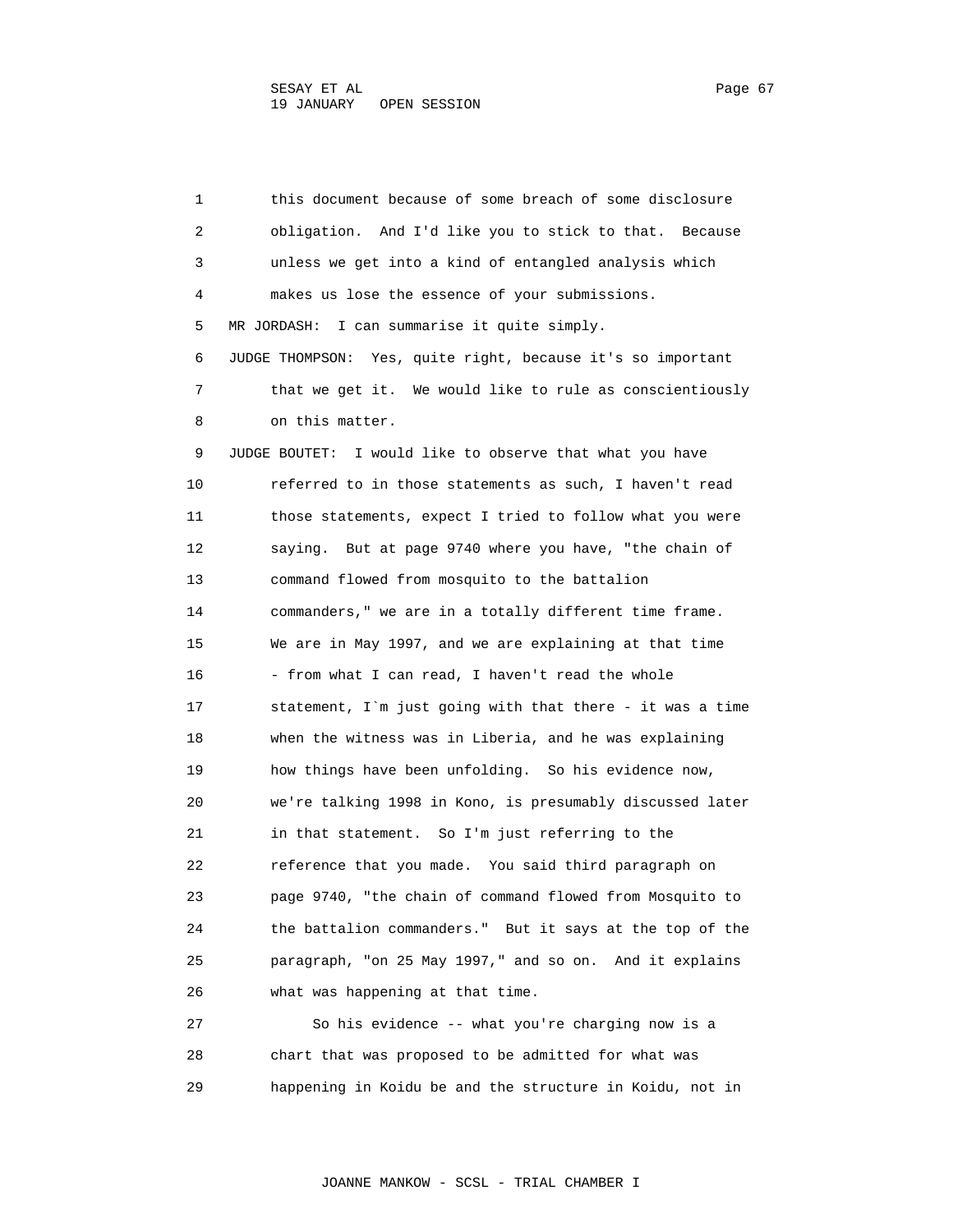1 May 1997. 2 MR JORDASH: But the point, Your Honour, I'm trying to make is 3 nowhere in the statement is there a suggestion that in 4 some way Mr Sesay was giving orders to Superman. 5 JUDGE BOUTET: I don't know. It may be so. I don't know. I 6 haven't read that. 7 JUDGE THOMPSON: Even at that point in time. 8 MR JORDASH: At any point in time. 9 JUDGE THOMPSON: Right, okay. If that is the thrust of your 10 position on this, then perhaps you should assist the 11 Bench in completing your submission on that. You cited 12 these passages to support or strengthen your objection in 13 respect of the third limb. So if we can have some clear 14 formulation as to what you're complaining about here in 15 -- as I say, in summary form, that will assist the Bench 16 to understand what your position is. 17 MR JORDASH: I'm trying to reach you. 18 JUDGE THOMPSON: I know you are. 19 MR JORDASH: But the point is, put very simply, that all of 20 the tables in -- provided by the Prosecution -- 21 JUDGE THOMPSON: All the tables, yes, or charts. 22 MR JORDASH: Charts. I beg your pardon. 23 JUDGE THOMPSON: Yes. 24 MR JORDASH: Suggest that Superman has never been subordinated 25 -- I beg your pardon, that Sesay was never subordinated 26 to Superman, and that at all times the suggestion comes 27 from these tables Superman was below Sesay. And the 28 evidence disclosed to us in the statement suggests 29 otherwise. The evidence the witness has just given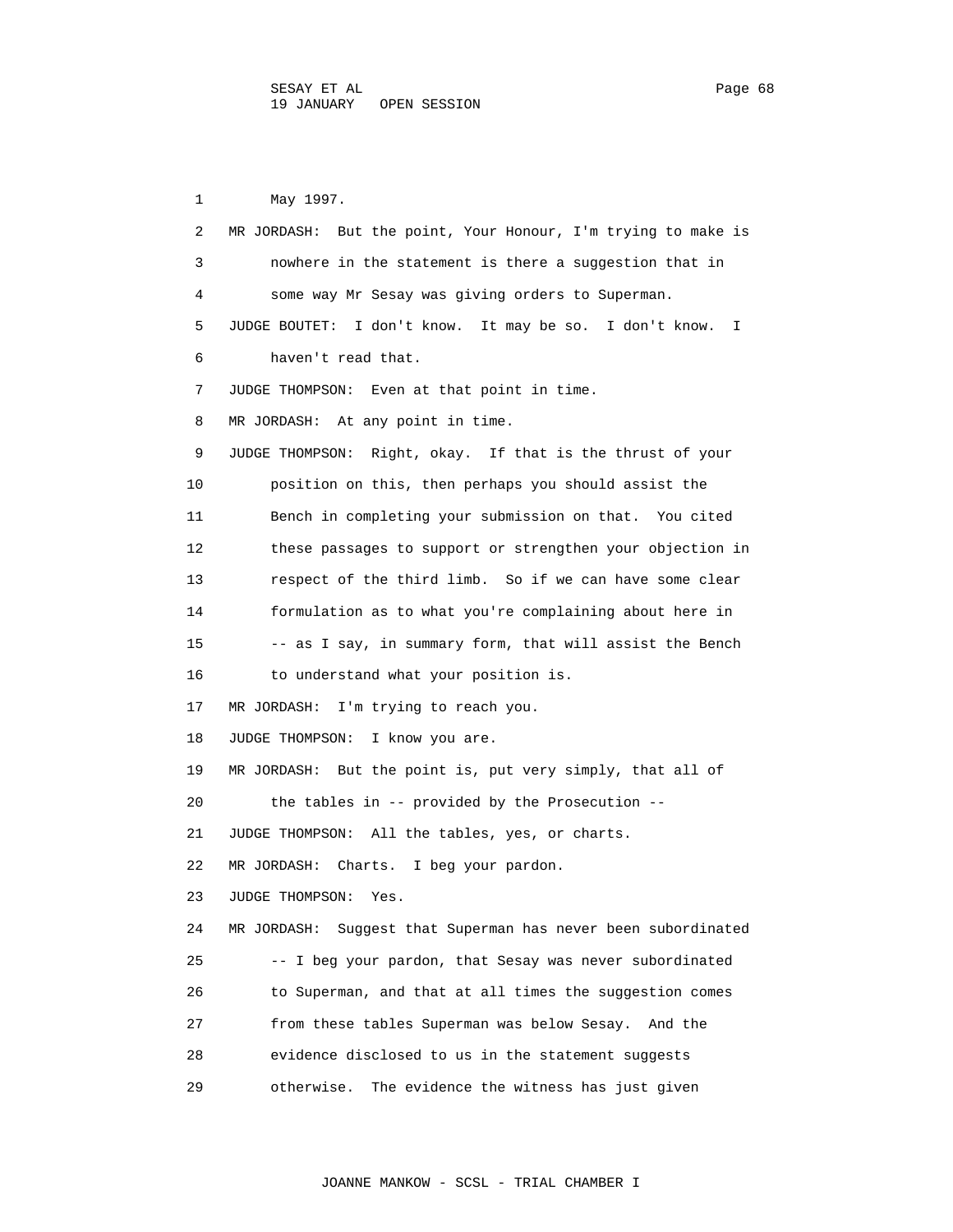1 suggests otherwise. And this, I would suggest, is the 2 way in which the Prosecution rectify that problem, by 3 putting in front of the Chamber tables which have been 4 prepared in our absence to suggest otherwise. 5 PRESIDING JUDGE: In fact, Mr Jordash, I'm following your 6 arguments very well. And I think you`re very effectively 7 through your arguments contesting the authenticity of 8 this structure as has been put across by the Prosecution. 9 Don't you think, you know, for the economy of time, do 10 not imagine at any one time that we would swallow this 11 hook, line, and sinker as evidence that is true and 12 uncontradicted. No, I do not think that by admitting 13 this document we are sort of saying, yes, all what is in 14 it is truthful. 15 MR JORDASH: My concern isn't -- 16 PRESIDING JUDGE: And if this document has been prepared by 17 the Prosecution under the instructions of this witness, I 18 think, you know, that even if this document went or were 19 admitted in evidence, you have all the right to challenge 20 it the way you're challenging it here now even in the 21 absence of the witness. You have already. Because I 22 mean, the fact that it is admitted in evidence does not 23 show. In fact, it would even buttress your case if you 24 could by some other means, or the Defence teams could by 25 some other means contradict this document and render it 26 incredible the way it is presented the way you are 27 effectively doing. You see, because this is -- I think 28 we are investing time on something which is not really, 29 really necessary.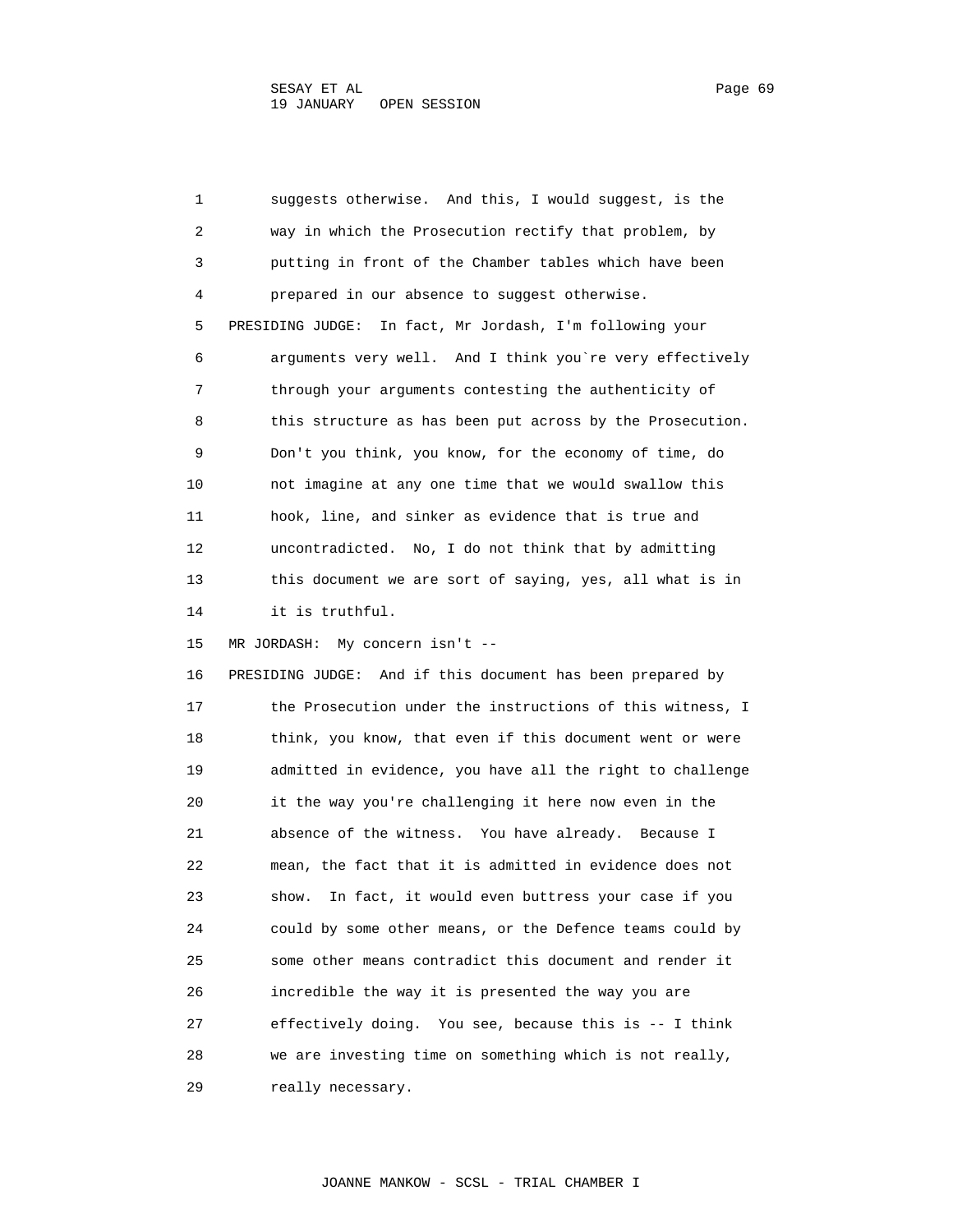1 MR JORDASH: Your Honour --

 2 PRESIDING JUDGE: We could well proceed. And during your 3 cross-examination, the Defence teams could take this 4 witness and the Prosecution on facts which are contained 5 in these documents. We do not share -- we don't want to 6 -- I can say that the Tribunal does not say that by 7 admitting this -- we have already earlier on referred to 8 this. We started, you know, earlier on, yesterday or so, 9 when the Prosecution referred to them, and we were at 10 that time referring to the blocks and the positioning of 11 this witness.

 12 And right now, if we at this stage where the chart 13 has to be put in evidence, I thought that you could still 14 -- you still have the latitude to contradict this witness 15 on what is said here because it is just, perhaps, the 16 oral testimony which he would have given because he has 17 admitted that he gave instructions on the preparations of 18 this chart. He participated in the preparation of this 19 chart. He confirms that the information in it is true, 20 according to him. But what you are saying is that the 21 information in it is not true. And that, you can 22 effectively handle during cross-examination. 23 MR JORDASH: Well, Your Honour -- 24 JUDGE THOMPSON: Let me follow -- before you respond, so you 25 can respond to both of us together, following my Learned 26 Brother's line of thinking, what I think he's saying, and 27 I seem to think that that is an option, that you can, in 28 fact, once this document is admitted, if we decide to

29 admit it, attack the probative value of this document

JOANNE MANKOW - SCSL - TRIAL CHAMBER I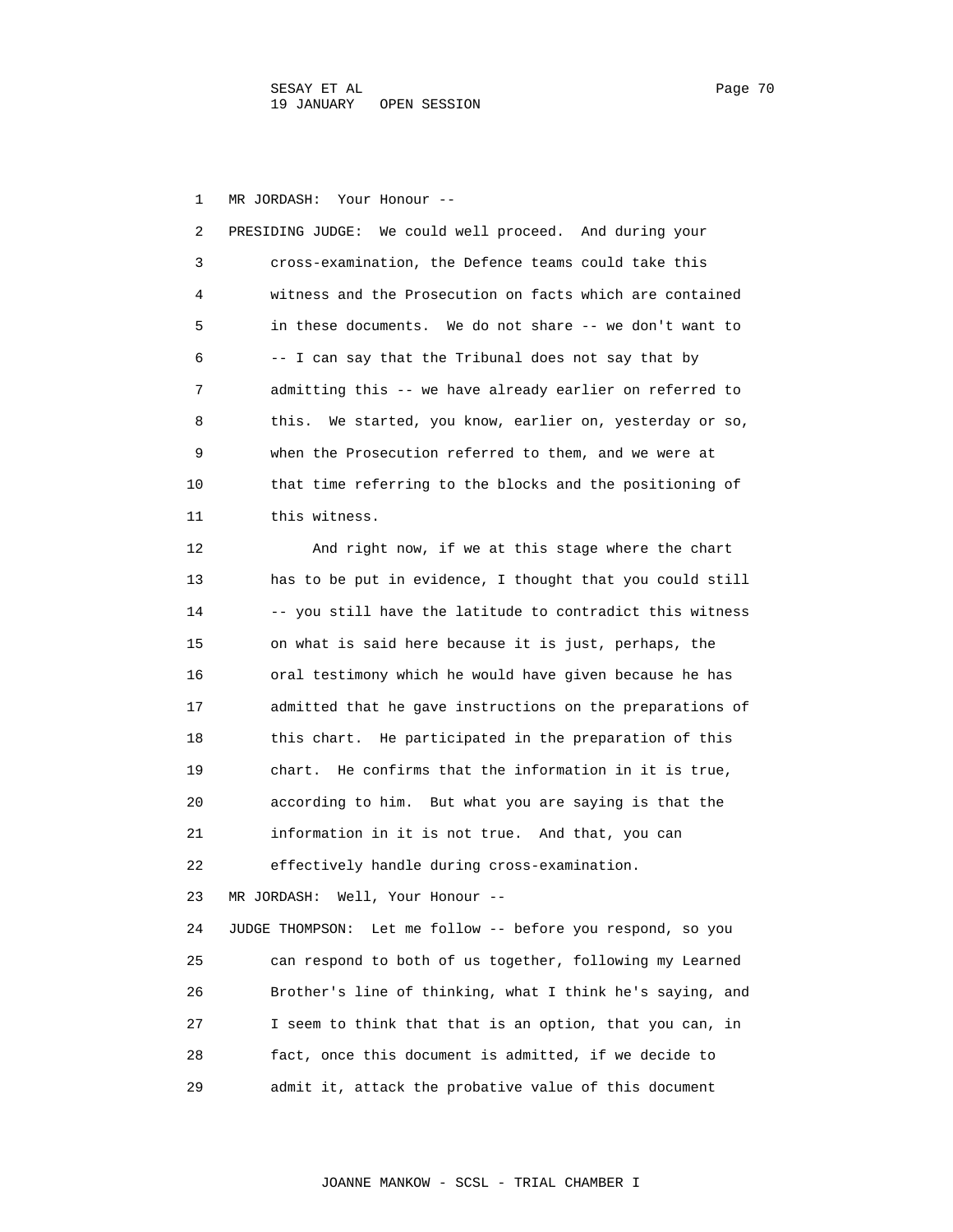1 almost to the point of saying it's worthless because of 2 so and so and so. But because I reckon that what you're 3 trying to do, which I think you're entitled to do, you're 4 having your first bite of the chain. If we rule in your 5 favour, there would be no need for a second bite. Of 6 course, if we rule against you, there is also always the 7 possibility to say, Look, notwithstanding your doctrine 8 of the flexible admission of documents or evidence which 9 under the Rules you're allowed to do, yet this chart is 10 worthless in terms of its probative value in light of 11 so and so and so. I think that's the option he's 12 presenting. But of course, I'm not foreclosing you from 13 exercising your first option, which is to object, as you 14 say, on the best-evidence ground and also on the ground 15 of breach of disclosure obligations. 16 MR JORDASH: Well, the difficulty is this: That -- 17 PRESIDING JUDGE: In fact, I'm following your arguments, you 18 know, very well on the discredit that you're throwing on 19 this document. I'm following you very, very well. 20 MR JORDASH: But these documents do not -- 21 PRESIDING JUDGE: But it does not itself render the document, 22 in my opinion, inadmissible as such. 23 MR JORDASH: They don't reflect what's in his witness 24 statement. Through these tables, the Prosecution wish to 25 assert that Mr Sesay, for example - and I've made the 26 point about Superman and I won't repeat myself - but in 27 terms of mining, they have a camp which they want to 28 adduce which suggests that through 1999 to 2000, Mr Sesay 29 was the mining commander for Tombodu.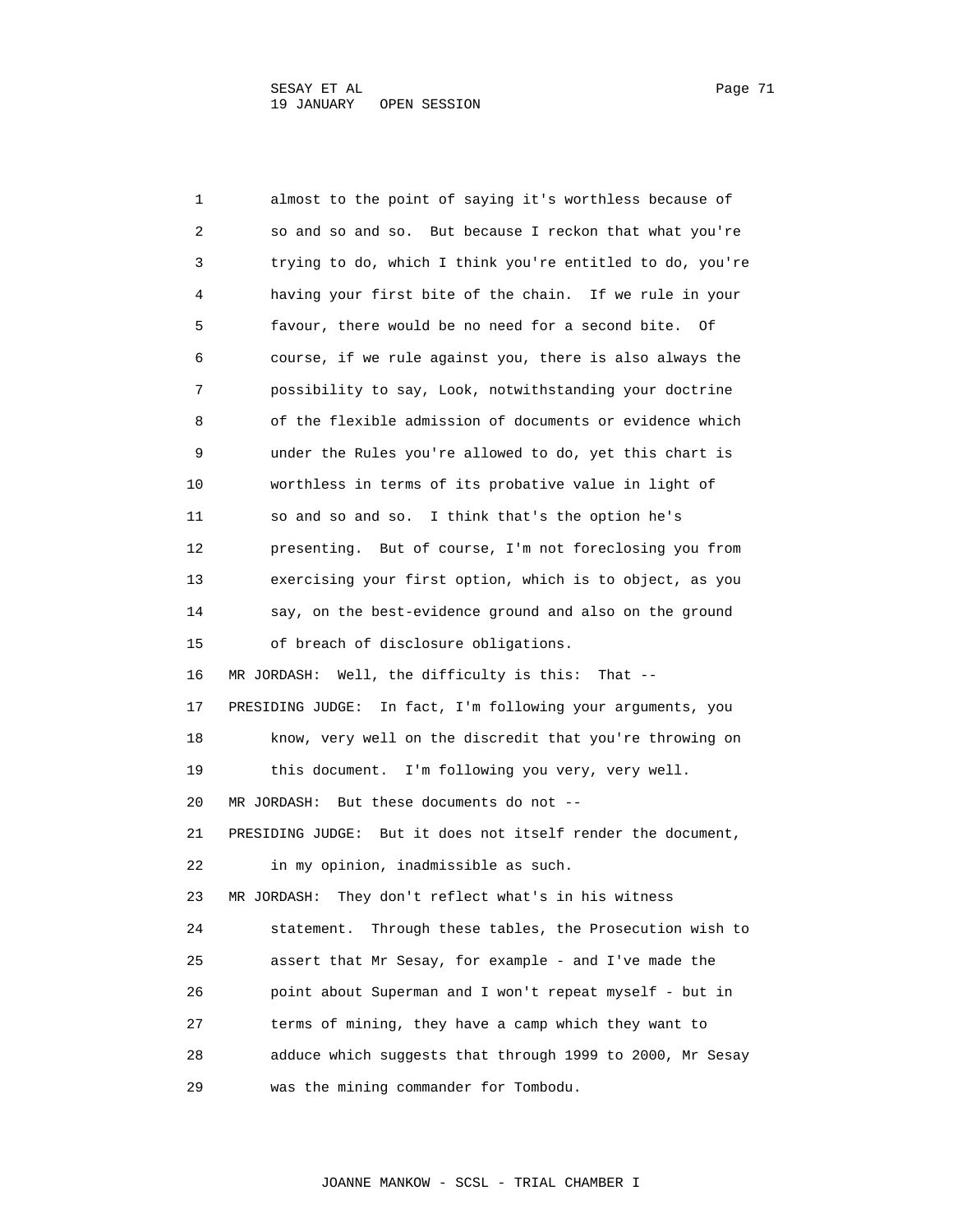1 JUDGE THOMPSON: Yes.

 2 MR HARRISON: I apologise for interrupting. 3 JUDGE THOMPSON: Before you go on, do you agree with statement 4 of the law, and this is what I think this Tribunal is 5 guided by, the admission of a document into evidence does 6 not in itself signify that the statements contained 7 therein will necessarily reflect an accurate portrayal of 8 the facts? Do you agree with that statement of the law, 9 which seems to be guiding us here? We're actually saying 10 that judicially, even if we admit a document, our hands 11 are not tied in terms of saying, Oh, once we've admitted 12 the document, the matters of fact contained therein are 13 necessarily accurate or true in the light of the 14 evidence. 15 MR JORDASH: Your Honour, my concern isn't that Your Honours 16 will give it undue weight. 17 JUDGE THOMPSON: No, no, no, no. I'm not putting that weight. 18 Let's get back to my -- do you agree with my statement of 19 the law as an accurate statement that will guide this 20 Tribunal, that this Tribunal, from the jurisprudence that 21 we know, is saying that there's a principle of law which 22 says that the admission of a document does not of itself 23 automatically mean that the document contains matters 24 that are completely accurate? 25 MR JORDASH: No, but -- 26 JUDGE THOMPSON: You do not agree with that statement? 27 MR JORDASH: I agree with that. 28 JUDGE THOMPSON: Good. Then you can go on now to caution us 29 as to what are your fears of admitting the document.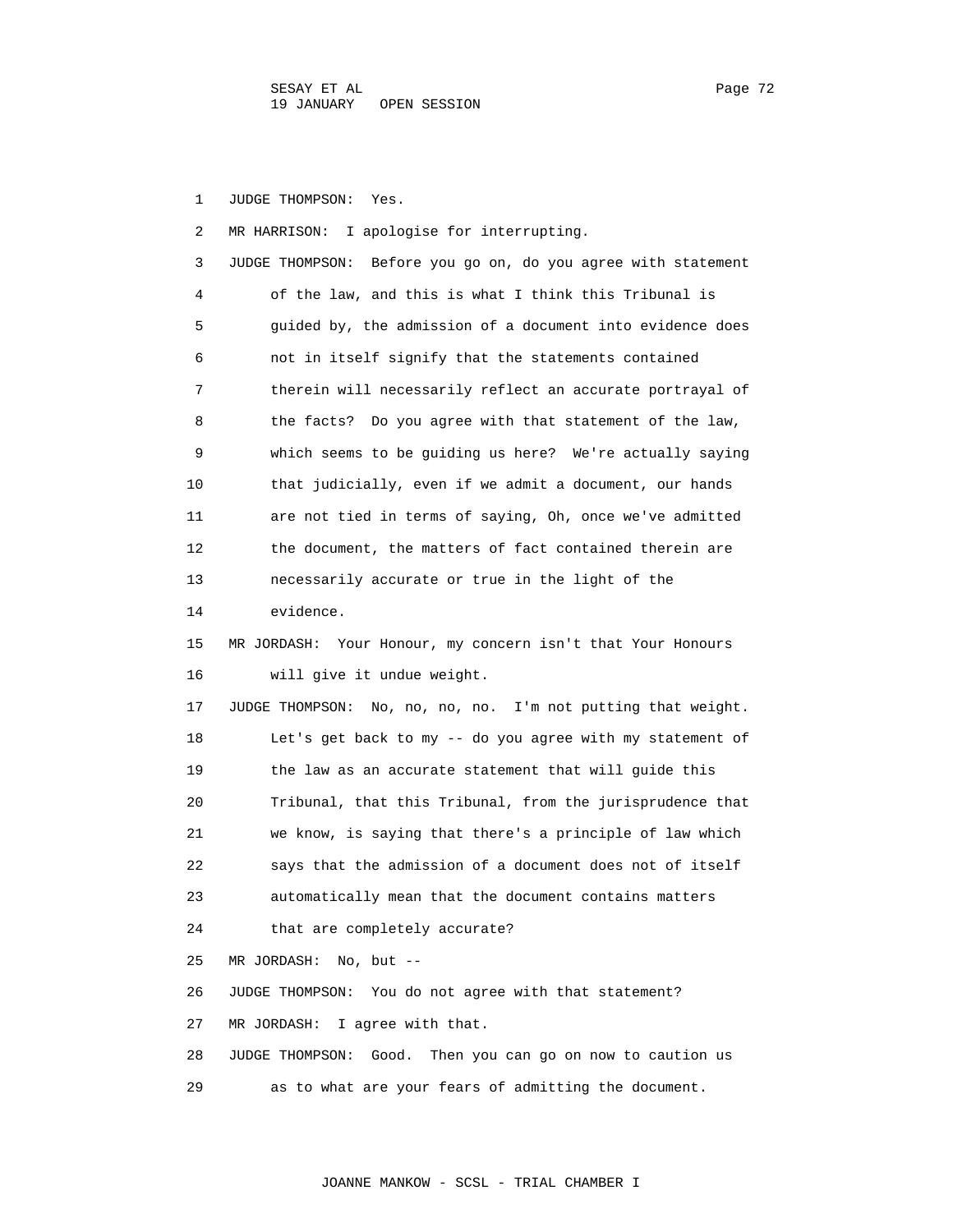1 MR JORDASH: But admitted for Your Honours' consideration is 2 one thing. 3 JUDGE THOMPSON: Yes. 4 MR JORDASH: Placed in front of a witness to bolster his 5 evidence is another. 6 JUDGE THOMPSON: I can see that. Just as I'm saying -- 7 PRESIDING JUDGE: Don't you think that you have the 8 opportunity, now that you have this document and you have 9 an extensive latitude to cross-examine this witness, do 10 you not think that you go a long way to contradict 11 whatever evidence he might be giving viva voce here and 12 coupled with what he has given in this document to the 13 Prosecution? 14 JUDGE THOMPSON: And assist us to say that even though we have 15 admitted this document, we have serious doubts about what 16 is contained in it. 17 MR JORDASH: But why should I have to, when the witness hasn't 18 said it in this court? Why should I have to 19 cross-examine to get back to the position I'm in now, 20 simply because the Prosecution, behind everybody's backs, 21 produced charts which make my client's position worse? 22 If I cross-examine this witness now, I will take maybe 23 three hours. He hasn't said much against me. If I 24 cross-examine him after these tables, I will take two to 25 three days because I will need to destroy this theory. 26 JUDGE THOMPSON: That's no problem. That's what we're saying. 27 We're saying that your options are not closed, 28 Mr Jordash. I'm not depriving you of your option to 29 object to admissibility. What I'm saying is there is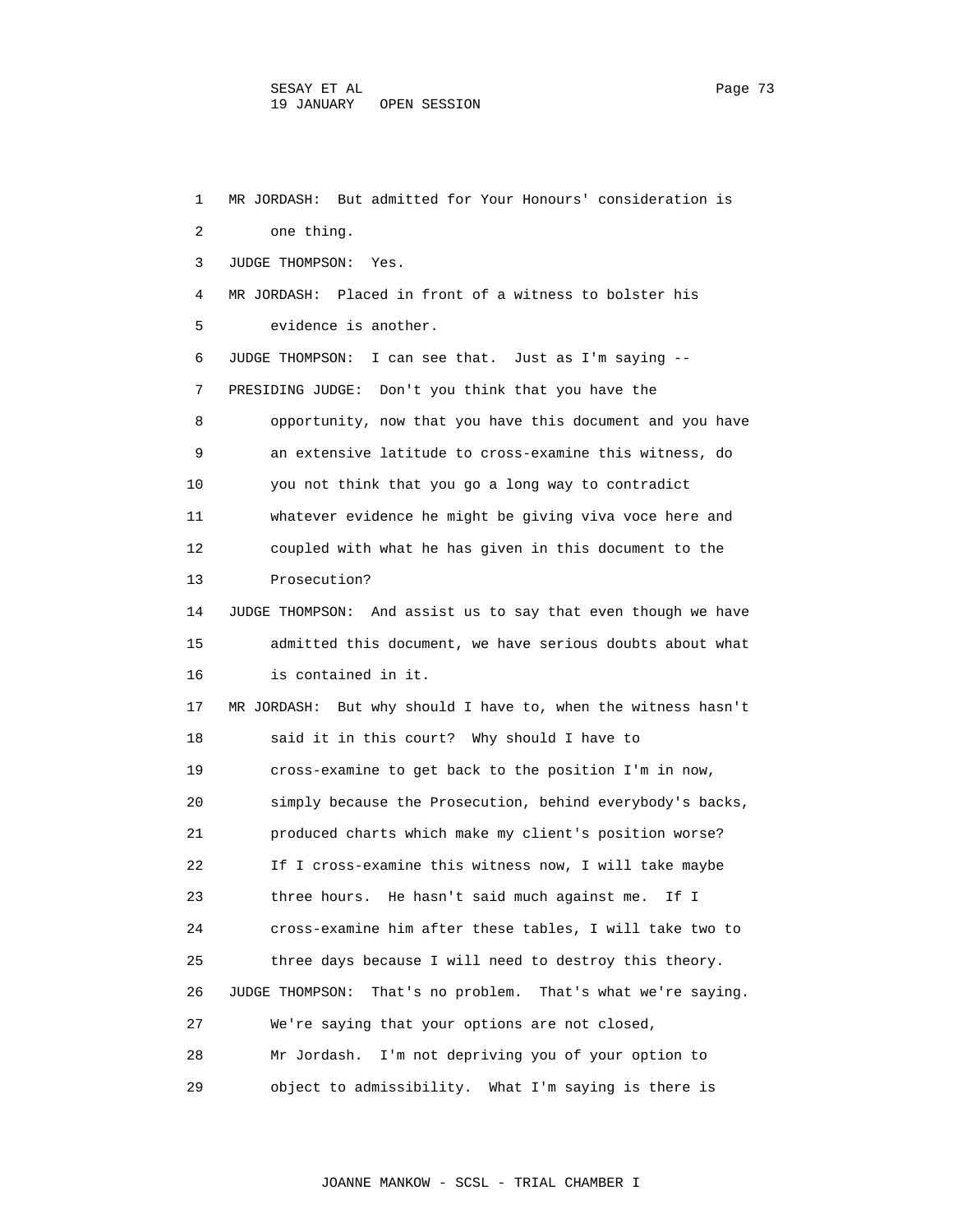1 also -- if we rule against you, you've not lost your 2 second option. 3 MR JORDASH: What it does is it opens the door to this 4 process. This is the thin end of a wedge. What the 5 Prosecution could do is simply place a witness on to the 6 witness box, ask him questions for half an hour, produce 7 graphs which contain two days of evidence which is 8 incriminating against the accused. How could that be 9 fair? Why should it happen with one table when it 10 couldn't happen with a number of tables? It's a way of 11 shortcutting the Prosecution's case. 12 So far, he has said very little against Mr Sesay 13 that concerns me. By the time these tables go in, 14 Mr Sesay is now number two to Sam Bockarie; moreover, he 15 is in charge of Superman and the whole of Kono. 16 JUDGE THOMPSON: I hope we're not speaking at crosspurposes 17 legally. I'm just telling you what the options are in 18 terms of the Tribunal's own mandate and the rules that 19 govern us. The admissibility question, we're saying to 20 you, you have a right to object to admissibility. But 21 we're also saying, being seasoned persons in the law, we 22 know that, and admissibility does not - does not - end 23 the matter. We just want to say, as a matter of law, we 24 can admit documents; but at the same time, at the end of 25 the day, taking the totality of the evidence, say that 26 the document is not an accurate portrayal of the fact and 27 it has no probative value at all. 28 MR JORDASH: I know Your Honours will do that.

29 JUDGE THOMPSON: That's what I'm saying. I'm saying we have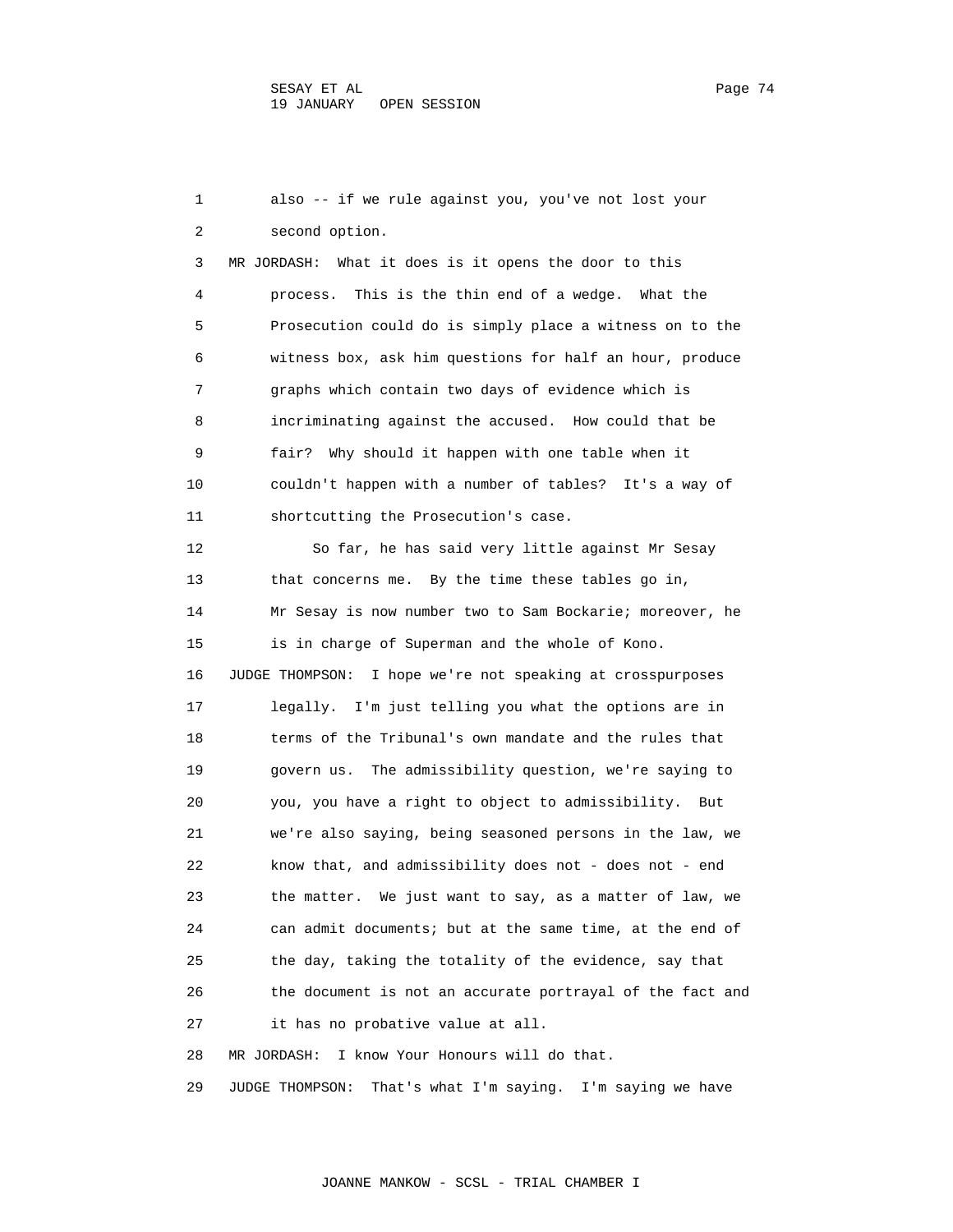1 that right. Our hands are not tied. But of course, I'm 2 saying that you have a right to object so that you see 3 how our minds are working. 4 MR JORDASH: Your Honours, I, of course, place my client's 5 trust in Your Honours' ability to do that, but I do not 6 place it in the hands of the witness producing tables 7 behind the Defence's back. 8 PRESIDING JUDGE: Never mind the witness. Those tables will 9 be placed, and indeed have already been placed, under 10 scrutiny the way you're raising your objection. 11 MR JORDASH: Those are my submissions. 12 JUDGE THOMPSON: I can assure you that we're eminently aware 13 of the position you're taking. But we're just saying 14 legally, these are the options available to us. I am not 15 overruling your right to object because you do have a 16 right to object to admissibility. I'll determine the 17 merit of your arguments; but at the same time, I'll also 18 note that well, if I think this thing is more 19 appropriately -- would be better handled as a matter of 20 weight, I may go that way. 21 MR JORDASH: What would be the difference between a -- this 22 witness -- the Prosecution coming into Court with a 23 description of what the witness has said to them outside 24 and saying, "There you go; you must cross-examine on 25 that; we're not going to call the witness"? What would 26 be the difference? There wouldn't be the difference. 27 PRESIDING JUDGE: We would not allow that. 28 MR JORDASH: The only difference is that this is in table 29 form. That's the only difference.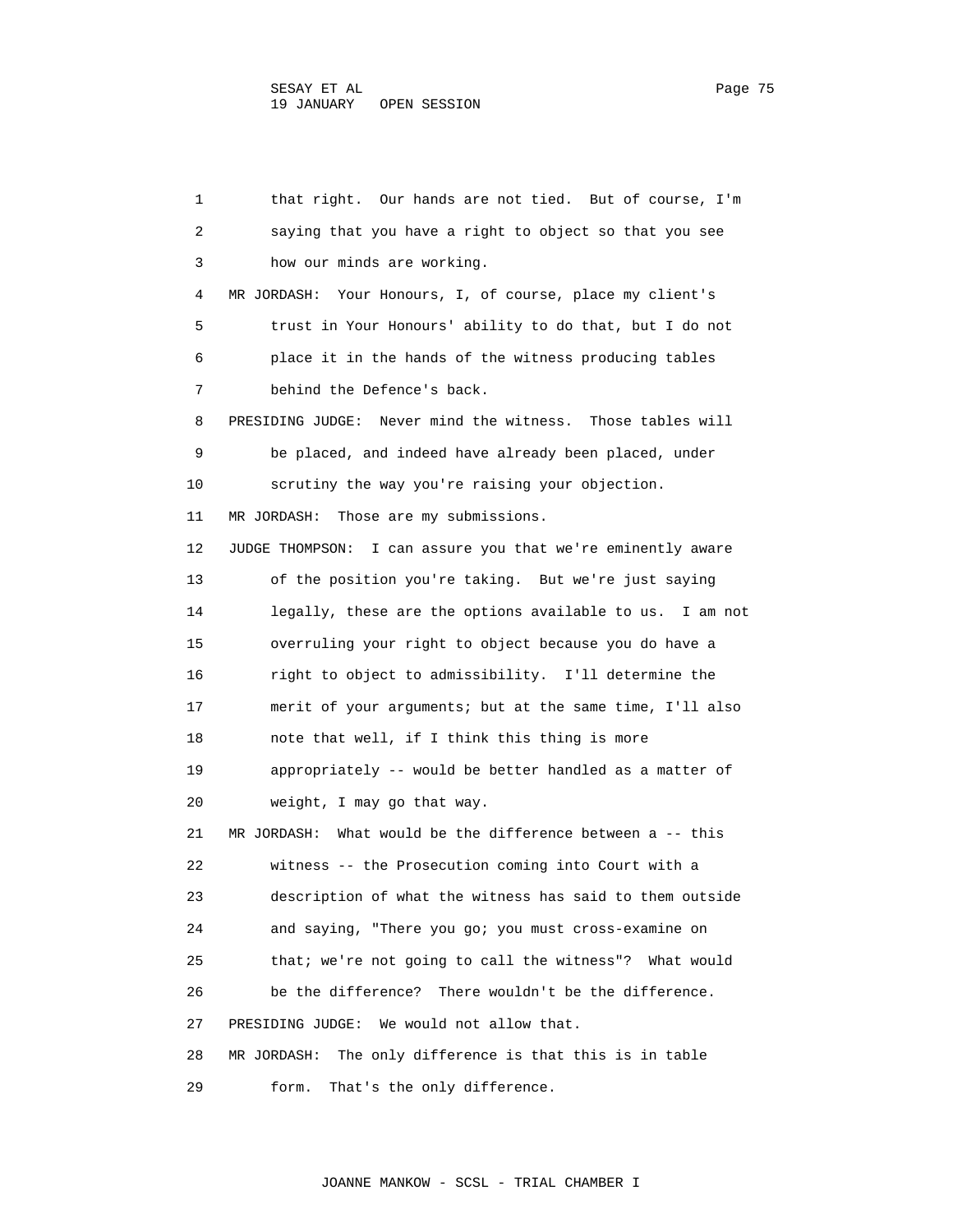1 PRESIDING JUDGE: Mr Jordash, we would not allow that. 2 MR JORDASH: Then the table represents what the witness has 3 said to the Prosecution according to the Prosecution. 4 The only difference is that what he has said, rather than 5 being written down on a piece of paper, has been put into 6 table form. That's the only distinction. 7 JUDGE THOMPSON: Let me assure you that we'll strain every 8 judicial nerve to protect the rights of your client. 9 MR JORDASH: Your Honour, I know. 10 JUDGE THOMPSON: Yes, learned counsel. 11 MR NICOL-WILSON: Your Honour, my colleague's last point is 12 actually my first point. And the Defence for Kallon 13 would submit that this document is part of the 14 investigation process. 15 JUDGE THOMPSON: This document... 16 MR NICOL-WILSON: This document is part of the investigation 17 process of the Office of the Prosecutor. The document, I 18 will submit, has the same value as that of a statement 19 made by a witness. 20 JUDGE THOMPSON: Yes. 21 MR NICOL-WILSON: It is like saying to the witness "Did you 22 make a statement to the Prosecution?" And then the 23 witness says "yes." And then you seek to have that 24 statement shown to the witness and then exhibited. So we 25 are basically saying that that procedure ought not to be 26 allowed. Shortcuts of that nature ought not to be 27 encouraged. The only difference between a statement and 28 this chart is that one is in written form and the other 29 is in the form of a diagram. So we're saying that the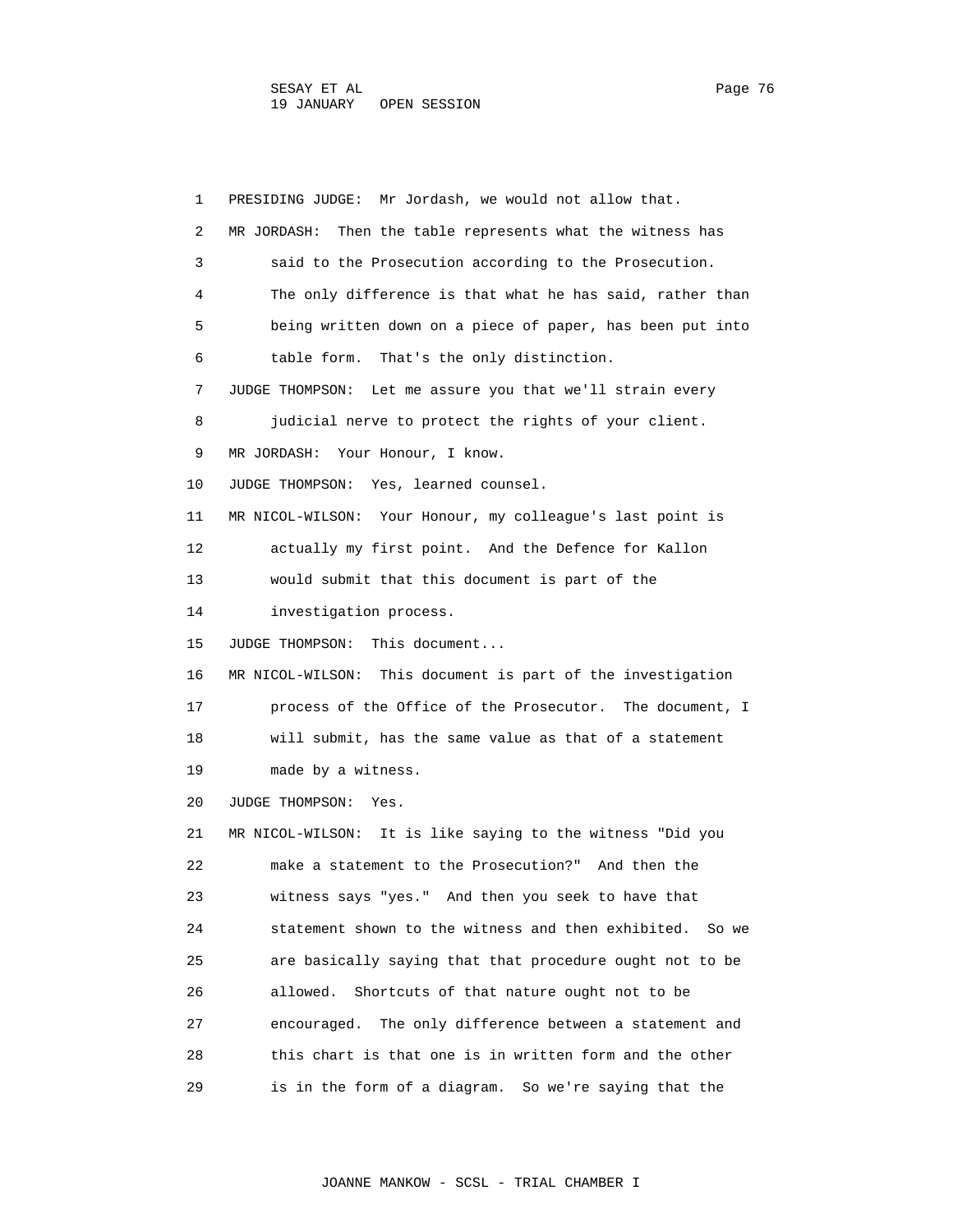1 proper procedure has not been followed. 2 Additionally, I would like to submit that -- 3 JUDGE THOMPSON: In other words, what we have here is a 4 disguised statement. 5 MR NICOL-WILSON: Yes. 6 JUDGE THOMPSON: Yes. 7 MR NICOL-WILSON: Additionally, I want to submit that the 8 document about to be shown to the witness has certain 9 contentious issues which we think could best be elicited 10 through viva voce evidence rather than by exhibiting the 11 document. 12 JUDGE THOMPSON: So for the purpose of your client, they're 13 contentious issues. 14 MR NICOL-WILSON: Yes, for the purpose of my client. And 15 supporting my colleague, Mr Jordash, I will say 16 throughout the witness's oral testimony in court this 17 morning, he has affirmed that Superman was in charge when 18 they went to Kono. And in this chart, what he has done 19 is place my client, Morris Kallon, as being superior to 20 Superman. In other words, Superman now appears to be a 21 subordinate of Morris Kallon during the same time frame. 22 JUDGE THOMPSON: Which you're contending. 23 MR NICOL-WILSON: Yes, and which is very clear in his oral 24 testimony. He said in court that Superman was in charge 25 of Kono, and then he said that there was a command 26 structure in place. And then in this command structure 27 chart, he's basically putting Kallon as being Superman's 28 boss. In other words, Superman now becomes a subordinate 29 to Kallon, which is not what he has said throughout his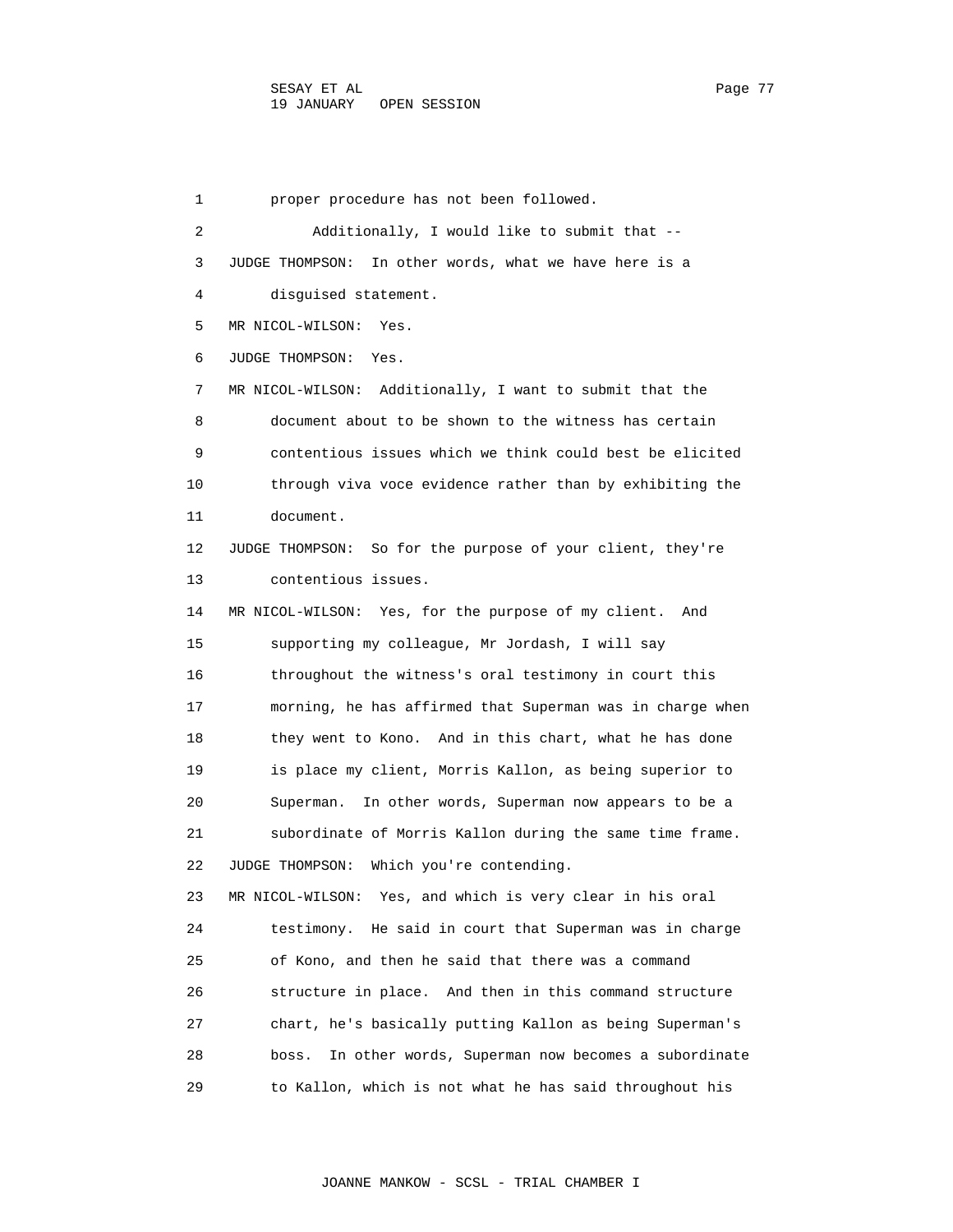1 testimony this morning. 2 JUDGE THOMPSON: Right. Learned counsel for the -- are 3 you -- 4 MR NICOL-WILSON: Finally, I would like to say that this 5 chart, like I said earlier on, is a statement in the form 6 of a diagram and has not been disclosed pursuant to the 7 42-day rule. We only got copies of this chart about a 8 week ago. And so the Prosecution has not complied with 9 the provisions of the Rules as far as disclosure is 10 concerned. 11 JUDGE THOMPSON: All right. So you object to disclosure. 12 MR NICOL-WILSON: Yes, Your Honour. Those are my humble 13 submissions. 14 JUDGE THOMPSON: Failure to comply with disclosure obligation. 15 MR NICOL-WILSON: Yes, Your Honour. Those are my humble 16 submissions. 17 JUDGE THOMPSON: So you object to this document? 18 MR NICOL-WILSON: Yes, I do object. Vehemently. 19 JUDGE THOMPSON: Did I hear you say vehemently? 20 MR NICOL-WILSON: Yes, Your Honour. 21 JUDGE THOMPSON: I thought you were going to say strenuously. 22 Actually, let's hear learned counsel for the third 23 accused. 24 MR O'SHEA: Your Honours, thank you. 25 I would like to say at the outset that to us, this 26 is a highly significant matter, both factually and 27 legally. These charts are essentially indistinguishable 28 from the document for legal purposes which Your Honours 29 did not admit yesterday with one difference, that these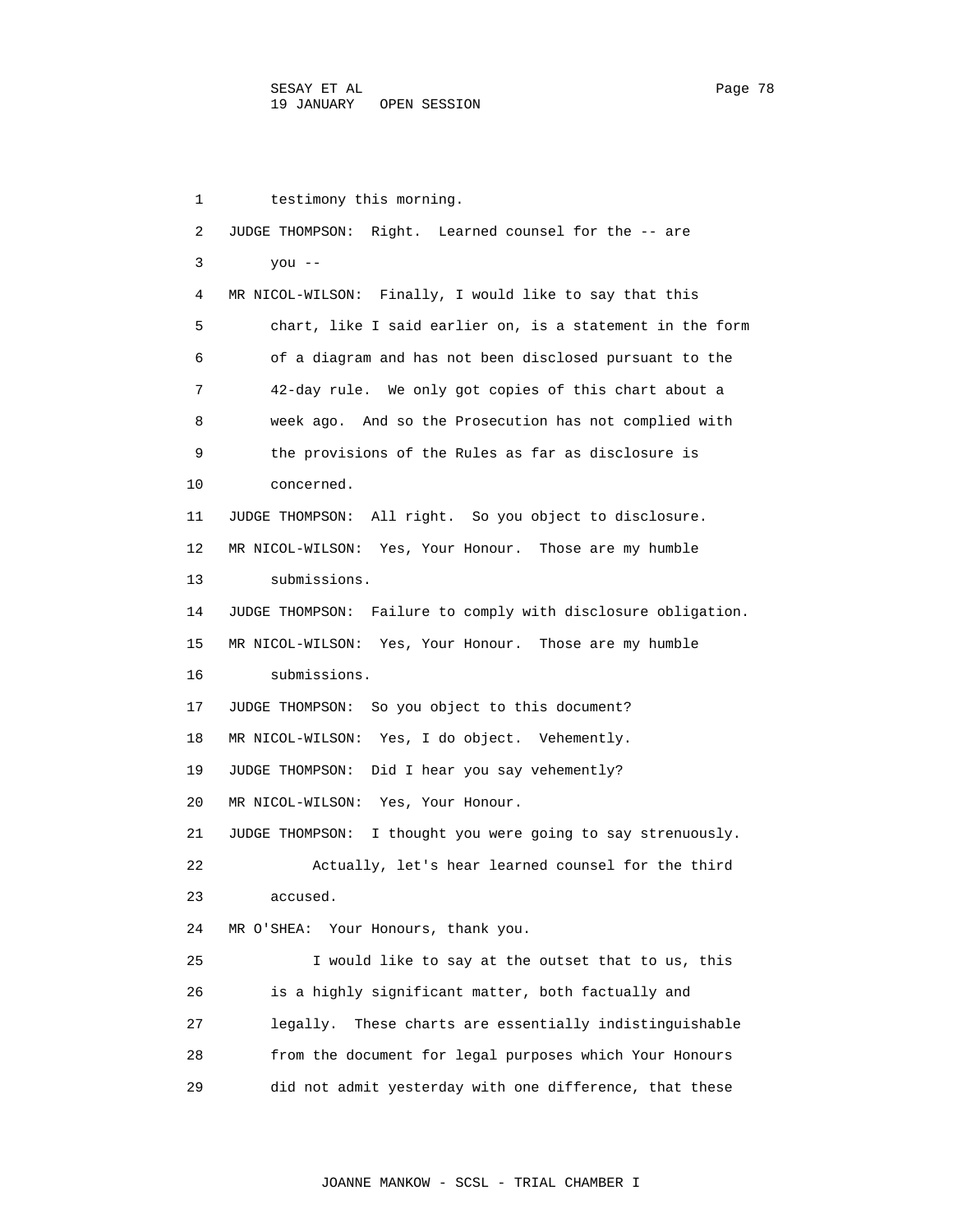1 are in the form of flow charts which are, I will say, 2 more prejudicial to us, in fact, than the document 3 Your Honours did not admit yesterday. 4 JUDGE THOMPSON: Let me get that down. This document... And 5 it is highly prejudicial to your client. 6 MR O'SHEA: These are documents which are produced outside 7 court, behind closed doors, with no transparency; not 8 allowing us or the Judges to see, when these documents 9 are being produced, the extent to which this witness is 10 recalling these facts easily or not; and most 11 importantly, are self-serving because of the assistance 12 of the Prosecution. 13 There are, in fact, four separate legal grounds why 14 these documents should not be admitted in evidence. 15 JUDGE THOMPSON: In your submission. 16 MR O'SHEA: In my submission, Your Honour, yes. 17 JUDGE THOMPSON: Let's begin. One. 18 MR O'SHEA: One, Rule 89, when it refers to probacy [sic] and 19 relevance - we don't dispute relevance; we dispute 20 probative value - Rule 89 does make a distinction, as 21 Your Honour rightly suggests, between probative value for 22 the purpose of admission and probative value for the 23 purpose of weight; yes, conceded. However, this Tribunal 24 still, in my submission, under the law has to be 25 satisfied that there are sufficient indicia of probative 26 value here to make this document not useful not to save 27 time, but useful for the purposes of proof. It is not, 28 in my submission, of any significant probative value, 29 first, because it is a self-serving document and because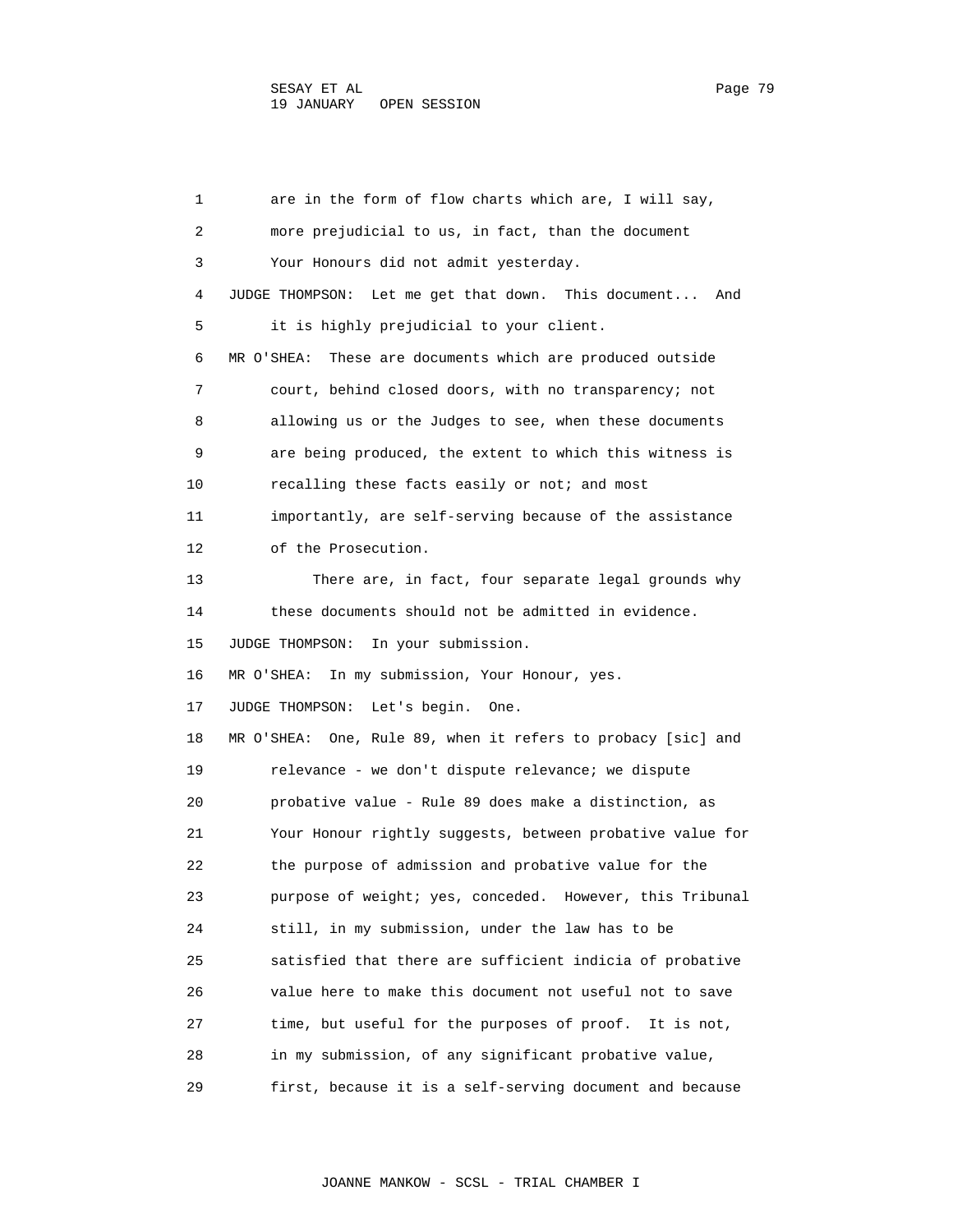1 of the lack of transparency in the process of its 2 production and because we can't see how much time the 3 witness took over it, the demeanour of the witness when 4 the witness was speaking to the Prosecution, and so 5 forth. We can't see any of that. That's the first 6 ground. The first ground is that it doesn't come under 7 Rule 89 because it does not have sufficient indicia of 8 probative value.

 9 The second legal ground is that even if Your Honours 10 were to find that these documents had some probative 11 value, not negligible probative value, but some probative 12 value of useful proof, even if Your Honours were to make 13 that finding, in my respectful submission, this is one 14 very clear case where the prejudicial effect of this 15 evidence outweighs its probative value. These are highly 16 contentious documents. The Prosecution in the indictment 17 rely heavily on the doctrine of command responsibility. 18 Superior-subordinate relation is an essential element of 19 command responsibility, as is de jure or de facto 20 control. And the reason why the Prosecution wants these 21 documents in is because they help or, if they had 22 probative value, they would help to establish 23 superior-subordinate relationship and de jure control. 24 PRESIDING JUDGE: And that determination will be made by the 25 Court, as to whether they have probative value. Do you 26 accept that? 27 MR O'SHEA: I do. But Your Honours, what I'm saying is that 28 this is highly contentious, it is highly prejudicial. 29 But not just that, it is unfairly prejudicial.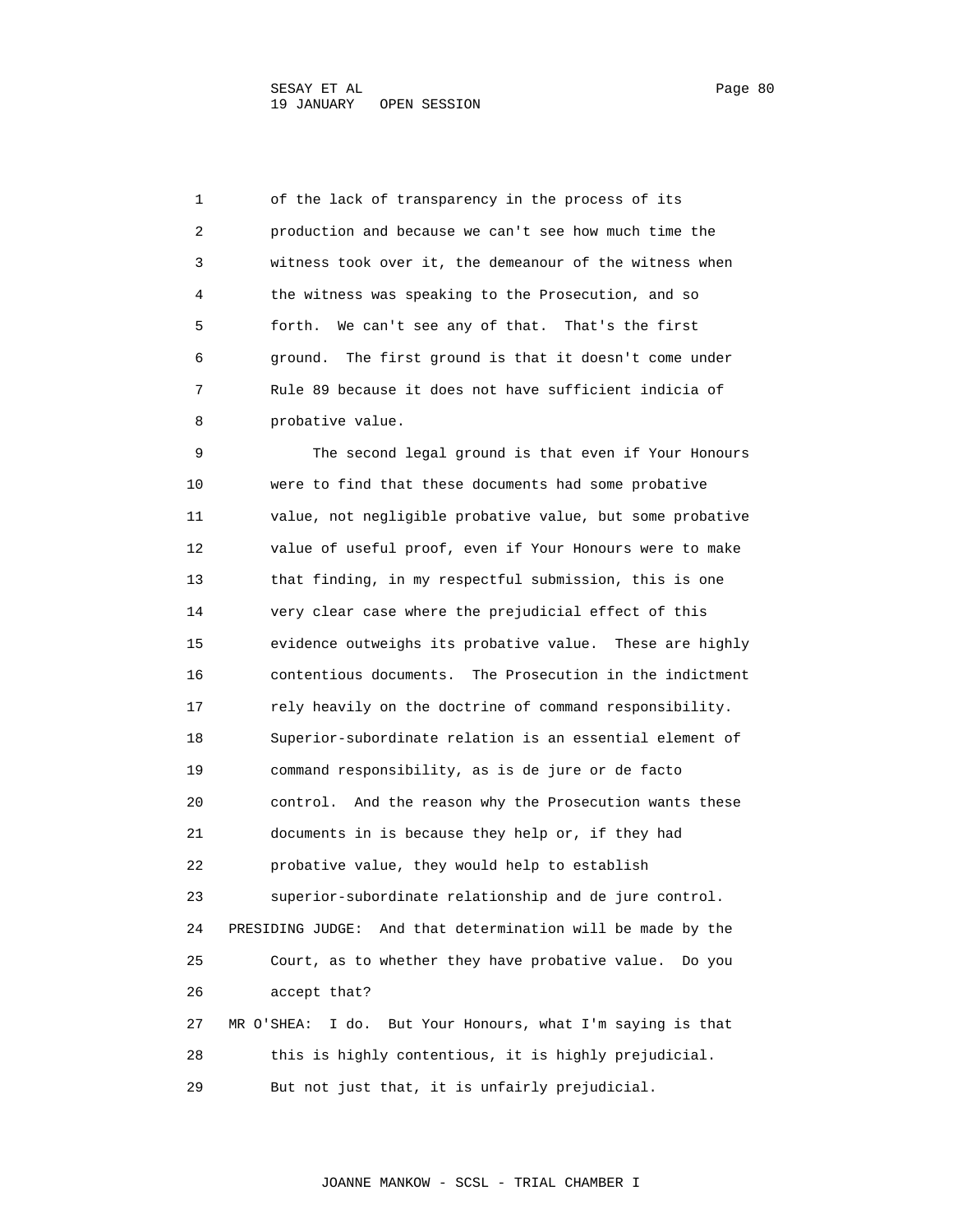1 PRESIDING JUDGE: But the Tribunal is not blind to the fact 2 that these documents and the facts contained in it are 3 contentious, highly contentious. 4 MR O'SHEA: Yes. 5 PRESIDING JUDGE: We are not blind to the submission you're 6 making to this effect. And I just wanted to remind you 7 about this. 8 MR O'SHEA: I'm very glad to hear that, Your Honour. 9 PRESIDING JUDGE: It is a question of whether the document 10 should be admitted; and if it is admitted, what weight 11 will the Tribunal at the end of the process, of the 12 testimony of this witness and including, of course, the 13 cross-examination, what weight the Court will place on 14 this document. 15 MR O'SHEA: Well, respectfully, Your Honour, I say that -- 16 JUDGE THOMPSON: Or whether we are sufficiently satisfied 17 that, in fact, we must exclude it at this stage. 18 MR O'SHEA: Yes. That is the question indeed, Your Honour. 19 That is the question. And I haven't finished with 20 unfairly prejudicial, that the reason why I emphasised 21 the highly contentious nature of this document is because 22 it's relevant to the question of whether it's unfairly 23 prejudicial, because if the matters -- the factual 24 matters contained in the documents are highly 25 contentious, then one has to exercise the greatest of 26 caution in terms of how the evidence comes before the 27 Court. And here we say there is no transparency in how 28 this evidence is coming before this Court. 29 JUDGE BOUTET: But you can cross-examine on this issue and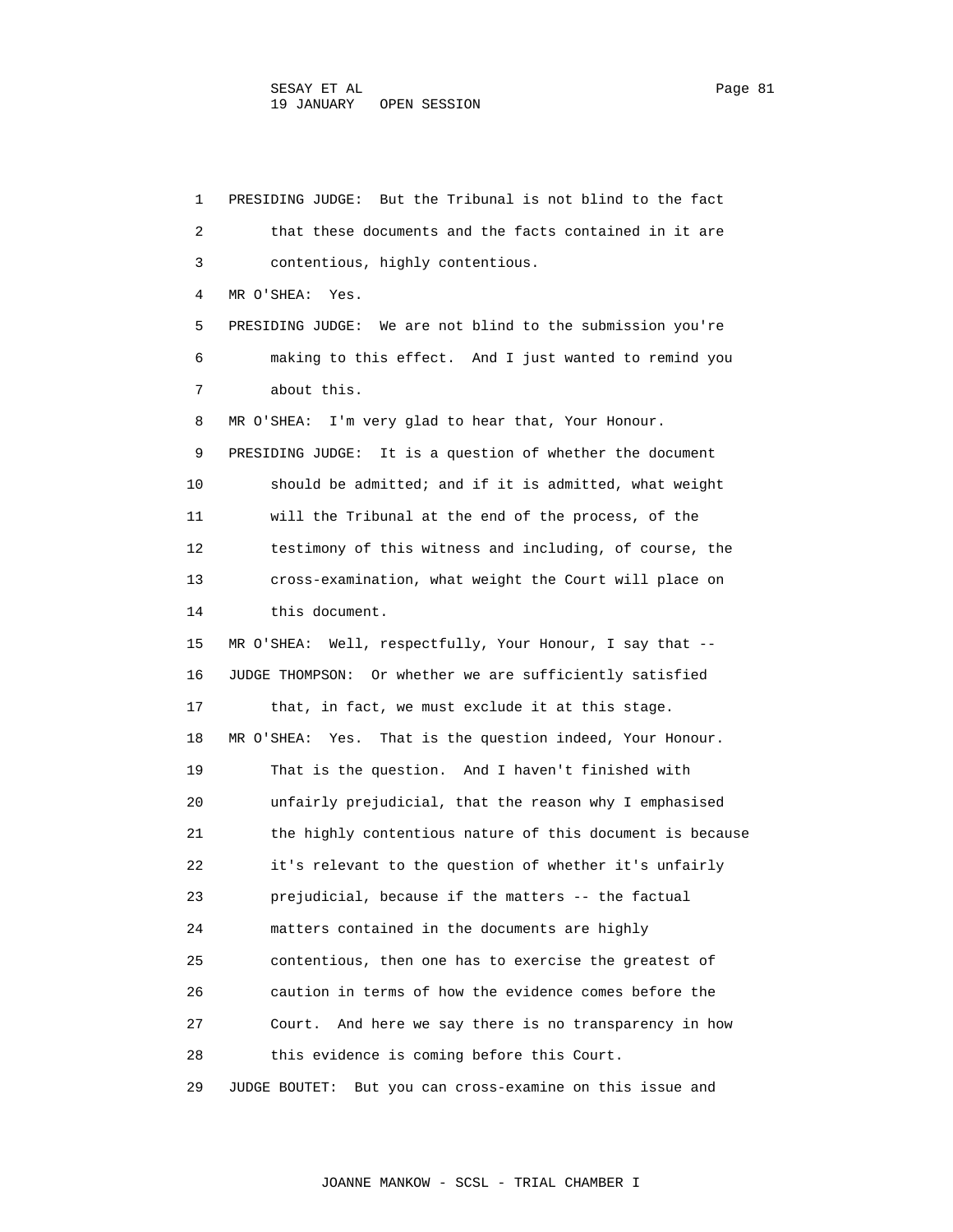1 explore that for a week if you want to. I mean, there's 2 no limit on your cross-examination, as you should know. 3 What precludes you from doing that in court? 4 MR O'SHEA: Well, we cannot, Your Honour, see the demeanour of 5 this witness when -- 6 JUDGE BOUTET: You can see the demeanour in court here. 7 MR O'SHEA: Yes, but not when he produced these documents. 8 These documents make the witness's job much easier. He 9 doesn't have to work on his own memory. He just has to 10 look at the documents and then tailor his evidence 11 according to the documents. Cross-examination is not 12 going to help cure that. 13 PRESIDING JUDGE: But the witness makes statements which are 14 before you and which have been disclosed to you. I mean, 15 were you there to watch his demeanour when he was making 16 those statements? And yet, you know, you have the right 17 to cross-examine him on those statements whilst he is 18 here. 19 MR O'SHEA: Well, if the issues contained, Your Honour, in 20 these documents are contentious, as we say they are, it's 21 not a question of his general demeanour; it's a question 22 of his demeanour while he is addressing his mind to these 23 specific questions. And the witness is unfairly assisted 24 with these documents. 25 JUDGE BOUTET: You're suggesting that there's no evidence of 26 that? 27 MR O'SHEA: Well, Your Honours, I hope that Your Honour can 28 take judicial note of the fact that when a person is 29 recording -- sorry, recalling his knowledge of facts, it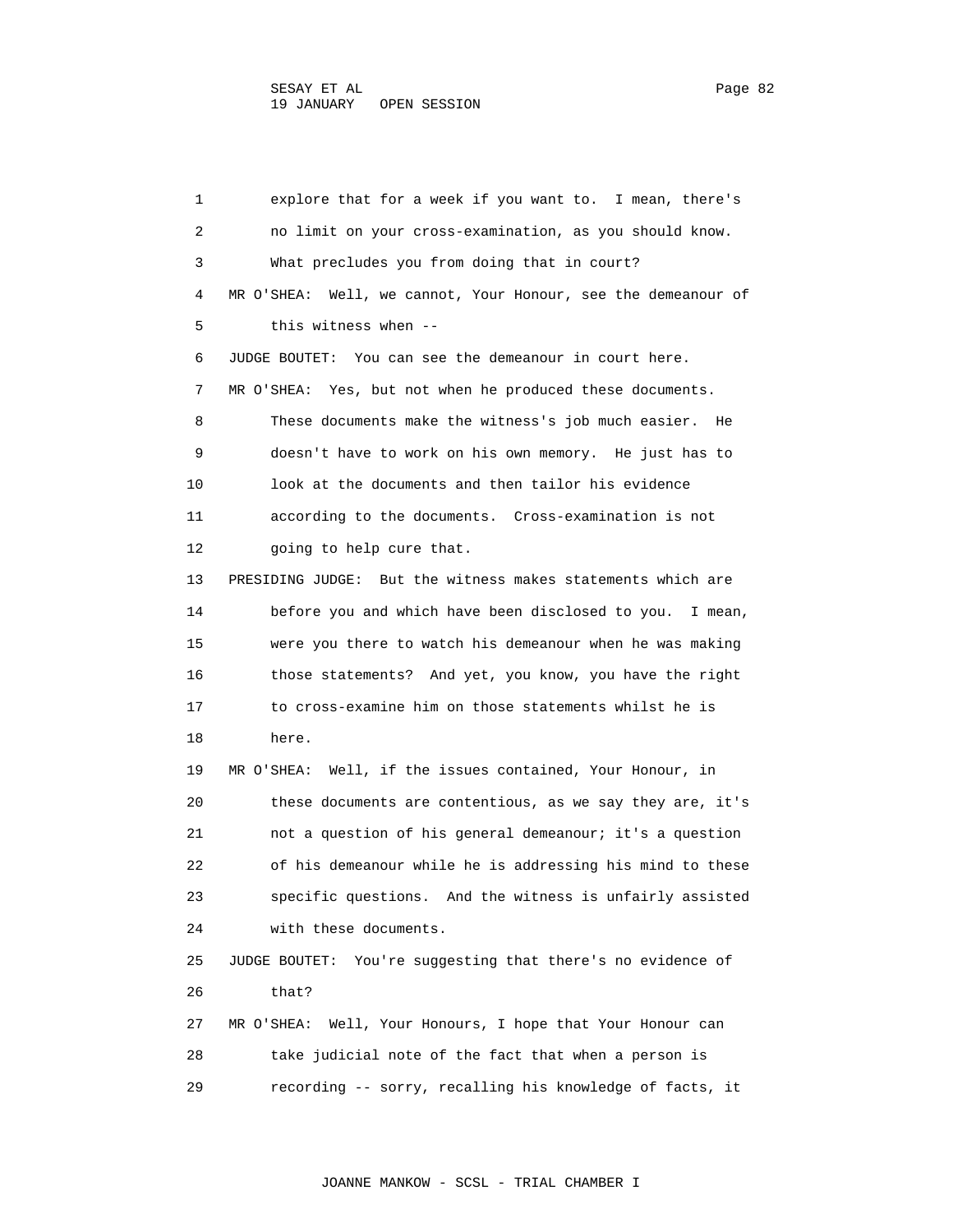1 is easier for that person to look at a document which he 2 has prepared in his own time for when he comes into court 3 than in the witness box. I hope Your Honours can take 4 judicial notice of that. 5 JUDGE BOUTET: [Microphone not activated] 6 MR O'SHEA: Yes. So we say that the prejudicial effect of 7 these documents outweighs their probative value. 8 JUDGE THOMPSON: So, in fact -- before you move on and finish 9 up this second point, your last point before my learned 10 brother's relevant interjection was that you were making 11 a connection between the allegedly highly contentious 12 nature of the issues contained in the document and the 13 concept of prejudicial effect. 14 MR O'SHEA: Yes, what I'm saying is -- 15 JUDGE THOMPSON: Do you want to develop that or -- 16 MR O'SHEA: I can explain it simply and say that the more 17 contentious an issue, the more important it is that the 18 Court receives the best evidence on it. 19 JUDGE THOMPSON: Otherwise, prejudice might result. 20 MR O'SHEA: Exactly. The third legal ground is the one 21 expounded by Mr Nicol-Wilson, and I won't expand further 22 on that, suffice to say that Your Honours have yourselves 23 defined the meaning of a witness statement in Your 24 Honours' decision in the Norman case, and 25 Mr Nicol-Wilson's submission is consistent with 26 Your Honours' own ruling on that, in my submission. And 27 I adopt that. 28 JUDGE THOMPSON: And you adopt that. 29 MR O'SHEA: And in the Blaskic case, a witness statement was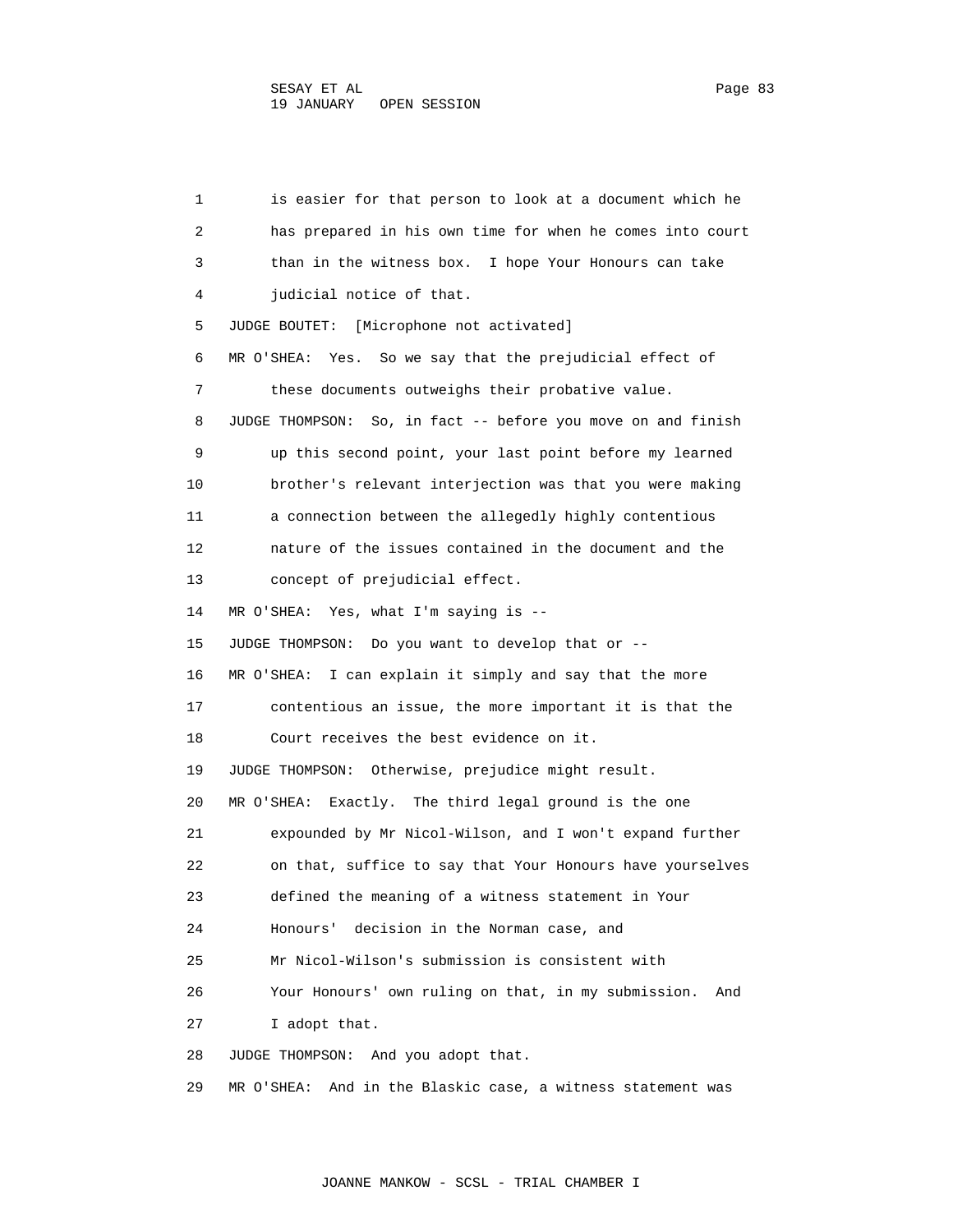1 described as a statement of facts with respect to a 2 crime, and I submit that that's what this is, albeit in 3 diagram form. 4 JUDGE THOMPSON: Yes. Number 4. 5 MR O'SHEA: And the fourth ground is, of course, the 6 best-evidence rule. And I referred Your Honours 7 yesterday to the Rajic decision and the separate opinion 8 of Judge Sidhwa where that doctrine was relied upon. 9 It's true that in common-law jurisdictions, that doctrine 10 has lost use. But that's because hearsay is the -- the 11 hearsay rule is still firmly there. We don't -- 12 JUDGE THOMPSON: It has been whittled away. 13 MR O'SHEA: The rule has been whittled away because the 14 hearsay rule is there. Whereas here, the hearsay rule 15 has been whittled away; thus, the importance of the 16 best-evidence rule. So unless Your Honours have any 17 further questions. 18 JUDGE THOMPSON: I don't have any further questions. 19 PRESIDING JUDGE: I don't have any questions. 20 JUDGE THOMPSON: Then we'll ask the Prosecution to reply. 21 Learned counsel for the Prosecution, do you want to 22 do a consolidated reply, or you want to take them 23 separately? 24 MR HARRISON: I'll try to do it consolidated. 25 JUDGE THOMPSON: Right, thanks. Okay. 26 MR HARRISON: I should indicate, and I realise it's just 27 inadvertent errors on the spur of the moment, but 28 disclosure was made on the 31st of December. It wasn't a 29 week ago, I suggest.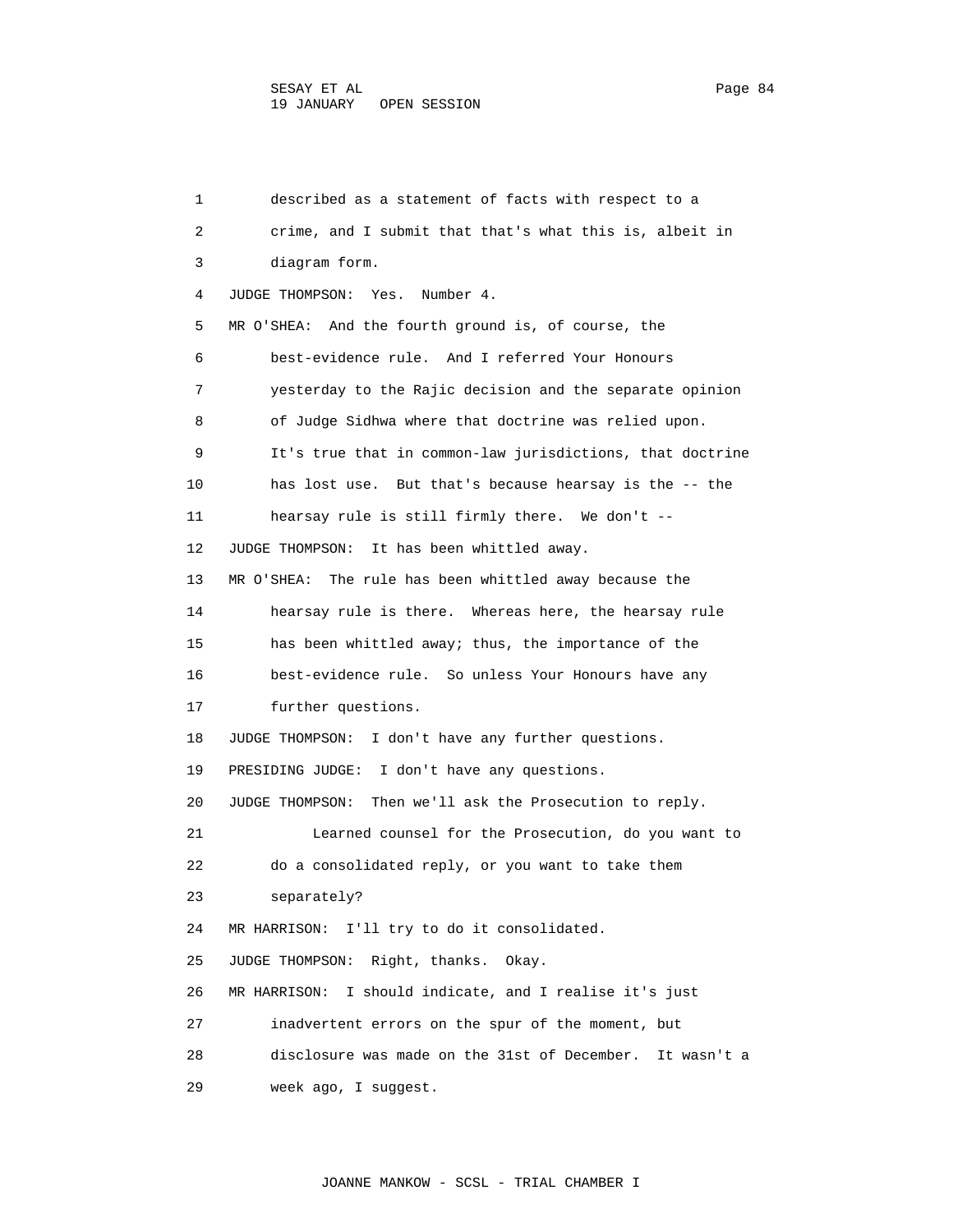1 [HS190105D 1.35 p.m.] 2 MR HARRISON: I think there was a couple of inadvertent 3 misrepresentations just from the spur of the moment. 4 JUDGE THOMPSON: Well, let us have you highlight them. 5 MR HARRISON: One of them was that there had been no evidence 6 today with respect to Mr Sesay being second in command. 7 JUDGE THOMPSON: Just a minute, slowly. You submit that there 8 are inadvertent misrepresentations and the other side's 9 arguments. One? 10 MR HARRISON: That Mr Sesay was second in command to 11 Mr Bockarie, and I think you will remember that early on 12 in the evidence the witness did say that. I actually 13 asked him the question what do you mean by second in 14 command, and of he went and gave his explanation of that 15 relationship. 16 PRESIDING JUDGE: What they are saying, Mr Harrison, that in 17 Koidu during these famous meetings at that police station 18 - I forget the name - Mr Sesay was there or the person 19 who was virtually in command was Superman. 20 MR HARRISON: Yes. 21 PRESIDING JUDGE: This what they are saying. 22 MR HARRISON: That's correct. 23 PRESIDING JUDGE: So it looks a misrepresentation. 24 MR HARRISON: It may look like it, but -- 25 PRESIDING JUDGE: -- [Overlapping speaker] notwithstanding 26 that particular circumstance in Koidu over and ahead 27 Superman. That is their contention. 28 MR HARRISON: This particular chart -- and I don't mean to be 29 giving evidence. I'm just going to tell you --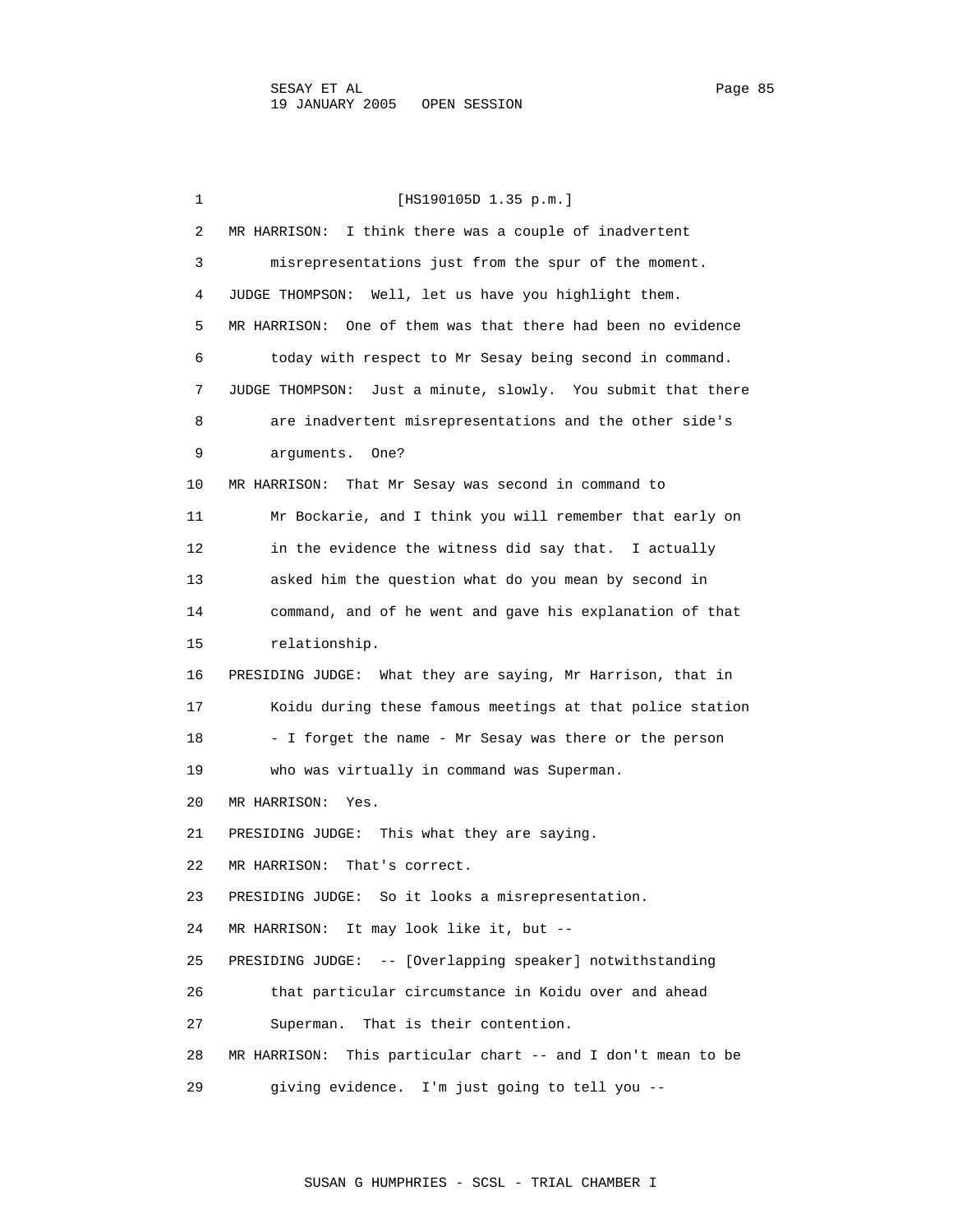1 JUDGE THOMPSON: No. 2 MR HARRISON: -- what my very general understanding is. If 3 you look at this chart it is actually in two sections. 4 The top sections says "Headquarters Kailahun" on left, 5 the bottom sections says "Battalion". If you look at the 6 battalion, the second battalion commander says Kono in 7 brackets; it then has Superman. That would mean, I am 8 guessing, that Superman -- 9 PRESIDING JUDGE: You're guessing? 10 MR HARRISON: -- is a guy who'se charging. 11 PRESIDING JUDGE: Are you guessing? 12 MR HARRISON: I am certainly not giving evidence. 13 PRESIDING JUDGE: Well, you are guessing. 14 MR HARRISON: Well, I am not giving evidence either. I'm 15 telling you what -- 16 JUDGE THOMPSON: Yes, but you are not -- 17 MR HARRISON: The chart speaks for itself. 18 PRESIDING JUDGE: Yes. 19 JUDGE THOMPSON: But, counsel, I think you are entitled to 20 refer to it. They referred to the chart, when they were 21 making the submissions, for the factual aspects of the 22 objection. I think you are entitled to refer to the chart 23 for the factual aspects of your reply. 24 PRESIDING JUDGE: Oh, yes. 25 JUDGE THOMPSON: I don't see any difficulty; it's not giving 26 evidence. 27 MR HARRISON: At any rate, if the chart does -- 28 JUDGE THOMPSON: If you guess, it might lend support to their 29 point of view that we are here equivocating.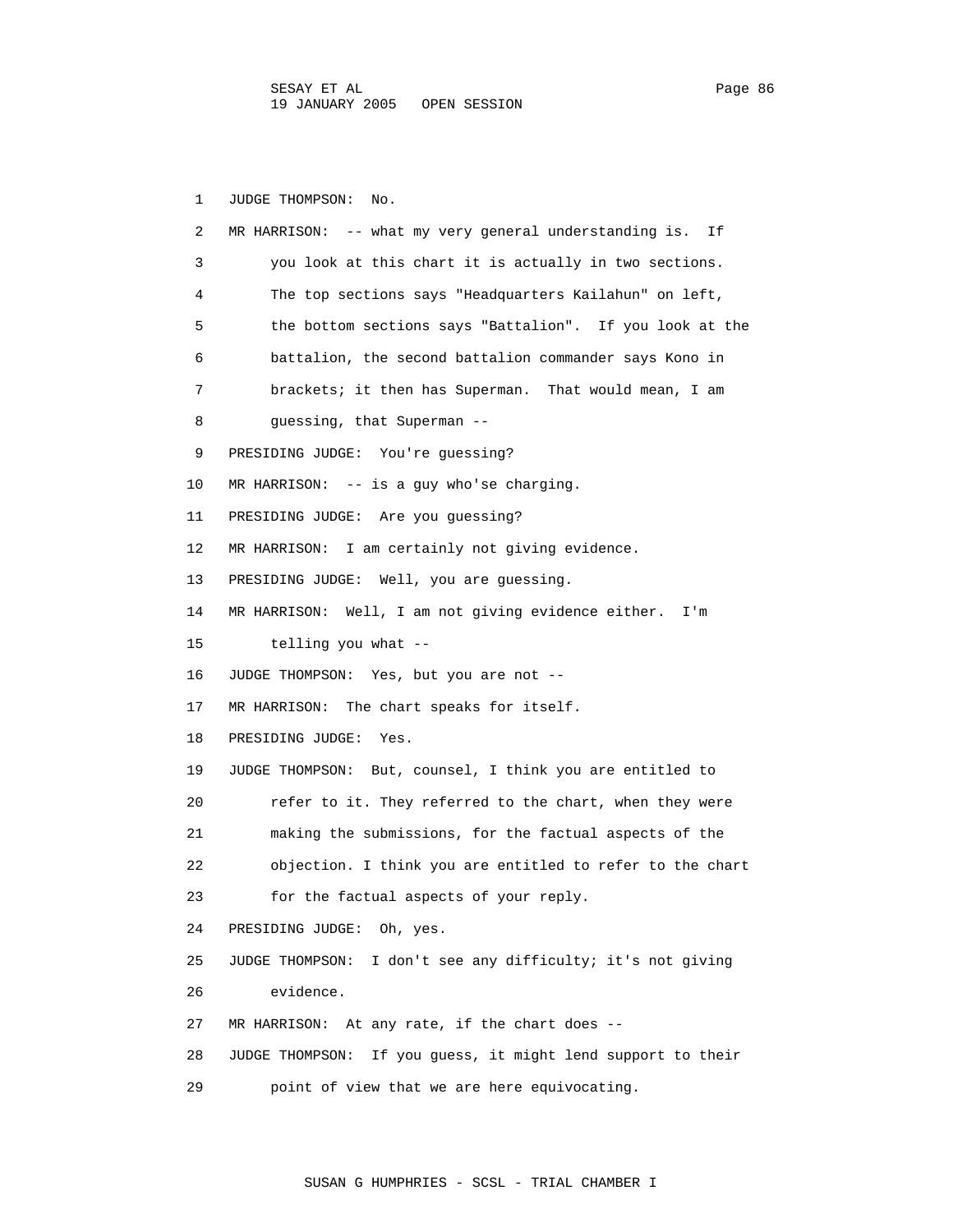1 MR HARRISON: What I wish to say is that if it was put to the 2 witness I cannot tell you -- 3 JUDGE THOMPSON: No, I agree with that. 4 MR HARRISON: -- with certainty with his answer would be. It 5 would be a misrepresentation for any of us to do so. 6 JUDGE THOMPSON: I take your point. 7 MR HARRISON: But the chart does speak for itself, that in 8 Kono Superman is the commander. 9 JUDGE THOMPSON: Right. Next point? 10 MR HARRISON: I would just simply like to respond to the legal 11 issues or those of significance that the Prosecution 12 thinks requires some response. 13 JUDGE THOMPSON: Yes. 14 MR HARRISON: The first has to do with the best evidence rule, 15 simply because two of the counsel seem to think that that 16 rule is of some use. 17 JUDGE THOMPSON: What would be your submission in reply to 18 that? Excuse me. What would be your short submission in 19 respect of the two of them grounded their objection on 20 the ability of the best evidence rule? 21 MR HARRISON: It is a dead rule. Everywhere in the world 22 except apparently England, and thank goodness for it. 23 JUDGE THOMPSON: Best evidence rule is dead and cannot be 24 resurrected you think. 25 MR HARRISON: I hope not. The purpose of the rule is to make 26 sure that the original copy of a document was submitted 27 in court. That's the origins of the rule. 28 JUDGE THOMPSON: Common law jurisdiction. 29 PRESIDING JUDGE: Is it also dead in international criminal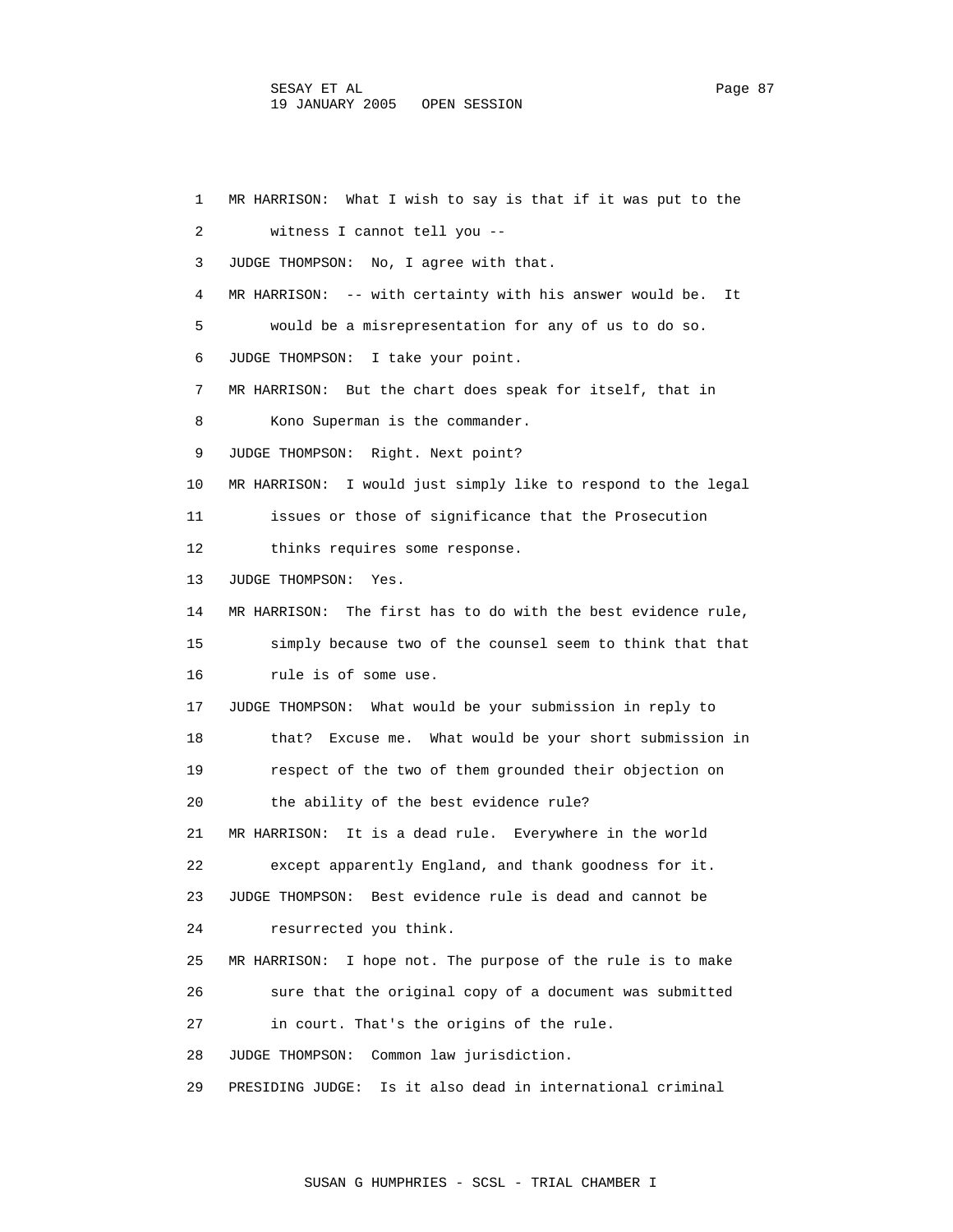1 justice? 2 MR HARRISON: I'll tell you what Judge May says, if you like. 3 JUDGE THOMPSON: Yes, why not, help us. 4 MR HARRISON: Judge May says, "This rule required the 5 production" -- 6 JUDGE THOMPSON: Page? 7 MR HARRISON: I am sorry. 8 JUDGE THOMPSON: It's International Criminal Evidence? 9 MR HARRISON: It is indeed. 242 and 243. 10 JUDGE THOMPSON: International Criminal Evidence. 11 MR HARRISON: Under the heading "Best Evidence Rule Not 12 Formally Applicable." It says, As previously mentioned 13 traditional common law rules do not formally apply to 14 exclude evidence in international criminal trials. 15 JUDGE THOMPSON: Thank you, right. Let's move on to the next. 16 They complain also -- Mr Jordash, I recall, complained 17 about -- 18 PRESIDING JUDGE: Disclosure. 19 JUDGE THOMPSON: Yes, disclosure. 20 MR HARRISON: Yes, I have tried to indicate that the 21 disclosure did take place on an earlier date than 22 indicated. This is not a new allegation. There is 23 nothing in here that is anything other than further 24 information which amplifies that which has all ready been 25 produced. There is nothing. I regret that my colleagues 26 have referred to charts in plural. There is only one 27 before you and I did want to try to collar my colleagues 28 before this started, because I would like to have a 29 conversation with them about others.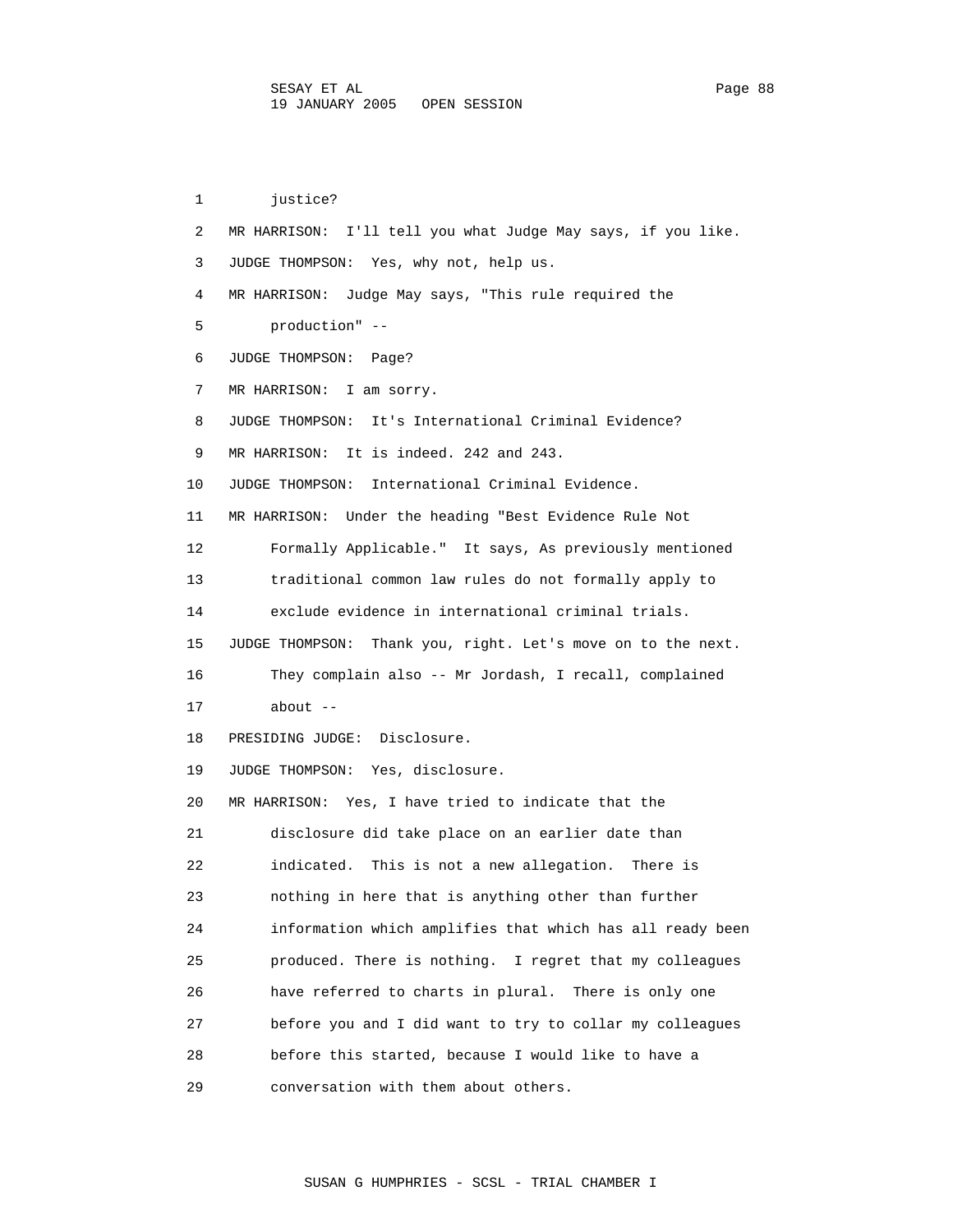1 JUDGE THOMPSON: Yes, I thought it was inadvertance on the 2 part of Mr O'Shea too. We are talking about one chart. 3 JUDGE BOUTET: But, if I may, Mr Harrison, on this last issue, 4 certainly Mr Jordash, as I understood his position to 5 have been, was it does contain information that is not 6 disclosed - and I use not disclosed - in statements that 7 have been disclosed to them. In other words, it is not 8 an explanation but it is new evidence in that respect. 9 That is essentially his position. 10 MR HARRISON: I disagree completely. 11 JUDGE THOMPSON: And to add to what my learned brother has 12 said, Mr Wilson too said that in fact there has been a 13 clear violation of the 42 day rule. He said, in fact -- 14 and I think you need to check this together, because he 15 virtually said what you have here is a statement in 16 diagrammatic form. I mean, what we are calling a chart 17 here he says could be appropriately called or 18 characterised as a statement in diagrammatic form, hence 19 the disclosure obligation within the prescribed time. So 20 if you can give us your response to that. 21 MR HARRISON: The disclosure obligation is one of continuous 22 disclosure. 23 JUDGE THOMPSON: Yes. 24 MR HARRISON: It is only if it is a new statement that the 25 Prosecution is prevented from relying upon that 26 information without first obtaining good cause. There is 27 no new allegations within this chart whatsoever. 28 JUDGE THOMPSON: So you don't need to show good cause? 29 MR HARRISON: No.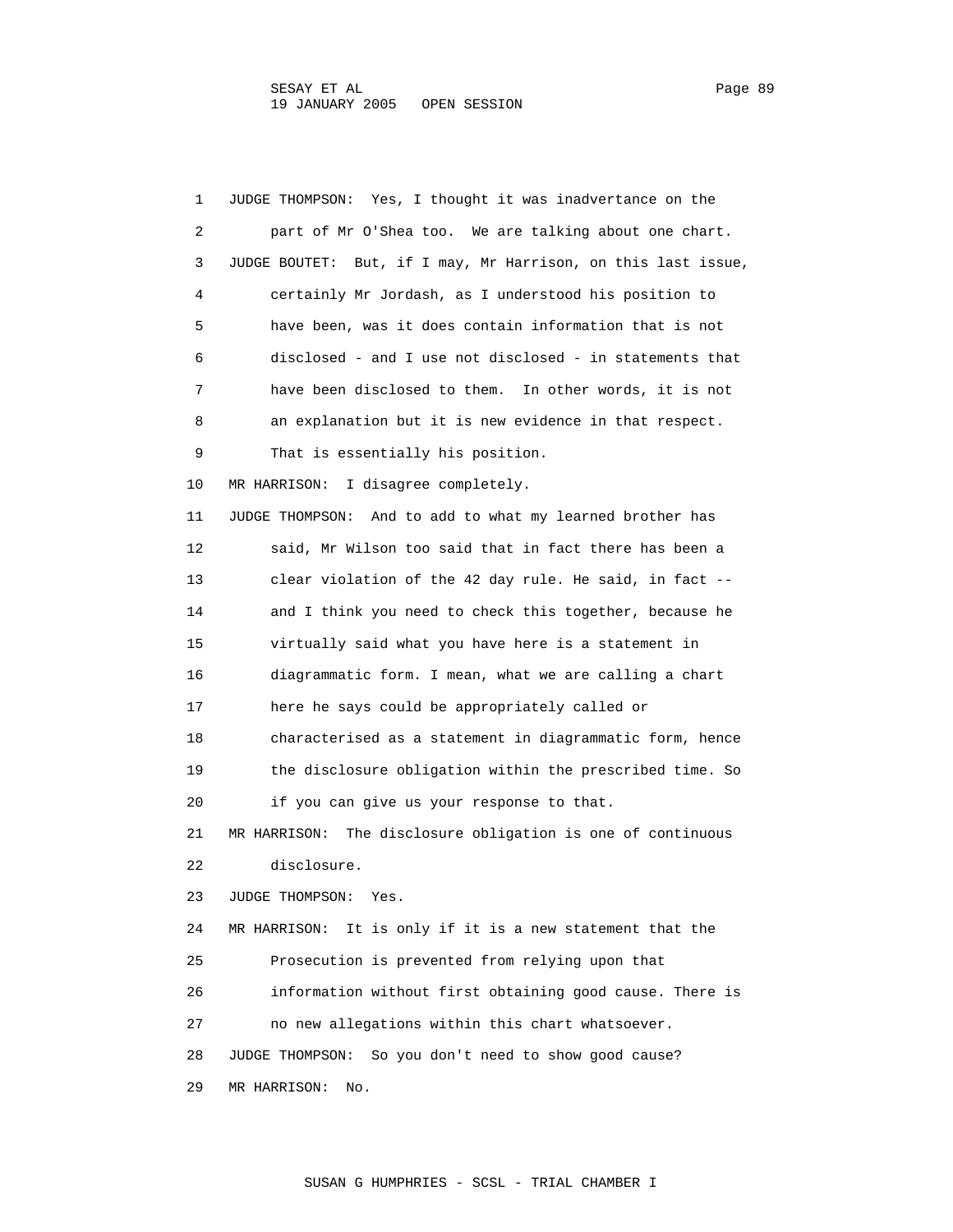1 JUDGE BOUTET: Would you run that by me again so I follow your 2 last reasoning on this issue? 3 MR HARRISON: My understanding is because of the disclosure 4 obligation, the Prosecution is always required to 5 disclose information as it obtains it. 6 JUDGE THOMPSON: Yes, 66. 7 JUDGE BOUTET: This is a continuous disclosure obligation on 8 the Prosecution, but you added to that the Prosecution is 9 only obliged to comply with new -- you made reference to 10 new statement or new allegations. 11 MR HARRISON: I think it is a new -- if there's a brand new 12 statement -- 13 JUDGE THOMPSON: Yes, then, of course. 14 MR HARRISON: -- which is from a new witness or it may be this 15 Court's view that if there is an allegation out of the 16 blue -- 17 JUDGE THOMPSON: Unrelated. 18 MR HARRISON: -- supporting a charge out of the blue, then 19 there may be some obligation on the Prosecution to first 20 obtain good cause before that evidence could be relied 21 upon in court. 22 PRESIDING JUDGE: Well, they are talking of the crime base and 23 the command responsibility. 24 MR HARRISON: But all of that has been disclosed since day 25 one. That's always been part of the disclosure. 26 JUDGE THOMPSON: So, in other words, you are saying that you 27 have acted here with utmost of faith in this matter. 28 MR HARRISON: I don't raise the Prosecution's conduct to that. 29 JUDGE THOMPSON: And it is only if it is a new statement that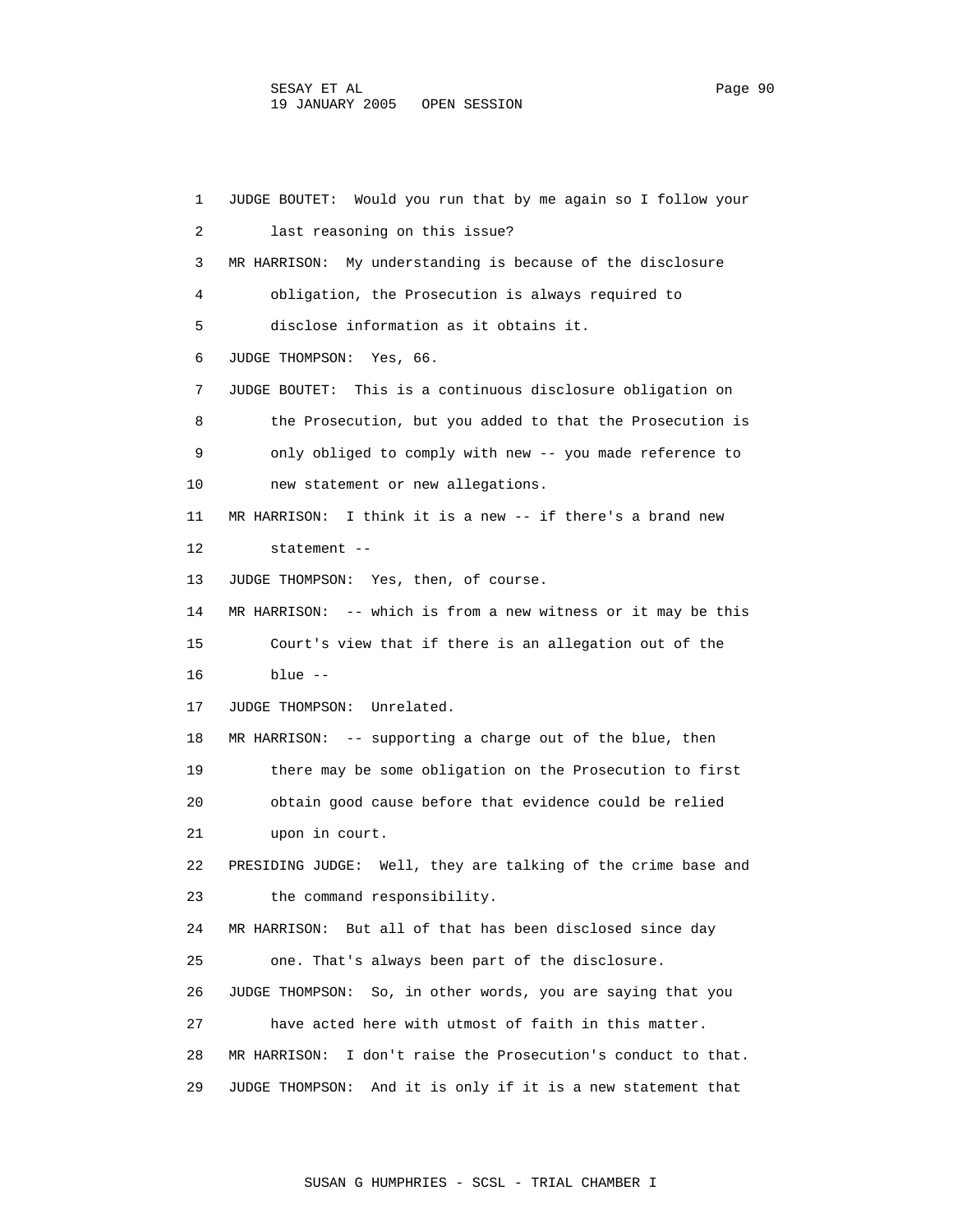1 -- yes, quite right. Anything to add to wind that up, 2 that part of it, the disclosure? 3 MR HARRISON: I don't think that there is anything further 4 that I can usefully add. 5 JUDGE THOMPSON: There is one aspect that -- Mr O'Shea did 6 make one point. He sought to link the concept of the 7 highly contentious nature, as they allege, of the matters 8 allegedly contained in the -- [Overlapping speakers] 9 PRESIDING JUDGE: Highly contentious and prejudicial. 10 JUDGE THOMPSON: So they said they are connected. In other 11 words, the Court should be more vigilant where, in terms 12 of admitting the kind of evidence now sought to be 13 admitted, where the issues in the document are such a 14 highly contentious nature. In other words, he is saying 15 to us we need to just nip it in the bud, not leave it to 16 a question of probative value at the end of the day. He 17 complains that - so how do you respond to that? 18 MR HARRISON: I'm just not sure what is so highly contentious 19 about it. 20 JUDGE THOMPSON: Well, that he -- he, for his time -- 21 MR HARRISON: I listened to Mr O'Shea and regrettably 22 Mr O'Shea travels at a -- 23 PRESIDING JUDGE: Mr O'Shea was very specific on the 24 prejudcial effect. Prejudicial effect of this -- 25 MR HARRISON: I don't recall him articlating how the prejudice 26 was triggered by this particular chart. At any rate, I 27 don't wish to belabour this. I'm looking at the clock 28 because I know Your Lordships are. 29 PRESIDING JUDGE: No, don't look at the clock. We want to

SUSAN G HUMPHRIES - SCSL - TRIAL CHAMBER I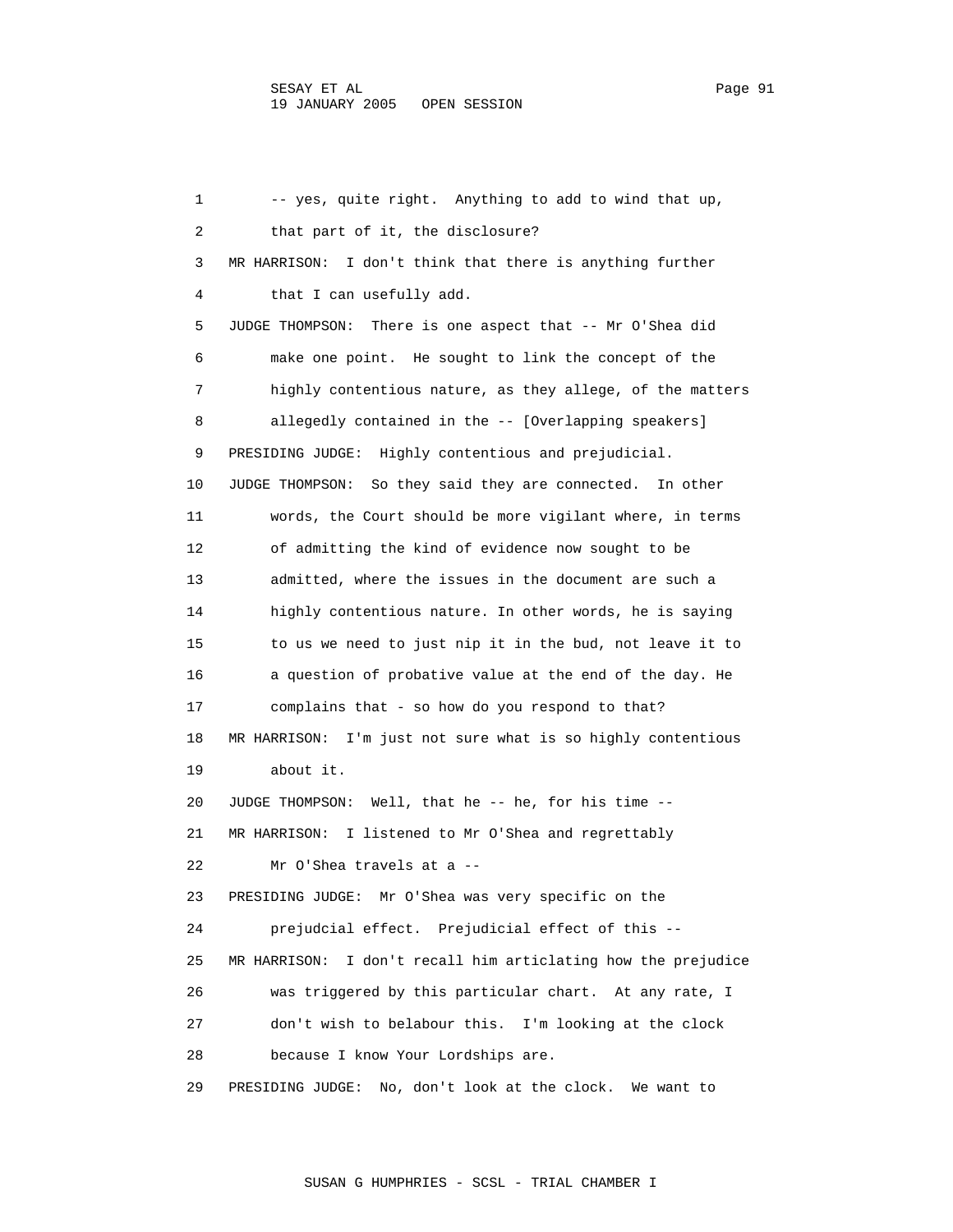1 wrap this matter up properly before we leave. 2 MR HARRISON: Yes, certainly. 3 JUDGE THOMPSON: And I remember it was your wish that we have 4 some extended time. 5 PRESIDING JUDGE: Yes. We, too, have the clock -- 6 [Overlapping speakers] 7 JUDGE THOMPSON: Well, let's have a short submission in that. 8 I mean, I can hear you, whatever you say, that you don't 9 think that does apply to this. 10 MR HARRISON: The only information in the chart is that 11 Mr Kallon is a battlefield commander. There is no 12 allegation that he has done any wrongdoing here or 13 anywhere. 14 JUDGE THOMPSON: Except at one stage the witness says he is 15 down there, but your chart puts him up there. Am I 16 right? 17 PRESIDING JUDGE: Promotes him, yeah. 18 JUDGE THOMPSON: Mr O'Shea, am I representing your position? 19 MR NICOL-WILSON: Yes, Your Honour. 20 JUDGE THOMPSON: Is that you? 21 MR NICOL-WILSON: Yes, that is our position, and [inaudible] 22 diagram. 23 JUDGE THOMPSON: The witness puts the second accused down 24 there. 25 MR NICOL-WILSON: Yes. 26 JUDGE THOMPSON: Probably like almost a foot soldier, and the 27 chart elevates him to a commander. 28 MR NICOL-WILSON: Exactly, and there is a diagram showing 29 exactly that.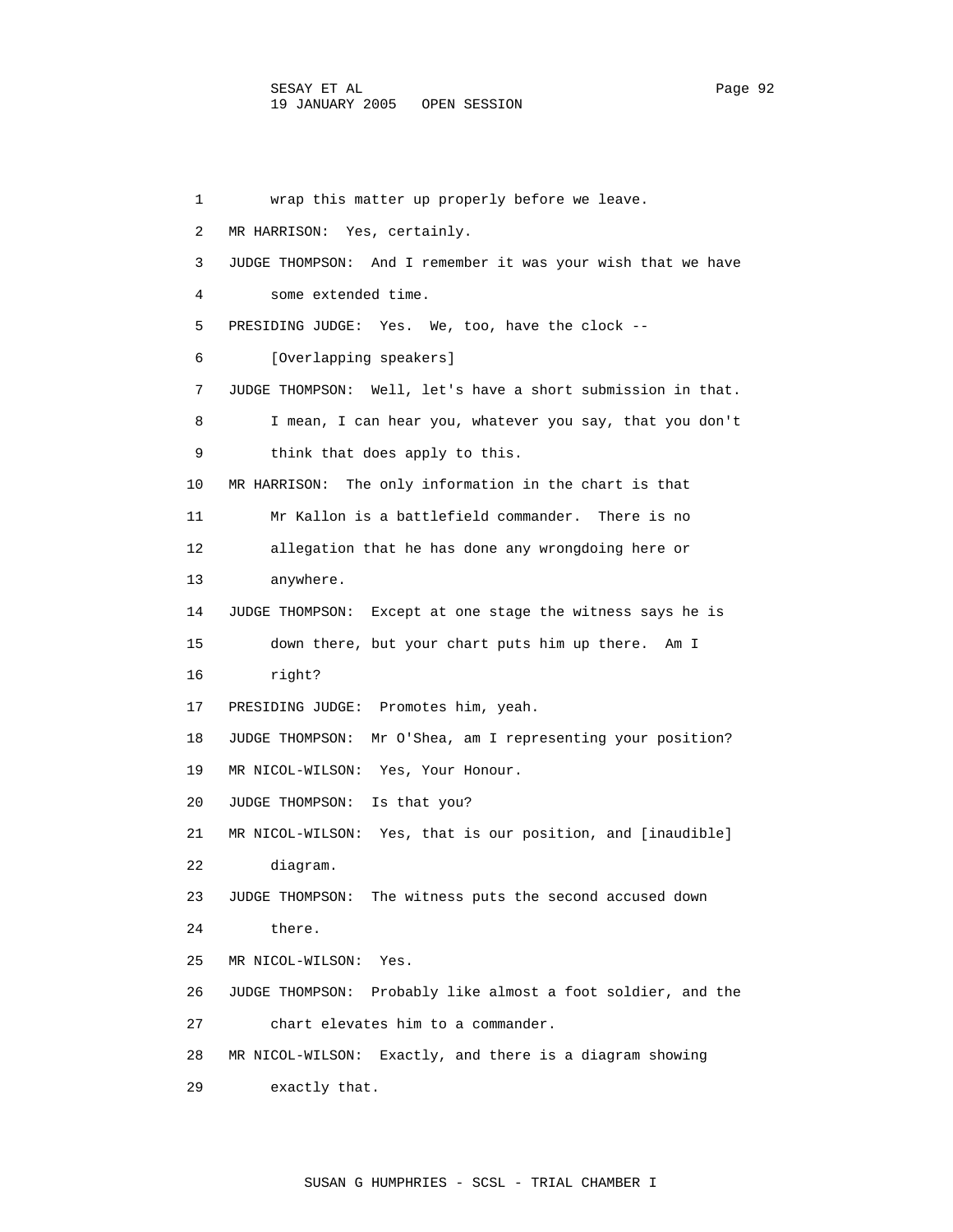1 PRESIDING JUDGE: The chart demotes Sesay as well. 2 MR HARRISON: At any rate, if I can just suggest that the 3 principles of admissibility you've already reflected upon 4 I think is where the answer to whatever concerns a court 5 may have would be located. The Prosecution is not today 6 and may not ever be saying that this chart is of 7 importance or significance in the final deliberations. I 8 don't know right now. 9 JUDGE THOMPSON: Yes. 10 MR HARRISON: All we are saying is that it has some probative 11 value. And we are saying that on that basis it ought to 12 be admitted and this witness can be cross-examined on it 13 as thoroughly as the Court and Defence counsel deem 14 appropriate. 15 JUDGE THOMPSON: Well, thank you, Mr Harrison. You are 16 seeking leave for a response here? 17 MR JORDASH: A 30 second one if your Honour's would. 18 JUDGE THOMPSON: Good, I will hold you to your promise. 19 PRESIDING JUDGE: Very, very strictly to your promise. 20 MR JORDASH: Nowhere in this witness's statement is it 21 disclosed what the command structure was in Kailahun 22 above and beyond Sam Bockarie being based there and Sesay 23 at some point going there. The idea that this table does 24 not contain incriminating evidence is frankly hard to 25 believe. Command structures. If Sesay is where they 26 claim on this table and the structure operates as they 27 say on this table, he falls potentially to be liable for 28 all offences committed by those underneath him on this 29 table. Simply because it does not say that any of them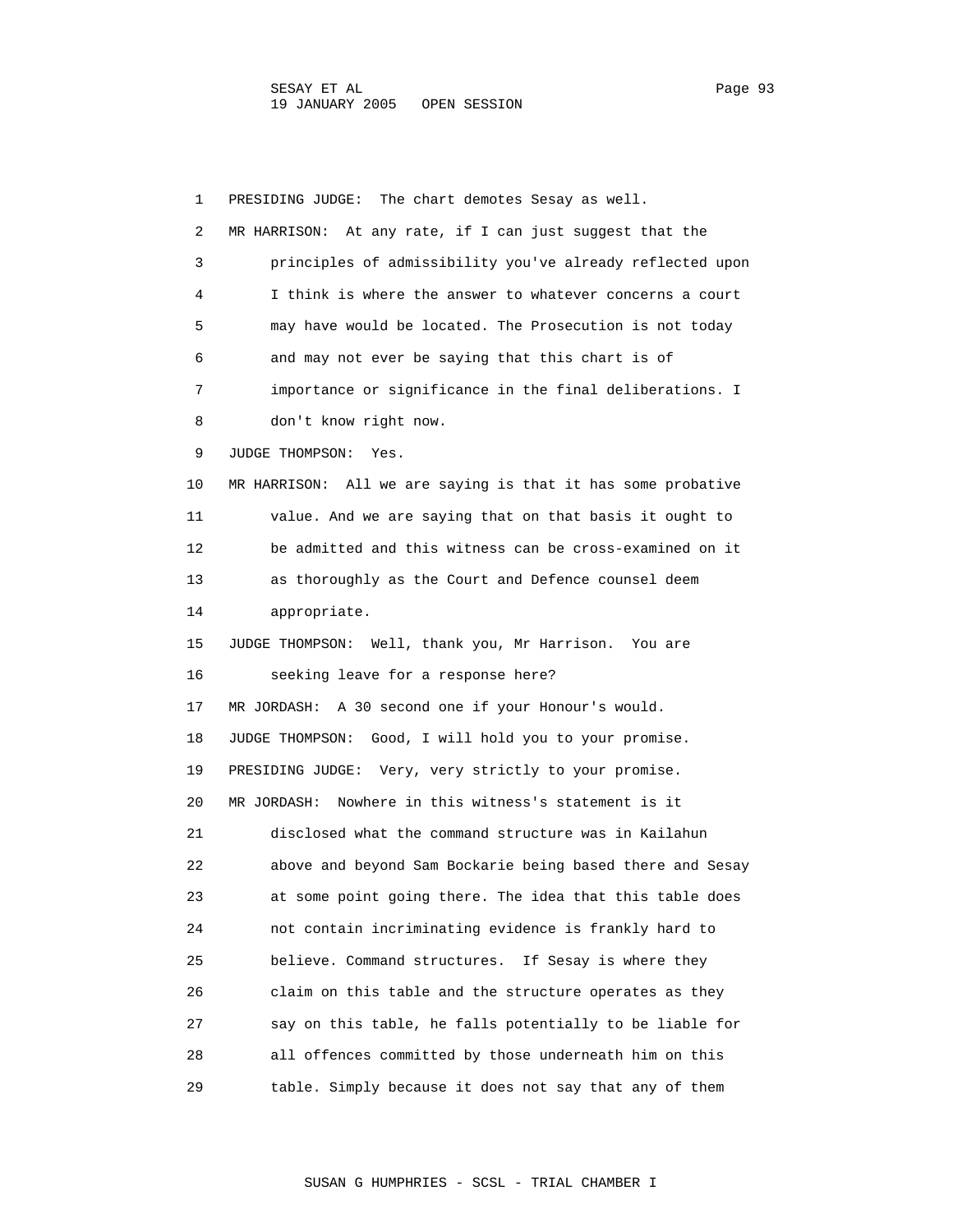1 did commit offences at this stage does not mean to say 2 that it is not setting the Prosecution on a nice little 3 springboard so when they call their next few witnesses 4 they can attribute offences to the various people who 5 they establish are underneath Mr Sesay in Kailahun. It is 6 as simple as that, I would submit. That evidence hasn't 7 been disclosed. If it was disclosed in December, it is 8 far too late, I would respectfully submit. 9 JUDGE THOMPSON: Thank you. Short response. 10 MR NICOL-WILSON: Your Honour, the same position. Nowhere in 11 the statement of the witness is it stated that Mr Kallon 12 is a superior to Superman. 13 JUDGE THOMPSON: Right, okay. 14 MR NICOL-WILSON: And this is new information, new statement, 15 which does not fall within the 42 day rule. 16 JUDGE THOMPSON: Yes. 17 MR O'SHEA: Mr Harrison indicates that I did not articulate 18 prejudice. I think I did very fully and I think Your 19 Honours will see that. 20 MR HARRISON: Well, he is not allowed to say it twice if he 21 did. 22 MR O'SHEA: That is not fair with respect to Mr Harrison, that 23 is not fair. 24 JUDGE THOMPSON: I'll arbitrate. 25 MR O'SHEA: You are normally a very fair man, but that's not 26 fair. 27 JUDGE THOMPSON: It's okay, it's all right. 28 MR O'SHEA: One needs to see the wood from the trees here. The 29 prejudice does not arise from this document sitting in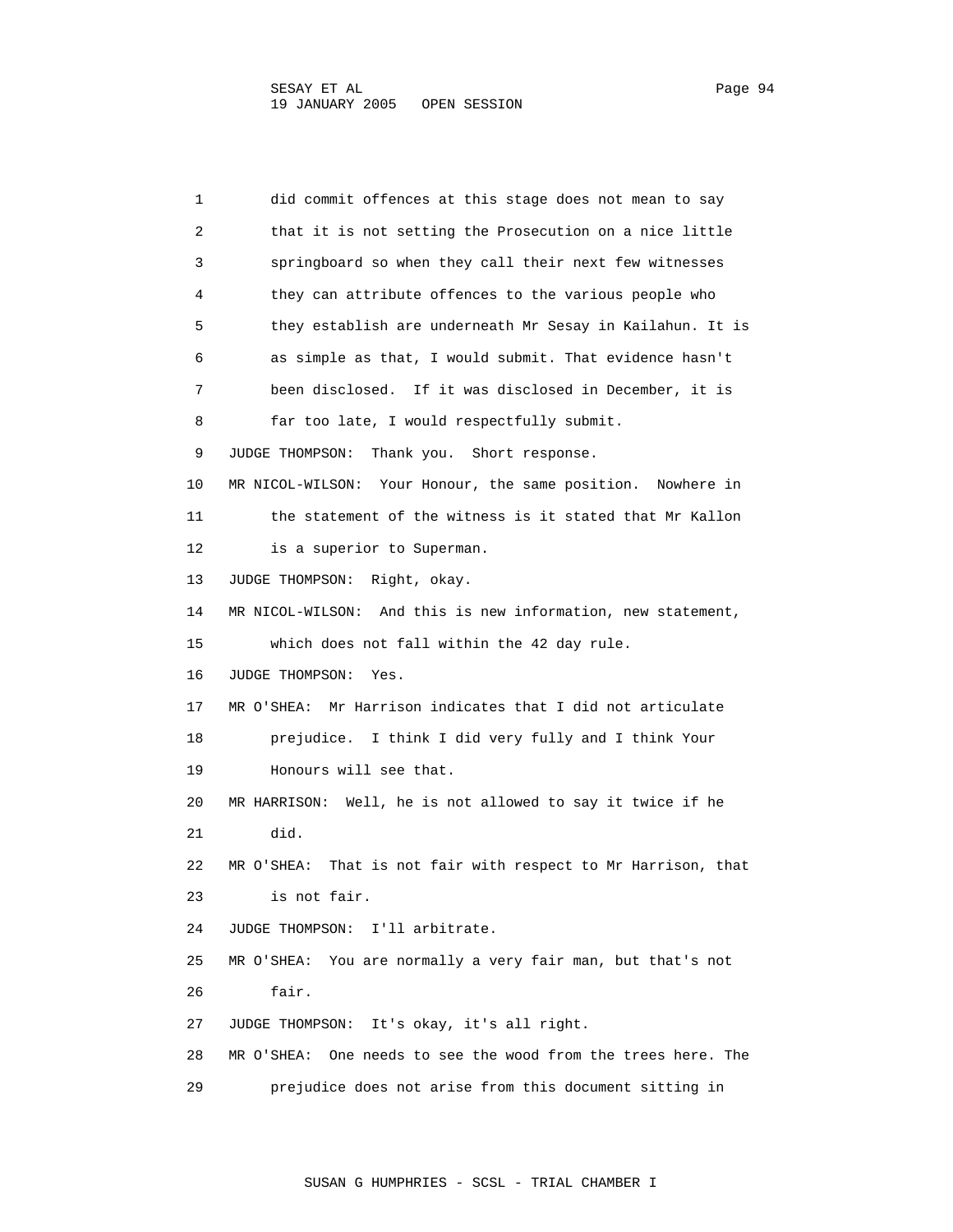1 front of your Honours. I have full faith in your Honours. 2 That is not where the problem is. The problem is that -- 3 PRESIDING JUDGE: Thank you. 4 JUDGE THOMPSON: We appreciate that. 5 PRESIDING JUDGE: Thank you. 6 MR O'SHEA: Yes. The problem here is that what this document 7 does is it takes the witness 50 steps forward in his 8 examination-in-chief with the Prosecution alone in a room 9 that we cannot see. That is the real problem. 10 JUDGE THOMPSON: And the question is is this fair? 11 MR O'SHEA: Yes. 12 JUDGE THOMPSON: All right. 13 PRESIDING JUDGE: We have been informed that tomorrow is an 14 official public hoiday in this country and we of course 15 will not be sitting tomorrow. Nor are we sitting this 16 afternoon. So we would be adjourning our proceedings for 17 today and we will resume sitting on Friday at 9.30 a.m. 18 So for those of us who are Muslims, we wish them a very 19 happy feast of the Ram. And of course I do same to 20 Christians who are very closely associated, like myself 21 and many of us, to Muslim friends to also enjoy the feast 22 So, learned counsel, we will adjourn and resume sitting 23 on Friday at 9.30. 24 [Whereupon the hearing adjourned at 1.53 p.m., to be 25 reconvened on Friday, the 21st day of January 2005 at 26 9.30 a.m.] 27 28

29